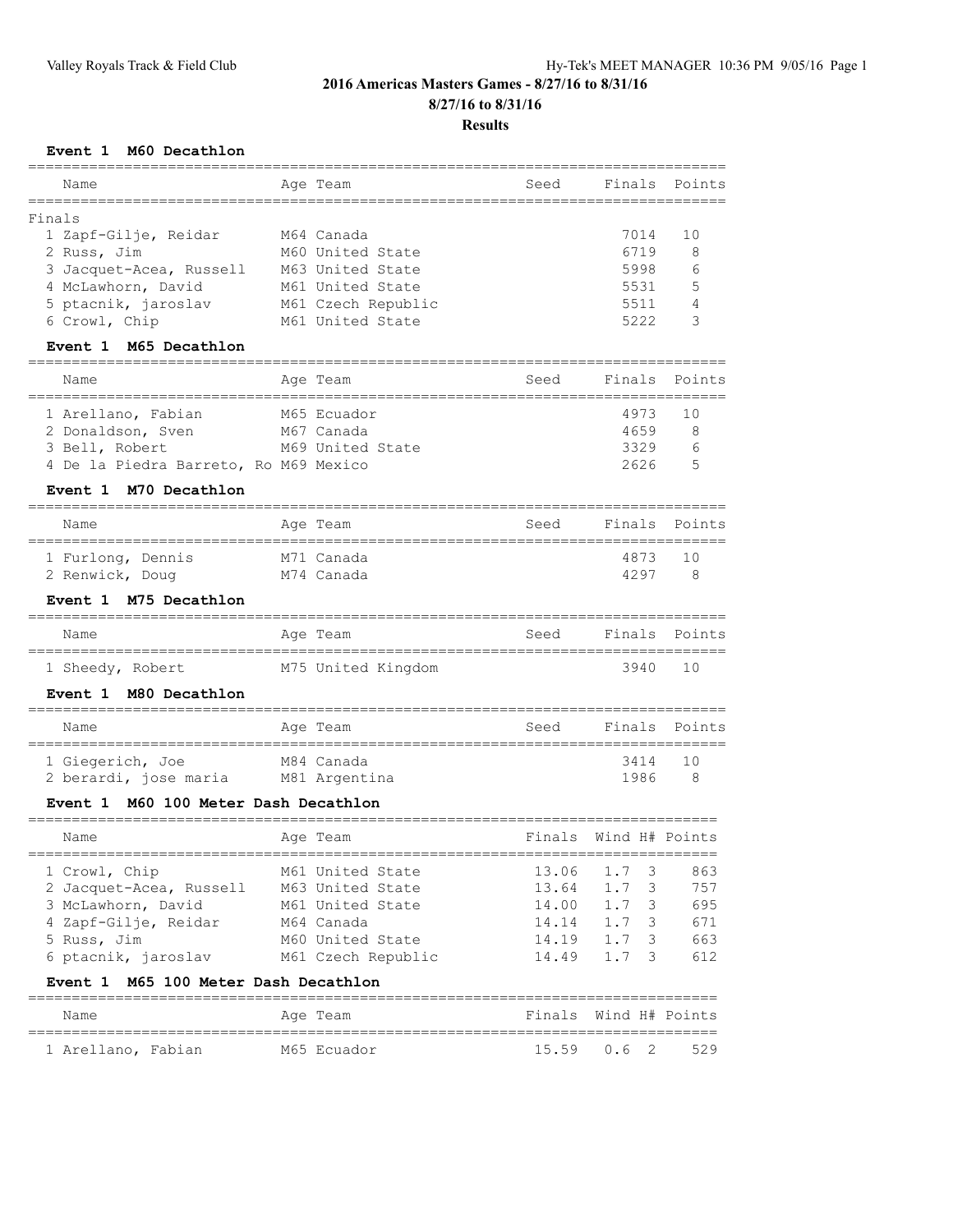**8/27/16 to 8/31/16**

**Results**

| Event 1 M65 100 Meter Dash Decathlon  |                                                   |                             |  |     |
|---------------------------------------|---------------------------------------------------|-----------------------------|--|-----|
| 2 Donaldson, Sven M67 Canada          |                                                   | 16.08 0.6 2                 |  | 459 |
| 3 De la Piedra Barreto, Ro M69 Mexico |                                                   | 17.15 0.6 2                 |  | 324 |
| 4 Bell, Robert                        | M69 United State<br>$17.44$ 0.6 2                 |                             |  | 291 |
| Event 1 M70 100 Meter Dash Decathlon  |                                                   |                             |  |     |
| Name                                  | Age Team<br>====================================  | Finals Wind Points          |  |     |
| 1 Furlong, Dennis                     | M71 Canada                                        | 15.74 3.2 603               |  |     |
| 2 Renwick, Doug M74 Canada            |                                                   | 16.79 3.2 456               |  |     |
| Event 1 M75 100 Meter Dash Decathlon  |                                                   |                             |  |     |
| Name                                  | Age Team                                          | Finals Wind Points          |  |     |
| 1 Sheedy, Robert                      | M75 United Kingdom                                | 20.92 3.2 133               |  |     |
| Event 1 M80 100 Meter Dash Decathlon  |                                                   |                             |  |     |
| Name                                  | Finals Wind Points<br>Age Team                    | ,,,,,,,,,,,,,,,,,,,,,,,,,,, |  |     |
| 1 Giegerich, Joe                      | M84 Canada                                        | 19.57 3.2 365               |  |     |
|                                       | 2 berardi, jose maria M81 Argentina 20.11 3.2 309 |                             |  |     |
| Event 1 M60 Long Jump Decathlon       |                                                   |                             |  |     |
| Name<br>=========================     | Finals Wind Points<br>Age Team                    |                             |  |     |
| 1 Crowl, Chip                         | 4.49m 2.9 657<br>M61 United State                 |                             |  |     |
| 2 Zapf-Gilje, Reidar M64 Canada       | 4.47m 1.8 650                                     |                             |  |     |

| 2 Zapf-Gilje, Reidar |                                                                                     |                                                                                              | 650                                                                     |
|----------------------|-------------------------------------------------------------------------------------|----------------------------------------------------------------------------------------------|-------------------------------------------------------------------------|
|                      |                                                                                     |                                                                                              | 600                                                                     |
|                      |                                                                                     |                                                                                              | 597                                                                     |
|                      |                                                                                     |                                                                                              | 525                                                                     |
|                      |                                                                                     |                                                                                              | 510                                                                     |
|                      | 3 Russ, Jim<br>4 McLawhorn, David<br>5 Jacquet-Acea, Russell<br>6 ptacnik, jaroslav | M64 Canada<br>M60 United State<br>M61 United State<br>M63 United State<br>M61 Czech Republic | $4.47m$ 1.8<br>$4.31m$ 2.9<br>$4.30m$ $3.8$<br>$4.06m$ 2.9<br>4.01m 4.7 |

### **Event 1 M65 Long Jump Decathlon**

| Name                                  | Age Team         | Finals Wind Points |     |
|---------------------------------------|------------------|--------------------|-----|
| 1 Donaldson, Sven                     | M67 Canada       | $3.83m$ 2.2        | 546 |
| 2 Arellano, Fabian                    | M65 Ecuador      | $3.69m$ 2.7        | 502 |
| 3 Bell, Robert                        | M69 United State | $3.27m$ 2.4        | 375 |
| 4 De la Piedra Barreto, Ro M69 Mexico |                  | $3.25m$ $3.9$      | 369 |

### **Event 1 M70 Long Jump Decathlon**

| Name                                 |  | Age Team                 | Finals Wind Points     |            |
|--------------------------------------|--|--------------------------|------------------------|------------|
| 1 Renwick, Doug<br>2 Furlong, Dennis |  | M74 Canada<br>M71 Canada | 3.66m 2.1<br>3.51m 1.7 | 593<br>540 |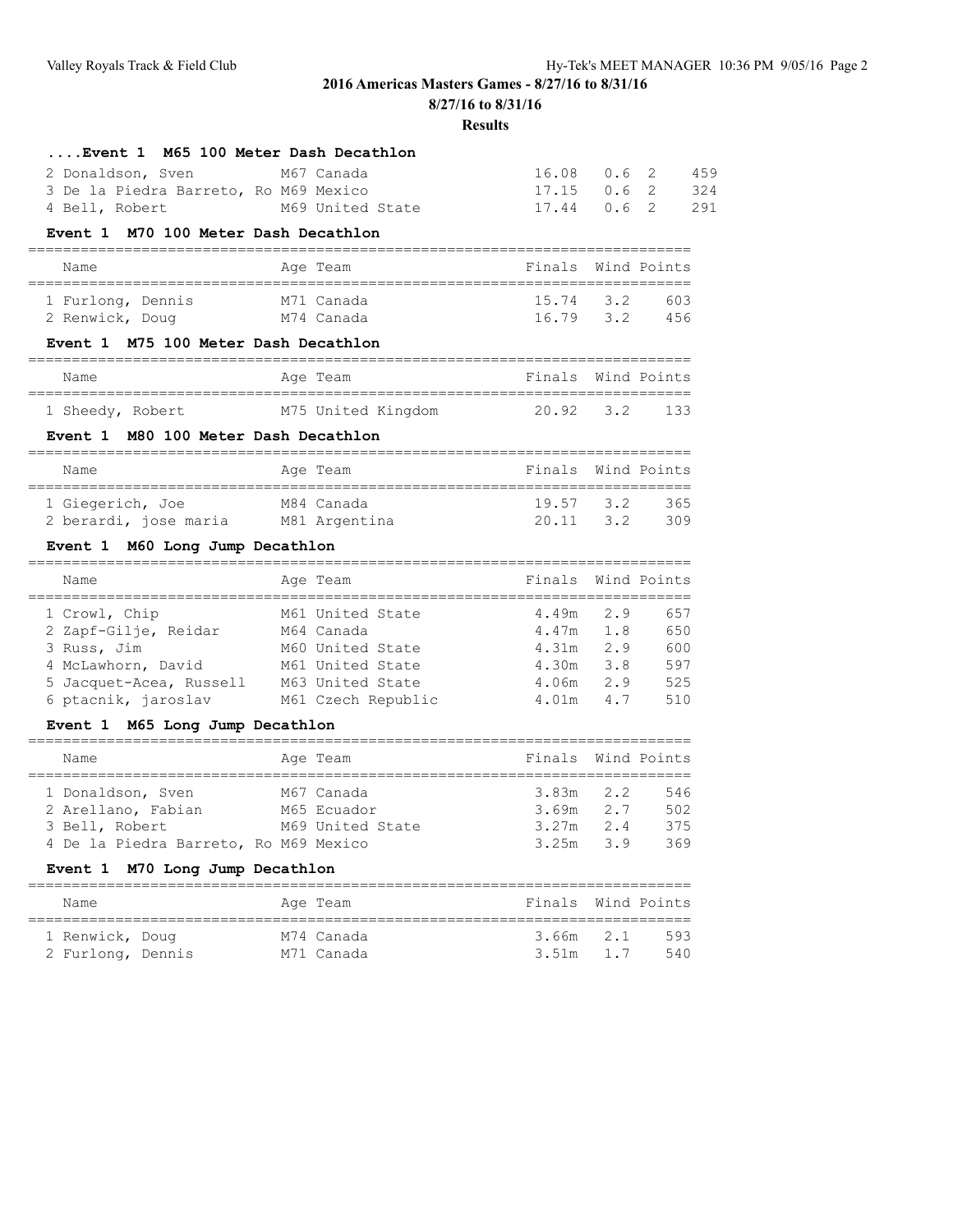**8/27/16 to 8/31/16**

#### **Results**

### **Event 1 M75 Long Jump Decathlon**

| Name             | Age Team           | Finals Wind Points   |
|------------------|--------------------|----------------------|
|                  |                    |                      |
| 1 Sheedy, Robert | M75 United Kingdom | $3.44m$ $3.4$<br>628 |

### **Event 1 M80 Long Jump Decathlon**

| Name                  | Age Team      | Finals Wind Points |     |
|-----------------------|---------------|--------------------|-----|
| 1 Giegerich, Joe      | M84 Canada    | $2.52m$ 3.6        | 382 |
| 2 berardi, jose maria | M81 Argentina | $2.12m$ 4.3        | 240 |

### **Event 1 M60 Shot Put Decathlon**

| Name                                      | Age Team                               | Finals Points    |            |
|-------------------------------------------|----------------------------------------|------------------|------------|
| 1 Zapf-Gilje, Reidar<br>2 Russ, Jim       | M64 Canada<br>M60 United State         | 11.82m<br>10.82m | 774<br>698 |
| 3 Crowl, Chip                             | M61 United State                       | 10.58m           | 679        |
| 4 ptacnik, jaroslav<br>5 McLawhorn, David | M61 Czech Republic<br>M61 United State | 10.03m<br>9.02m  | 637<br>561 |
| 6 Jacquet-Acea, Russell                   | M63 United State                       | 8.48m            | 521        |

### **Event 1 M65 Shot Put Decathlon**

| Name               |  | Finals Points                                                                                      |     |
|--------------------|--|----------------------------------------------------------------------------------------------------|-----|
|                    |  |                                                                                                    |     |
| 1 Arellano, Fabian |  | 9.07m                                                                                              | 627 |
| 2 Donaldson, Sven  |  | 7.62m                                                                                              | 507 |
| 3 Bell, Robert     |  | 7.19m                                                                                              | 472 |
|                    |  | 6.26m                                                                                              | 397 |
|                    |  | Age Team<br>M65 Ecuador<br>M67 Canada<br>M69 United State<br>4 De la Piedra Barreto, Ro M69 Mexico |     |

### **Event 1 M70 Shot Put Decathlon**

| Name                                 |  | Age Team                 | Finals Points |            |
|--------------------------------------|--|--------------------------|---------------|------------|
| 1 Furlong, Dennis<br>2 Renwick, Doug |  | M71 Canada<br>M74 Canada | 8.90m<br>649m | 569<br>385 |

### **Event 1 M75 Shot Put Decathlon**

| Name             |  | Age Team           | Finals Points |     |
|------------------|--|--------------------|---------------|-----|
| 1 Sheedy, Robert |  | M75 United Kingdom | 9.90m         | 719 |

#### **Event 1 M80 Shot Put Decathlon**

| Name                  | Age Team      | Finals Points |     |
|-----------------------|---------------|---------------|-----|
|                       |               |               |     |
| 1 Giegerich, Joe      | M84 Canada    | 697m          | 515 |
| 2 berardi, jose maria | M81 Argentina | 4.30m         | 276 |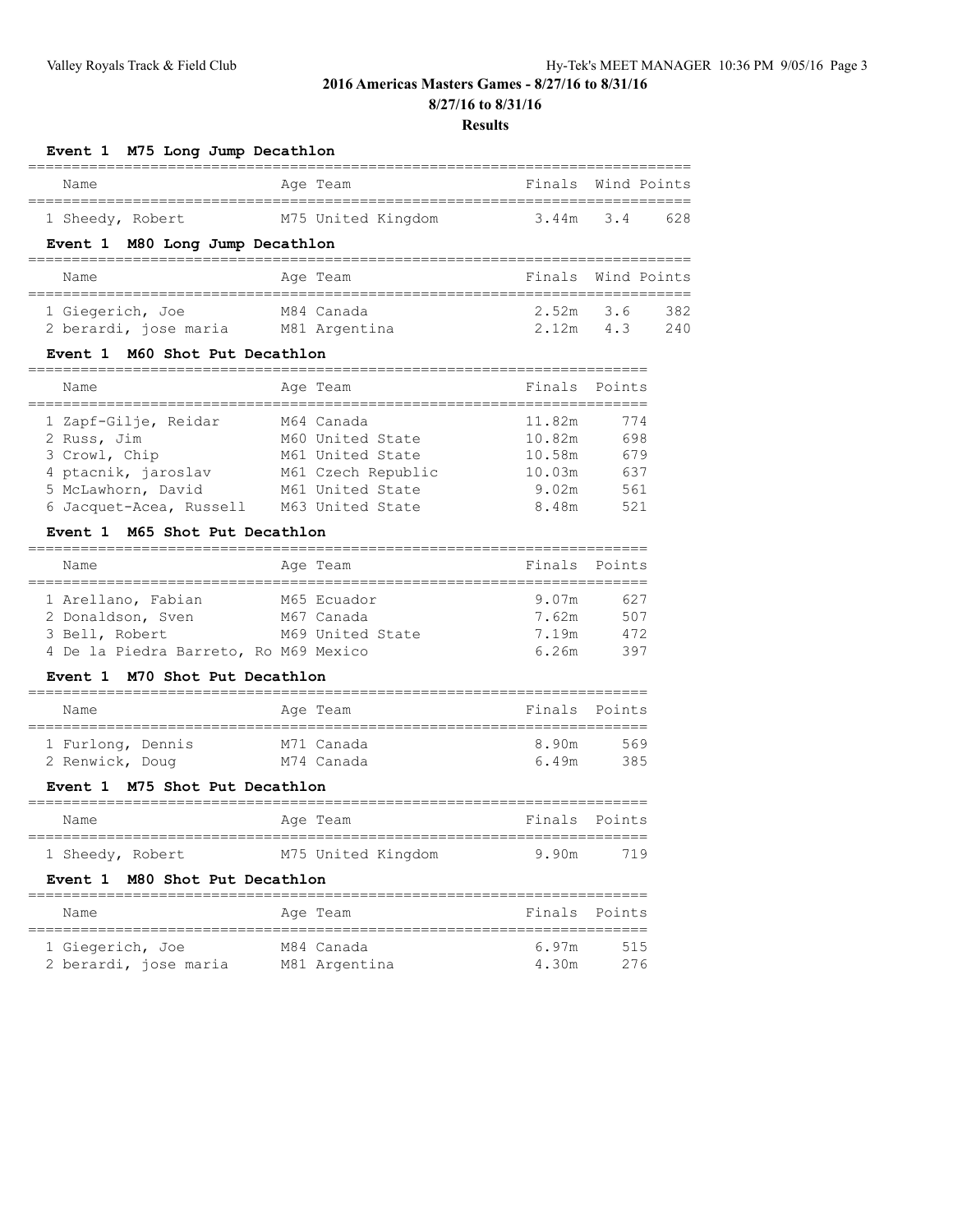#### **Results**

### **Event 1 M60 High Jump Decathlon**

| Name                                                                                                                         | Age Team                                                                                                         | Finals Points                                      |                                        |
|------------------------------------------------------------------------------------------------------------------------------|------------------------------------------------------------------------------------------------------------------|----------------------------------------------------|----------------------------------------|
| 1 Zapf-Gilje, Reidar<br>1 Russ, Jim<br>3 Jacquet-Acea, Russell<br>4 McLawhorn, David<br>5 Crowl, Chip<br>6 ptacnik, jaroslav | M64 Canada<br>M60 United State<br>M63 United State<br>M61 United State<br>M61 United State<br>M61 Czech Republic | 1.47m<br>1.47m<br>1.38m<br>1.32m<br>1.26m<br>1.23m | 723<br>723<br>619<br>552<br>496<br>464 |

### **Event 1 M65 High Jump Decathlon**

| Name                                  |  | Age Team         | Finals Points |     |
|---------------------------------------|--|------------------|---------------|-----|
|                                       |  |                  |               |     |
| 1 Donaldson, Sven                     |  | M67 Canada       | 1.38m         | 723 |
| 2 Arellano, Fabian                    |  | M65 Ecuador      | 1.29m         | 610 |
| 3 Bell, Robert                        |  | M69 United State | 1.20m         | 512 |
| 4 De la Piedra Barreto, Ro M69 Mexico |  |                  | 1.05m         | 352 |

### **Event 1 M70 High Jump Decathlon**

| Name              |  | Age Team   | Finals Points |     |
|-------------------|--|------------|---------------|-----|
| 1 Furlong, Dennis |  | M71 Canada | 1.17m         | 569 |
| 2 Renwick, Doug   |  | M74 Canada | 1.11m         | 496 |

### **Event 1 M75 High Jump Decathlon**

| Name             |  | Age Team           | Finals Points |     |
|------------------|--|--------------------|---------------|-----|
| 1 Sheedy, Robert |  | M75 United Kingdom | 1.20m         | 723 |
|                  |  |                    |               |     |

### **Event 1 M80 High Jump Decathlon**

| Name                  | Age Team      | Finals Points |     |
|-----------------------|---------------|---------------|-----|
| 1 Giegerich, Joe      | M84 Canada    | 1.02m         | 585 |
| 2 berardi, jose maria | M81 Argentina | 0.96m         | 504 |

### **Event 1 M60 400 Meter Dash Decathlon**

| Name                    | Age Team           | Finals H# Points |               |     |
|-------------------------|--------------------|------------------|---------------|-----|
| 1 Zapf-Gilje, Reidar    | M64 Canada         | 1:03.97          | 2             | 717 |
| 2 Crowl, Chip           | M61 United State   | 1:05.11          | $\mathcal{D}$ | 677 |
| 3 McLawhorn, David      | M61 United State   | 1:05.50          | $\mathcal{L}$ | 664 |
| 4 Jacquet-Acea, Russell | M63 United State   | 1:06.61          | $\mathcal{D}$ | 626 |
| 5 Russ, Jim             | M60 United State   | 1:08.34          | $\mathcal{L}$ | 570 |
| 6 ptacnik, jaroslav     | M61 Czech Republic | 1:10.28          |               | 509 |
|                         |                    |                  |               |     |

#### **Event 1 M65 400 Meter Dash Decathlon**

| Name               | Age Team    | Finals H# Points |                |     |
|--------------------|-------------|------------------|----------------|-----|
| 1 Arellano, Fabian | M65 Ecuador | 1:18.34          | $\overline{2}$ | 367 |
| 2 Donaldson, Sven  | M67 Canada  | 1:20.96          | -2.            | 303 |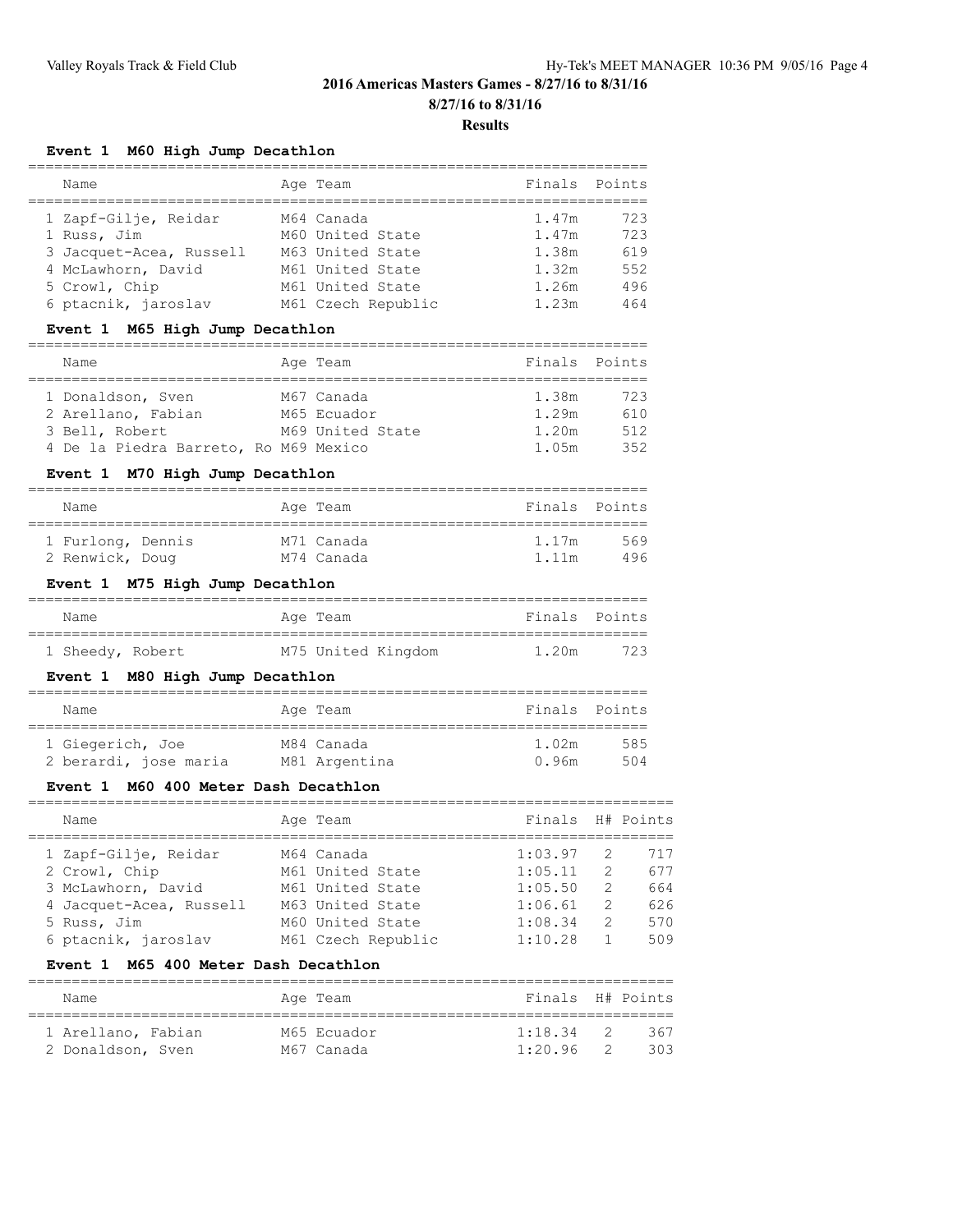===============================================================================

**2016 Americas Masters Games - 8/27/16 to 8/31/16**

**8/27/16 to 8/31/16**

#### **Results**

### **....Event 1 M65 400 Meter Dash Decathlon**

|  | 3 Bell, Robert |                                       | M69 United State | $1:29.65$ 1 132 |  |
|--|----------------|---------------------------------------|------------------|-----------------|--|
|  |                | 4 De la Piedra Barreto, Ro M69 Mexico |                  | $1:30.23$ 1 123 |  |

### **Event 1 M70 400 Meter Dash Decathlon**

| Name              |  |  | Age Team   | Finals Points |     |  |  |  |  |
|-------------------|--|--|------------|---------------|-----|--|--|--|--|
| 1 Renwick, Doug   |  |  | M74 Canada | 1:18.83       | 455 |  |  |  |  |
| 2 Furlong, Dennis |  |  | M71 Canada | 1:20.43       | 413 |  |  |  |  |

### **Event 1 M75 400 Meter Dash Decathlon**

| Name              |  | Age Team           | Finals Points |  |
|-------------------|--|--------------------|---------------|--|
|                   |  |                    |               |  |
| -- Sheedy, Robert |  | M75 United Kingdom | DNF           |  |

### **Event 1 M80 400 Meter Dash Decathlon**

| Name                  | Age Team      | Finals Points |     |
|-----------------------|---------------|---------------|-----|
| 1 Giegerich, Joe      | M84 Canada    | 1:56.70       | 62. |
| 2 berardi, jose maria | M81 Argentina | 2:50.44       |     |

#### **Event 1 M60 80 Short Hurdles 80mh/100mh Decathlon**

| Name                    | Age Team           | Finals Wind H# Points |  |        |  |
|-------------------------|--------------------|-----------------------|--|--------|--|
| 1 Russ, Jim             | M60 United State   | $16.90 - 0.5$ 3       |  | 821 33 |  |
| 2 Jacquet-Acea, Russell | M63 United State   | $17.53 - 0.5$ 3       |  | 755 33 |  |
| 3 Zapf-Gilje, Reidar    | M64 Canada         | $17.59 - 0.5$ 3       |  | 749 33 |  |
| 4 ptacnik, jaroslav     | M61 Czech Republic | $19.40 - 0.5$ 3       |  | 574 33 |  |
| 5 Crowl, Chip           | M61 United State   | $19.77 - 0.5$ 3       |  | 542 33 |  |
| 6 McLawhorn, David      | M61 United State   | $20.28 - 0.5$ 3       |  | 498 33 |  |
|                         |                    |                       |  |        |  |

### **Event 1 M65 80 Short Hurdles 80mh/100mh Decathlon**

| Name                                   | Age Team         | Finals Wind H# Points    |
|----------------------------------------|------------------|--------------------------|
| 1 Donaldson, Sven                      | M67 Canada       | $22.39 -1.2$ 2<br>403 33 |
| 2 Arellano, Fabian                     | M65 Ecuador      | $24.14 -1.2$ 2 285 33    |
| -- Bell, Robert                        | M69 United State | DNF -1.2 2 33            |
| -- De la Piedra Barreto, Ro M69 Mexico |                  | DO -1.2 2 rule 168-6     |

#### **Event 1 M70 80 Short Hurdles 80mh/100mh Decathlon**

| Name                                 |  |  | Age Team                 | Finals Wind Points             |  |                |  |  |  |  |
|--------------------------------------|--|--|--------------------------|--------------------------------|--|----------------|--|--|--|--|
| 1 Furlong, Dennis<br>2 Renwick, Doug |  |  | M71 Canada<br>M74 Canada | $18.99 - 0.6$<br>$21.13 - 0.6$ |  | 39730<br>23430 |  |  |  |  |

### **Event 1 M75 80 Short Hurdles 80mh/100mh Decathlon**

| Name              | Age Team           | Finals Wind Points |             |  |
|-------------------|--------------------|--------------------|-------------|--|
|                   |                    |                    |             |  |
| -- Sheedy, Robert | M75 United Kingdom |                    | DNF -0.6 30 |  |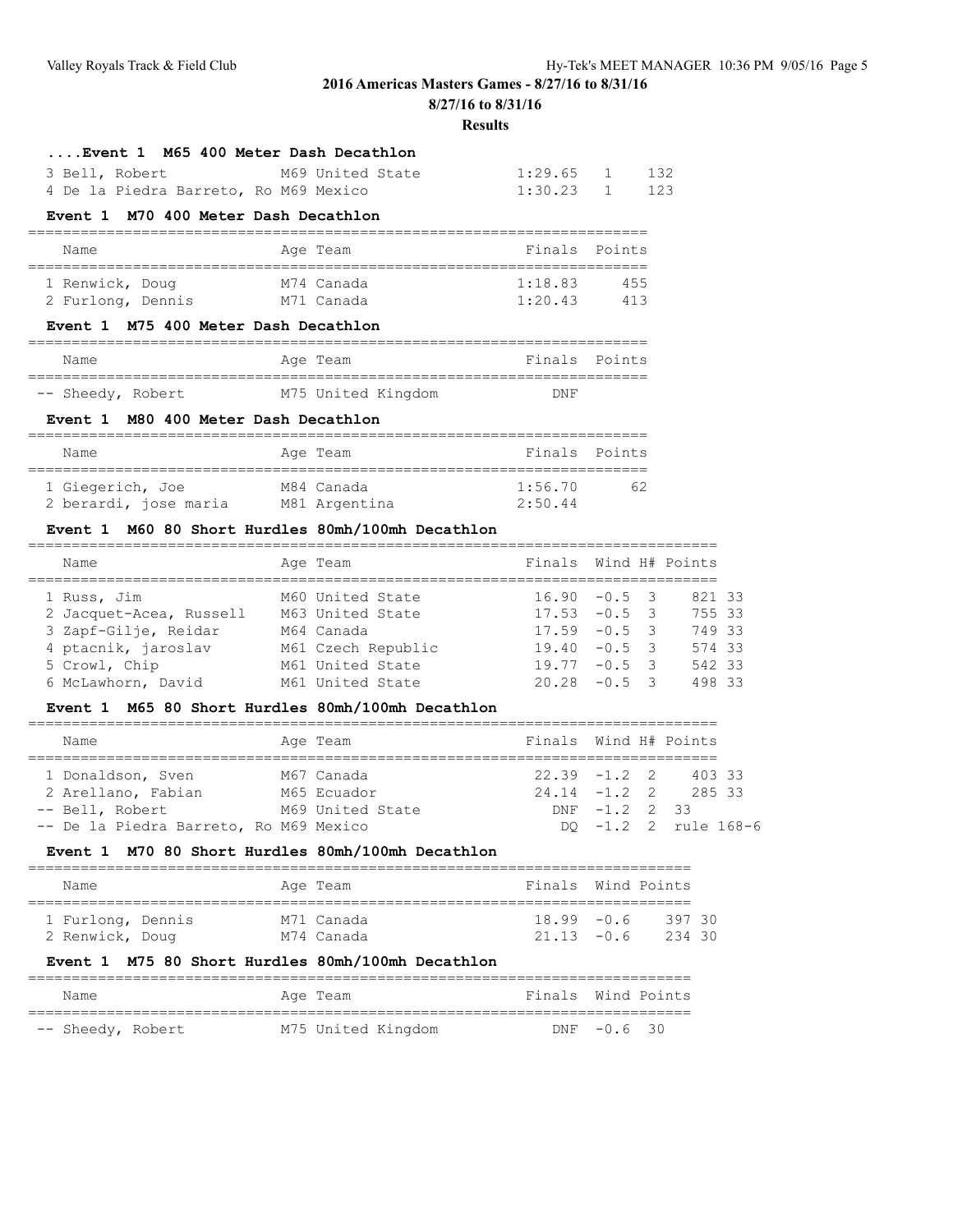**8/27/16 to 8/31/16**

#### **Results**

### **Event 1 M80 80 Short Hurdles 80mh/100mh Decathlon**

| Name                   | Age Team      | Finals Wind Points |  |                      |  |  |  |  |  |  |  |
|------------------------|---------------|--------------------|--|----------------------|--|--|--|--|--|--|--|
| 1 Giegerich, Joe       | M84 Canada    |                    |  | $26.31 - 0.6$ 128 27 |  |  |  |  |  |  |  |
| -- berardi, jose maria | M81 Argentina |                    |  | DO -0.6 rule 168.6   |  |  |  |  |  |  |  |

### **Event 1 M60 Discus Throw Decathlon**

#### =======================================================================

| Name                    | Age Team           | Finals Points |     |
|-------------------------|--------------------|---------------|-----|
| 1 Russ, Jim             | M60 United State   | 40.20m        | 720 |
| 2 Zapf-Gilje, Reidar    | M64 Canada         | 36.50m        | 640 |
| 3 McLawhorn, David      | M61 United State   | 31.37m        | 531 |
| 4 ptacnik, jaroslav     | M61 Czech Republic | 30.85m        | 519 |
| 5 Crowl, Chip           | M61 United State   | 28.32m        | 466 |
| 6 Jacquet-Acea, Russell | M63 United State   | 28.05m        | 461 |

#### **Event 1 M65 Discus Throw Decathlon**

| Name                                  |  |  | Age Team         |        | Finals Points |  |  |  |  |
|---------------------------------------|--|--|------------------|--------|---------------|--|--|--|--|
|                                       |  |  |                  |        |               |  |  |  |  |
| 1 Arellano, Fabian                    |  |  | M65 Ecuador      | 30.28m | 568           |  |  |  |  |
| 2 Bell, Robert                        |  |  | M69 United State | 23.86m | 421           |  |  |  |  |
| 3 Donaldson, Sven                     |  |  | M67 Canada       | 22.56m | 391           |  |  |  |  |
| 4 De la Piedra Barreto, Ro M69 Mexico |  |  |                  | 19.82m | 330           |  |  |  |  |

### **Event 1 M70 Discus Throw Decathlon**

| Name              |  | Age Team   | Finals Points |     |
|-------------------|--|------------|---------------|-----|
|                   |  |            |               |     |
| 1 Furlong, Dennis |  | M71 Canada | 27.06m        | 555 |
| 2 Renwick, Doug   |  | M74 Canada | 18.61m        | 344 |

### **Event 1 M75 Discus Throw Decathlon**

| Name             |  | Age Team           | Finals Points |     |
|------------------|--|--------------------|---------------|-----|
| 1 Sheedy, Robert |  | M75 United Kingdom | 23.47m        | 536 |

### **Event 1 M80 Discus Throw Decathlon**

| Name                  |  | Age Team      | Finals Points |     |  |  |  |  |
|-----------------------|--|---------------|---------------|-----|--|--|--|--|
|                       |  |               |               |     |  |  |  |  |
| 1 berardi, jose maria |  | M81 Argentina | 14.67m        | 350 |  |  |  |  |
| 2 Giegerich, Joe      |  | M84 Canada    | 13.61m        | 317 |  |  |  |  |

### **Event 1 M60 Pole Vault Decathlon**

| Name                    | Age Team           | Finals | Points |
|-------------------------|--------------------|--------|--------|
| 1 Russ, Jim             | M60 United State   | 3.00m  | 693    |
| 2 Zapf-Gilje, Reidar    | M64 Canada         | 2.80m  | 612    |
| 2 Jacquet-Acea, Russell | M63 United State   | 2.80m  | 612    |
| 4 ptacnik, jaroslav     | M61 Czech Republic | 2.50m  | 496    |
| 5 Crowl, Chip           | M61 United State   | 2.40m  | 459    |
| 6 McLawhorn, David      | M61 United State   | 2.20m  | 389    |
|                         |                    |        |        |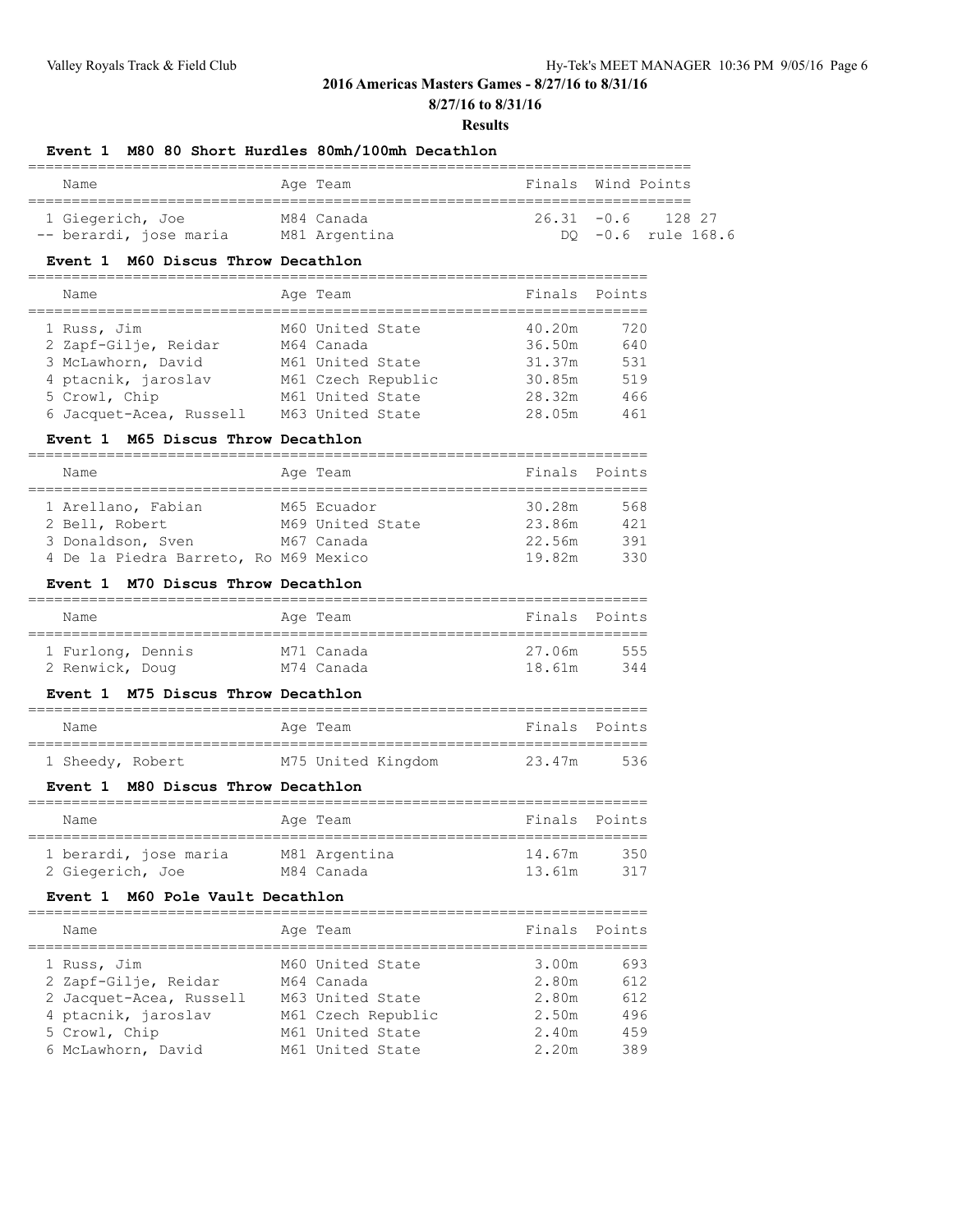# **8/27/16 to 8/31/16**

**Results**

### **Event 1 M65 Pole Vault Decathlon**

| Name                                  |  | Age Team         |       | Finals Points |
|---------------------------------------|--|------------------|-------|---------------|
|                                       |  |                  |       |               |
| 1 Donaldson, Sven                     |  | M67 Canada       | 2.60m | 623           |
| 2 Arellano, Fabian                    |  | M65 Ecuador      | 2.40m | 538           |
| 3 Bell, Robert                        |  | M69 United State | 2.30m | 496           |
| 4 De la Piedra Barreto, Ro M69 Mexico |  |                  | 1.60m | 235           |

#### **Event 1 M70 Pole Vault Decathlon**

| Name              |  | Age Team   | Finals Points |     |
|-------------------|--|------------|---------------|-----|
| 1 Renwick, Doug   |  | M74 Canada | 1.90m         | 411 |
| 2 Furlong, Dennis |  | M71 Canada | 1.80m         | 369 |

### **Event 1 M75 Pole Vault Decathlon**

| Name             |  | Age Team           | Finals Points |     |
|------------------|--|--------------------|---------------|-----|
|                  |  |                    |               |     |
| 1 Sheedy, Robert |  | M75 United Kingdom | 1.90m         | 496 |

### **Event 1 M80 Pole Vault Decathlon**

| Name                  | Age Team      | Finals Points |      |
|-----------------------|---------------|---------------|------|
| 1 Giegerich, Joe      | M84 Canada    | 1.60m         | 444  |
| 2 berardi, jose maria | M81 Argentina | 1.00m         | 1.57 |

### **Event 1 M60 Javelin Throw Decathlon**

| Name                    | Age Team           | Finals Points |     |
|-------------------------|--------------------|---------------|-----|
| 1 Russ, Jim             | M60 United State   | 41.47m        | 717 |
| 2 Zapf-Gilje, Reidar    | M64 Canada         | 37.25m        | 628 |
| 3 ptacnik, jaroslav     | M61 Czech Republic | 34.68m        | 574 |
| 4 Jacquet-Acea, Russell | M63 United State   | 31.62m        | 511 |
| 5 McLawhorn, David      | M61 United State   | 27.85m        | 433 |
| 6 Crowl, Chip           | M61 United State   | 25.40m        | 383 |
|                         |                    |               |     |

### **Event 1 M65 Javelin Throw Decathlon**

| Name               |  |                                                                                                    |               |
|--------------------|--|----------------------------------------------------------------------------------------------------|---------------|
|                    |  |                                                                                                    |               |
| 1 Arellano, Fabian |  | 28.03m                                                                                             | 497           |
| 2 Donaldson, Sven  |  | 21.49m                                                                                             | 350           |
|                    |  | 19.54m                                                                                             | 307           |
| 4 Bell, Robert     |  | 18.40m                                                                                             | 282           |
|                    |  | Age Team<br>M65 Ecuador<br>M67 Canada<br>3 De la Piedra Barreto, Ro M69 Mexico<br>M69 United State | Finals Points |

#### **Event 1 M70 Javelin Throw Decathlon**

| Name                                 |  | Age Team                 | Finals Points    |            |
|--------------------------------------|--|--------------------------|------------------|------------|
| 1 Furlong, Dennis<br>2 Renwick, Doug |  | M71 Canada<br>M74 Canada | 24.87m<br>17.27m | 468<br>285 |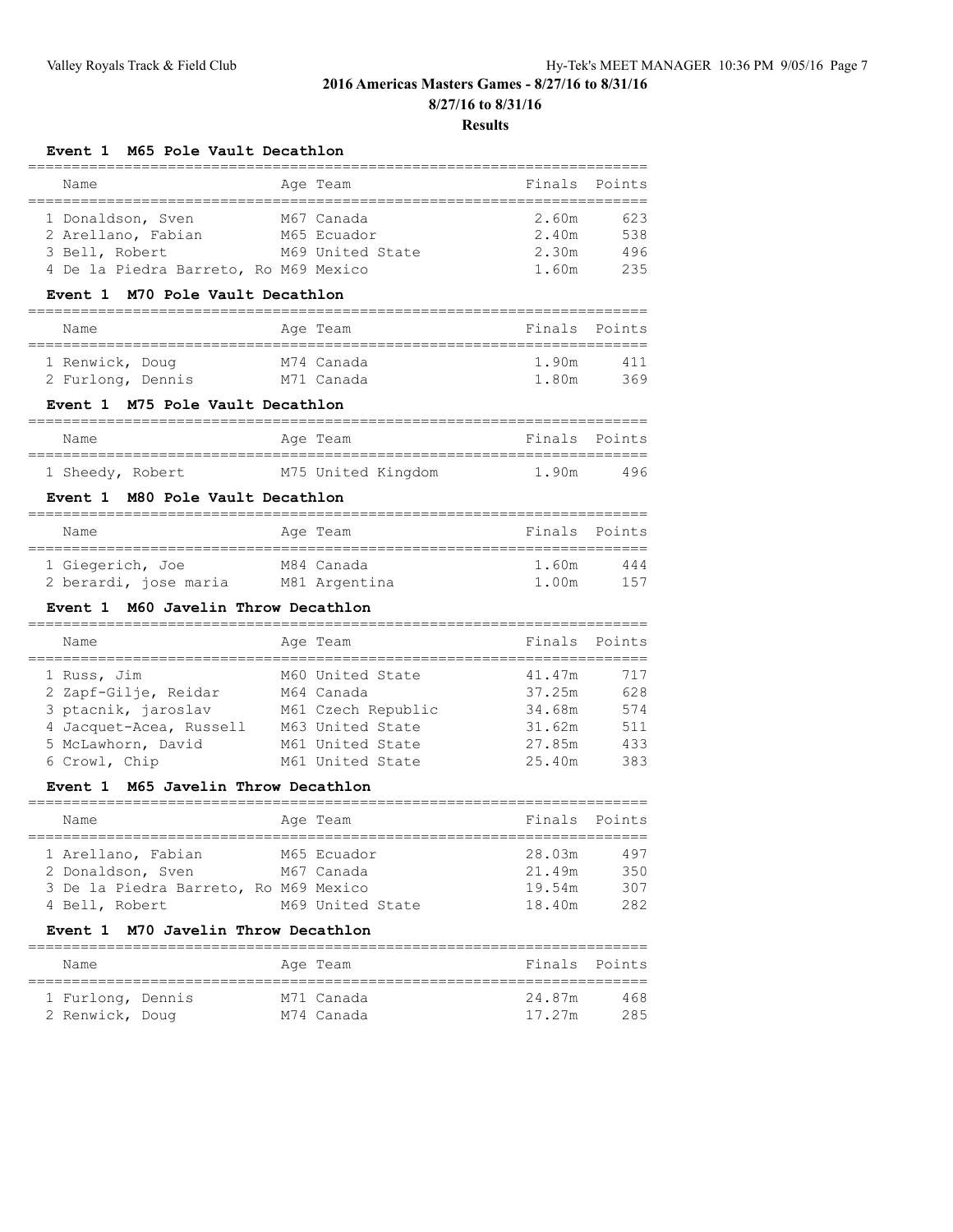**8/27/16 to 8/31/16**

#### **Results**

### **Event 1 M75 Javelin Throw Decathlon**

| Name             |  | Age Team           | Finals Points |     |
|------------------|--|--------------------|---------------|-----|
|                  |  |                    |               |     |
| 1 Sheedy, Robert |  | M75 United Kingdom | 26.94m        | 603 |

### **Event 1 M80 Javelin Throw Decathlon**

| Name                  | Age Team      | Finals Points |      |
|-----------------------|---------------|---------------|------|
| 1 Giegerich, Joe      | M84 Canada    | 17.49m        | 394  |
| 2 berardi, jose maria | M81 Argentina | 9 14m         | 1.50 |

### **Event 1 M60 1500 Meter Run Decathlon**

| Name                    | Age Team           | Finals H# Points |   |     |
|-------------------------|--------------------|------------------|---|-----|
| 1 Zapf-Gilje, Reidar    | M64 Canada         | 5:20.41          |   | 850 |
| 2 ptacnik, jaroslav     | M61 Czech Republic | 6:05.85          | 3 | 616 |
| 3 McLawhorn, David      | M61 United State   | 6:06.80          | 3 | 611 |
| 4 Jacquet-Acea, Russell | M63 United State   | 6:06.94          | 3 | 611 |
| 5 Russ, Jim             | M60 United State   | 6:28.04          | 3 | 514 |
| -- Crowl, Chip          | M61 United State   | <b>DNF</b>       |   |     |

### **Event 1 M65 1500 Meter Run Decathlon**

| Name                                  | Age Team         | Finals H# Points |               |     |
|---------------------------------------|------------------|------------------|---------------|-----|
|                                       |                  |                  |               |     |
| 1 Arellano, Fabian                    | M65 Ecuador      | 7:04.99          | -2            | 450 |
| 2 Donaldson, Sven                     | M67 Canada       | 7:30.93          | 2             | 354 |
| 3 Bell, Robert                        | M69 United State | 7:32.70          | $\mathcal{P}$ | 348 |
| 4 De la Piedra Barreto, Ro M69 Mexico |                  | 8:24.59          |               | 189 |

### **Event 1 M70 1500 Meter Run Decathlon**

| Name              |  | Age Team   | Finals Points |      |
|-------------------|--|------------|---------------|------|
|                   |  |            |               |      |
| 1 Renwick, Doug   |  | M74 Canada | 6:45.08       | 638. |
| 2 Furlong, Dennis |  | M71 Canada | 7:48.76       | 390. |

### **Event 1 M75 1500 Meter Run Decathlon**

| Name             |  | Age Team           | Finals Points |     |
|------------------|--|--------------------|---------------|-----|
| 1 Sheedy, Robert |  | M75 United Kingdom | 10:22.44      | 102 |

#### **Event 1 M80 1500 Meter Run Decathlon**

| Name                  | Age Team      | Finals H# Points |                |     |
|-----------------------|---------------|------------------|----------------|-----|
| 1 Giegerich, Joe      | M84 Canada    | 10:26.31         | $\overline{2}$ | 222 |
| 2 berardi, jose maria | M81 Argentina | 13:38.48         |                |     |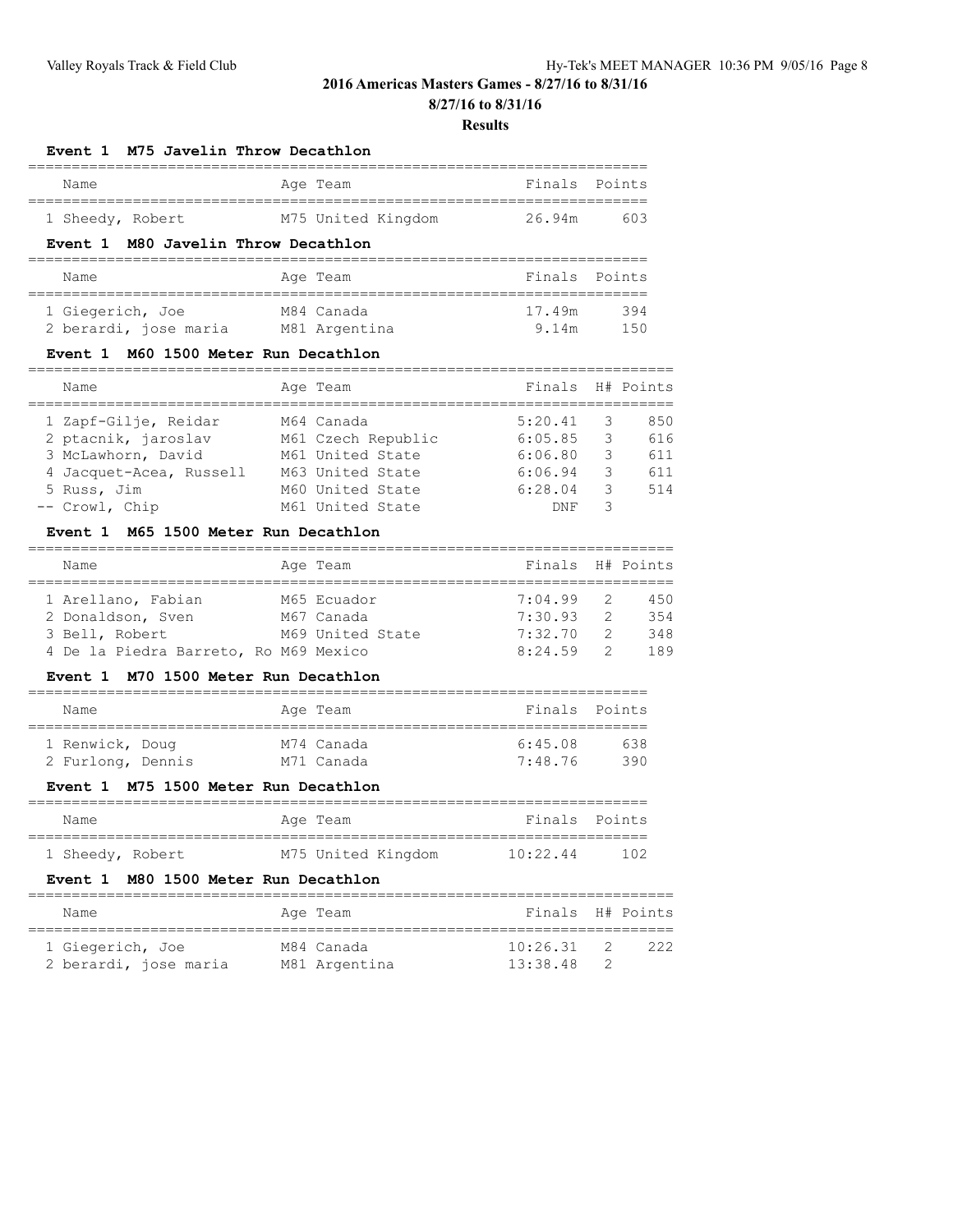**8/27/16 to 8/31/16**

### **Results**

| Event 2 M40 Decathlon                             |                                                   |                                       |                       |            |
|---------------------------------------------------|---------------------------------------------------|---------------------------------------|-----------------------|------------|
| Name                                              | =======<br>Age Team                               | Seed                                  | Finals                | Points     |
| .=================<br>1 Wight, Trevor             | M42 Canada                                        | _____________________________________ | 3502                  | 10         |
| Event 2 M45 Decathlon                             |                                                   |                                       |                       |            |
| Name                                              | Age Team                                          | Seed                                  | Finals                | Points     |
| --------------------------------<br>1 White, Paul | ___________________________________<br>M49 Canada |                                       | 4431                  | 10         |
| Event 2 M50 Decathlon                             |                                                   |                                       |                       |            |
| Name                                              | Age Team                                          | Seed                                  | Finals                | Points     |
| 1 Steele, Sean                                    | M54 Canada                                        |                                       | 2997                  | 10         |
| Event 2 M55 Decathlon                             | ===============                                   |                                       |                       |            |
| Name<br>----------------------                    | Age Team<br>.=============                        | Seed<br>============================= | Finals                | Points     |
| 1 Brower, Jeff                                    | M57 United State                                  |                                       | 5937                  | 10         |
| 2 huarcaya, luis<br>3 Black, Murray               | M57 Peru<br>M56 Canada                            |                                       | 5914<br>5354          | 8<br>6     |
| <b>Event 2</b>                                    | M40 100 Meter Dash Decathlon                      |                                       |                       |            |
| Name                                              | Age Team                                          | Finals                                | Wind H# Points        |            |
| 1 Wight, Trevor                                   | M42 Canada                                        | 12.51                                 | 0.9<br>2              | 653        |
| Event 2                                           | M45 100 Meter Dash Decathlon                      |                                       |                       |            |
| Name<br>-------------------                       | Age Team                                          |                                       | Finals Wind H# Points |            |
| 1 White, Paul                                     | M49 Canada                                        | 13.12                                 | 0.9<br>2              | 614        |
| Event 2 M50 100 Meter Dash Decathlon              |                                                   |                                       |                       |            |
| Name                                              | Age Team                                          | Finals                                | Wind H# Points        |            |
| 1 Steele, Sean                                    |                                                   |                                       |                       |            |
|                                                   | M54 Canada                                        | 14.40                                 | $\mathfrak{D}$<br>0.9 | 475        |
| Event 2 M55 100 Meter Dash Decathlon              |                                                   |                                       |                       |            |
| Name                                              | ===========<br>Age Team                           |                                       | Finals Wind Points    |            |
| 1 huarcaya, luis<br>2 Black, Murray               | M57 Peru<br>M56 Canada                            | 12.59<br>13.20                        | 2.1<br>2.1            | 870<br>753 |

4 Knitter, Henry M58 Canada 14.11 2.1 595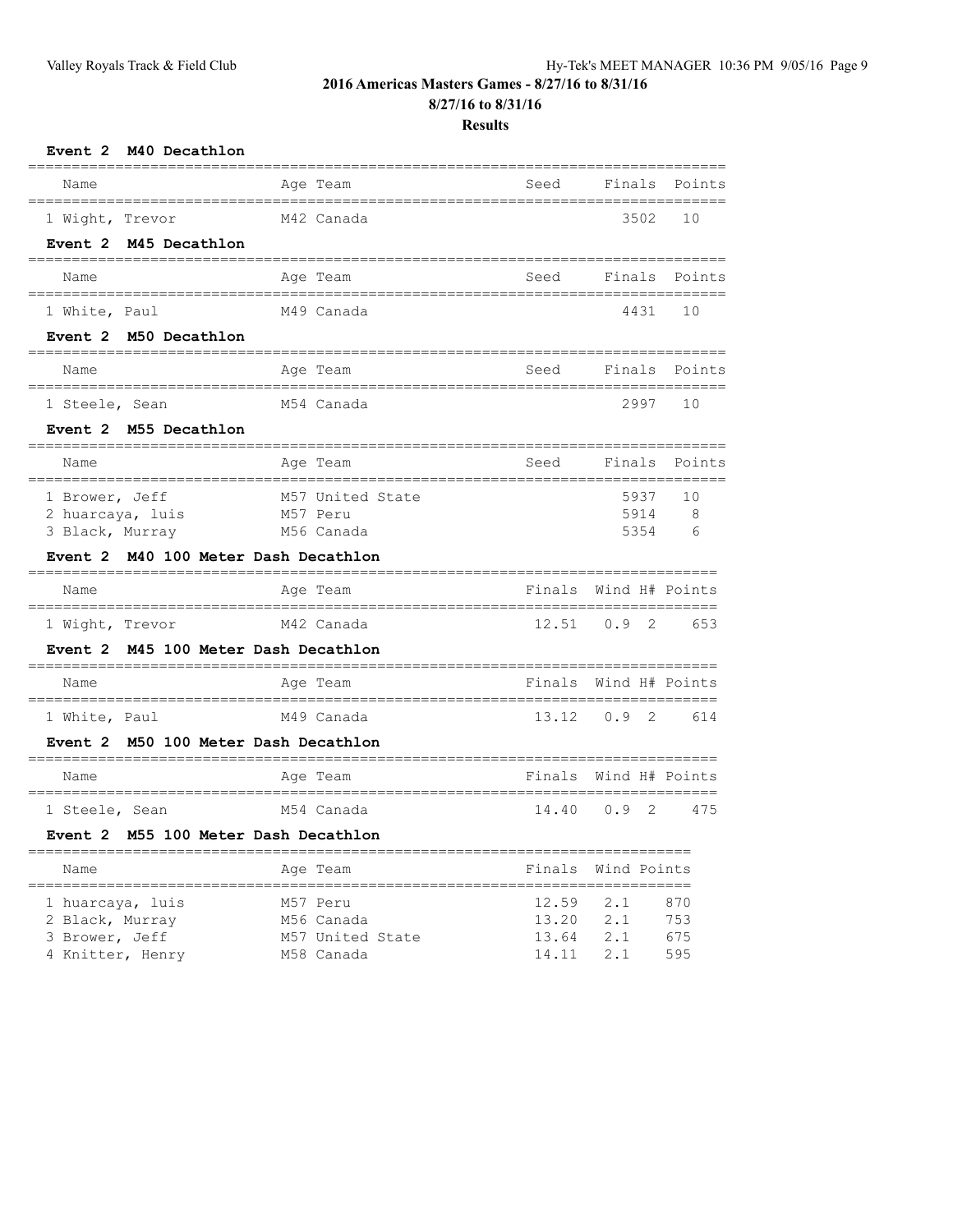**8/27/16 to 8/31/16**

| Event 2 M40 Long Jump Decathlon                                           |                                                          |                                                 |                                           |
|---------------------------------------------------------------------------|----------------------------------------------------------|-------------------------------------------------|-------------------------------------------|
| Name                                                                      | Age Team                                                 | Finals                                          | Wind Points                               |
| 1 Wight, Trevor                                                           | M42 Canada                                               | 4.12m 1.0                                       | 288                                       |
| Event 2 M45 Long Jump Decathlon                                           |                                                          |                                                 |                                           |
| Name                                                                      | Age Team                                                 |                                                 | Finals Wind Points                        |
| 1 White, Paul                                                             | M49 Canada                                               |                                                 | 4.98m 3.1 533                             |
| Event 2 M50 Long Jump Decathlon                                           |                                                          |                                                 |                                           |
| Name                                                                      | Aqe Team                                                 |                                                 | Finals Wind Points                        |
| 1 Steele, Sean                                                            | M54 Canada                                               |                                                 | 4.19m 1.4 409                             |
| Event 2 M55 Long Jump Decathlon                                           |                                                          |                                                 |                                           |
| Name                                                                      | Age Team                                                 |                                                 | Finals Wind Points                        |
| 1 Black, Murray<br>2 Brower, Jeff<br>3 huarcaya, luis<br>4 Knitter, Henry | M56 Canada<br>M57 United State<br>M57 Peru<br>M58 Canada | $4.69m$ $4.1$<br>$4.47m$ $4.2$<br>$4.31m$ $2.0$ | 619<br>556<br>$4.42m$ $2.7$<br>542<br>512 |
| Event 2 M40 Shot Put Decathlon                                            | ----------------------                                   |                                                 |                                           |
| Name                                                                      | Age Team                                                 | Finals Points                                   |                                           |
| 1 Wight, Trevor                                                           | M42 Canada                                               | 9.27m                                           | 505                                       |
| Event 2 M45 Shot Put Decathlon                                            |                                                          |                                                 |                                           |
| Name                                                                      | Aqe Team                                                 | Finals Points                                   |                                           |
| 1 White, Paul                                                             | M49 Canada                                               | 7.98m                                           | 461                                       |
| Event 2 M50 Shot Put Decathlon                                            |                                                          |                                                 |                                           |
| Name                                                                      | Age Team                                                 | Finals                                          | Points                                    |
| 1 Steele, Sean                                                            | M54 Canada                                               | 10.72m                                          | 640                                       |
| Event 2 M55 Shot Put Decathlon                                            |                                                          |                                                 |                                           |
| Name<br>====================================                              | Age Team<br>==================================           | Finals                                          | Points                                    |
| 1 huarcaya, luis<br>2 Knitter, Henry<br>3 Brower, Jeff                    | M57 Peru<br>M58 Canada<br>M57 United State               | 9.71m<br>8.95m<br>8.58m                         | 626<br>568<br>540                         |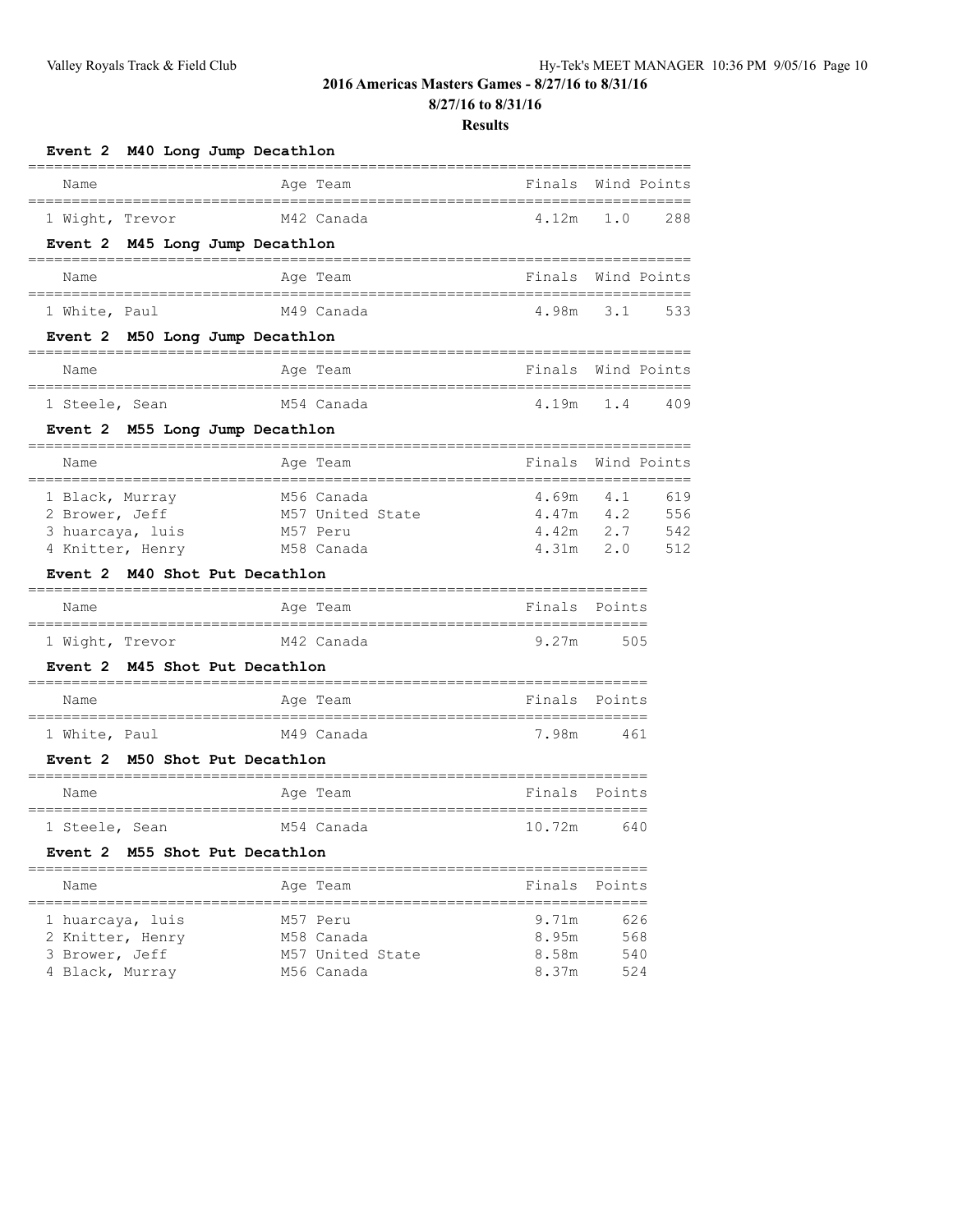**8/27/16 to 8/31/16**

#### **Results**

| Event 2 M40 High Jump Decathlon                                                                                   |                                                          |                                  |                          |
|-------------------------------------------------------------------------------------------------------------------|----------------------------------------------------------|----------------------------------|--------------------------|
| Name<br>================================                                                                          | Age Team<br>-------------------------------              | Finals                           | Points                   |
| 1 Wight, Trevor                                                                                                   | M42 Canada                                               | 1.44m                            | 389                      |
| Event 2 M45 High Jump Decathlon                                                                                   |                                                          |                                  |                          |
| Name                                                                                                              | Age Team                                                 |                                  | Finals Points            |
| ;================================<br>1 White, Paul                                                                | ------------------------------------<br>M49 Canada       | 1.47m                            | 480                      |
| Event 2 M50 High Jump Decathlon                                                                                   |                                                          |                                  |                          |
| Name                                                                                                              | Age Team                                                 | Finals                           | Points                   |
| 1 Steele, Sean                                                                                                    | M54 Canada                                               | 1.23m                            | 331                      |
| Event 2 M55 High Jump Decathlon                                                                                   |                                                          |                                  |                          |
| Name<br>=================================                                                                         | Age Team<br>-----------------------------------          | Finals                           | Points                   |
| 1 Brower, Jeff<br>1 Black, Murray<br>3 huarcaya, luis<br>4 Knitter, Henry<br>Event 2 M40 400 Meter Dash Decathlon | M57 United State<br>M56 Canada<br>M57 Peru<br>M58 Canada | 1.56m<br>1.56m<br>1.50m<br>1.41m | 723<br>723<br>661<br>569 |
| Name                                                                                                              | Age Team                                                 | Finals                           | Points                   |
| 1 Wight, Trevor                                                                                                   | M42 Canada                                               | 59.18                            | 584                      |
| Event 2 M45 400 Meter Dash Decathlon                                                                              | ---------------------------------                        |                                  |                          |
| Name<br>======================================                                                                    | Age Team                                                 | Finals                           | Points                   |
| 1 White, Paul                                                                                                     | .================================<br>M49 Canada          | 1:06.70                          | 400                      |
| Event 2 M50 400 Meter Dash Decathlon                                                                              |                                                          |                                  |                          |
| Name                                                                                                              | Age Team                                                 | Finals Points                    |                          |
| 1 Steele, Sean                                                                                                    | .__________________________________<br>M54 Canada        | 1:16.47                          | 208                      |
| Event 2 M55 400 Meter Dash Decathlon                                                                              |                                                          |                                  |                          |
| Name                                                                                                              | Age Team                                                 | Finals                           | Points                   |
| 1 huarcaya, luis<br>2 Black, Murray                                                                               | M57 Peru<br>M56 Canada                                   | 59.90<br>1:04.69                 | 785<br>611               |

3 Brower, Jeff M57 United State 1:06.22 560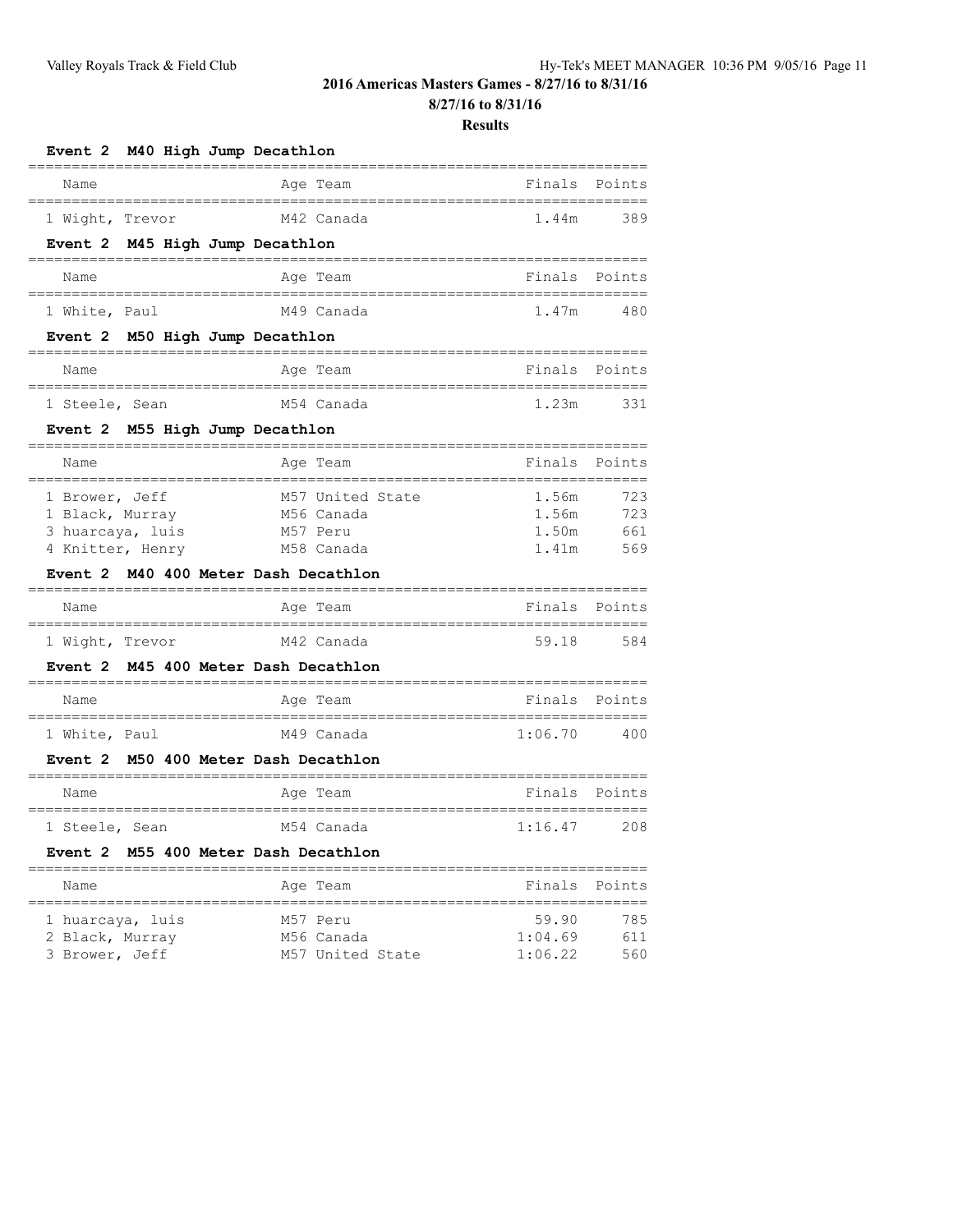**8/27/16 to 8/31/16**

| Event 2                                               | M40 110 Short Hurdles Decathlon<br>============                       |                                     |                                       |                        |
|-------------------------------------------------------|-----------------------------------------------------------------------|-------------------------------------|---------------------------------------|------------------------|
| Name                                                  | Age Team                                                              | :============<br>Finals             |                                       | Wind H# Points         |
| 1 Wight, Trevor                                       | M42 Canada                                                            |                                     | $21.12 - 0.4$ 2                       | 340 100                |
| Event 2                                               | M45 110 Short Hurdles Decathlon                                       |                                     |                                       |                        |
| Name                                                  | Age Team                                                              | ==================                  | Finals Wind H# Points                 |                        |
| 1 White, Paul                                         | M49 Canada                                                            |                                     |                                       | $20.54 -0.4$ 2 450 100 |
| <b>Event 2</b>                                        | M50 110 Short Hurdles Decathlon<br>____________                       | ----------------------------------- |                                       |                        |
| Name                                                  | Age Team                                                              |                                     | Finals Wind Points                    |                        |
| -- Steele, Sean                                       | ======================================<br>=============<br>M54 Canada |                                     | $DNF -0.5 36$                         |                        |
| Event 2 M55 110 Short Hurdles Decathlon               |                                                                       |                                     |                                       |                        |
| Name                                                  | Age Team                                                              |                                     | Finals Wind Points                    |                        |
| 1 Brower, Jeff<br>2 huarcaya, luis                    | M57 United State<br>M57 Peru                                          | $16.54 - 0.5$                       | $16.55 - 0.5$ 816 36<br>$18.72 - 0.5$ | 817 36"                |
| 3 Black, Murray<br>Event 2 M40 Discus Throw Decathlon | M56 Canada                                                            |                                     |                                       | 595                    |
| Name                                                  | Age Team                                                              |                                     | Finals Points                         |                        |
| 1 Wight, Trevor                                       | M42 Canada                                                            | 26.76m                              | 454                                   |                        |
| Event 2 M45 Discus Throw Decathlon                    |                                                                       |                                     |                                       |                        |
| Name                                                  | Age Team                                                              |                                     | Finals Points                         |                        |
| 1 White, Paul                                         | M49 Canada                                                            | 20.23m                              | 355                                   |                        |
| Event 2 M50 Discus Throw Decathlon                    |                                                                       |                                     |                                       |                        |
| Name                                                  | Age Team                                                              |                                     | Finals Points                         |                        |
| 1 Steele, Sean                                        | M54 Canada                                                            | 31.65m                              | 510                                   |                        |
| Event 2 M55 Discus Throw Decathlon                    |                                                                       |                                     |                                       |                        |
| Name                                                  | Age Team                                                              | Finals                              | Points                                |                        |
| 1 Black, Murray<br>2 Brower, Jeff<br>3 huarcaya, luis | M56 Canada<br>M57 United State<br>M57 Peru                            | 28.12m<br>28.08m<br>26.36m          | 488<br>488<br>450                     |                        |
| M40 Pole Vault Decathlon<br>Event 2                   |                                                                       |                                     |                                       |                        |
| Name                                                  | Age Team                                                              | Finals                              | Points                                |                        |
| 1 Wight, Trevor                                       | M42 Canada                                                            | 1.80m                               | 127                                   |                        |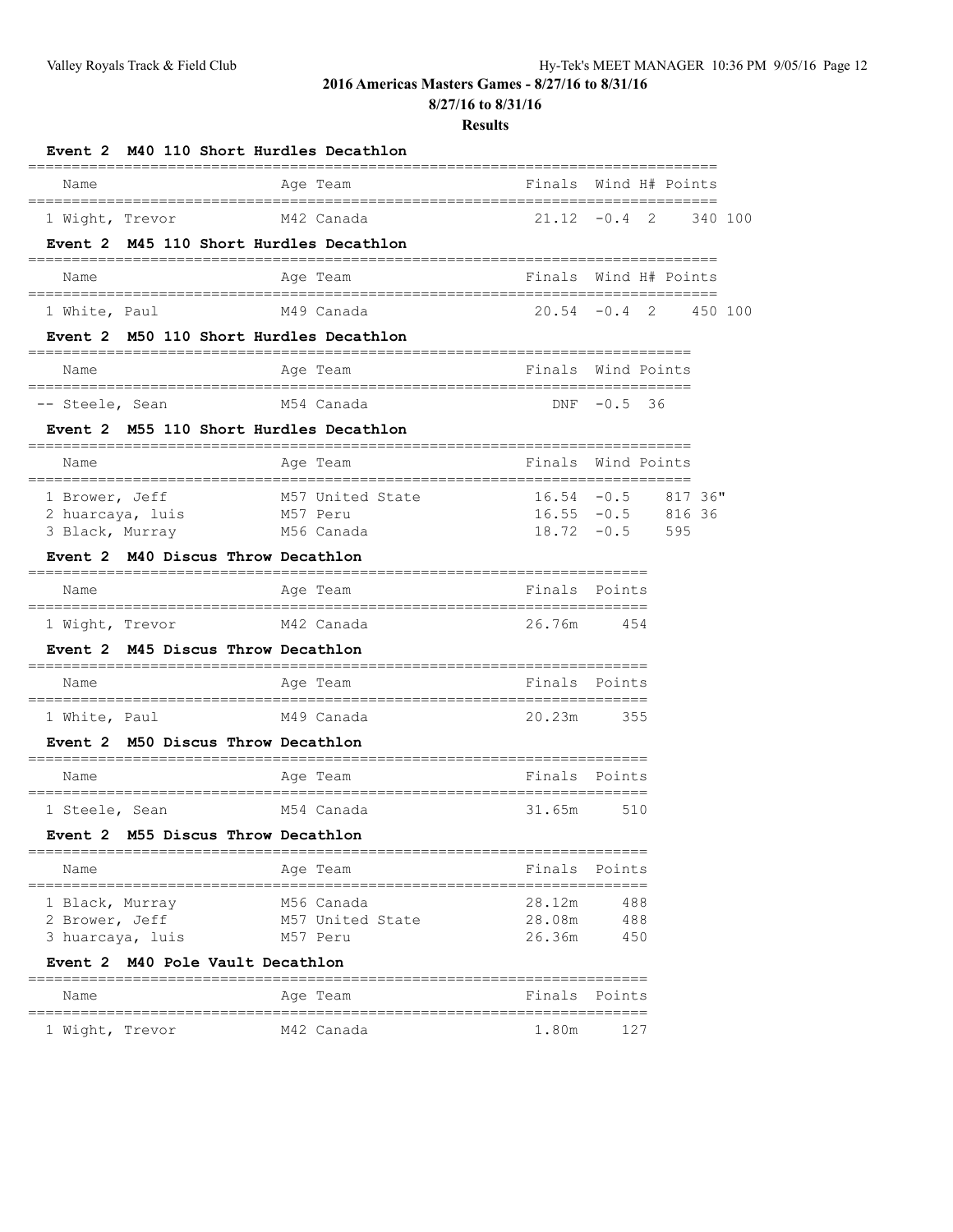**8/27/16 to 8/31/16**

| M45 Pole Vault Decathlon<br><b>Event 2</b>                |                                                          |                                                        |        |
|-----------------------------------------------------------|----------------------------------------------------------|--------------------------------------------------------|--------|
| Name                                                      | Age Team                                                 | Finals                                                 | Points |
| --------------------------------<br>1 White, Paul         | M49 Canada                                               | :=============<br>3.30m                                | 557    |
| Event 2 M50 Pole Vault Decathlon                          |                                                          |                                                        |        |
| --------------<br>Name<br>------------------------------- | ----------------------<br>Age Team<br>.================= | Finals                                                 | Points |
| 1 Steele, Sean                                            | M54 Canada                                               | 1.80m                                                  | 179    |
| Event 2 M55 Pole Vault Decathlon                          | ================                                         |                                                        |        |
| Name                                                      | Age Team                                                 | Finals                                                 | Points |
| 1 Brower, Jeff                                            | M57 United State                                         | 3.00m                                                  | 603    |
| 2 huarcaya, luis                                          | M57 Peru                                                 | 2.40m                                                  | 396    |
| 3 Black, Murray                                           | M56 Canada                                               | 2.30m                                                  | 364    |
| Event 2 M40 Javelin Throw Decathlon                       |                                                          |                                                        |        |
| Name                                                      | Age Team                                                 | Finals                                                 | Points |
| 1 Wight, Trevor                                           | M42 Canada                                               | 18.47m                                                 | 162    |
| Event 2 M45 Javelin Throw Decathlon                       |                                                          |                                                        |        |
| Name                                                      | Age Team                                                 | Finals                                                 | Points |
| 1 White, Paul                                             | M49 Canada                                               | 29.78m                                                 | 369    |
| Event 2 M50 Javelin Throw Decathlon                       |                                                          |                                                        |        |
| Name                                                      | Age Team                                                 | Finals                                                 | Points |
|                                                           |                                                          |                                                        |        |
| 1 Steele, Sean                                            | M54 Canada                                               | 21.29m                                                 | 245    |
| Event 2 M55 Javelin Throw Decathlon                       |                                                          |                                                        |        |
| Name                                                      | Age Team                                                 | Finals                                                 | Points |
| 1 Brower, Jeff                                            | M57 United State                                         | 29.57m                                                 | 436    |
| 2 Black, Murray                                           | M56 Canada                                               | 26.09m                                                 | 369    |
| 3 huarcaya, luis                                          | M57 Peru                                                 | 25.21m                                                 | 352    |
| Event 2 M40 1500 Meter Run Decathlon                      |                                                          |                                                        |        |
| Name                                                      | ==================<br>Age Team                           | =====================================<br>Finals Points |        |
| -- Wight, Trevor                                          | M42 Canada                                               | DNF                                                    |        |
| Event 2 M45 1500 Meter Run Decathlon                      |                                                          |                                                        |        |
| Name                                                      | Age Team                                                 | Finals Points                                          |        |
| 1 White, Paul                                             | M49 Canada                                               | 6:49.28                                                | 212    |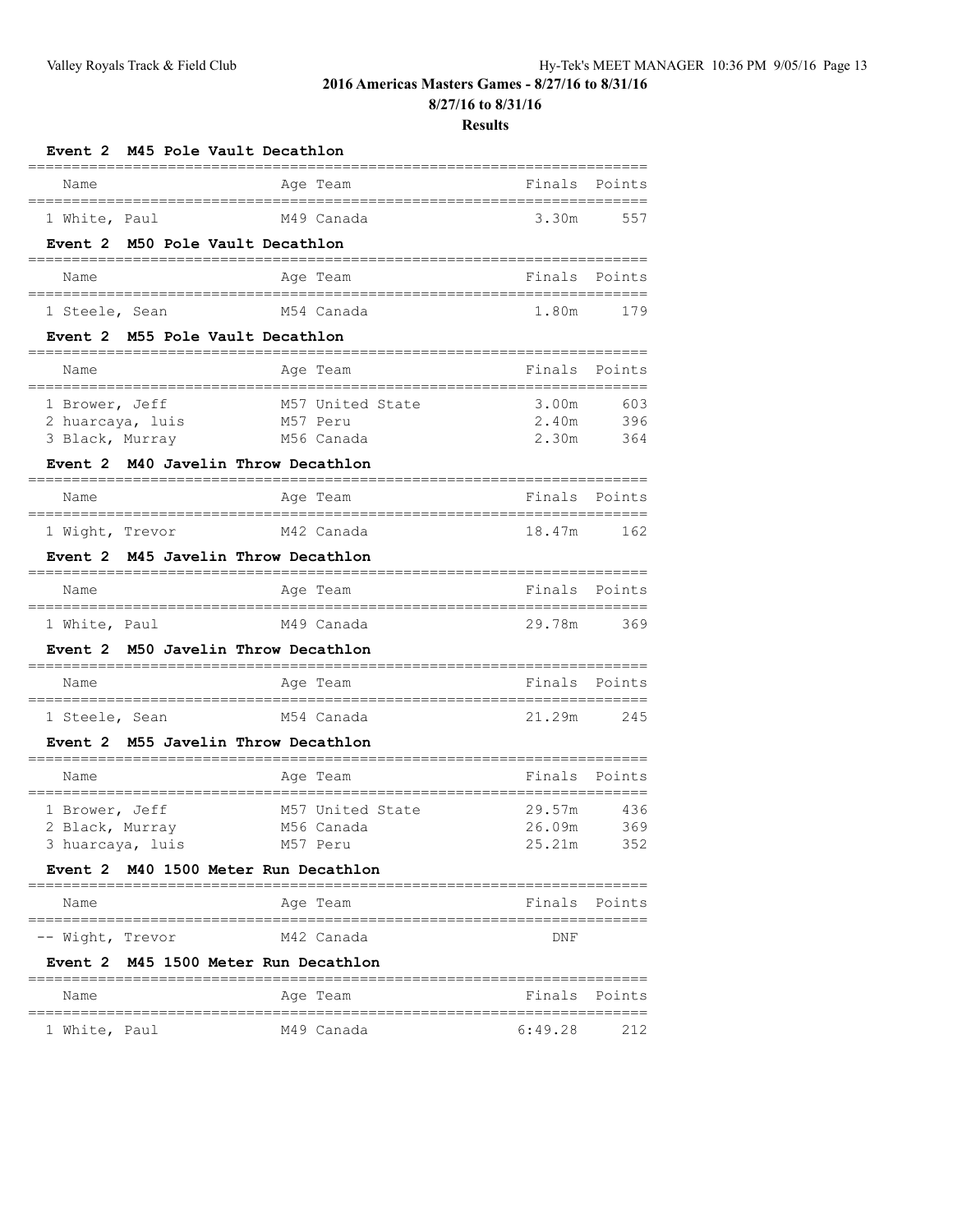**8/27/16 to 8/31/16**

| M50 1500 Meter Run Decathlon<br>Event 2                                                             |                                                                                   |                               |                    |               |
|-----------------------------------------------------------------------------------------------------|-----------------------------------------------------------------------------------|-------------------------------|--------------------|---------------|
| Name                                                                                                | Age Team                                                                          | Finals                        | Points             |               |
| =====================================<br>-- Steele, Sean<br>M55 1500 Meter Run Decathlon<br>Event 2 | -----------------------------------<br>M54 Canada                                 | DNF                           |                    |               |
| Name                                                                                                | Age Team                                                                          | Finals                        | Points             |               |
| _____________________________________<br>1 Brower, Jeff<br>2 huarcaya, luis<br>3 Black, Murray      | -----------------------------------<br>M57 United State<br>M57 Peru<br>M56 Canada | 6:04.26<br>6:31.75<br>6:59.45 | 539<br>416<br>308  |               |
| Event 3 W40 Heptathlon                                                                              |                                                                                   |                               |                    |               |
| Name                                                                                                | Age Team                                                                          | Seed                          | Finals             | Points        |
| 1 Alvarez Vela, patricia<br>Event 3 W55 Heptathlon                                                  | W43 Peru                                                                          |                               | 3324               | 10            |
| Name                                                                                                | Age Team                                                                          | Seed                          |                    | Finals Points |
| 1 Lauridsen, Susanne                                                                                | W58 Canada                                                                        |                               | 3171               | 10            |
| W40 80 Short Hurdles Heptathlon<br>Event 3                                                          |                                                                                   |                               |                    |               |
| Name                                                                                                | Age Team                                                                          |                               | Finals Wind Points |               |
| 1 Alvarez Vela, patricia                                                                            | W43 Peru                                                                          | 15.65                         | 2.6                | 435           |
| W55 80 Short Hurdles Heptathlon<br>Event 3                                                          |                                                                                   |                               |                    |               |
| Name                                                                                                | Age Team                                                                          |                               | Finals Wind Points |               |
| 1 Lauridsen, Susanne<br>Event 3 W40 High Jump Heptathlon                                            | W58 Canada                                                                        | 19.05                         | 2.6                | 377           |
| Name                                                                                                | Age Team                                                                          |                               | Finals Points      |               |
| 1 Alvarez Vela, patricia W43 Peru<br>Event 3 W55 High Jump Heptathlon                               |                                                                                   | 1.34m                         | 588                |               |
| Name                                                                                                | =======<br>Age Team                                                               | Finals                        | Points             |               |
| ===========================<br>1 Lauridsen, Susanne<br>W40 Shot Put Heptathlon<br>Event 3           | W58 Canada                                                                        | 1.22m                         | 712                |               |
| Name                                                                                                | Age Team                                                                          | Finals                        | Points             |               |
| 1 Alvarez Vela, patricia                                                                            | W43 Peru                                                                          | =====<br>7.65m                | 431                |               |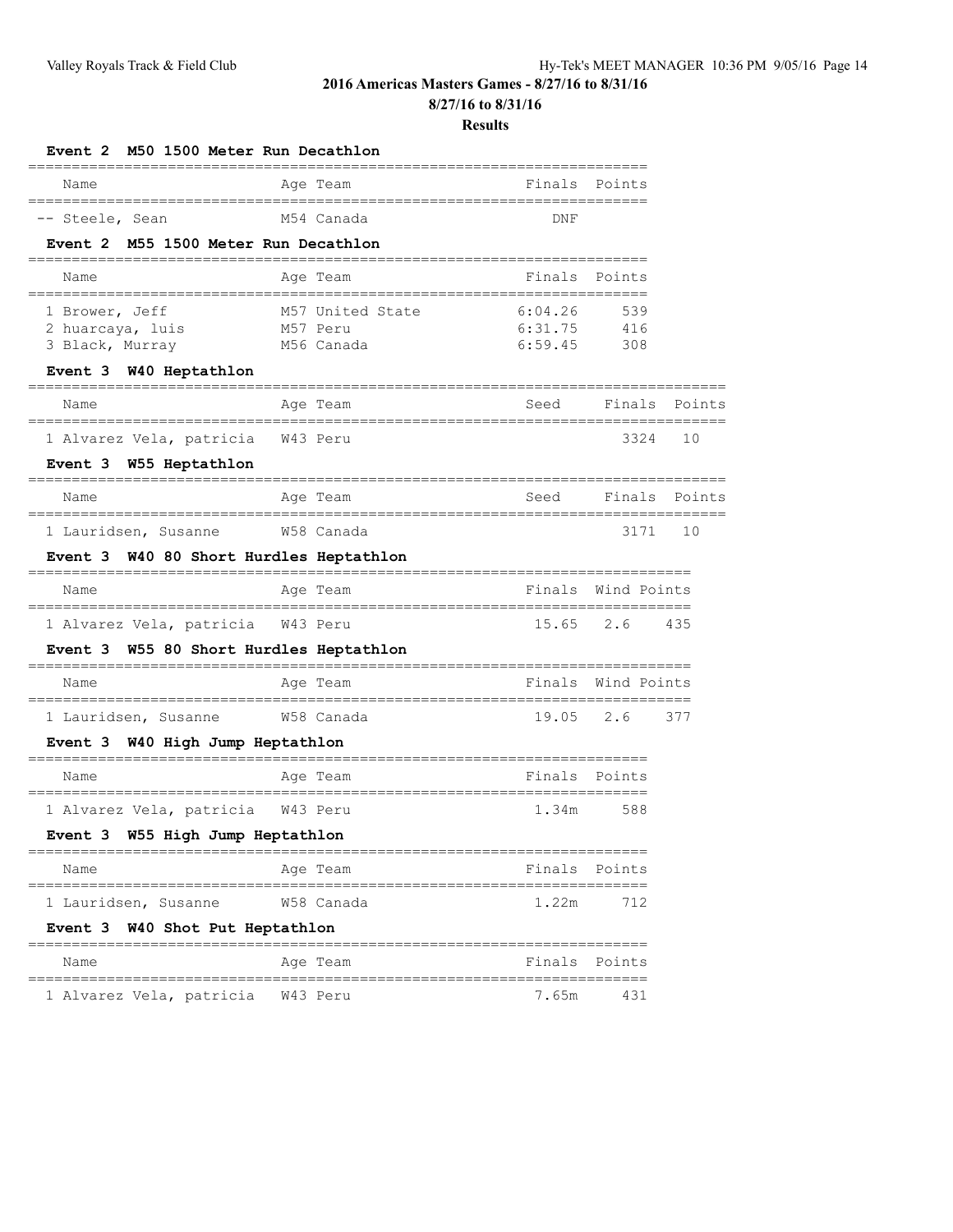**8/27/16 to 8/31/16**

| Event 3 W55 Shot Put Heptathlon                                       |                                                   |                    |               |
|-----------------------------------------------------------------------|---------------------------------------------------|--------------------|---------------|
| Name                                                                  | Age Team                                          | Finals             | Points        |
| 1 Lauridsen, Susanne<br>Event 3 W40 200 Meter Dash Heptathlon         | W58 Canada                                        | 7.47m              | 545           |
| Name                                                                  | Age Team                                          | Finals             | Wind Points   |
| 1 Alvarez Vela, patricia W43 Peru                                     |                                                   | $29.20 - 0.7$      | 689           |
| Event 3 W55 200 Meter Dash Heptathlon                                 |                                                   |                    |               |
| Name                                                                  | Age Team                                          | Finals             | Wind Points   |
| 1 Lauridsen, Susanne<br>Event 3 W40 Long Jump Heptathlon              | W58 Canada                                        | $36.81 - 0.7$      | 453           |
| Name                                                                  | Age Team                                          | Finals             | Wind Points   |
| 1 Alvarez Vela, patricia W43 Peru<br>Event 3 W55 Long Jump Heptathlon | ----------                                        | 4.65m              | 1.1<br>603    |
| Name                                                                  | Age Team                                          | Finals             | Wind Points   |
| 1 Lauridsen, Susanne                                                  | W58 Canada                                        | 3.42m              | 1.2<br>448    |
| W40 Javelin Throw Heptathlon<br>Event 3                               |                                                   |                    |               |
| Name                                                                  | Age Team<br>=========                             | ================== | Finals Points |
| 1 Alvarez Vela, patricia W43 Peru                                     |                                                   | 15.29m             | 243           |
| W55 Javelin Throw Heptathlon<br>Event 3                               |                                                   |                    |               |
| Name                                                                  | Age Team                                          |                    | Finals Points |
| 1 Lauridsen, Susanne<br>W40 800 Meter Run Heptathlon<br>Event 3       | W58 Canada                                        | 17.59m             | 391           |
| Name                                                                  | Age Team                                          | Finals             | Points        |
| 1 Alvarez Vela, patricia<br>Event 3 W55 800 Meter Run Heptathlon      | W43 Peru                                          | 3:12.20            | 335           |
| Name                                                                  | Age Team                                          |                    | Finals Points |
| =================================<br>1 Lauridsen, Susanne             | ===================================<br>W58 Canada | 3:53.97            | 245           |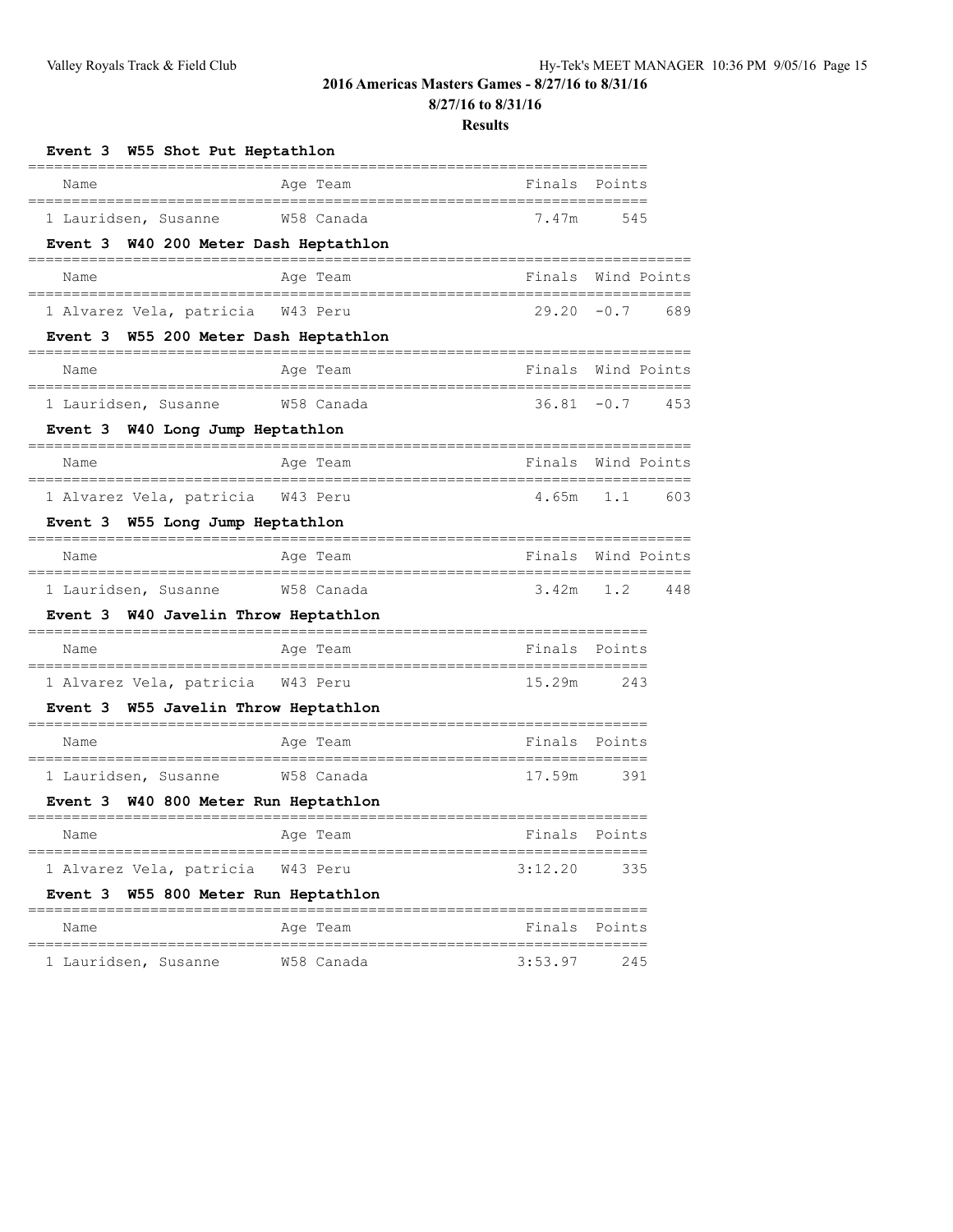| M45 Hammer Throw<br><b>Event 4</b>          |                  |                                          |               |        |
|---------------------------------------------|------------------|------------------------------------------|---------------|--------|
| Name<br>______________________________      | Age Team         | Seed                                     | Finals        | Points |
| 1 Morfitt, Graham                           | M49 Canada       | 35.44m                                   | 29.88m        |        |
| Event 4 M50 Hammer Throw                    |                  |                                          |               |        |
| Name<br>___________________________________ | Age Team         | Seed                                     | Finals        | Points |
| 1 Arthur, Andrew                            | M54 Canada       | ===========================              | 35.38m        |        |
| 2 Ribeiro Jordao, Paulo                     | M50 Brazil       | 27.09m                                   | 28.70m        |        |
| 3 Frenkel, Brad                             | M52 Canada       | 12.01m                                   | 26.01m        |        |
| Event 4 M55 Hammer Throw                    |                  |                                          |               |        |
| Name                                        | Age Team         | Seed                                     | Finals        | Points |
| 1 Holly, Cory                               | M58 Canada       | 38.61m                                   | 41.15m        |        |
| 2 Hill, Steve                               | M55 United State | 24.51m                                   | 30.50m        |        |
| Event 5 W60 Hammer Throw                    |                  |                                          |               |        |
| Name                                        | Age Team         | Seed<br>__________________________       | Finals        | Points |
| 1 Hendrie, Nola                             | W61 Canada       | 14.02m                                   | 14.67m        |        |
| 2 Warren, Jane                              | W61 Canada       | 14.14m                                   | 14.53m        |        |
| 3 Cochrane, Nancy                           | W64 Canada       |                                          | 11.93m        |        |
| W65 Hammer Throw<br>Event 5                 |                  |                                          |               |        |
| Name                                        | Age Team         | Seed<br>________________________________ | Finals        | Points |
| 1 Closkey, Cheryl                           | W68 Canada       |                                          | 24.63m        |        |
| 2 Moro, Gabriella                           | W69 Canada       | 25.00m                                   | 23.53m        |        |
| 3 Benz, Marilyn                             | W66 Canada       | 16.91m                                   | 19.68m        |        |
| 4 mcblain, liz<br>W75 Hammer Throw          | W68 Canada       | 17.44m                                   | 15.13m        |        |
| Event 5                                     |                  |                                          |               |        |
| Name                                        | Age Team         | Seed                                     | Finals        | Points |
| 1 Padia, Elsbeth                            | W78 United State |                                          | 25.13m        |        |
| 2 Bradley, Janice                           | W78 United State | 19.53m                                   | 18.63m        |        |
| 3 Hoover, Virginia                          | W75 Canada       | 17.50m                                   | 17.79m        |        |
| Event 6 M35 800 Meter Run                   |                  |                                          |               |        |
| Name                                        | Age Team         | Seed                                     | Finals Points |        |
| 1 Harge, Brian                              | M37 United State |                                          | 2:16.64       |        |
| Event 6 M40 800 Meter Run                   |                  |                                          |               |        |
| Name                                        | Age Team         | Seed                                     | Finals        | Points |
| 1 Gordon, Joshua                            | M42 United State | 2:44.00                                  | 2:14.41       |        |
|                                             |                  |                                          |               |        |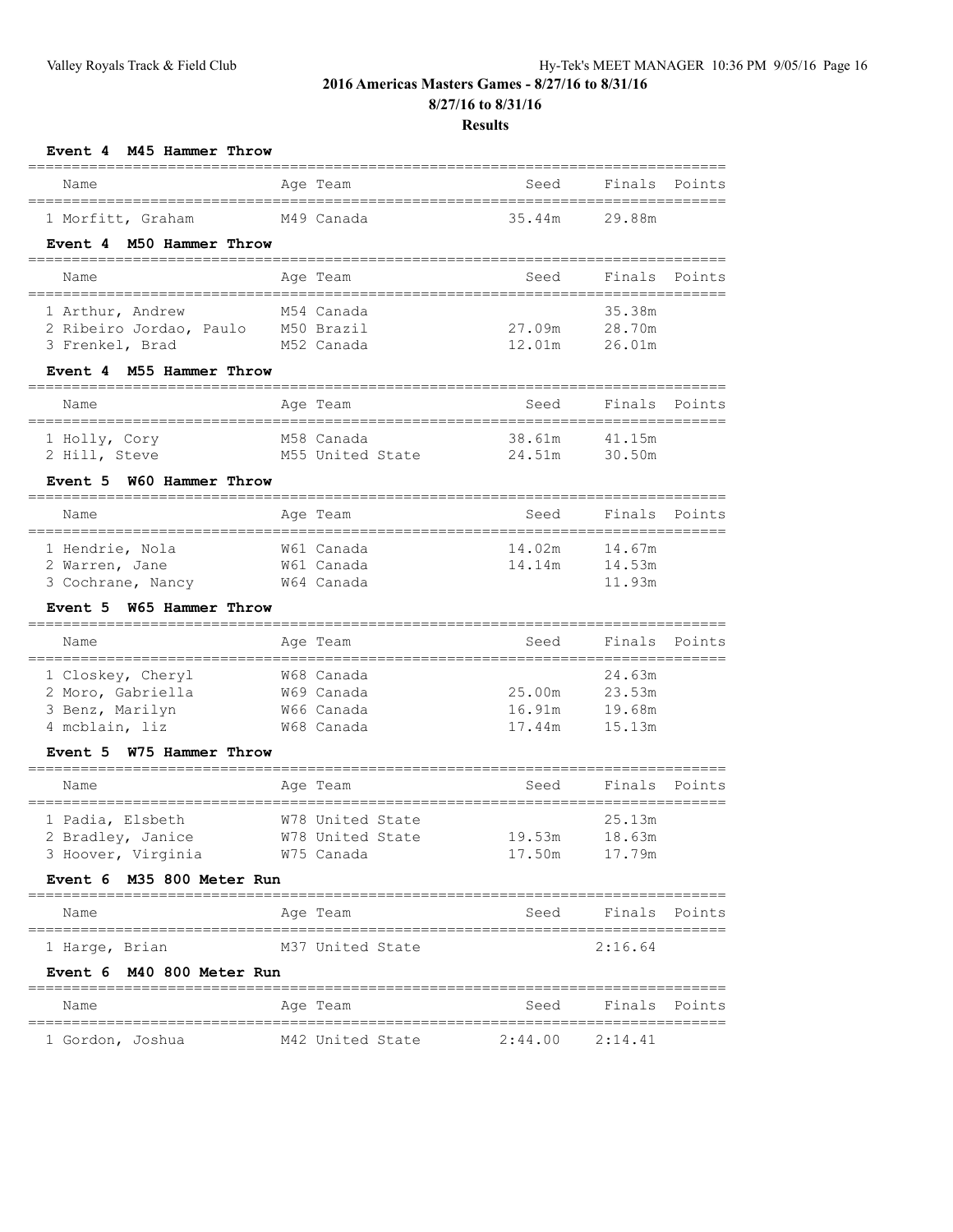**8/27/16 to 8/31/16**

### **Results**

### **....Event 6 M40 800 Meter Run**

| 2 Champagne, Mathieu | M40 Canada | 2:05.53 | 2:22.91 |
|----------------------|------------|---------|---------|
| 3 Thauberger, Erik   | M44 Canada | 2:40.00 | 2:36.67 |

### **Event 6 M45 800 Meter Run**

#### =================================================================================== Seed Finals H# Points

| Name.                 | Ade Team         | beeu    |         | LINGIS H# ROINLS |
|-----------------------|------------------|---------|---------|------------------|
| 1 Jones, Brent        | M46 United State | 2:02.00 | 2:09.64 | - 2              |
| 2 Faucher, Claude     | M49 Canada       |         | 2:11.41 | -2               |
| 3 Farr, Kevin         | M46 Canada       | 2:10.00 | 2:18.60 | $\overline{2}$   |
| 4 Bridges, Mike       | M45 Canada       | 2:15.00 | 2:24.27 | -2               |
| 5 Pasapera, Alejandro | M48 Mexico       | 2:22.00 | 2:28.05 | $\overline{2}$   |
|                       |                  |         |         |                  |

### **Event 6 M50 800 Meter Run**

| Name                | Age Team           | Seed    |         | Finals H# Points |
|---------------------|--------------------|---------|---------|------------------|
| 1 Larner, Derek     | M52 Cayman Islands | 2:11.58 | 2:16.27 | 3                |
| 2 Delgado, Alfredo  | M50 Peru           | 2:04.00 | 2:16.43 | 3                |
| 3 Trubila, Gubertas | M52 Lithuania      | 2:13.00 | 2:18.89 | 3                |
| 4 Dray, Doug        | M52 Canada         | 2.20    | 2:30.01 | 3                |
| 5 Dailey, Mike      | M53 Canada         | 2:40.00 | 2:42.93 | 3                |
| 6 Byington, Jeff    | M53 Canada         | 3:37.00 | 3:43.29 | 3                |
|                     |                    |         |         |                  |

### **Event 6 M55 800 Meter Run**

| Name             | Age Team         | Seed    | Finals  | H# Points |
|------------------|------------------|---------|---------|-----------|
| 1 Pinckard, Mark | M56 Canada       | 2:12.25 | 2:12.60 | 4         |
| 2 Guss, David    | M55 Canada       | 2:11.00 | 2:13.35 | 4         |
| 3 Lindsay, Jeff  | M57 United State | 2:12.72 | 2:13.48 | 4         |
| 4 Paulk, Kevin   | M56 United State | 4:50.00 | 2:16.94 | 4         |
| 5 Wakelin, Keith | M57 Canada       | 2:24.00 | 2:29.82 | 4         |
| 6 Smith, Lyndon  | M55 Canada       | 2:15.00 | 2:45.20 | 4         |
| 7 Flett, Gordon  | M56 Canada       | 2:46.11 | 2:49.15 | 4         |

#### **Event 6 M60 800 Meter Run**

| Name                 | Age Team         | Seed     | Finals  |   | H# Points |
|----------------------|------------------|----------|---------|---|-----------|
| 1 barrand, michael   | M64 Australia    | 2:23.00  | 2:23.65 | 5 |           |
| 2 Meszaros, Keith    | M60 Unattached   | 2:25.00  | 2:28.61 | 5 |           |
| 3 carscadden, gordon | M60 Canada       | 2:27.00  | 2:32.70 | 5 |           |
| 4 Sproll, Karl       | M61 Canada       | 2:28.05  | 2:33.13 | 5 |           |
| 5 Lewis, Steven      | M61 Canada       |          | 2:35.23 | 5 |           |
| 6 Misono, Glenn      | M62 United State | 32:00.00 | 2:36.17 | 5 |           |
| 7 Crowe, Wayne       | M60 Canada       | 2:29.00  | 2:36.58 | 5 |           |
| 8 Sharp, Kelly       | M62 Canada       |          | 2:59.85 | 5 |           |
| 9 Perez, Carl        | M62 Canada       | 3:20.00  | 3:10.01 | 5 |           |
|                      |                  |          |         |   |           |

#### **Event 6 M65 800 Meter Run**

| Name            |  | Age Team   | Seed              | Finals H# Points |  |
|-----------------|--|------------|-------------------|------------------|--|
| 1 Wakelin, Neil |  | M69 Canada | 2:55.00 3:00.31 6 |                  |  |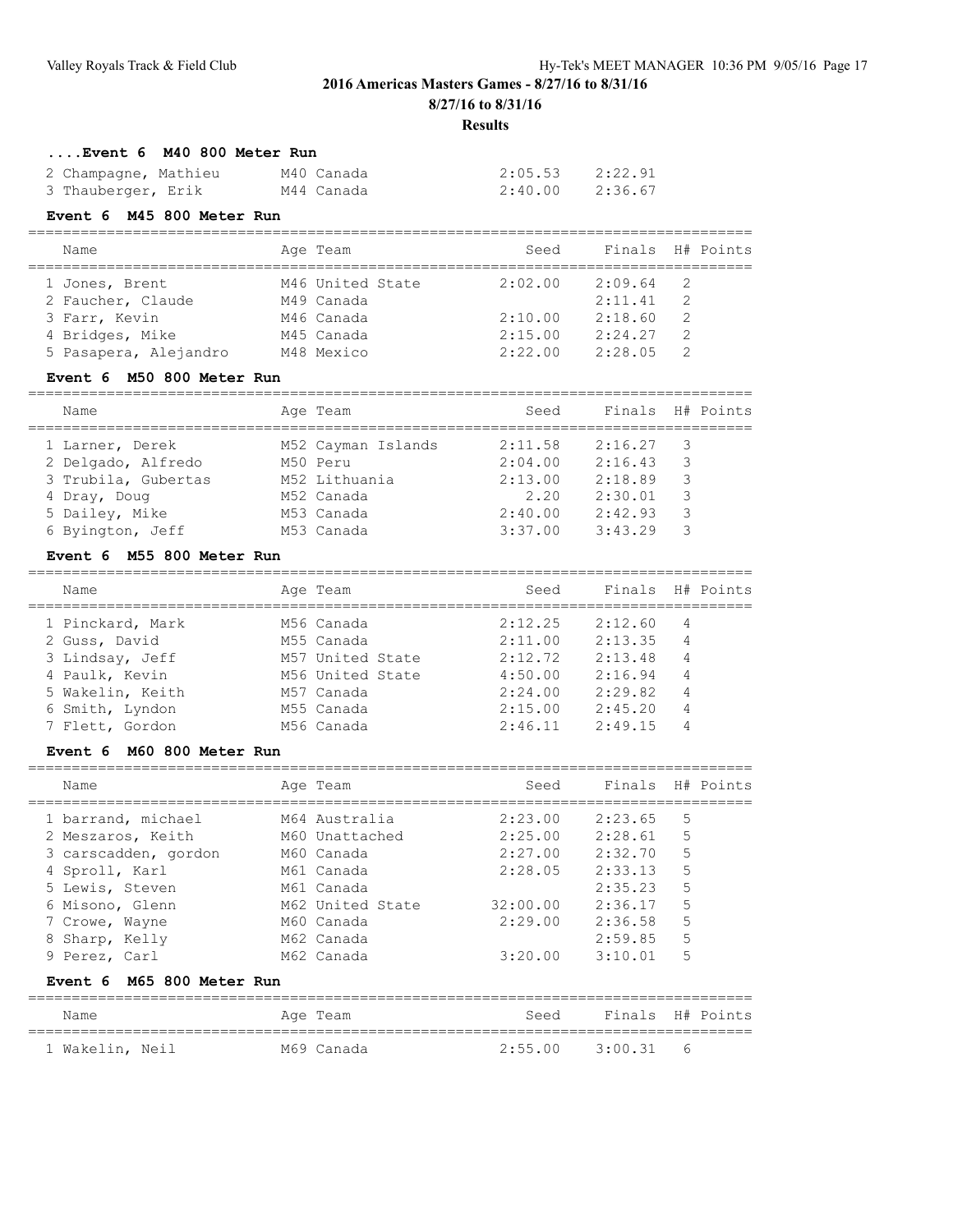**8/27/16 to 8/31/16**

| M66 Canada                           | 20:00.00                     | 3:12.11          | 6             |
|--------------------------------------|------------------------------|------------------|---------------|
| M67 Canada                           | 3:20.00                      | 3:15.82          | 6             |
| M70 800 Meter Run                    |                              |                  |               |
| Age Team                             | Seed                         | Finals           | H# Points     |
| M72 Canada                           | 2:41.71                      | 2:41.39          | 7             |
| M74 Canada                           | 2:59.00                      | 3:13.30          | 7             |
| M72 Canada                           | 4:00.00                      |                  | 7             |
| Event 6 M75 800 Meter Run            |                              |                  |               |
| Age Team                             | Seed                         | Finals           | H# Points     |
| M75 Canada                           | 2:51.00                      | 2:55.69          | 7             |
| M75 Canada                           | 2:30.00                      | 3:16.22          | 7             |
| Event 7 W35 Hammer Throw             |                              |                  |               |
| Age Team                             | Seed                         | Finals           | Points        |
| W39 Canada                           | 45.51m                       | 49.80m           |               |
| Event 7 W40 Hammer Throw             |                              |                  |               |
| Age Team                             | Seed                         | Finals           | Points        |
|                                      |                              |                  |               |
| W42 Canada                           |                              | 29.12m           |               |
| Event 7 W45 Hammer Throw             |                              |                  |               |
| Age Team                             | Seed                         | Finals           | Points        |
| 1 Lindner, Kimberly W45 United State | 18.75m                       | 31.90m           |               |
| W49 Canada                           | 35.00m                       | 30.76m           |               |
| W50 Hammer Throw                     |                              |                  |               |
| Age Team                             | Seed                         | Finals           | Points        |
| W53 Canada                           |                              | 15.87m           |               |
| Event 7 W55 Hammer Throw             |                              |                  |               |
| Age Team                             | Seed                         |                  | Finals Points |
| W56 United State                     |                              | 33.02m           |               |
| W57 Canada                           |                              | 20.69m           |               |
| W58 Canada<br>W59 Canada             | 17.00m                       | 16.33m<br>13.67m |               |
|                                      | ,,,,,,,,,,,,,,,,,,,,,,,,,,,, | ============     | 4:01.72       |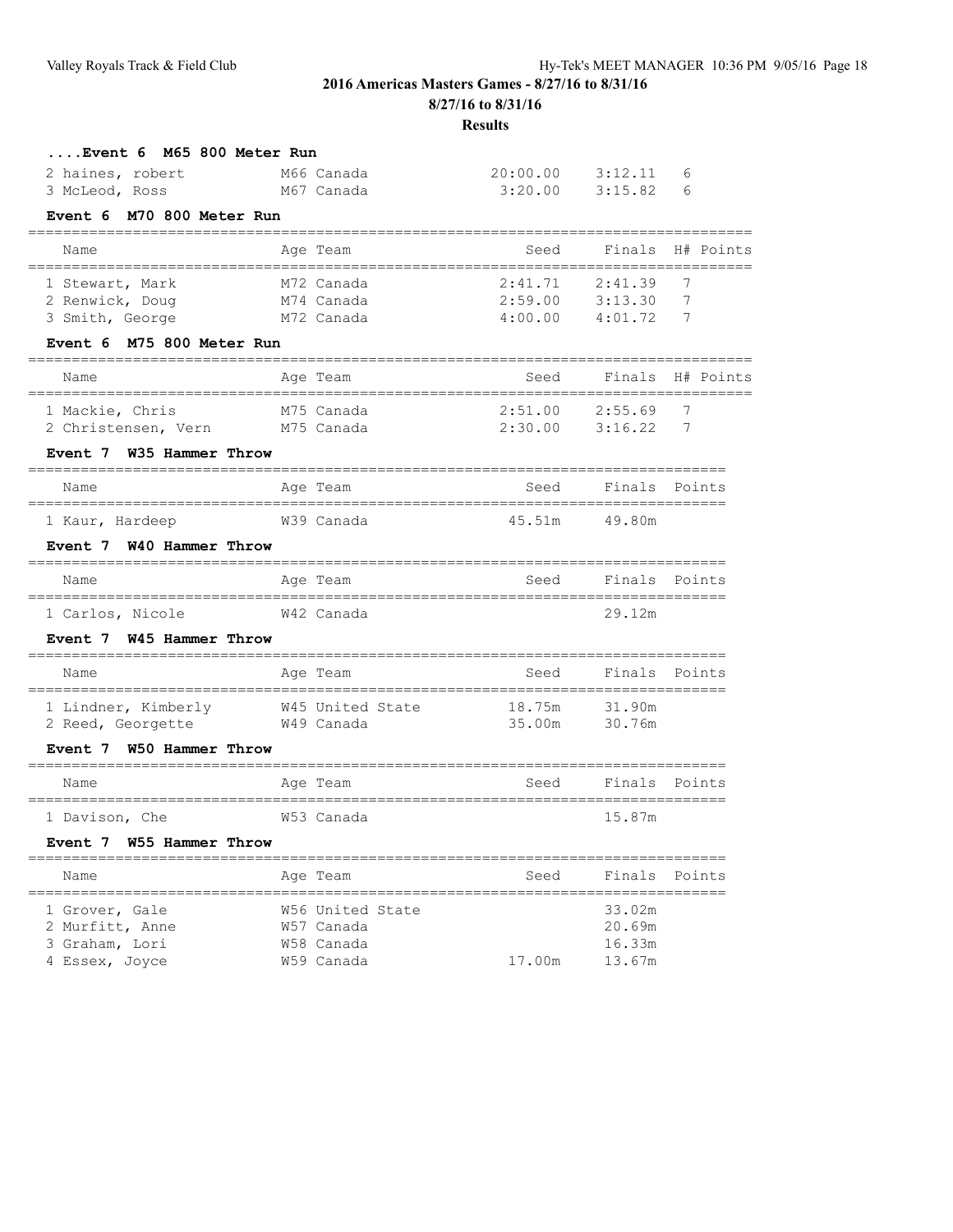### **Event 8 M60 Long Jump**

| Name                                                              | Age Team                             | Seed     | Finals        |        | Wind Points |
|-------------------------------------------------------------------|--------------------------------------|----------|---------------|--------|-------------|
|                                                                   |                                      | 4.80m    | 5.05m         |        |             |
| 1 Siu, Max<br>2 Smith, Joe                                        | M63 United State<br>M60 United State | 5.24m    | 4.85m         | 3.9    | NWI         |
| 3 Leung, Gary                                                     | M60 Canada                           | 4.55m    | $4.37m - 0.9$ |        |             |
| 4 Deitrich, Woody                                                 | M63 United State                     | 4.38m    | 4.12m         | 0.3    |             |
| 5 Dickey, David                                                   | M62 Canada                           | 4.15m    | 3.93m         | $-5.8$ |             |
| 6 Spelsberg, Grant                                                | M62 Canada                           | 4.15m    | 3.45m         |        | 1.2         |
| 7 Price, Larry                                                    | M62 United State                     | 4.19m    | 3.26m         | $-1.3$ |             |
| Event 8 M65 Long Jump                                             |                                      |          |               |        |             |
|                                                                   |                                      |          |               |        |             |
| Name                                                              | Age Team                             | Seed     | Finals        |        | Wind Points |
| 1 Turkington, Roy                                                 | M65 Canada                           | 4.40m    | $4.49m -2.6$  |        |             |
| 2 Cheema, Jagtar                                                  | M65 Canada                           | 4.00m    | $3.66m - 1.2$ |        |             |
| 3 Ulis, David                                                     | M68 Canada                           | 3.75m    | $3.29m -1.0$  |        |             |
| Event 9<br>W35 800 Meter Run                                      |                                      |          |               |        |             |
| Name                                                              | Age Team                             | Seed     | Finals        |        | H# Points   |
| =====================================<br>1 Reid-Spirk, Debbonaire | W36 Canada                           | 2:30.00  | 2:31.17       | 4      |             |
| W40 800 Meter Run<br>Event 9                                      |                                      |          |               |        |             |
| Name                                                              | Age Team                             | Seed     | Finals        |        | H# Points   |
| 1 Cummins, Diane                                                  | W42 United State                     | 2:15.00  | 2:21.85       | 4      |             |
| 2 Nopper-Venables, Elizabe W42 Canada                             |                                      | 2:20.00  | 2:21.97       | 4      |             |
| 3 MacKelvie, Kerry                                                | W42 Canada                           | 2:24.00  | 2:30.95       | 4      |             |
| 4 Kozan, Andrea                                                   | W44 Canada                           | 2:40.00  | 2:35.04       | 4      |             |
| 5 Peabody, Stephanie M43 United State                             |                                      | 45:00.00 | 3:11.30       | 4      |             |
| W45 800 Meter Run<br>Event 9                                      |                                      |          |               |        |             |
|                                                                   |                                      |          |               |        |             |
| Name                                                              | Age Team                             | Seed     | Finals        |        | H# Points   |
| 1 Del Rio Trejo, Rebeca                                           | W48 Mexico                           | 2:35.00  | 2:41.93       | 4      |             |
| 2 Valente, Julie                                                  | W49 Canada                           | 3:45.00  | 3:33.79       | 4      |             |
| W50 800 Meter Run<br>Event 9                                      |                                      |          |               |        |             |
| Name                                                              | Age Team                             | Seed     | Finals        |        | H# Points   |
|                                                                   |                                      |          |               |        |             |
| 1 Dixon, Donna                                                    | W54 Canada                           | 2:40.00  | 2:38.85       | 3      |             |
| 2 Stevens, Leslie                                                 | W50 Canada                           | 2:35.00  | 2:42.44       | 3      |             |
| 3 Johnson, Gabrielle                                              | W53 United State                     | 2:45.00  | 2:46.29       | 3      |             |
| Event 9 W55 800 Meter Run                                         |                                      |          |               |        |             |
| Name                                                              | Age Team                             | Seed     | Finals        |        | H# Points   |
| 1 Gordon, Susan                                                   | W56 Unattached                       | 2:44.50  | 2:37.16       | 3      |             |
| 2 Wood, Janette                                                   | W56 Canada                           | 2:28.00  | 2:39.48       | 3      |             |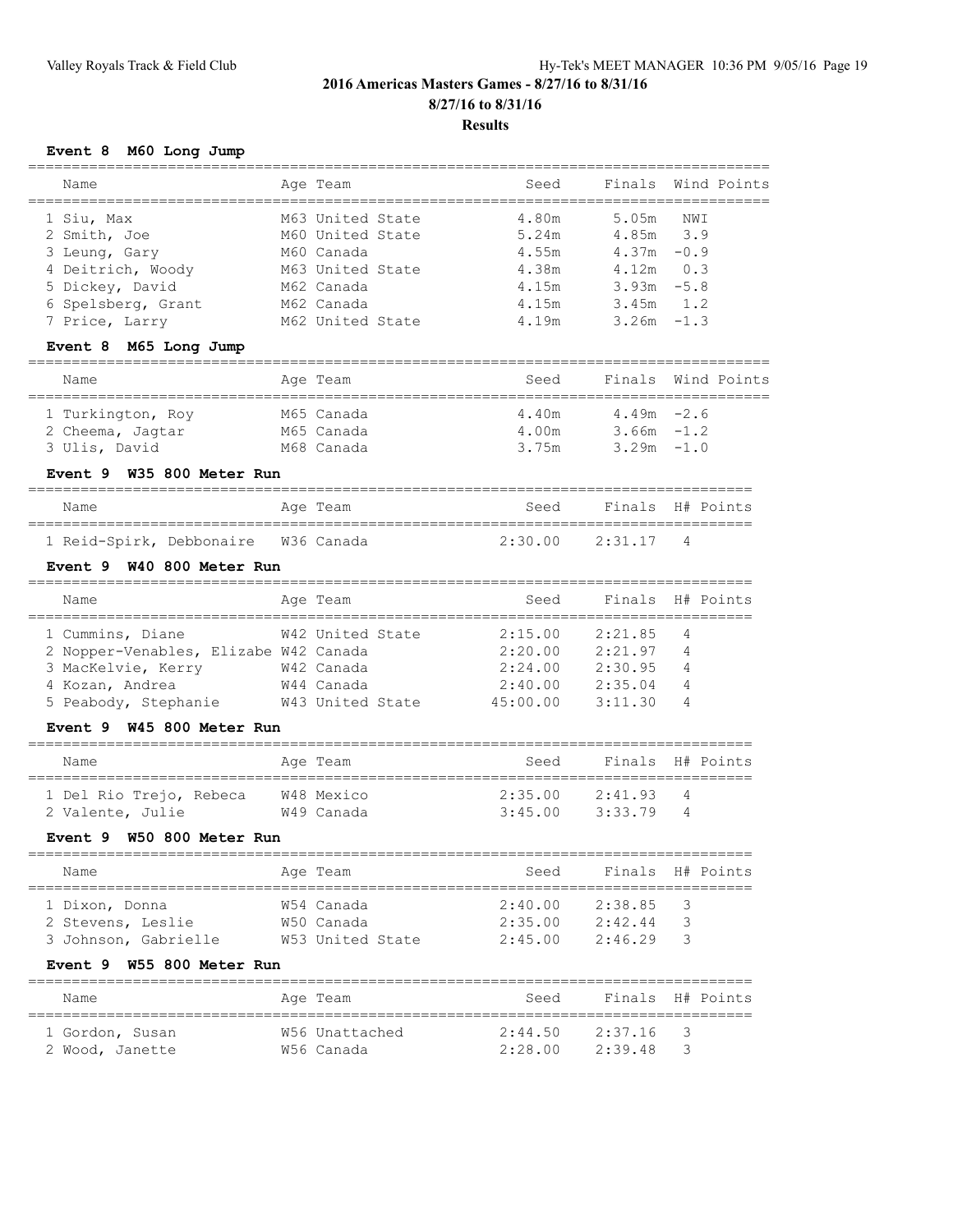**Results**

### **....Event 9 W55 800 Meter Run**

| 3 O'Haqan, Heather | W55 Canada       | 2:38.00 | 2:40.17 3 |  |
|--------------------|------------------|---------|-----------|--|
| 4 Miller, Betsy    | W58 United State | 2:48.59 | 2:57.24 3 |  |
| 5 Quick, Sylvia    | W57 United State | 3:06.00 | 3:09.66 3 |  |

#### **Event 9 W60 800 Meter Run**

| Name              | Age Team         | Seed    |         | Finals H# Points |
|-------------------|------------------|---------|---------|------------------|
|                   |                  |         | 2:46.31 | $\overline{2}$   |
| 1 Ouibell, Rita   | W60 Unattached   | 2:34.00 |         |                  |
| 2 Ross, Coleen    | W64 Canada       |         | 2:57.31 | - 2              |
| 3 Bernett, Tracey | W60 United State |         | 3:06.90 | -2               |
| 4 Johnson, Marie  | W63 Canada       | 3:25.22 | 3:24.56 | -2               |
| 5 Westacott, Judy | W61 Canada       |         | 3:44.35 |                  |

### **Event 9 W65 800 Meter Run**

| Name                | Age Team      | Seed    | Finals H# Points         |  |  |  |  |  |
|---------------------|---------------|---------|--------------------------|--|--|--|--|--|
| 1 Bissessur, Sandie | W66 Canada    | 3:25.22 | 3:20.72<br>$\mathcal{L}$ |  |  |  |  |  |
| 2 Pussetto, Rogelia | W66 Argentina | 3:42.00 | 3:48.44                  |  |  |  |  |  |

#### **Event 9 W70 800 Meter Run**

| Name                                                               | Age Team                                           | Seed                        | Finals Points                 |  |  |  |  |  |  |  |
|--------------------------------------------------------------------|----------------------------------------------------|-----------------------------|-------------------------------|--|--|--|--|--|--|--|
| 1 Frable, Kathleen<br>2 Baldock, Lynette<br>3 Myes-Worsley, Marina | W71 United State<br>W70 Canada<br>W72 United State | 5:00.00<br>3:59.00<br>50.00 | 4:03.08<br>4:04.50<br>4:52.19 |  |  |  |  |  |  |  |

#### **Event 9 W75 800 Meter Run**

| Name               |  | Age Team   | Seed                | Finals Points |  |
|--------------------|--|------------|---------------------|---------------|--|
|                    |  |            |                     |               |  |
| 1 Cheetham, Renate |  | W78 Canada | $5:10.22$ $5:08.83$ |               |  |

### **Event 9 W80 800 Meter Run**

| Name          | Age Team   | Seed                | Finals Points |  |  |  |  |  |  |  |
|---------------|------------|---------------------|---------------|--|--|--|--|--|--|--|
| 1 Cole, Alice | W83 Canada | $3:42.37$ $3:54.28$ |               |  |  |  |  |  |  |  |

#### **Event 10 M60 Hammer Throw**

| Name               |  |  | Aqe Team         | Seed   |        | Finals Points |  |  |  |  |
|--------------------|--|--|------------------|--------|--------|---------------|--|--|--|--|
|                    |  |  |                  |        |        |               |  |  |  |  |
| 1 Watson, Richard  |  |  | M63 United State | 41.53m | 39.72m |               |  |  |  |  |
| 2 Peters, Johannes |  |  | M62 Australia    | 37.64m | 38.47m |               |  |  |  |  |
| 3 Natale, Andrew   |  |  | M60 Canada       |        | 24.87m |               |  |  |  |  |

#### **Event 10 M65 Hammer Throw**

| Name             | Age Team   | Seed   | Finals Points |  |
|------------------|------------|--------|---------------|--|
| 1 Bains, Mohan   | M66 Canada | 34.97m | 31.20m        |  |
| 2 Sandhu, Hardev | M67 Canada | 32.85m | 26.77m        |  |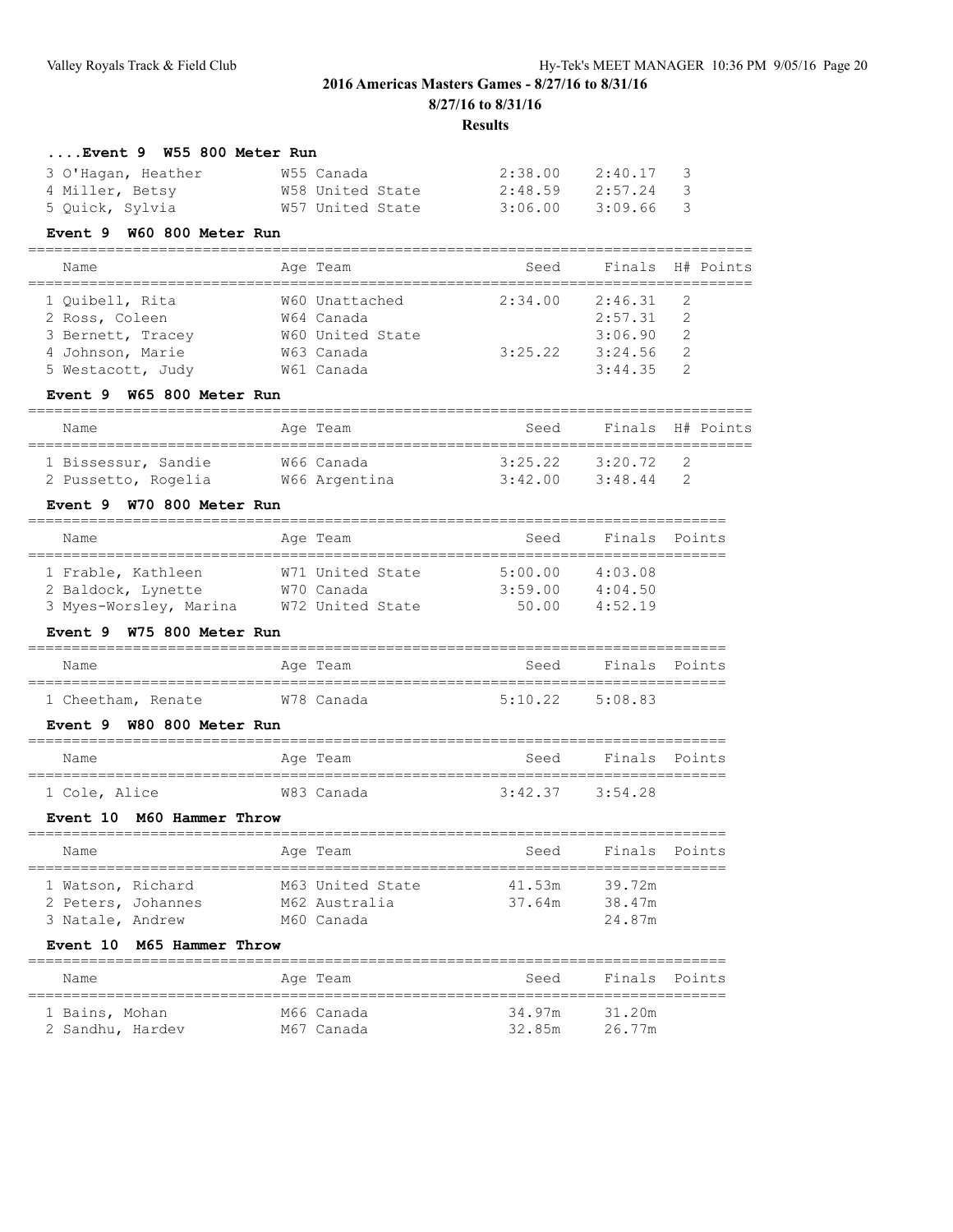**8/27/16 to 8/31/16**

| M65 Hammer Throw<br>Event <b>10</b>                                                                               |                                                     |                                                    |                                                                                   |                    |
|-------------------------------------------------------------------------------------------------------------------|-----------------------------------------------------|----------------------------------------------------|-----------------------------------------------------------------------------------|--------------------|
| 3 Ulis, David                                                                                                     | M68 Canada                                          | 29.95m                                             | 26.73m                                                                            |                    |
| Event 10 M70 Hammer Throw                                                                                         |                                                     |                                                    |                                                                                   |                    |
| Name<br>===================================                                                                       | Age Team                                            | Seed                                               | Finals Points                                                                     |                    |
| 1 Toor, Harnek                                                                                                    | M70 Canada                                          |                                                    | 35.00m                                                                            |                    |
| Event 10 M75 Hammer Throw                                                                                         |                                                     | .============================                      |                                                                                   |                    |
| Name                                                                                                              | Age Team                                            | Seed                                               | Finals Points                                                                     |                    |
| 1 East, Les<br>2 Dhillon, Bakhshish M78 Canada                                                                    | M77 Canada                                          | 30.00m<br>32.50m                                   | 30.29m<br>28.81m                                                                  |                    |
| Event 10 M80 Hammer Throw                                                                                         |                                                     |                                                    |                                                                                   |                    |
| Name                                                                                                              | Age Team                                            | Seed                                               | Finals Points                                                                     |                    |
| ================================<br>1 aadmi, andy                                                                 | M81 Canada                                          | =============================<br>3.00 <sub>m</sub> | =======<br>29.12m                                                                 |                    |
| Event 10 M85 Hammer Throw                                                                                         |                                                     |                                                    |                                                                                   |                    |
| Name<br>====================================                                                                      | Age Team                                            | Seed                                               | Finals Points                                                                     |                    |
| 1 huckerby, ronald                                                                                                | M87 Canada                                          | 0.15m                                              | 10.42m                                                                            |                    |
| Event 11 M70 Long Jump                                                                                            |                                                     |                                                    |                                                                                   |                    |
| Name                                                                                                              | Age Team                                            | Seed                                               |                                                                                   | Finals Wind Points |
| 1 Tilton, Frank<br>2 Etter, Carl<br>3 Gee, Arthur                                                                 | M70 United State<br>M72 United State<br>M72 Canada  | 4.19m<br>3.95m<br>3.56m                            | $4.00m - 0.7$<br>$3.80m - 0.9$<br>$3.43m - 1.8$                                   |                    |
| Event 11 M75 Long Jump                                                                                            | ================                                    |                                                    |                                                                                   |                    |
| Name                                                                                                              | Age Team                                            | Seed                                               |                                                                                   | Finals Wind Points |
| 1 Armstrong, Merv<br>2 East, Les<br>3 McNamara, Bill<br>4 Singh, Gurdev<br>5 van der Wal, Hylke (Hike) M78 Canada | M77 Canada<br>M77 Canada<br>M75 Canada<br>M77 India | 3.00m<br>3.52m                                     | $3.48m - 1.8$<br>$3.28m - 0.3$<br>$3.20m - 1.8$<br>$3.06m - 1.5$<br>$2.77m - 3.2$ |                    |
| Event 11 M80 Long Jump                                                                                            |                                                     |                                                    |                                                                                   |                    |
| Name<br>===========================                                                                               | Age Team                                            | Seed                                               | Finals                                                                            | Wind Points        |
| 1 Hewitt, Robert<br>2 berardi, jose maria                                                                         | M83 United State<br>M81 Argentina                   | 3.50m<br>2.00m                                     | 3.61m<br>1.70m                                                                    | $-1.1$<br>0.9      |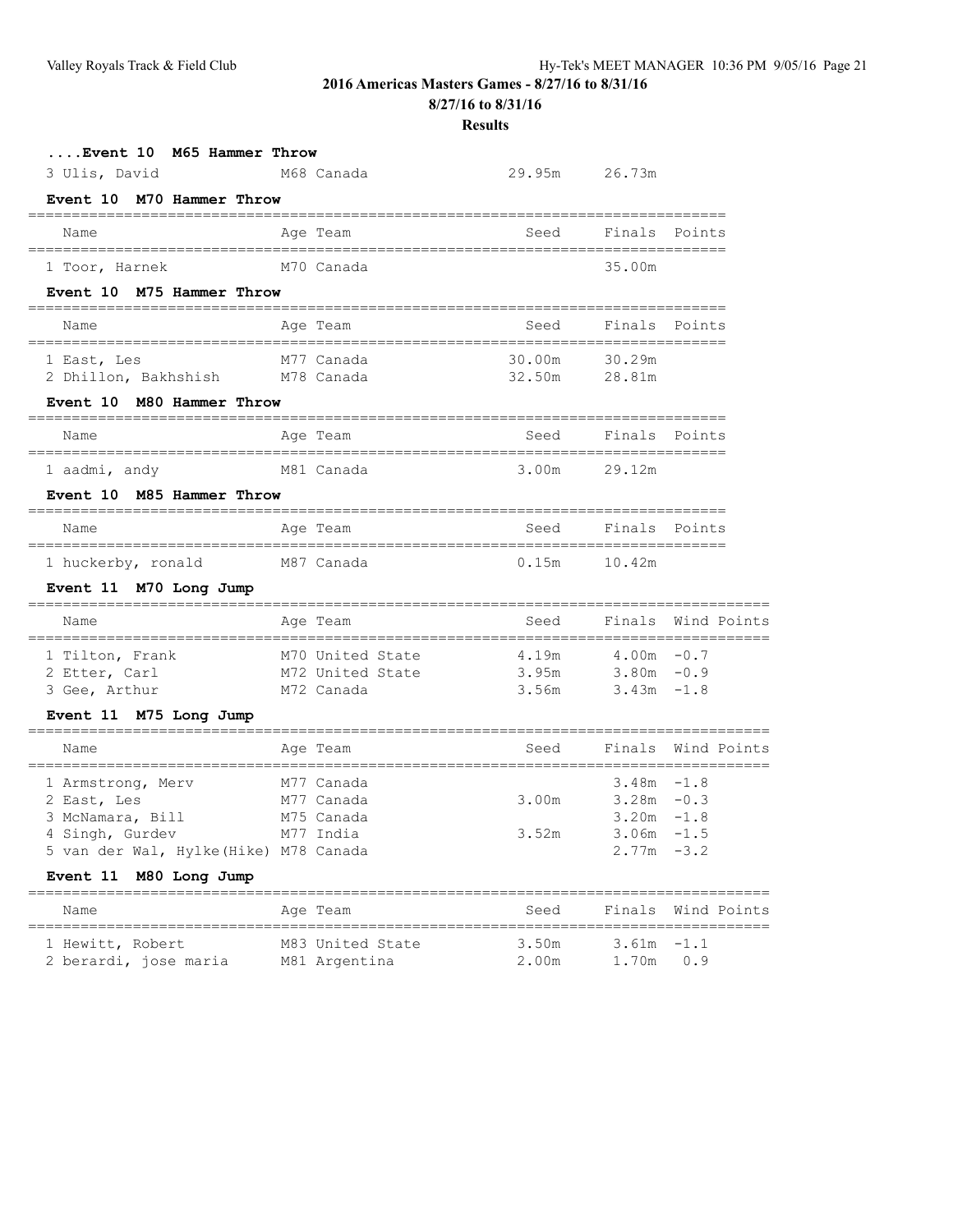#### **Results**

#### **Event 11 M85 Long Jump**

| Name                                      | Age Team                 | Seed           |                                | Finals Wind Points |
|-------------------------------------------|--------------------------|----------------|--------------------------------|--------------------|
| 1 Shimizu, Tomihiko<br>2 huckerby, ronald | M88 Brazil<br>M87 Canada | 2 40m<br>2.13m | $2.50m - 2.1$<br>$1.91m + 0.0$ |                    |

### **Event 13 M50 Javelin Throw**

### ================================================================================ Name **Age Team** Age Team Seed Finals Points ================================================================================ 1 Arthur, Andrew M54 Canada 35.61m 2 Ribeiro Jordao, Paulo M50 Brazil 35.61m 31.69m 3 Byington, Jeff M53 Canada 15.86m

### **Event 13 M55 Javelin Throw**

| Name             | Age Team         | Seed   | Finals Points |
|------------------|------------------|--------|---------------|
|                  | M59 Ukraine      | 58.74m | 52.04m        |
| 1 Havras, Serhii |                  |        |               |
| 2 Hall, Allen    | M59 United State |        | 39.12m        |
| 3 Biagioni, R.V. | M57 United State | 37.76m | 36.29m        |
| 4 Eedy, Darrell  | M57 Canada       | 24.30m | 27.14m        |
| 5 Flett, Gordon  | M56 Canada       | 23.10m | 21.91m        |

#### **Event 14 M60 Shot Put A**

| Name               | Age Team         | Seed   | Finals Points |  |
|--------------------|------------------|--------|---------------|--|
| 1 Peters, Johannes | M62 Australia    | 11.41m | 11.87m        |  |
| 2 Watson, Richard  | M63 United State | 11.29m | 10.55m        |  |
| 3 Crowl, Chip      | M61 United State | 10.56m | 10.48m        |  |
| 4 Natale, Andrew   | M60 Canada       |        | 9.38m         |  |
| 5 Dhillon, Jaqdish | M64 Canada       | 0.10m  | 6.96m         |  |

#### **Event 14 M65 Shot Put A**

| Name             | Age Team         | Seed   | Finals Points |  |
|------------------|------------------|--------|---------------|--|
|                  |                  |        |               |  |
| 1 Hearn, Edward  | M67 United State | 13.11m | 12.24m        |  |
| 2 Konrad, Alfred | M66 Canada       |        | 10.63m        |  |
| 3 Hawkins, John  | M67 Canada       |        | 10.41m        |  |
| 4 Bains, Mohan   | M66 Canada       | 10.18m | 10.17m        |  |
| 5 Schroeder, Don | M65 United State | 11.40m | 9.94m         |  |

### **Event 15 W70 Shot Put B**

| Name                 | Age Team   | Finals Points<br>Seed |
|----------------------|------------|-----------------------|
| 1 Martin, Cherie Ann | W71 Canada | 7.94m throw with Pent |
| 2 radcliffe, marq    | W74 Canada | 6.28m                 |

#### **Event 15 W75 Shot Put B**

| Name |                  | Age Team         | Seed | Finals Points |  |
|------|------------------|------------------|------|---------------|--|
|      | 1 Padia, Elsbeth | W78 United State |      | 7.74m         |  |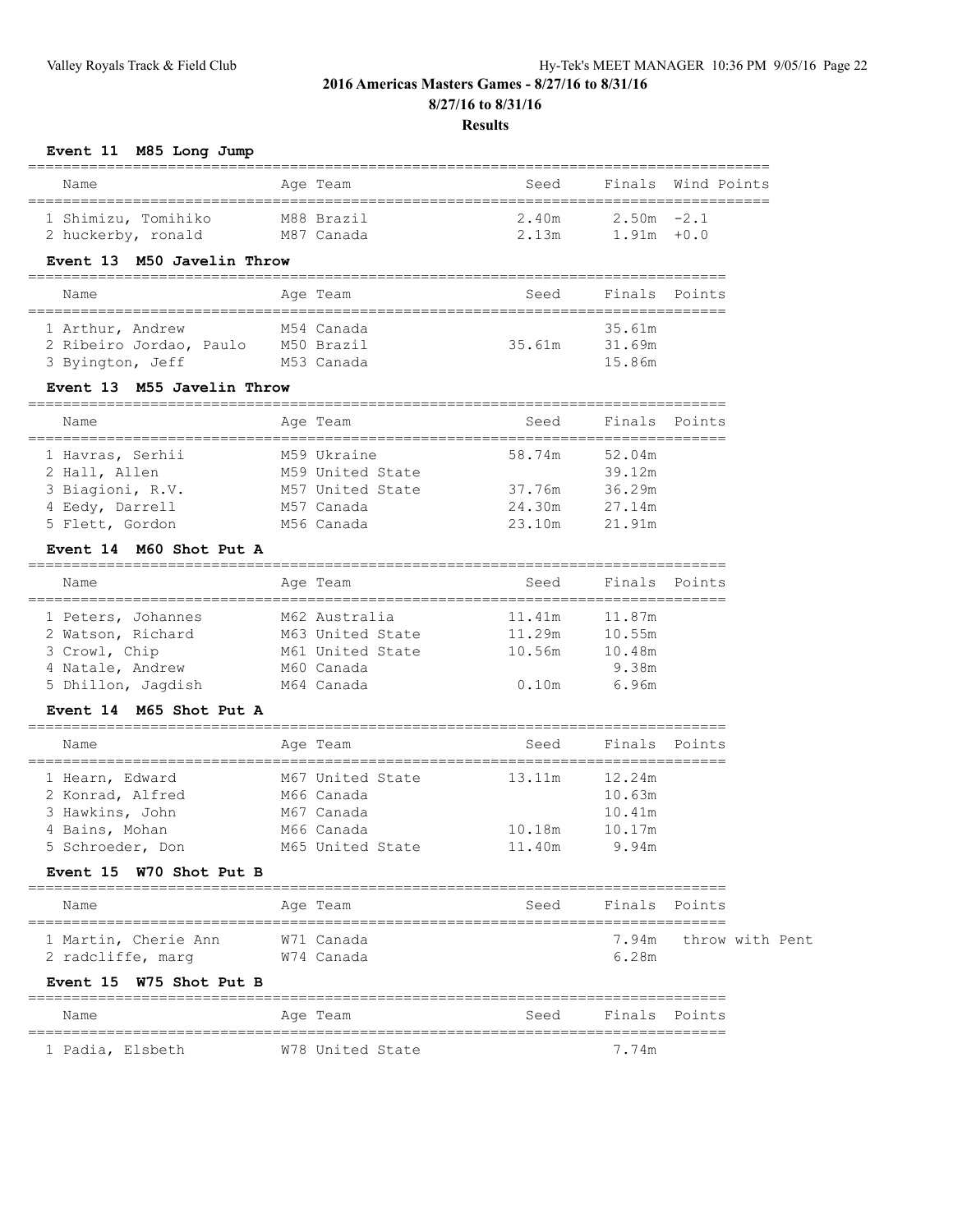**8/27/16 to 8/31/16**

| Event 15 W75 Shot Put B                                                      |                                |                         |                                                          |                         |
|------------------------------------------------------------------------------|--------------------------------|-------------------------|----------------------------------------------------------|-------------------------|
| 2 Crosthwaite, Gerda<br>3 Bradley, Janice                                    | W77 Canada<br>W78 United State |                         | 7.10m 7.55m<br>6.14m                                     |                         |
| Event 15 W100 Shot Put B                                                     |                                |                         |                                                          |                         |
| Name                                                                         | Age Team                       | Seed                    | Finals Points                                            |                         |
| 1 Kaur, Man                                                                  | W100 India                     |                         | 2.18m                                                    |                         |
| Event 16 W60 80 Short Hurdles 27"                                            |                                |                         |                                                          |                         |
| Name                                                                         | Age Team                       | Seed                    |                                                          | Finals Wind Points      |
| 1 Hendrie, Nola<br>2 Cochrane, Nancy 64 Canada                               | W61 Canada                     |                         | $20.40$ $20.63$ $-1.9$<br>$14.74$ 23.73 $-1.9$           |                         |
| Event 16 W65 80 Short Hurdles 27"                                            |                                |                         |                                                          |                         |
| Name                                                                         | Age Team                       | Seed                    |                                                          | Finals Wind Points      |
| 1 Hayley, Urith<br>2 Matthews, Brenda 67 United State<br>3 Lee, Deborah      | W65 Canada<br>W66 Canada       | 17.50<br>17.90          | $17.37 - 1.9$<br>$17.70$ $18.04$ $-1.9$<br>$20.60 - 1.9$ |                         |
| Event 17 M80 80 Short Hurdles 27"                                            |                                |                         |                                                          |                         |
| Name                                                                         | Age Team                       |                         |                                                          | Seed Finals Wind Points |
| -- berardi, jose maria M81 Argentina                                         |                                | 30.00                   |                                                          | DO -1.2 rule 168-6      |
| Event 18 W55 80 Short Hurdles 30"                                            |                                |                         |                                                          |                         |
| Name                                                                         | Age Team                       | Seed                    |                                                          | Finals Wind Points      |
| 1 upsnaw, Joy<br>2 Gieni, Muriel<br>-- Morales, Susana Beatriz W55 Argentina | W55 United State<br>W58 Canada | 12.80<br>14.00<br>20.00 | $13.09 - 1.2$<br>$14.54 - 1.2$                           | DO -1.2 rule 168-6      |
| Event 19 M70 80 Short Hurdles 30"                                            |                                |                         |                                                          |                         |
| Name                                                                         | Age Team                       | Seed                    |                                                          | Finals Wind Points      |
| 1 Brewer, Jess H. M70 Canada 17.60 15.90 -1.4<br>2 Shah, Surinder            | M73 Canada                     | 20.14                   | $21.73 - 1.4$                                            |                         |
| Event 19 M75 80 Short Hurdles 30"                                            |                                |                         |                                                          |                         |
| Name                                                                         | Age Team                       | Seed                    |                                                          | Finals Wind Points      |
| 1 Armstrong, Merv                                                            | M77 Canada                     |                         | 21.27 -1.4                                               |                         |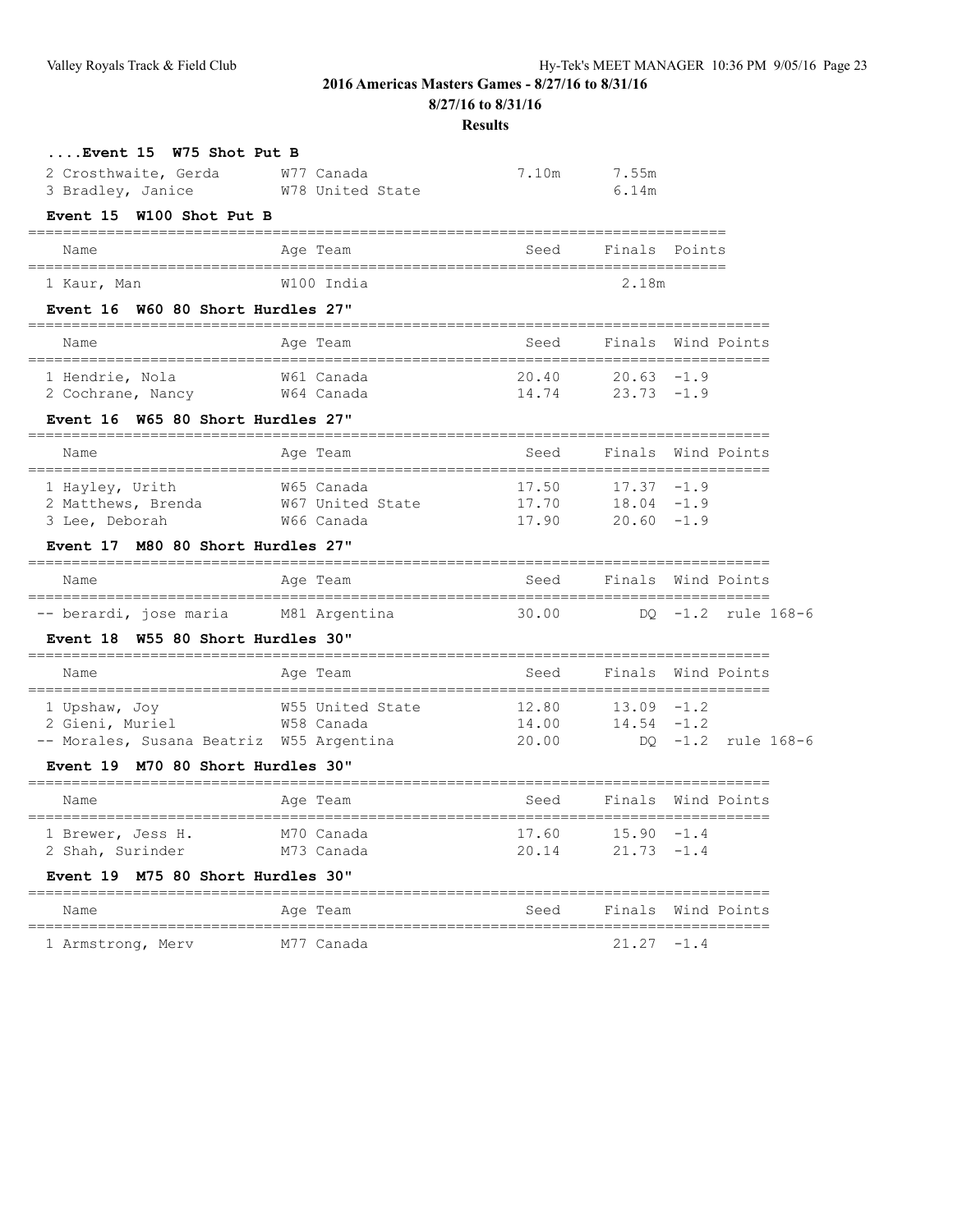**8/27/16 to 8/31/16**

#### **Results**

### **Event 20 W40 80 Short Hurdles 30"**

| Name              |                                       | Age Team | Seed  |               | Finals Wind Points |
|-------------------|---------------------------------------|----------|-------|---------------|--------------------|
| 1 Asalde, Cecilia |                                       | W40 Peru |       | $16.35 - 1.8$ |                    |
|                   | 2 Bonilla Martinez, Lucell W41 Mexico |          | 15 80 | $17.47 - 1.8$ |                    |

#### **Event 20 W45 80 Short Hurdles 30"**

| Name | Age Team                              | Seed  |               | Finals Wind Points |
|------|---------------------------------------|-------|---------------|--------------------|
|      |                                       |       |               |                    |
|      | 1 Canedo Reyes, Bertha Ali W47 Mexico | 13.45 | $14.73 - 1.8$ |                    |

### **Event 21 M60 100 Short Hurdles 33"**

| Name               | Age Team         | Seed  |               | Finals Wind Points |
|--------------------|------------------|-------|---------------|--------------------|
| 1 Siu, Max         | M63 United State | 16.50 | $17.64 - 1.0$ |                    |
| 2 Zahn, Robert     | M62 United State | 18.00 | $17.99 - 1.0$ |                    |
| 3 Cheadle, William | M63 United State | 17.00 | $19.00 - 1.0$ |                    |
| 4 Dickey, David    | M62 Canada       | 9.19  | $21.14 - 1.0$ |                    |
| 5 Byrne, John      | M60 United State | 20.00 | $22.54 - 1.0$ |                    |

### **Event 23 M50 100 Short Hurdles 36"**

| Name              |  | Age Team         | Seed  |               | Finals Wind Points |
|-------------------|--|------------------|-------|---------------|--------------------|
| 1 Strong, Jeffery |  | M52 United State | 16.50 | $17.30 - 0.9$ |                    |

### **Event 23 M55 100 Short Hurdles 36"**

| Name                                  | Age Team         | Seed  |               | Finals Wind Points |
|---------------------------------------|------------------|-------|---------------|--------------------|
| 1 conley, brian                       | M56 United State | 15.64 | $16.64 - 0.9$ |                    |
| 2 huarcaya, luis                      | M57 Peru         | 16.50 | $18.11 - 0.9$ |                    |
| 3 Velazquez Sandoval, Juan M59 Mexico |                  | 18 09 | $21.79 - 0.9$ |                    |

### **Event 24 M35 110 Short Hurdles 39"**

| Name                                | Age Team | Seed  | Finals Wind Points |
|-------------------------------------|----------|-------|--------------------|
| 1 Moreno Molestina, Jorge M38 Italy |          | 16.00 | $18.10 - 0.6$      |

### **Event 24 M40 110 Short Hurdles 39"**

| Name               |  | Age Team   | Seed  | Finals Wind H# Points |  |  |
|--------------------|--|------------|-------|-----------------------|--|--|
| 1 McLaren, Douglas |  | M40 Canada | 16.00 | $16.93 -2.5$ 2        |  |  |

### **Event 24 M45 110 Short Hurdles 39"**

| Name             | Age Team         | Seed  | Finals Wind H# Points |  |
|------------------|------------------|-------|-----------------------|--|
| 1 Pye, Derek     | M48 United State | 14.70 | $15.07 -2.5$ 2        |  |
| 2 Drummond, Don  | M47 United State | 15.00 | $16.79 - 2.5$ 2       |  |
| 3 Guirand, Derek | M48 United State |       | $20.27 -2.5$ 2        |  |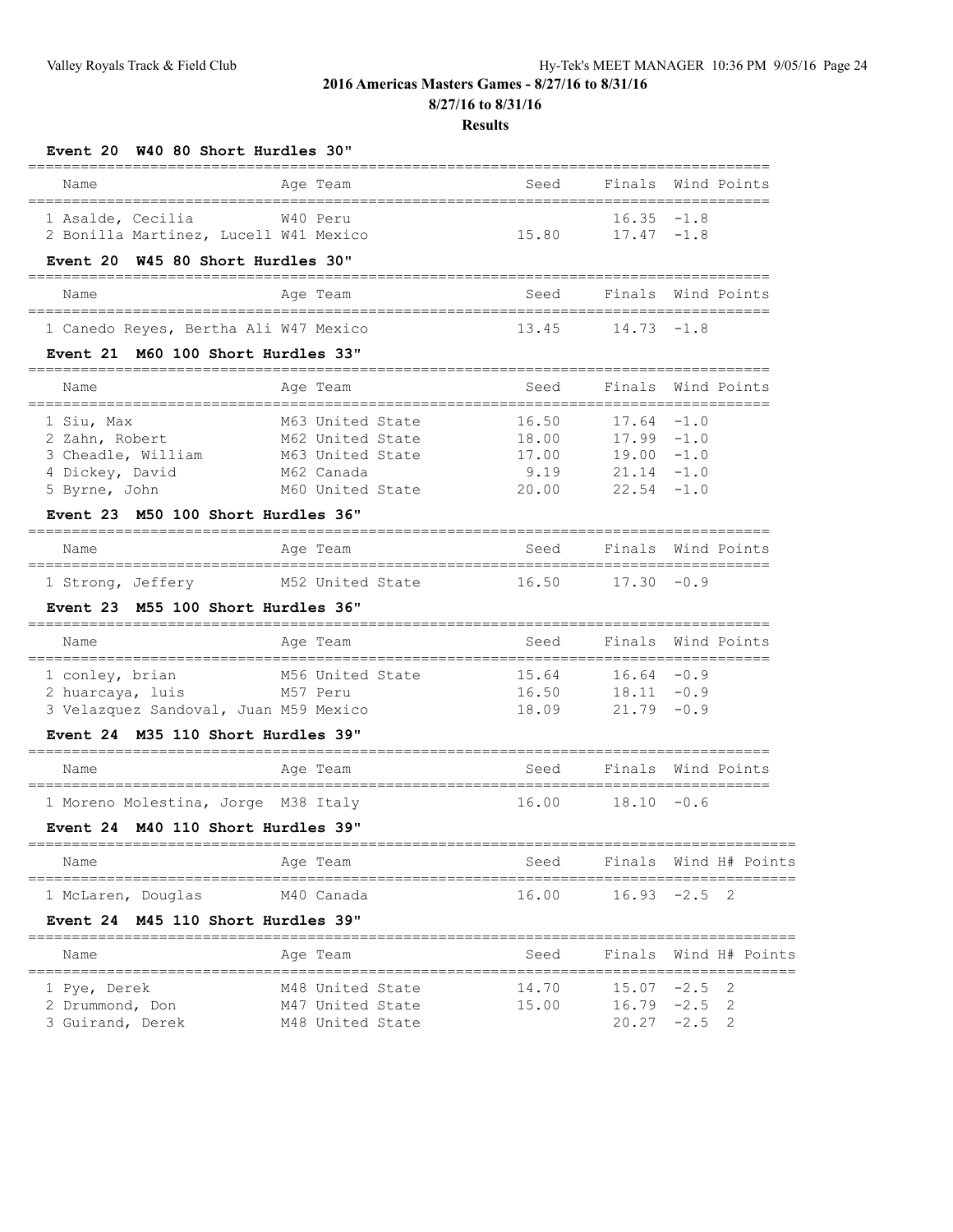#### **Results**

### **Event 25 M70 Javelin Throw**

| Name                                                  | Age Team                                           | Seed   | Finals Points    |                             |
|-------------------------------------------------------|----------------------------------------------------|--------|------------------|-----------------------------|
| 1 Merkowitz, David<br>2 Etter, Carl<br>3 Toor, Harnek | M74 United State<br>M72 United State<br>M70 Canada | 39.89m | 32.98m<br>30.42m | $33.40m$ throw with $60=69$ |

### **Event 25 M75 Javelin Throw**

| Name                 | Age Team         | Seed   | Finals Points |  |
|----------------------|------------------|--------|---------------|--|
| 1 Backstrand, James  | M78 United State | 35.05m | 35.07m        |  |
| 2 Aksenov, Victor    | M75 Canada       |        | 34.18m        |  |
| 3 Armstrong, Merv    | M77 Canada       |        | 27.37m        |  |
| 4 Dhillon, Bakhshish | M78 Canada       | 25.50m | 23.92m        |  |
| 5 Avila, Carlos      | M76 Mexico       | 29.00m | 19.56m        |  |

#### **Event 25 M85 Javelin Throw**

#### ================================================================================ Name Mage Team Age Team Seed Finals Points ================================================================================

| 1 huckerby, ronald | M87 Canada | 19.00m 14.11m |  |
|--------------------|------------|---------------|--|
|                    |            |               |  |

### **Event 26 M35 Shot Put A**

| Name                               |  | Age Team | Seed | Finals Points |  |
|------------------------------------|--|----------|------|---------------|--|
|                                    |  |          |      |               |  |
| 1 Cornejo-Rojas, Fernando M37 Peru |  |          |      | 11.97m        |  |

### **Event 26 M40 Shot Put A**

| Name               | Age Team   | Seed   | Finals Points |
|--------------------|------------|--------|---------------|
|                    |            |        |               |
| 1 Vannini, Phillip | M42 Canada | 11.74m | 11.26m        |

### **Event 26 M45 Shot Put A**

| Name                                    | Age Team                 | Seed             | Finals Points    |
|-----------------------------------------|--------------------------|------------------|------------------|
| 1 McWhinney, Bruce<br>2 Morfitt, Graham | M49 Canada<br>M49 Canada | 12.79m<br>10.32m | 11.87m<br>10.61m |

### **Event 27 W35 Shot Put B**

| Name            | Age Team   | Seed  | Finals Points |  |
|-----------------|------------|-------|---------------|--|
| 1 Kaur, Hardeep | W39 Canada | 8.00m | 10.02m        |  |

#### **Event 27 W45 Shot Put B**

| Name                | Age Team         | Seed   | Finals Points |  |
|---------------------|------------------|--------|---------------|--|
| 1 Reed, Georgette   | W49 Canada       | 11.00m | 11.94m        |  |
| 2 Lindner, Kimberly | W45 United State | 10.74m | 9.94m         |  |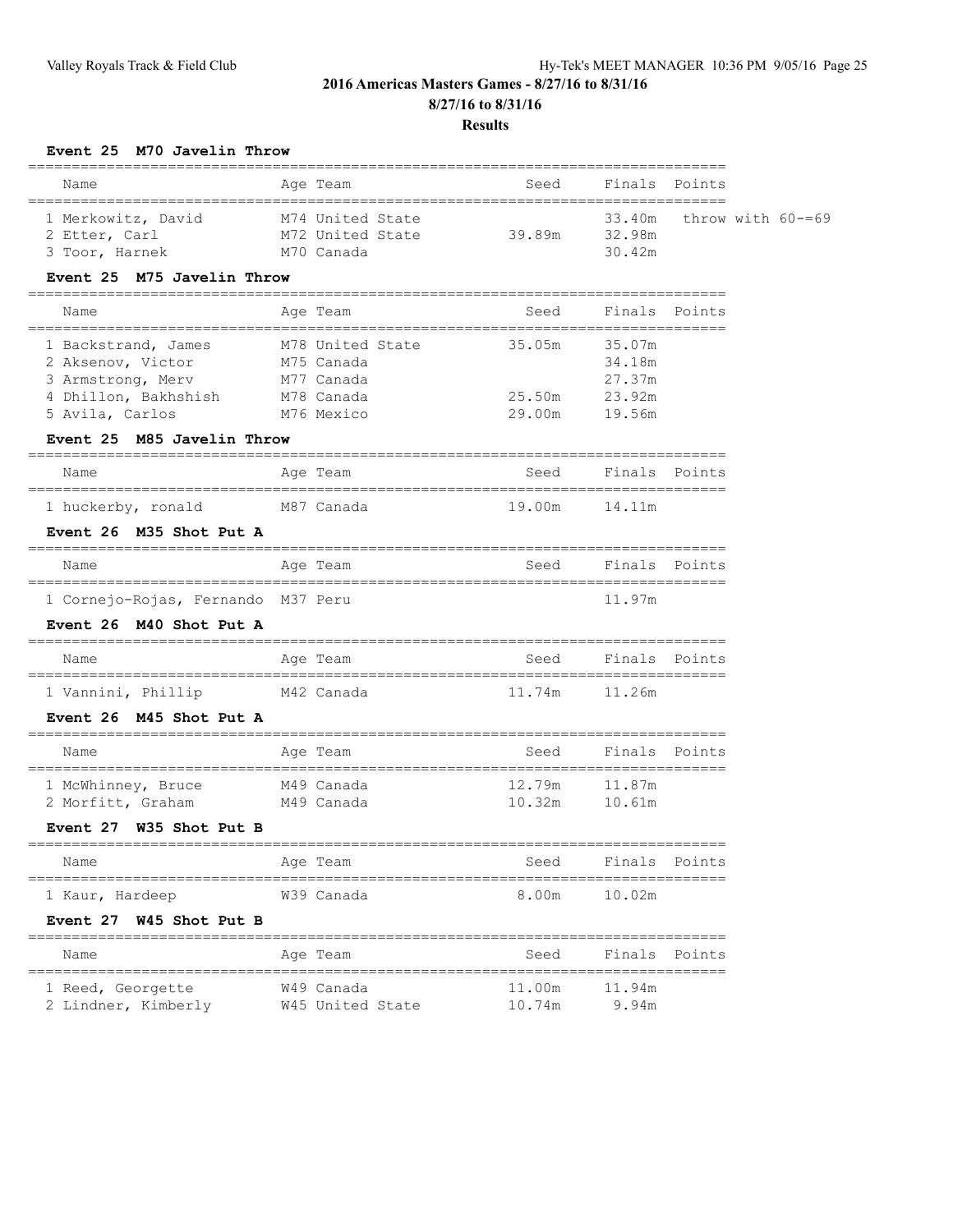**8/27/16 to 8/31/16**

### **Results**

### **Event 27 W50 Shot Put B**

| Name                 | Age Team         | Seed  | Finals Points |  |  |  |  |  |  |
|----------------------|------------------|-------|---------------|--|--|--|--|--|--|
|                      |                  |       |               |  |  |  |  |  |  |
| 1 Hlady, Teresa      | W52 Canada       |       | 11.10m        |  |  |  |  |  |  |
| 2 Davison, Che       | W53 Canada       |       | 7.72m         |  |  |  |  |  |  |
| 3 Johnson, Gabrielle | W53 United State | 0.80m | 7.35m         |  |  |  |  |  |  |

### **Event 28 M35 100 Meter Dash**

| Name                  | Age Team   | Seed  |               | Finals Wind Points |
|-----------------------|------------|-------|---------------|--------------------|
| 1 Gbaquidi, Alexandre | M35 Canada | 11.00 | $11.46 - 0.9$ |                    |
| 2 Carnate, Brian      | M39 Canada | 11.70 | $11.55 - 0.9$ |                    |

### **Event 29 M40 100 Meter Dash**

| Name                 | Age Team         | Seed  |               | Finals Wind Points |
|----------------------|------------------|-------|---------------|--------------------|
| 1 Mack, Jeffery      | M44 United State | 10.75 | $11.26 - 0.9$ |                    |
| 2 Johnson, Marvin    | M42 Canada       | 11.68 | $11.79 - 0.9$ |                    |
| 3 Wang, Luke Xinxiao | M44 Canada       | 11.55 | $11.80 - 0.9$ |                    |
| 4 McLaren, Douglas   | M40 Canada       | 16.00 | $12.14 - 0.9$ |                    |
| 5 Chirinos, Javier   | M44 Peru         |       | $12.65 - 0.9$ |                    |
| 6 Guzman, Jay        | M42 Canada       | 12.60 | $13.02 - 0.9$ |                    |
| 7 Chen, Gerald       | M42 Canada       |       | 13.53         | $-0.9$             |
| 8 Mcpeake, Shlomo    | M44 Canada       | 13.00 | $14.64 - 0.9$ |                    |

### **Event 30 M45 100 Meter Dash**

| Name                   | Age Team         | Seed     | Prelims          | Wind H# |                |
|------------------------|------------------|----------|------------------|---------|----------------|
| Preliminaries          |                  |          |                  |         |                |
| 1 Pye, Derek           | M48 United State | 14.72    | $11.75Q - 0.9$ 2 |         |                |
| 2 Peete, Tecumseh      | M46 United State | 11.54    | $12.320 - 1.2$   |         | $\overline{1}$ |
| 3 Tshinyama, Paul      | M46 Canada       | 12:20.00 | $12,290 -0.9$    |         | $\overline{2}$ |
| 4 Drummond, Don        | M47 United State | 14.95    | $12.350 - 1.2$   |         | $\overline{1}$ |
| 5 Walker, Samuel       | M45 Canada       | 12.21    | $12.600 - 0.9$   |         | $\overline{2}$ |
| 6 Pomerov, Bill        | M49 Canada       | 12.30    | $13.460 - 1.2$   |         | $\overline{1}$ |
| 7 Warren, Mark         | M49 United State |          | $12.79q - 0.9$ 2 |         |                |
| 8 Farr, Kevin          | M46 Canada       | 12.00    | $13.38q - 0.9$ 2 |         |                |
| 9 smith, robert        | M48 Canada       | 13.50    | $13.83 - 1.2$    |         | $\overline{1}$ |
| 10 Pasapera, Aleiandro | M48 Mexico       | 13.70    | 14.29            | $-0.9$  | - 2            |

### **Event 30 M45 100 Meter Dash**

| Name              | Age Team         | Prelims |               | Finals Wind Points |
|-------------------|------------------|---------|---------------|--------------------|
| Finals            |                  |         |               |                    |
| 1 Pye, Derek      | M48 United State | 11.75   | $11.57 - 1.7$ |                    |
| 2 Peete, Tecumseh | M46 United State | 12.32   | $11.97 - 1.7$ |                    |
| 3 Drummond, Don   | M47 United State | 12.35   | $12.26 - 1.7$ |                    |
| 4 Tshinyama, Paul | M46 Canada       | 12.29   | $12.40 - 1.7$ |                    |
| 5 Walker, Samuel  | M45 Canada       | 12.60   | $12.64 - 1.7$ |                    |
| 6 Farr, Kevin     | M46 Canada       | 13.38   | $13.44 - 1.7$ |                    |
|                   |                  |         |               |                    |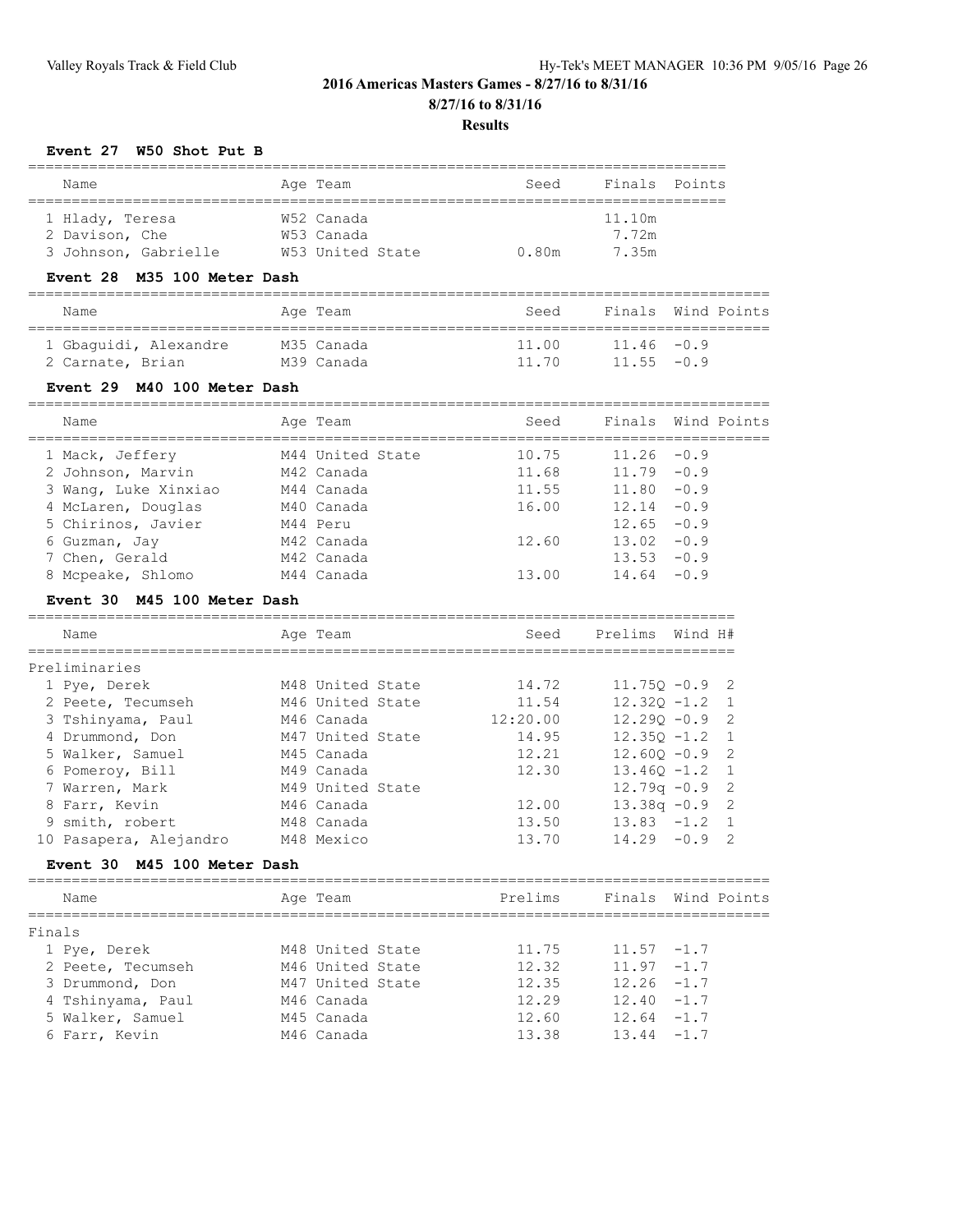#### **Results**

### **Event 31 M50 100 Meter Dash**

| Name                        | Age Team         | Seed     | Prelims Wind H#    |  |
|-----------------------------|------------------|----------|--------------------|--|
| Preliminaries               |                  |          |                    |  |
| 1 Aurelien, clinton         | M50 United State | 11.72    | $12.030 - 1.1$ 1   |  |
| 2 Fields, Don               | M51 United State | 11.50    | $12.410 - 0.8$ 2   |  |
| 3 Grey, Newton              | M51 Canada       | 11.58    | $12.040 - 1.1$ 1   |  |
| 4 Bradecamp, Michael        | M52 United State | 12.58    | $12.760 - 0.8$ 2   |  |
| 5 Colbert, Steve            | M51 Canada       | 12:50.00 | $12.690 -1.1$ 1    |  |
| 6 Young, Mike               | M54 United State | 12.50    | $13.480 - 0.8$ 2   |  |
| 7 Zurkovic, Branislav       | M50 Canada       | 12.80    | $12.90q -1.1$ 1    |  |
| 8 Chattu, Palwinder         | M51 Canada       | 13.71    | $13.66q -0.8$ 2    |  |
| 9 Hawes, Martin             | M52 Canada       | 13.20    | $13.82 -1.1$ 1     |  |
| 10 Phillips, Mark           | M51 Canada       | 13.84    | $14.24 - 0.8$ 2    |  |
| 11 Lawson, Wayne            | M53 Canada       | 14.87    | $14.93 - 1.1$ 1    |  |
| Event 31 M50 100 Meter Dash |                  |          |                    |  |
| Name                        | Age Team         | Prelims  | Finals Wind Points |  |

| Finals                |                  |       |               |
|-----------------------|------------------|-------|---------------|
| 1 Grey, Newton        | M51 Canada       | 12.04 | $11.92 - 1.9$ |
| 2 Aurelien, clinton   | M50 United State | 12.03 | $12.13 - 1.9$ |
| 3 Fields, Don         | M51 United State | 12.41 | $12.28 - 1.9$ |
| 4 Colbert, Steve      | M51 Canada       | 12.69 | $12.81 - 1.9$ |
| 5 Bradecamp, Michael  | M52 United State | 12.76 | $12.97 - 1.9$ |
| 6 Zurkovic, Branislav | M50 Canada       | 12.90 | $12.99 - 1.9$ |
| 7 Young, Mike         | M54 United State | 13.48 | $13.53 - 1.9$ |
| 8 Chattu, Palwinder   | M51 Canada       | 13.66 | $13.81 - 1.9$ |

### **Event 32 M55 100 Meter Dash**

Finals

| Name                                  | Age Team         | Seed                                    | Prelims Wind H#  |                |
|---------------------------------------|------------------|-----------------------------------------|------------------|----------------|
| Preliminaries                         |                  |                                         |                  |                |
| 1 hankerson, brian 56 United State    |                  | 12.25                                   | $12.81Q - 1.1$ 2 |                |
| 2 Chinn, James                        | M57 United State | 12.36                                   | $12.820 - 1.1$ 3 |                |
| 3 McConnell, Chris M59 United State   |                  | 13.00                                   | $13.710 - 0.7$ 1 |                |
| 4 McIntosh, Maynard                   | M55 Jamaica      |                                         | $13.080 - 1.1$ 2 |                |
| 5 Niwinski, Chris                     | M59 Canada       | 13.46                                   | $14.150 - 1.1$ 3 |                |
| 6 Cheng, Bob                          | M57 Canada       | 14.25                                   | $14.310 - 0.7$ 1 |                |
| 7 Velazquez Sandoval, Juan M59 Mexico |                  | 12.90                                   | $13.87q - 1.1$ 2 |                |
| 8 Won, William                        | M55 United State | 13.72                                   | $14.25q - 1.1$   | $\overline{2}$ |
| 9 St.Cyr, Rene                        | M57 United State | 14.44                                   | $14.48 - 1.1$ 3  |                |
| 10 Liu, Edwin                         | M59 Canada       | 14.30                                   | $14.75 - 1.1$    | $\mathcal{P}$  |
| 11 Mirka, Roger                       | M58 Canada       |                                         | $14.76 - 0.7 1$  |                |
| 12 Baldsing, Bryan                    | M58 Canada       | 13.90                                   | $15.14 - 0.7$ 1  |                |
| 13 Keyes, Danny                       | M55 Canada       | 9.14                                    | $15.31 -0.7$ 1   |                |
| 14 Bartel, Karl                       | M57 Canada       | 16.27                                   | $17.51 -1.1$ 2   |                |
| Event 32 M55 100 Meter Dash           |                  |                                         |                  |                |
| Name<br>=======================       | Age Team         | Prelims<br>============================ | Finals           | Wind Points    |

1 hankerson, brian 156 United State 12.81 12.30 -1.7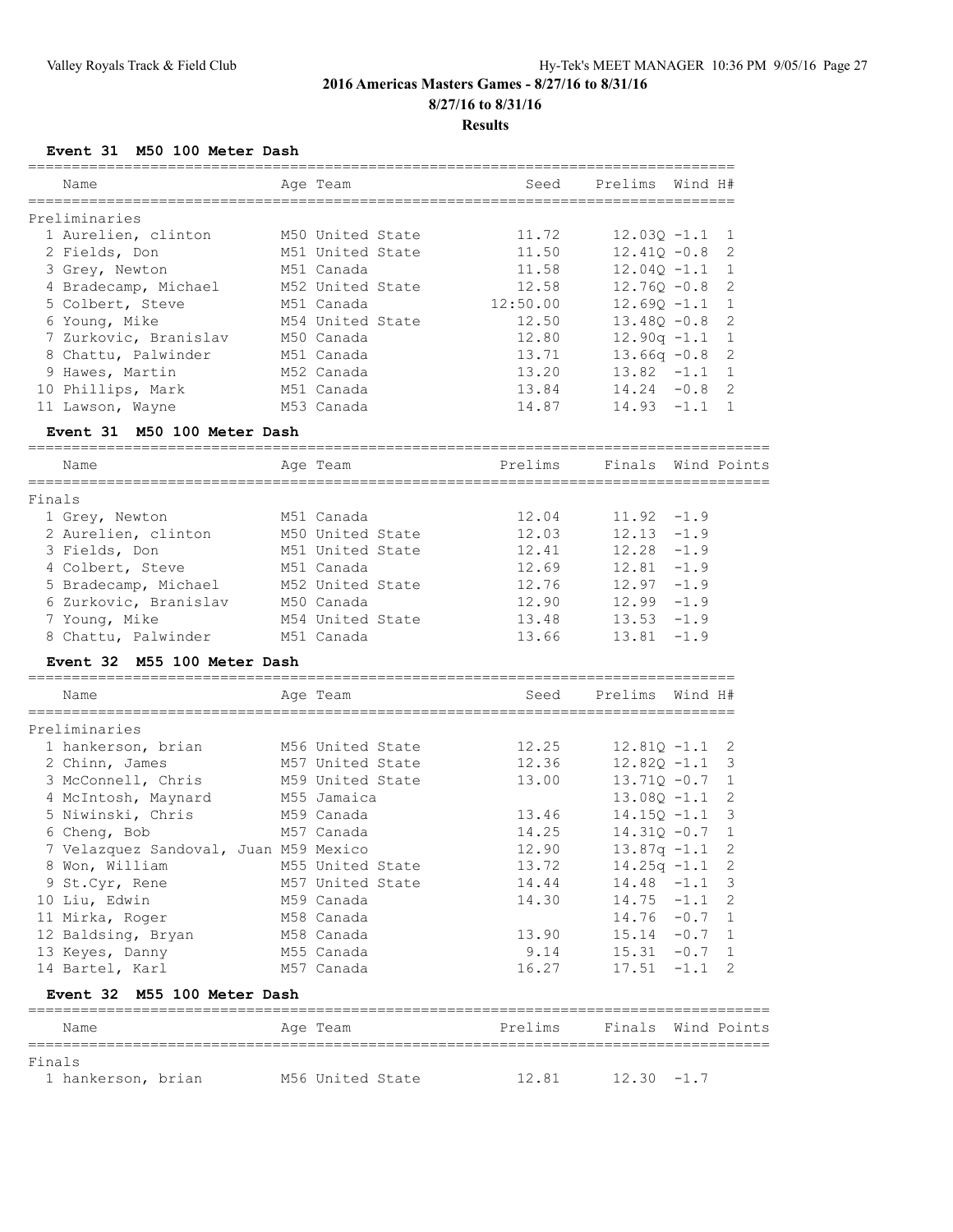### **....Event 32 M55 100 Meter Dash**

| 2 Chinn, James                        | M57 United State | 12.82 | $12.79 - 1.7$ |
|---------------------------------------|------------------|-------|---------------|
| 3 McIntosh, Maynard                   | M55 Jamaica      | 13.08 | $12.89 - 1.7$ |
| 4 McConnell, Chris                    | M59 United State | 13.71 | $13.45 - 1.7$ |
| 5 Velazquez Sandoval, Juan M59 Mexico |                  | 13.87 | $13.51 -1.7$  |
| 6 Won, William                        | M55 United State | 14.25 | $14.17 - 1.7$ |
| 7 Niwinski, Chris                     | M59 Canada       | 14.15 | $14.35 - 1.7$ |
| 8 Cheng, Bob                          | M57 Canada       | 14.31 | $14.47 - 1.7$ |

### **Event 33 M60 100 Meter Dash**

|    | Name              | Age Team         | Seed  | Prelims          | Wind H# |                          |
|----|-------------------|------------------|-------|------------------|---------|--------------------------|
|    | Preliminaries     |                  |       |                  |         |                          |
|    | 1 Percival, Al    | M64 Canada       | 12.80 | $14.090 - 0.8$ 3 |         |                          |
|    | 2 D'Eon, Marcel   | M63 Canada       | 13.50 | $14.410 - 1.4$   |         | - 2                      |
|    | 3 Crowl, Chip     | M61 United State | 12.84 | $14.530 - 1.2$   |         | $\overline{1}$           |
|    | 4 Deitrich, Woody | M63 United State | 14.28 | $14.570 - 0.8$   |         | $\overline{\phantom{a}}$ |
|    | 5 Dove, Terry     | M60 Canada       | 14.80 | $14.650 - 1.2$   |         | $\overline{1}$           |
|    | 6 McBeth, Rod     | M60 Unattached   | 15.01 | $15.240 - 1.4$ 2 |         |                          |
|    | 7 Evans, Calvin   | M61 United State | 11.99 | $15.15q - 1.2$   |         | $\overline{1}$           |
|    | 8 Dickey, David   | M62 Canada       | 15.10 | $15.72q - 1.4$ 2 |         |                          |
|    | 9 Moore, Matthew  | M61 Canada       | 11.00 | $16.64 - 1.4$    |         | $\overline{2}$           |
| 10 | Dhillon, Jaqdish  | M64 Canada       | 17.00 | $17.73 - 0.8$    |         | $\mathcal{R}$            |
| 11 | Shibata, Kaz      | M62 Canada       |       | 18.38            | $-1.2$  |                          |

### **Event 33 M60 100 Meter Dash**

| Name              | Age Team         | Prelims |               | Finals Wind Points |
|-------------------|------------------|---------|---------------|--------------------|
| Finals            |                  |         |               |                    |
| 1 Crowl, Chip     | M61 United State | 14.53   | $13.42 -2.2$  |                    |
| 2 D'Eon, Marcel   | M63 Canada       | 14.41   | $13.81 - 2.2$ |                    |
| 3 Percival, Al    | M64 Canada       | 14.09   | $14.17 - 2.2$ |                    |
| 4 Deitrich, Woody | M63 United State | 14.57   | $14.63 - 2.2$ |                    |
| 5 McBeth, Rod     | M60 Unattached   | 15.24   | $14.75 - 2.2$ |                    |
| 6 Dove, Terry     | M60 Canada       | 14.65   | $14.94 - 2.2$ |                    |
| 7 Dickey, David   | M62 Canada       | 15.72   | $15.45 -2.2$  |                    |
|                   |                  |         |               |                    |

### **Event 34 M65 100 Meter Dash**

| Name               | Age Team         | Seed  | Prelims Wind H#  |  |
|--------------------|------------------|-------|------------------|--|
| Preliminaries      |                  |       |                  |  |
| 1 Osborne, Glynn   | M65 United State | 12.66 | $14.180 - 0.8$ 2 |  |
| 2 Turkington, Roy  | M65 Canada       | 14.30 | $14.220 - 1.2$ 1 |  |
| 3 Catton, Geoffrey | M67 Australia    | 15.00 | $14.480 - 0.8$ 2 |  |
| 4 Guptill, Trevor  | M69 New Zealand  | 13.65 | $14.910 - 1.2$ 1 |  |
| 5 Cheema, Jaqtar   | M65 Canada       | 14.40 | $15.150 - 0.8$ 2 |  |
| 6 Mintz, Bruce     | M69 Canada       | 14.20 | $15.210 - 1.2$ 1 |  |
| 7 Lang, Robert     | M67 Unattached   |       | $15.90q - 0.8$ 2 |  |
| 8 Riggins, Terry   | M69 Canada       | 15.00 | $15.91q - 1.2$ 1 |  |
| 9 Mall, Asoka      | M67 Canada       | 14.57 | $18.24 - 0.8$ 2  |  |
|                    |                  |       |                  |  |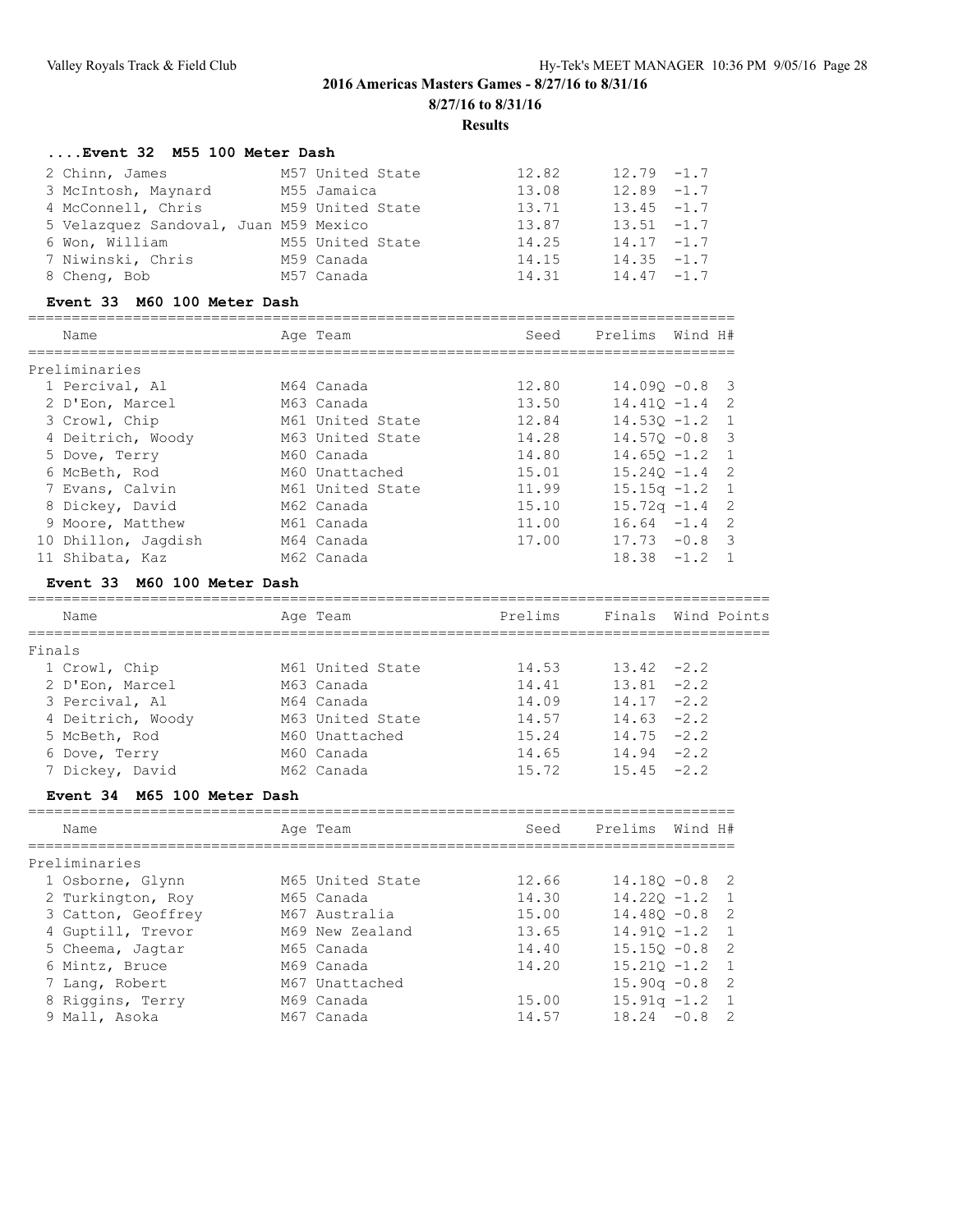### **Results**

### **Event 34 M65 100 Meter Dash**

| Name               | Age Team         | Prelims |               | Finals Wind Points |
|--------------------|------------------|---------|---------------|--------------------|
| Finals             |                  |         |               |                    |
| 1 Turkington, Roy  | M65 Canada       | 14.22   | $14.19 - 1.9$ |                    |
| 2 Osborne, Glynn   | M65 United State | 14.18   | $14.25 - 1.9$ |                    |
| 3 Catton, Geoffrey | M67 Australia    | 14.48   | $14.45 - 1.9$ |                    |
| 4 Mintz, Bruce     | M69 Canada       | 15.21   | $15.07 - 1.9$ |                    |
| 5 Cheema, Jaqtar   | M65 Canada       | 15.15   | $15.13 - 1.9$ |                    |
| 6 Riggins, Terry   | M69 Canada       | 15.91   | $15.90 - 1.9$ |                    |
| 7 Lang, Robert     | M67 Unattached   | 15.90   | $16.11 - 1.9$ |                    |
|                    |                  |         |               |                    |

### **Event 35 M70 100 Meter Dash**

| Name                  | Age Team         | Seed  |               | Finals Wind Points |
|-----------------------|------------------|-------|---------------|--------------------|
| 1 Brown, Kenton       | M71 United State | 13.00 | $13.39 -2.6$  |                    |
| 2 Ukonmaanaho, Tuomas | M71 Canada       | 14.45 | $14.36 - 2.6$ |                    |
| 3 Birring, Sewa       | M70 Canada       | 15.00 | $15.47 -2.6$  |                    |
| 4 Patterson, Darrell  | M70 Canada       | 15.10 | $15.77 - 2.6$ |                    |
| 5 Martin, Louis Jean  | M73 United State |       | $17.06 -2.6$  |                    |
| 6 shook, vern         | M74 Canada       | 15.30 | $17.15 -2.6$  |                    |

### **Event 36 M75 100 Meter Dash**

| Name                                | Age Team                       | Seed           |                                | Finals Wind Points |
|-------------------------------------|--------------------------------|----------------|--------------------------------|--------------------|
| 1 Strouse, Frank                    | M75 United State<br>M75 Canada | 14.62<br>15.50 | $15.13 - 1.2$<br>$16.58 - 1.2$ |                    |
| 2 Munro, Dave<br>3 Armstrong, Merv  | M77 Canada                     |                | $16.83 - 1.2$                  |                    |
| 4 McNamara, Bill<br>5 Singh, Gurdev | M75 Canada<br>M77 India        | 16.07          | $17.28 - 1.2$<br>$17.48 - 1.2$ |                    |
| -- Brown, Peter W.                  | M78 Canada                     |                |                                | $DNF -1.2$         |

=====================================================================================

### **Event 37 M80 100 Meter Dash**

| Name                  | Age Team         | Seed  |               | Finals Wind Points |
|-----------------------|------------------|-------|---------------|--------------------|
| 1 Dunn, Dave          | M80 Canada       | 15.82 | $15.49 - 0.9$ |                    |
| 2 Hewitt, Robert      | M83 United State |       | $16.56 - 0.9$ |                    |
| 3 aadmi, andy         | M81 Canada       | 16.00 | $17.33 - 0.9$ |                    |
| 4 berardi, jose maria | M81 Argentina    |       | $22.59 - 0.9$ |                    |

### **Event 37 M85 100 Meter Dash**

| Name                                                               | Age Team   | Seed  |               | Finals Wind Points |
|--------------------------------------------------------------------|------------|-------|---------------|--------------------|
|                                                                    |            |       |               |                    |
| 1 huckerby, ronald<br>$F_{\text{exact}}$ 27 $M100.100 \text{ MeV}$ | M87 Canada | 20.00 | $24.13 - 0.9$ |                    |

#### **Event 37 M100 100 Meter Dash**

| Name          | Age Team    | Seed |                | Finals Wind Points |
|---------------|-------------|------|----------------|--------------------|
| 1 Gill, Nihal | M101 Canada |      | $1:25.21 -0.9$ |                    |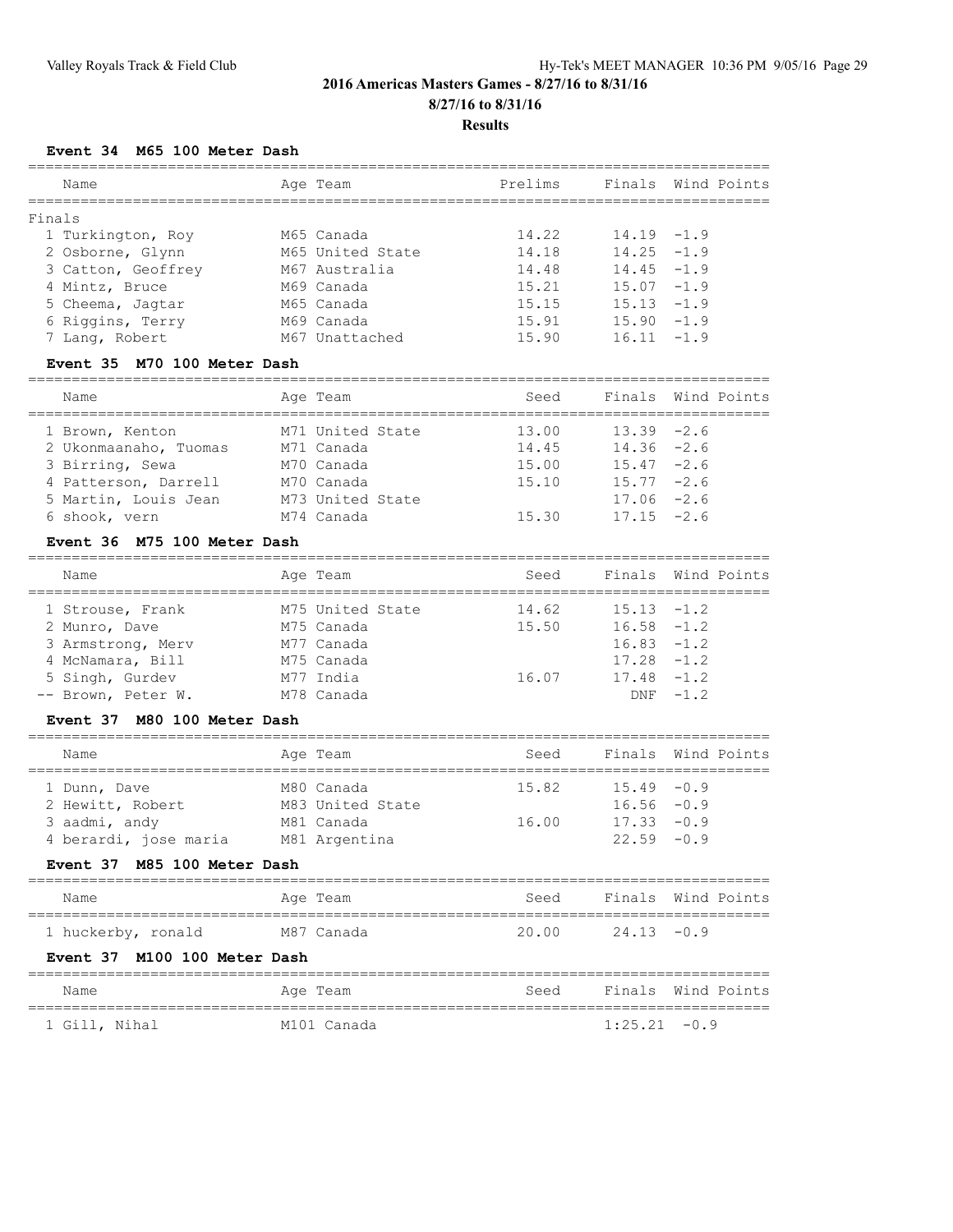#### **Results**

### **Event 41 W35 100 Meter Dash**

| Name               | Age Team   | Seed  |               | Finals Wind Points |  |  |  |  |
|--------------------|------------|-------|---------------|--------------------|--|--|--|--|
|                    |            |       |               |                    |  |  |  |  |
| 1 Bacchus, Natasha | W38 Canada | 13.01 | $13.96 - 2.1$ |                    |  |  |  |  |
| 2 Silva, Patricia  | W38 Peru   | 14 92 | $14.99 - 2.1$ |                    |  |  |  |  |
| 3 Bunbury, Shauna  | W39 Canada | 14.50 | $15.39 - 2.1$ |                    |  |  |  |  |

### **Event 42 W40 100 Meter Dash**

| Name                                  | Age Team         | Seed  |               | Finals Wind Points |
|---------------------------------------|------------------|-------|---------------|--------------------|
| 1 Dendy, LaTrica                      | W43 United State | 13.01 | $13.42 - 0.8$ |                    |
| 2 Stalwick, Amanda                    | W44 Canada       | 13.59 | $13.75 - 0.8$ |                    |
| 3 Alvarez Vela, patricia              | W43 Peru         | 13.35 | $13.79 - 0.8$ |                    |
| 4 Bonilla Martinez, Lucell W41 Mexico |                  | 13.30 | $15.63 - 0.8$ |                    |
| 5 Yoon, Carrie Ann                    | W40 Canada       |       | $15.70 - 0.8$ |                    |
|                                       |                  |       |               |                    |

#### **Event 43 W45 100 Meter Dash**

#### =====================================================================================

| Name                    | Age Team         | Seed     |               | Finals Wind Points |
|-------------------------|------------------|----------|---------------|--------------------|
| 1 Barney, Colleen       | W49 United State | 13.50    | $13.94 -2.9$  |                    |
| 2 Konrad, Evelyn        | W49 United State | 13.55    | $14.40 -2.9$  |                    |
| 3 Babalola, Omena       | W47 Canada       | 14:00.00 | $14.47 - 2.9$ |                    |
| 4 Del Rio Trejo, Rebeca | W48 Mexico       | 13.80    | $14.59 - 2.9$ |                    |
| 5 West, Nedenia         | W48 United State | 13.80    | $14.85 - 2.9$ |                    |
| 6 Evans, Sharon         | W45 Canada       | 14.92    | $15.52 -2.9$  |                    |
| 7 Kuan, Annie           | W49 Canada       |          | $18.00 - 2.9$ |                    |

### **Event 44 W50 100 Meter Dash**

| Name                 | Age Team         | Seed  | Finals Wind Points |  |
|----------------------|------------------|-------|--------------------|--|
| 1 Clark, Beth        | W50 United State | 13.28 | $13.88 - 1.8$      |  |
| 2 Silcox, Kelly      | W50 Canada       | 13.94 | $14.17 - 1.8$      |  |
| 3 Turner, Lynda      | W52 Canada       | 14.94 | $15.62 -1.8$       |  |
| 4 Jordan, Merle      | W54 Barbados     | 14.70 | $16.60 - 1.8$      |  |
| 5 Ojimba, Jacqueline | W52 Unattached   | 20.00 | $17.01 - 1.8$      |  |

### **Event 45 W55 100 Meter Dash**

| Name                                                                                                  | Age Team                                                                 | Seed                    |                                                                                   | Finals Wind Points |
|-------------------------------------------------------------------------------------------------------|--------------------------------------------------------------------------|-------------------------|-----------------------------------------------------------------------------------|--------------------|
| 1 Upshaw, Joy<br>2 Szybunka, Patty<br>3 O'Brien Hugh, Cindy<br>4 Pomietlarz, Monica<br>5 Dion, Brenda | W55 United State<br>W58 Canada<br>W58 Canada<br>W58 Canada<br>W59 Canada | 14.63<br>14.74<br>15.80 | $13.82 - 1.2$<br>$14.64 - 1.2$<br>$15.29 - 1.2$<br>$16.12 - 1.2$<br>$16.53 - 1.2$ |                    |
| 6 Smith, Jan<br>7 Lauridsen, Susanne<br>Event 46 W60 100 Meter Dash                                   | W56 Canada<br>W58 Canada                                                 | 17.20                   | $16.62 - 1.2$<br>$17.48 - 1.2$                                                    |                    |
| Name                                                                                                  | Age Team                                                                 | Seed                    |                                                                                   | Finals Wind Points |

| ------- |       | ----<br>-------- | -----    | -------- |      |  |
|---------|-------|------------------|----------|----------|------|--|
|         |       |                  |          |          |      |  |
| Alexis  | Wendv | W61<br>' Canada  | $\Omega$ | 12 2 O   | $-1$ |  |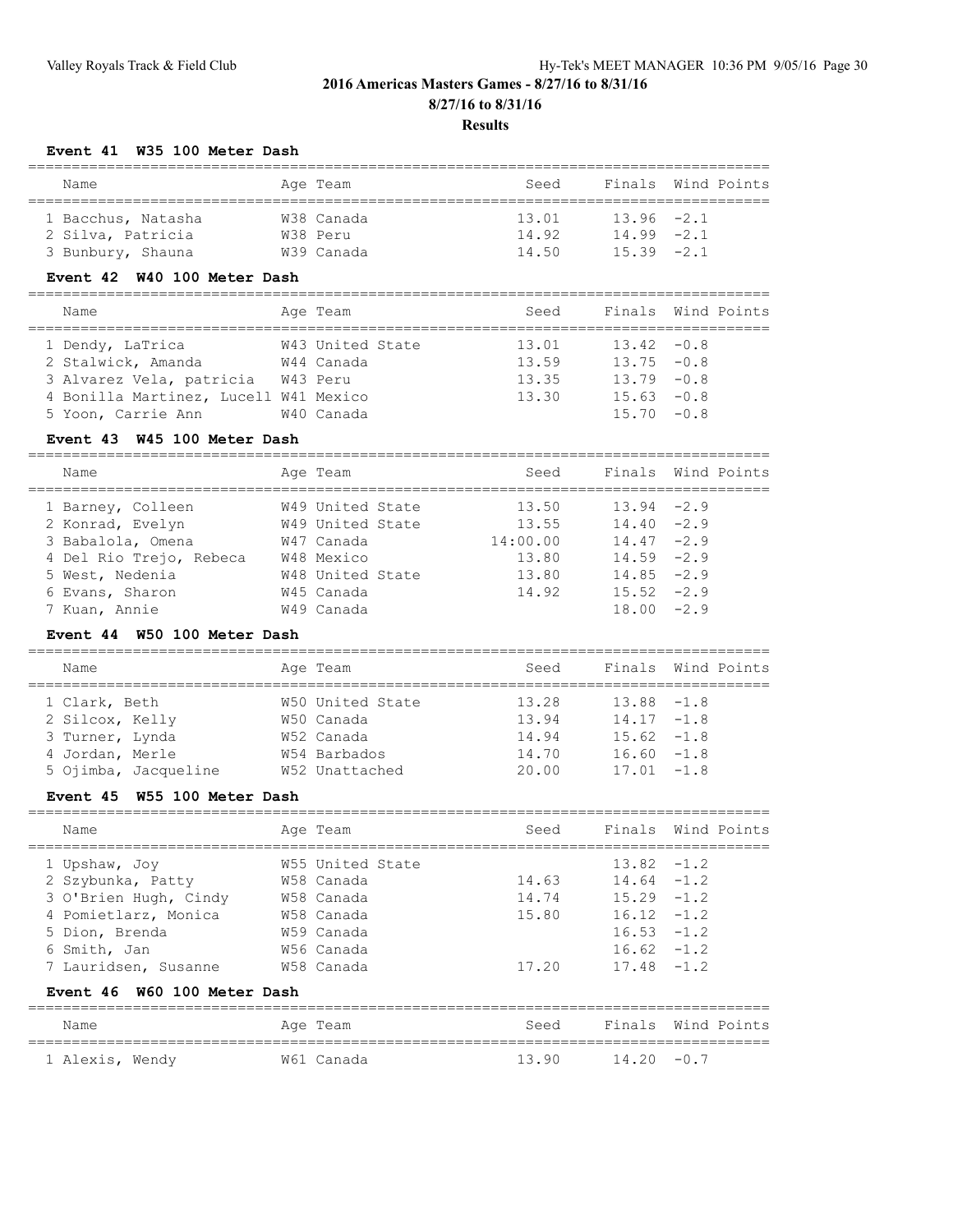### **Results**

### **....Event 46 W60 100 Meter Dash**

| 2 whidden, elaine | W61 Canada | 15.10 | $15.31 - 0.7$ |  |
|-------------------|------------|-------|---------------|--|
| 3 Tauvette, Linda | W60 Canada | 15.33 | $15.95 - 0.7$ |  |
| 4 Hameister, Lois | W63 Canada |       | $16.44 - 0.7$ |  |
| 5 Johnson, Marie  | W63 Canada | 16.19 | $16.92 - 0.7$ |  |
| 6 Scott, Valerie  | W61 Canada | 17.20 | $17.12 - 0.7$ |  |
| 7 Hendrie, Nola   | W61 Canada | 20.39 | $18.36 - 0.7$ |  |

#### **Event 47 W65 100 Meter Dash**

| Name                | Age Team         | Seed  |               | Finals Wind Points |
|---------------------|------------------|-------|---------------|--------------------|
| 1 Matthews, Brenda  | W67 United State | 15.20 | $15.48 - 1.2$ |                    |
| 2 Hayley, Urith     | W65 Canada       | 17.50 | $16.16 - 1.2$ |                    |
| 3 Bissessur, Sandie | W66 Canada       | 16.20 | $16.25 - 1.2$ |                    |
| 4 shook, karen      | W66 Unattached   | 16.00 | $16.84 - 1.2$ |                    |
| 5 kelly, pat        | W66 United State | 16.67 | $17.32 - 1.2$ |                    |
| 6 Lee, Deborah      | W66 Canada       | 17.89 | $17.46 - 1.2$ |                    |
|                     |                  |       |               |                    |

### **Event 48 W70 100 Meter Dash**

| Name                                                          | Age Team                                   | Seed  |                                              | Finals Wind Points |
|---------------------------------------------------------------|--------------------------------------------|-------|----------------------------------------------|--------------------|
| 1 LaFayette-Boyd, Carol<br>2 radcliffe, marg<br>3 Kerr, Donna | W74 Canada<br>W74 Canada<br>W72 Unattached | 15.51 | $15.27 -2.2$<br>$20.33 -2.2$<br>$23.15 -2.2$ |                    |

### **Event 49 W75 100 Meter Dash**

| Name                 | Age Team         | Seed  |               | Finals Wind Points |
|----------------------|------------------|-------|---------------|--------------------|
| 1 Bergen, Kathy      | W76 United State | 15.51 | $15.67 - 1.2$ |                    |
| 2 Crosthwaite, Gerda | W77 Canada       | 17.39 | $17.88 - 1.2$ |                    |
| 3 Bradley, Janice    | W78 United State |       | $22.60 -1.2$  |                    |

### **Event 51 W85 100 Meter Dash**

|  | Name |                                     |  | Age Team | Seed  | Finals Wind Points |     |  |
|--|------|-------------------------------------|--|----------|-------|--------------------|-----|--|
|  |      | 1 Hotsumi Shimizu, Mitsu W85 Brazil |  |          | 19.50 | 20.91              | NWI |  |

### **Event 53 W100 100 Meter Dash**

| Name        | Aqe Team   | Seed          | Finals Wind Points |
|-------------|------------|---------------|--------------------|
| 1 Kaur, Man | W100 India | 10.80 1:21.57 | NWI                |

### **Event 54 M40 Long Jump A**

| Name                                                                                                | Age Team                                                                                     | Seed                             |                                                       | Finals Wind Points |
|-----------------------------------------------------------------------------------------------------|----------------------------------------------------------------------------------------------|----------------------------------|-------------------------------------------------------|--------------------|
| 1 hankerson, brian<br>2 Ramsay, Vaughan<br>3 McLaren, Douglas<br>4 Bell, Roderick<br>5 Phan, Derick | M56 United State<br>M43 United Kingdom<br>M40 Canada<br>M43 United State<br>M43 United State | 5.64m<br>5.49m<br>4.88m<br>4.97m | $5.70m$ 1.6<br>5.51m<br>5.35m<br>4.92m<br>$4.83m$ 1.0 | 1.5<br>1.9<br>1.3  |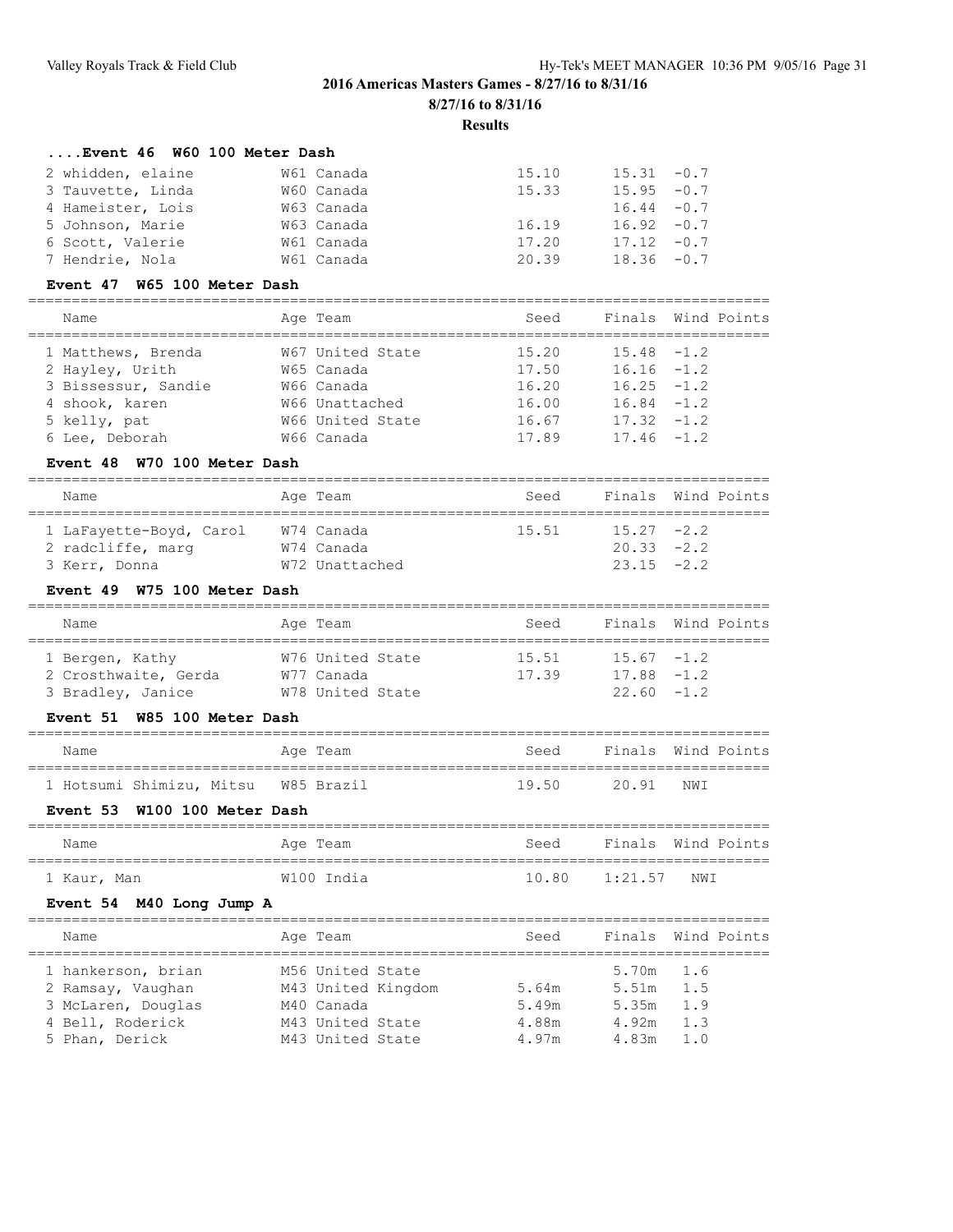#### **Results**

================================================================================

| Event 54 M40 Long Jump A |  |  |  |
|--------------------------|--|--|--|
|--------------------------|--|--|--|

| 6 Chen, Gerald    | M42 Canada |       | 4.81m 0.3  |  |
|-------------------|------------|-------|------------|--|
| 7 Verme, Javier   | M42 Peru   | 5.00m | 4.76m +0.0 |  |
| 8 Baldsing, Bryan | M58 Canada |       | 4.34m 1.1  |  |

#### **Event 55 M50 Shot Put A**

| Name                                | Age Team                 | Seed             | Finals Points    |
|-------------------------------------|--------------------------|------------------|------------------|
| 1 Ribeiro Jordao, Paulo             | M50 Brazil               | 11.78m           | 11.37m           |
| 2 Dailey, Mike<br>3 Czekajlo, Rafal | M53 Canada<br>M50 Canada | 10.57m<br>12.01m | 11.31m<br>11.11m |
| 4 Arthur, Andrew                    | M54 Canada               | 3.50m            | 10.12m           |
| 5 Frenkel, Brad                     | M52 Canada               | 9.64m            | 9.82m            |

### **Event 55 M55 Shot Put A**

| Name                                | Age Team                       | Seed            | Finals Points   |  |  |  |  |
|-------------------------------------|--------------------------------|-----------------|-----------------|--|--|--|--|
| 1 Biagioni, R.V.<br>2 Eedy, Darrell | M57 United State<br>M57 Canada | 11.58m<br>8.39m | 11.24m<br>8.11m |  |  |  |  |
| 3 Bartel, Karl                      | M57 Canada                     |                 | 6.77m           |  |  |  |  |

### **Event 56 W70 High Jump**

| Name                    | Age Team   | Seed  | Finals Points |
|-------------------------|------------|-------|---------------|
| 1 LaFayette-Boyd, Carol | W74 Canada | 1.19m | 1.26m         |
| 2 radcliffe, marg       | W74 Canada |       | 0.90m         |

### **Event 56 W75 High Jump**

| Name                                                       | Age Team                                           | Seed           | Finals Points  |                                                  |
|------------------------------------------------------------|----------------------------------------------------|----------------|----------------|--------------------------------------------------|
| 1 Bergen, Kathy<br>2 Hoover, Virginia<br>3 Bradley, Janice | W76 United State<br>W75 Canada<br>W78 United State | 1.20m<br>0.90m | 1.10m<br>0.90m | jumped at a dif time<br>0.80m jumped at dif time |

#### **Event 57 W40 Javelin Throw**

| Name             | Age Team   | Finals Points<br>Seed |
|------------------|------------|-----------------------|
| 1 Carlos, Nicole | W42 Canada | 27.52m                |
|                  |            |                       |

### **Event 57 W45 Javelin Throw**

| Name                                  | Age Team                       | Seed             | Finals Points    |  |
|---------------------------------------|--------------------------------|------------------|------------------|--|
| 1 Tharou, Jodi<br>2 Lindner, Kimberly | W49 Canada<br>W45 United State | 30.00m<br>16.74m | 30.04m<br>21.15m |  |
| カー・・・トードワー おもの ティー・エミュー 思い・・・・        |                                |                  |                  |  |

#### **Event 57 W50 Javelin Throw**

| Name           |  | Age Team   | Seed | Finals Points |  |
|----------------|--|------------|------|---------------|--|
|                |  |            |      |               |  |
| 1 Davison, Che |  | W53 Canada |      | 19.59m        |  |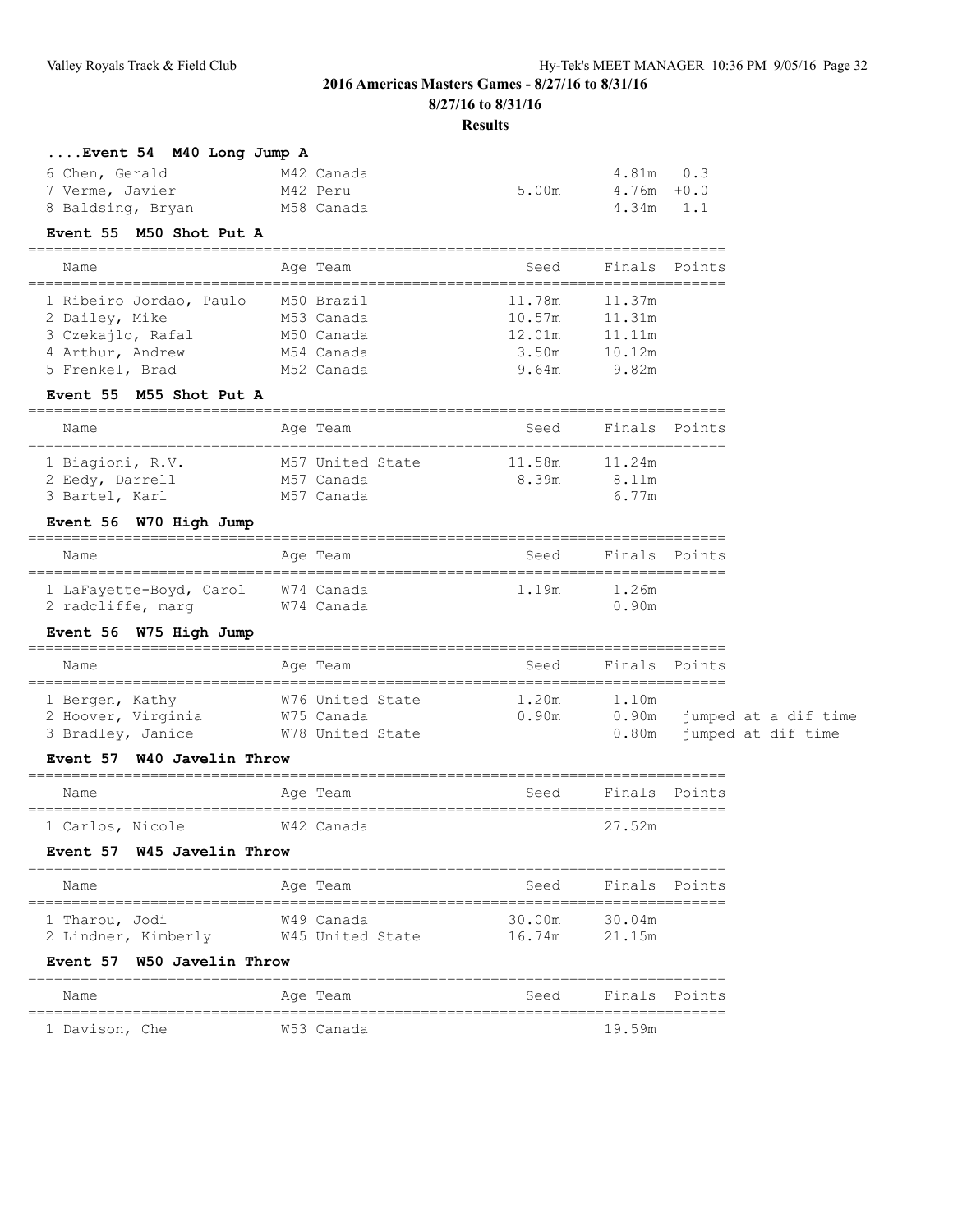### **Results**

### **Event 57 W55 Javelin Throw**

| Name                                                                      | Age Team                                              | Seed                                     | Finals<br>________          | Points |
|---------------------------------------------------------------------------|-------------------------------------------------------|------------------------------------------|-----------------------------|--------|
| 1 Pomietlarz, Monica                                                      | ================<br>===================<br>W58 Canada | 31.98m                                   | 27.38m                      |        |
|                                                                           | W56 United State                                      |                                          | 21.38m                      |        |
| 2 Hall, Tammy                                                             | W59 Canada                                            | 0.21m                                    | 21.26m                      |        |
| 3 Jones, Terri                                                            |                                                       |                                          |                             |        |
| 4 Dion, Brenda                                                            | W59 Canada                                            |                                          | 21.20m                      |        |
| 5 Murfitt, Anne                                                           | W57 Canada                                            |                                          | 16.05m                      |        |
| 6 Graham, Lori                                                            | W58 Canada                                            |                                          | 12.56m                      |        |
| 7 Howe, Patricia                                                          | W57 Canada                                            | 10.24m                                   | 11.42m                      |        |
| Event 58 W40 High Jump                                                    | -----------                                           | -------------                            |                             |        |
| Name                                                                      | Age Team<br>==================                        | Seed<br>==================               | Finals<br>================= | Points |
| -- Bonilla Martinez, Lucell W41 Mexico                                    |                                                       | 1.29m                                    | ΝH                          |        |
| Event 58 W45 High Jump                                                    |                                                       |                                          |                             |        |
| ============================<br>Name<br>================================= | ____________________________________<br>Age Team      | Seed                                     | Finals Points               |        |
| 1 Evans, Sharon                                                           | W45 Canada                                            | 1.20m                                    | 1.20m                       |        |
|                                                                           | W47 Canada                                            | 1.29m                                    | J1.20m                      |        |
| 2 Kuo, Kuei fen                                                           |                                                       |                                          |                             |        |
| Event 58 W50 High Jump                                                    |                                                       | ---------------                          |                             |        |
| Name<br>==================================                                | Age Team<br>=====                                     | Seed                                     | Finals                      | Points |
| 1 Cockcroft, Jeannie                                                      | W51 Canada                                            |                                          | 1.45m                       |        |
| Event 58 W55 High Jump                                                    | -----------------------------------                   |                                          |                             |        |
| Name                                                                      | Age Team                                              | Seed                                     | Finals                      | Points |
| 1 O'Brien Hugh, Cindy                                                     | W58 Canada                                            | 1.24m                                    | 1.15m                       |        |
| 1 Lauridsen, Susanne                                                      | W58 Canada                                            | 1.24m                                    | 1.15m                       |        |
|                                                                           |                                                       |                                          |                             |        |
| Event 58 W60 High Jump                                                    |                                                       |                                          |                             |        |
| Name                                                                      | Age Team                                              | Seed<br>================================ | Finals                      | Points |
| 1 Amerongen, Loretta                                                      | W62 Canada                                            |                                          | 1.15m                       |        |
| 2 Cochrane, Nancy                                                         | W64 Canada                                            | 1.24m                                    | 1.00m                       |        |
|                                                                           |                                                       |                                          |                             |        |
| Event 58 W65 High Jump                                                    |                                                       |                                          |                             |        |
| Name<br>------------<br>----------                                        | Age Team<br>---------                                 | Seed                                     | Finals                      | Points |
| 1 Steekelenburg, Annelies                                                 | W68 United State                                      | 1.30m                                    | 1.20m                       |        |
| 2 Hayley, Urith                                                           |                                                       |                                          |                             |        |
|                                                                           |                                                       |                                          |                             |        |
| 3 Lee, Deborah                                                            | W65 Canada<br>W66 Canada                              | 1.10m<br>1.14m                           | 1.10m<br>J1.10m             |        |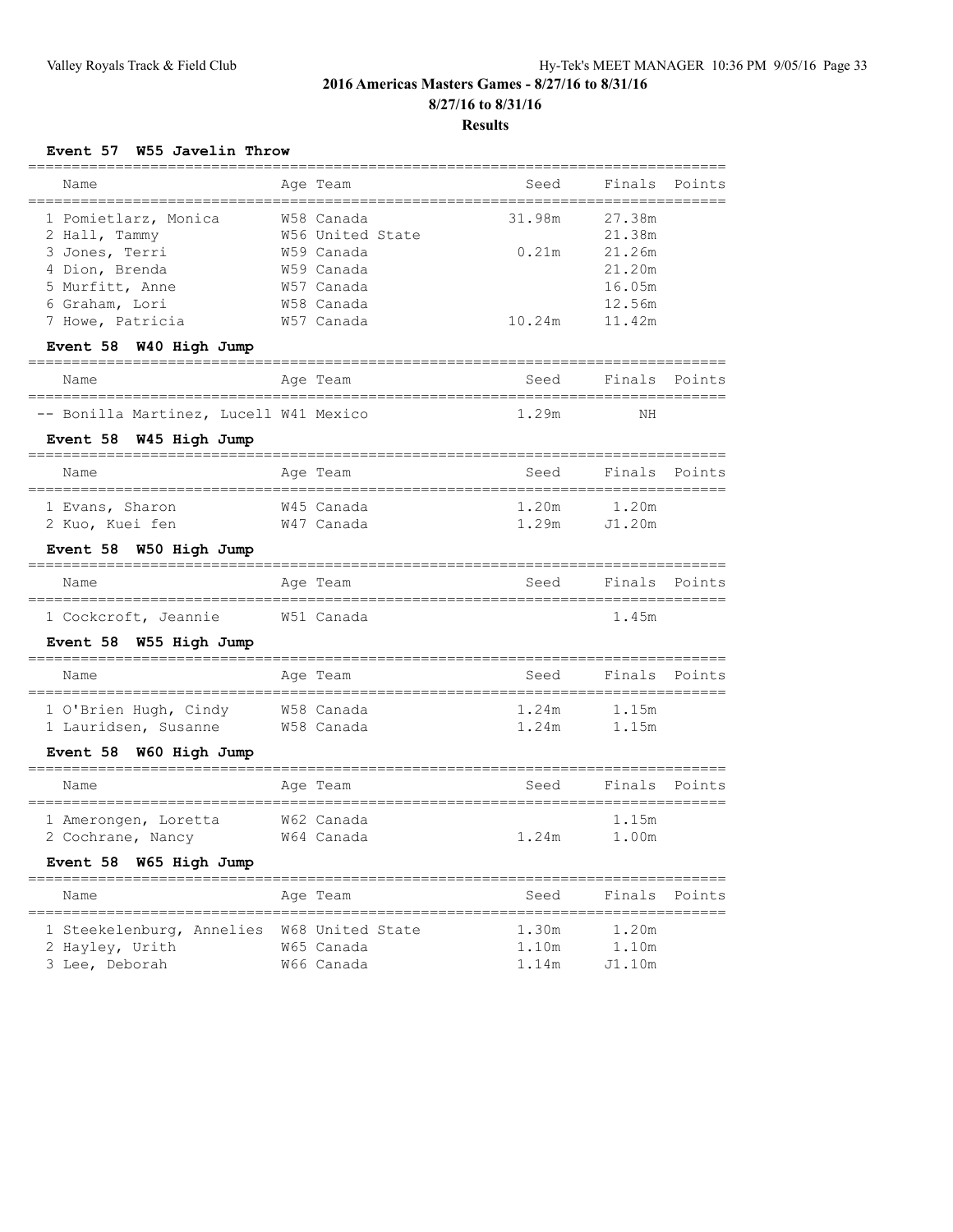# **Event 59 W55 Long Jump A**

| ----------------------------                                                                     |                                                                          |                                  |                                                                     | ============            |
|--------------------------------------------------------------------------------------------------|--------------------------------------------------------------------------|----------------------------------|---------------------------------------------------------------------|-------------------------|
| Name                                                                                             | Age Team                                                                 | Seed                             | Finals                                                              | Wind Points             |
| 1 Upshaw, Joy<br>2 Gieni, Muriel<br>3 O'Brien Hugh, Cindy<br>4 Szybunka, Patty<br>5 Dion, Brenda | W55 United State<br>W58 Canada<br>W58 Canada<br>W58 Canada<br>W59 Canada | 4.68m<br>4.28m<br>3.55m<br>3.66m | 4.69m<br>$4.32m$ 1.9<br>$3.79m$ 0.7<br>$3.73m + 0.0$<br>$3.53m$ 1.4 | 1.0                     |
| Event 59 W60 Long Jump A                                                                         |                                                                          |                                  |                                                                     |                         |
| Name                                                                                             | Age Team                                                                 | Seed                             |                                                                     | Finals Wind Points      |
| 1 Hameister, Lois<br>2 Amerongen, Loretta W62 Canada<br>3 Hendrie, Nola                          | W63 Canada<br>W61 Canada                                                 | 3.13m                            | 3.81m<br>$3.33m$ $0.3$<br>2.94m                                     | 1.8<br>1.0              |
| Event 59 W65 Long Jump A                                                                         |                                                                          |                                  |                                                                     |                         |
| Name                                                                                             | Age Team                                                                 | Seed                             |                                                                     | Finals Wind Points      |
| 1 Matthews, Brenda 667 United State<br>2 Lee, Deborah                                            | W66 Canada                                                               | 1.53m<br>3.65m                   | 3.58m 0.9<br>3.38m                                                  | 2.6                     |
| Event 59 W70 Long Jump A                                                                         |                                                                          |                                  |                                                                     |                         |
| Name                                                                                             | Age Team                                                                 | Seed                             |                                                                     | Finals Wind Points      |
| 1 LaFayette-Boyd, Carol W74 Canada                                                               |                                                                          | 4.00 m4.19 m1.9                  |                                                                     |                         |
| Event 59 W75 Long Jump A                                                                         |                                                                          |                                  |                                                                     |                         |
| Name                                                                                             | Aqe Team                                                                 | Seed                             |                                                                     | Finals Wind Points      |
| 1 Crosthwaite, Gerda W77 Canada                                                                  |                                                                          | $3.35m$ $3.20m$ +0.0             |                                                                     |                         |
| Event 59 W95 Long Jump A                                                                         |                                                                          |                                  |                                                                     |                         |
| Name                                                                                             | Age Team                                                                 |                                  |                                                                     | Seed Finals Wind Points |
| 1 Jordan, Merle                                                                                  | W54 Barbados                                                             |                                  | $2.97m$ 1.2                                                         |                         |
| W60 Javelin Throw<br>Event 61                                                                    |                                                                          |                                  |                                                                     |                         |
| Name                                                                                             | Age Team                                                                 | Seed Finals Points               |                                                                     |                         |
| 1 Scott, Valerie<br>2 Amerongen, Loretta<br>3 Warren, Jane                                       | W61 Canada<br>W62 Canada<br>W61 Canada                                   | 18.80m<br>13.06m                 | 18.36m<br>15.23m<br>12.02m                                          | ===========             |
| <b>W65 Javelin Throw</b><br><b>Event 61</b>                                                      |                                                                          |                                  |                                                                     |                         |
| Name                                                                                             | Age Team                                                                 | Seed                             | Finals                                                              | Points                  |
| 1 Benz, Marilyn<br>2 Moro, Gabriella                                                             | W66 Canada<br>W69 Canada                                                 | 26.64m<br>19.00m                 | 24.61m<br>20.59m                                                    |                         |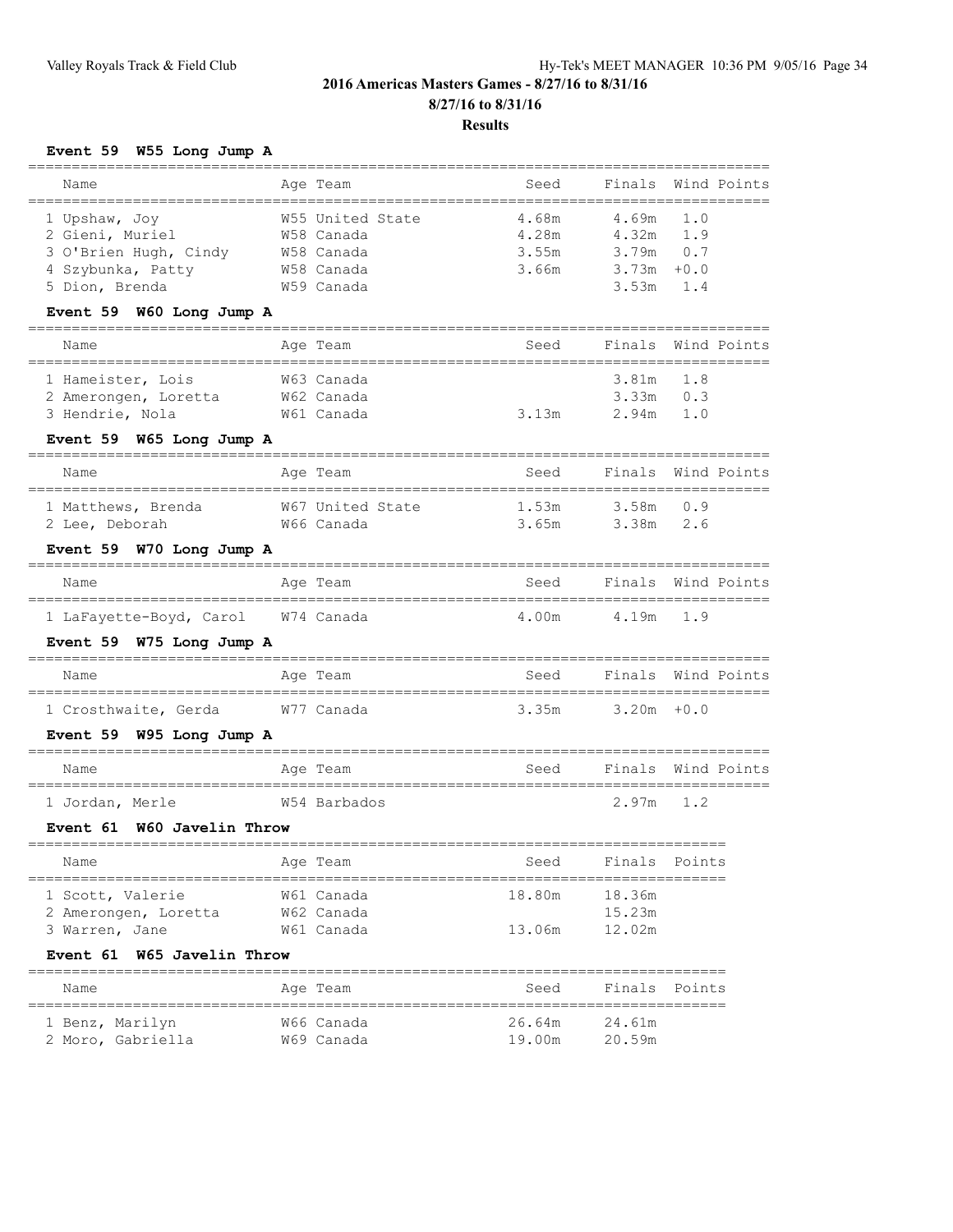#### **Results**

### **....Event 61 W65 Javelin Throw**

|                                                      | 17.60m |
|------------------------------------------------------|--------|
|                                                      | 15.95m |
|                                                      | 13.19m |
| 10.37m                                               | 8.41m  |
| W68 Canada<br>W65 Canada<br>W65 Canada<br>W68 Canada |        |

#### **Event 62 W55 Shot Put B**

#### ================================================================================ name Rinale Point

| Name<br>Aqe leam                   | seea   | Finais Points |  |
|------------------------------------|--------|---------------|--|
| W56 United State<br>1 Grover, Gale |        | 11.29m        |  |
| 2 Pomietlarz, Monica<br>W58 Canada | 10.47m | 9.90m         |  |
| 3 Jones, Terri<br>W59 Canada       | 7.78m  | 8.24m         |  |
| 4 Murfitt, Anne<br>W57 Canada      |        | 6.53m         |  |
| 5 Howe, Patricia<br>W57 Canada     | 4.31m  | 5.44m         |  |
| W59 Canada<br>6 Essex, Joyce       | 5.00m  | 5.04m         |  |

### **Event 62 W60 Shot Put B**

| Name              | Age Team   | Seed  | Finals Points |  |
|-------------------|------------|-------|---------------|--|
|                   |            |       |               |  |
| 1 Kaur, Manjit    | W64 India  | 7.42m | 7.45m         |  |
| 2 Alexis, Wendy   | W61 Canada | 7.20m | 6.90m         |  |
| 3 Warren, Jane    | W61 Canada | 6.42m | 6.02m         |  |
| 4 Tauvette, Linda | W60 Canada | 4.00m | 5.44m         |  |

### **Event 62 W65 Shot Put B**

| Name              | Age Team   | Seed  | Points<br>Finals |
|-------------------|------------|-------|------------------|
|                   |            |       |                  |
| 1 Moro, Gabriella | W69 Canada | 8.75m | 8.30m            |
| 2 Benz, Marilyn   | W66 Canada | 7.97m | 7.16m            |
| 3 Closkey, Cheryl | W68 Canada |       | 6.79m            |
| 4 Hayley, Urith   | W65 Canada |       | 6.73m            |
| 5 mcblain, liz    | W68 Canada | 7.38m | 5.83m            |

#### **Event 63 M35 400 Meter Run**

| Name                                  | Age Team         | Seed  | Finals Points |               |
|---------------------------------------|------------------|-------|---------------|---------------|
| 1 Gonzalez Franco, Luis Ed M38 Mexico |                  | 53.50 | 53.69         |               |
| 2 Van Tongeren, Chad M36 Canada       |                  | 54.70 | 54.06         |               |
| 3 Moreno Molestina, Jorge M38 Italy   |                  | 53.00 | 55.10         |               |
| -- Harge, Brian                       | M37 United State |       | DO.           | rule # 163-3a |

#### **Event 65 M40 1500 Meter Run**

| Name               | Age Team         | Seed    | Finals Points |
|--------------------|------------------|---------|---------------|
|                    |                  |         |               |
| 1 Gordon, Joshua   | M42 United State | 5:36.70 | 4:20.99       |
| 2 Thoreau, Chris   | M41 Canada       | 5:10.00 | 4:58.93       |
| 3 Thauberger, Erik | M44 Canada       | 5:30.00 | 5:30.55       |
|                    |                  |         |               |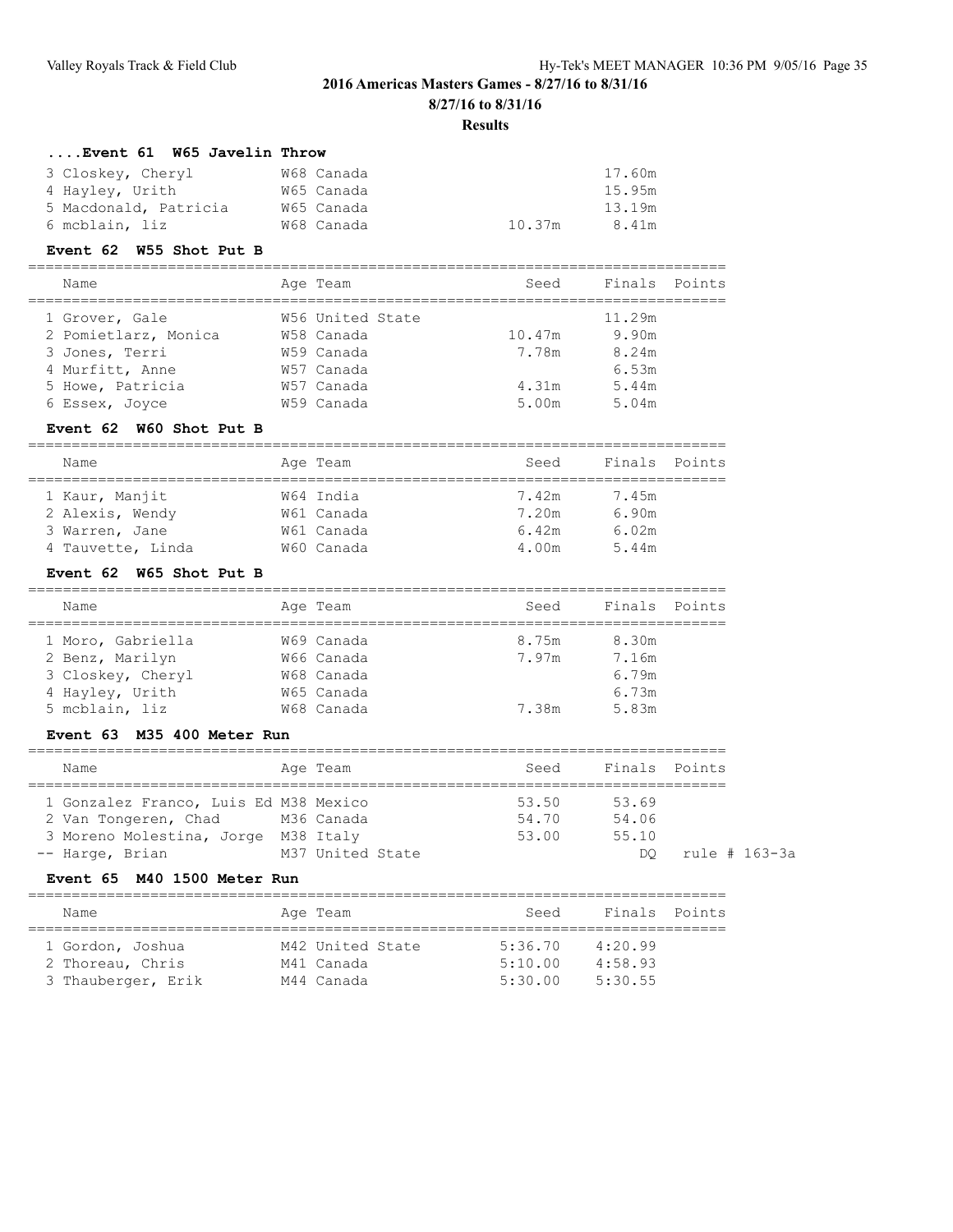### **Event 65 M45 1500 Meter Run**

| Name              | Age Team   | Seed    | Finals Points |
|-------------------|------------|---------|---------------|
|                   |            |         |               |
| 1 Hackshaw, Derek | M47 Canada | 4:27.43 | 4:20.13       |
| 2 Faucher, Claude | M49 Canada | 4:27.00 | 4:39.46       |
| 3 Cressman, Dave  | M47 Canada | 4:35.00 | 4:49.89       |

### **Event 65 M50 1500 Meter Run**

| Name                | Age Team           | Seed    |         | Finals H# Points |
|---------------------|--------------------|---------|---------|------------------|
| 1 Delgado, Alfredo  | M50 Peru           | 4:15.00 | 4:40.50 | - 2              |
| 2 Larner, Derek     | M52 Cayman Islands | 4:29.88 | 4:40.95 | -2               |
| 3 Lohmann, Paavo    | M50 Germany        | 4:48.45 | 4:44.04 | -2               |
| 4 Trubila, Gubertas | M52 Lithuania      | 4:33.00 | 4:46.39 | $\overline{2}$   |
| 5 Larson, Richard   | M54 United State   | 4:37.23 | 4:48.92 | -2               |
| 6 Barwise, Jim      | M52 Canada         | 4:50.00 | 5:07.03 | 2                |
|                     |                    |         |         |                  |

### **Event 65 M55 1500 Meter Run**

| Name                | Age Team         | Seed    | Finals  |                         | H# Points |
|---------------------|------------------|---------|---------|-------------------------|-----------|
| 1 Guss, David       | M55 Canada       | 4:26.00 | 4:38.26 | $\overline{\mathbf{3}}$ |           |
| 2 Pinckard, Mark    | M56 Canada       | 4:39.12 | 4:47.15 | - 3                     |           |
| 3 Paulk, Kevin      | M56 United State | 2:15.22 | 4:50.91 | 3                       |           |
| 4 Bickley, Ed       | M58 Canada       | 4:52.19 | 5:03.92 | 3                       |           |
| 5 Flett, Gordon     | M56 Canada       | 5:30.22 | 5:41.41 | 3                       |           |
| 6 Smith, Lyndon     | M55 Canada       | 4:56.00 | 5:44.29 | 3                       |           |
| -- Smillie, Malcolm | M56 Canada       | 5:03.00 | DNF     | 3                       |           |

### **Event 65 M60 1500 Meter Run**

| Name                 | Age Team         | Seed     | Finals  |                | H# Points |
|----------------------|------------------|----------|---------|----------------|-----------|
| 1 Sproll, Karl       | M61 Canada       | 4:57.80  | 5:12.40 | 4              |           |
| 2 carscadden, gordon | M60 Canada       | 5:00.00  | 5:15.52 | 4              |           |
| 3 Meszaros, Keith    | M60 Unattached   | 4:55.00  | 5:18.19 | 4              |           |
| 4 Misono, Glenn      | M62 United State | 15:00.00 | 5:25.30 | $\overline{4}$ |           |
| 5 Sharp, Kelly       | M62 Canada       | 54:56.00 | 6:01.35 | 4              |           |
| 6 Spelsberg, Grant   | M62 Canada       | 6:25.00  | 6:14.20 |                |           |

### **Event 65 M65 1500 Meter Run**

| Name             | Age Team   | Seed    | Finals H# Points |    |  |
|------------------|------------|---------|------------------|----|--|
| 1 Riggins, Terry | M69 Canada | 5:45.00 | 5:45.66          | -5 |  |
| 2 haines, robert | M66 Canada |         | 6:13.61          | 5  |  |
| 3 Wakelin, Neil  | M69 Canada | 6:15.00 | 6:38.03          | 5  |  |
| 4 McLeod, Ross   | M67 Canada | 6:50.00 | 7:06.02          | 5  |  |

### **Event 65 M70 1500 Meter Run**

| Name            | Age Team   | Seed    | Finals H# Points |     |  |
|-----------------|------------|---------|------------------|-----|--|
| 1 Stewart, Mark | M72 Canada | 5:45.00 | 5:44.12          | -5  |  |
| 2 Smith, George | M72 Canada | 8:00.00 | 8.23.23          | - 5 |  |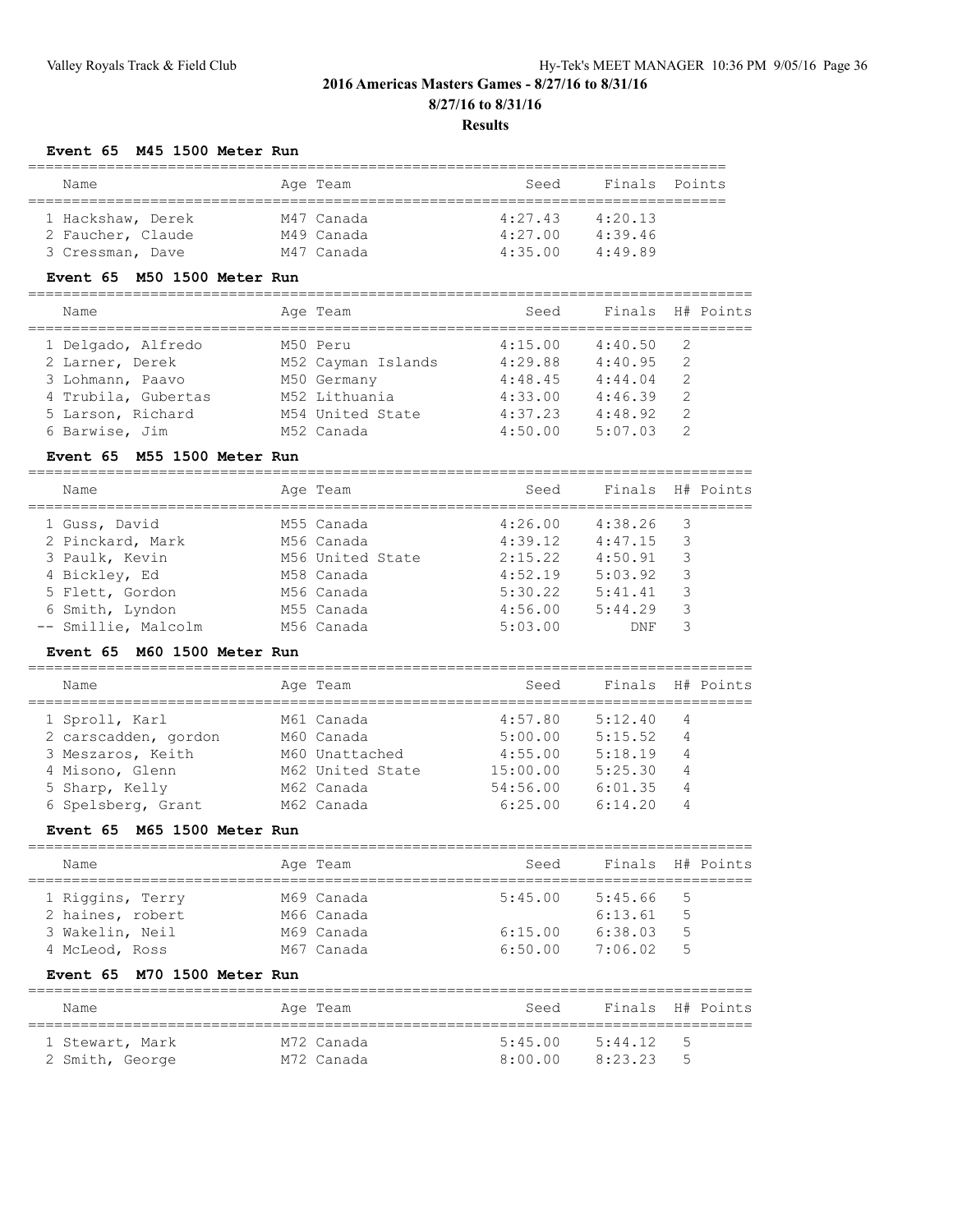**8/27/16 to 8/31/16**

| M75 1500 Meter Run<br>Event 65                                                                                                                         |            |                                                                |                                          |                                          |                                |
|--------------------------------------------------------------------------------------------------------------------------------------------------------|------------|----------------------------------------------------------------|------------------------------------------|------------------------------------------|--------------------------------|
| Name                                                                                                                                                   |            | Age Team                                                       | Seed                                     | Finals                                   | H# Points                      |
| 1 Mackie, Chris<br>Event 66 W35 1500 Meter Run                                                                                                         |            | M75 Canada                                                     | 5:52.00                                  | 5:52.77                                  | 5                              |
| Name                                                                                                                                                   |            | Age Team                                                       | Seed                                     | Finals                                   | Points                         |
| 1 Van Tongeren, Carlene<br>2 Topic, Delilah                                                                                                            | W35 Canada | W37 Canada                                                     |                                          | 5:00.73<br>5:42.29                       |                                |
| Event 66 W40 1500 Meter Run                                                                                                                            |            |                                                                |                                          |                                          |                                |
| Name                                                                                                                                                   |            | Age Team                                                       | Seed                                     | Finals                                   | Points                         |
| 1 Nopper-Venables, Elizabe W42 Canada<br>Event 66 W45 1500 Meter Run                                                                                   |            |                                                                | 4:45.00                                  | 5:09.71                                  |                                |
| Name                                                                                                                                                   |            | Age Team                                                       | Seed                                     | Finals                                   | Points                         |
| ----------------------<br>1 Clague, Ellen<br>2 Rang, Gaby<br>3 Valente, Julie<br>-- Bandeira Santos Jord, Pa W47 Brazil<br>Event 66 W50 1500 Meter Run |            | W47 United Kingdom 15:00.00<br>W46 Germany<br>W49 Canada       | 7:30.00<br>30:00.00                      | 6:02.66<br>6:10.86<br>7:14.77<br>DNF     |                                |
| Name                                                                                                                                                   |            | Age Team                                                       | Seed                                     | Finals                                   | H# Points                      |
| 1 Dixon, Donna<br>Event 66 W55 1500 Meter Run                                                                                                          |            | W54 Canada                                                     | 5:35.00                                  | 5:34.54                                  | 2                              |
| Name                                                                                                                                                   |            | Age Team                                                       | Seed                                     | Finals                                   | H# Points                      |
| 1 Gordon, Susan<br>2 Wood, Janette<br>3 Miller, Betsy<br>4 Ordowski, Linda<br>W60 1500 Meter Run<br><b>Event 66</b>                                    |            | W56 Unattached<br>W56 Canada<br>W58 United State<br>W56 Canada | 5:36.70<br>5:20.00<br>5:40.37<br>6:18.00 | 5:27.19<br>5:28.28<br>6:04.72<br>6:23.48 | ==========<br>2<br>2<br>2<br>2 |
| Name                                                                                                                                                   |            | Age Team                                                       | Seed                                     | Finals                                   | H# Points                      |
| -------------------------<br>1 Bernett, Tracey<br>2 Sharp, Suzanne                                                                                     |            | ============================<br>W60 United State<br>W62 Canada | 6:25.07<br>7:17.93                       | 6:16.50<br>7:13.15                       | ===========<br>2<br>2          |
| Event 66<br>W65 1500 Meter Run<br>Name                                                                                                                 |            | Age Team                                                       | Seed                                     | Finals                                   | H# Points                      |
| ======================<br>1 Pussetto, Rogelia<br>2 Caine, Louise                                                                                       |            | ==============<br>W66 Argentina<br>W66 Canada                  | ===============<br>7:43.00<br>9:45.00    | 7:41.56<br>8:01.56                       | 2<br>$\mathbf{2}$              |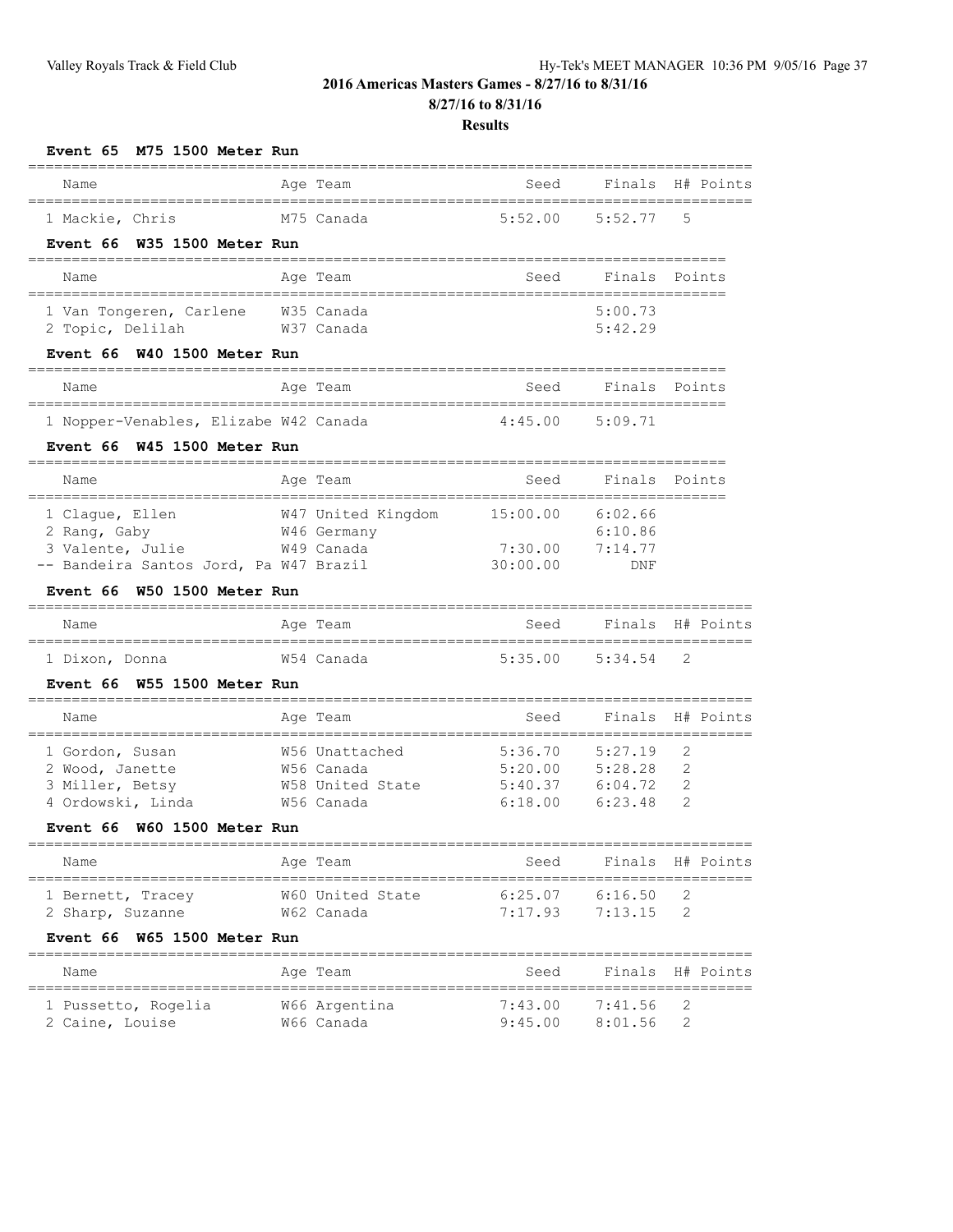| Event 66 W70 1500 Meter Run           |                                        |                                            |                       |                |
|---------------------------------------|----------------------------------------|--------------------------------------------|-----------------------|----------------|
| Name                                  | Age Team                               | Seed                                       | Finals                | H# Points      |
| 1 Frable, Kathleen                    | W71 United State                       | 9:00.00                                    | 7:50.47               | 2              |
| 2 Baldock, Lynette                    | W70 Canada                             | 7:39.43                                    | 8:03.77               | 2              |
| 3 Myes-Worsley, Marina                | W72 United State                       |                                            | 10:17.25              | $\mathfrak{D}$ |
| W75 1500 Meter Run<br>Event 66        |                                        |                                            |                       |                |
| Name                                  | Age Team<br>===============            | Seed                                       | Finals                | H# Points      |
| 1 Cheetham, Renate                    | W78 Canada                             | 10:24.39                                   | 10:30.57              | 2              |
| Event 67 M35 5000 Meter Run           |                                        |                                            |                       |                |
| Name                                  | Age Team<br>_______________________    | Seed<br>=================================  | Finals                | Points         |
| 1 Ryabkov, Nikolay                    | M37 Canada                             | 30:00.00                                   | 18:30.02              |                |
| M40 5000 Meter Run<br><b>Event 67</b> | =================                      |                                            |                       |                |
| Name                                  | Age Team<br>-------------------------- | Seed<br>__________________________________ | Finals                | Points         |
| 1 Gordon, Joshua                      | M42 United State                       | 19:57.00                                   | 16:09.17              |                |
| 2 Baouya, Daniel                      | M40 Canada                             | 18:08.00                                   | 18:16.83              |                |
| 3 Reyes Llerena, Aldo                 | M44 Peru                               | 19:15.00                                   | 19:26.40              |                |
| 4 Thauberger, Erik                    | M44 Canada                             | 20:00.00                                   | 20:18.68              |                |
| Event 67<br>M45 5000 Meter Run        |                                        |                                            |                       |                |
| Name                                  | Age Team                               | Seed<br>================================   | Finals                | Points         |
| 1 Odermatt, Craiq                     | M46 Canada                             | 14:37.00                                   | 16:16.78              |                |
| 2 Bridges, Mike                       | M45 Canada                             | 17:11.00                                   | 17:52.00              |                |
| 3 Cressman, Dave                      | M47 Canada                             | 17:15.00                                   | 18:40.17              |                |
| 4 Rusnak, Chris                       | M48 Canada                             | 23:00.00                                   | 20:55.29              |                |
| Event 67<br>M50 5000 Meter Run        |                                        |                                            |                       |                |
| Name                                  | Age Team                               | Seed                                       | Finals                | Points         |
| 1 Larner, Derek                       | M52 Cayman Islands                     | 17:46.00                                   | 18:27.93              |                |
| 2 Trubila, Gubertas                   | M52 Lithuania                          |                                            | 17:56.00  19:14.56    |                |
| 3 Barwise, Jim                        | M52 Canada                             |                                            | $17:45.00$ $19:41.12$ |                |
| Event 67 M55 5000 Meter Run           |                                        |                                            |                       |                |
| Name                                  | Age Team                               | Seed                                       |                       | Finals Points  |
| 1 Guss, David                         | M55 Canada                             | 16:56.00                                   | 17:30.93              |                |
| 2 Bickley, Ed                         | M58 Canada                             |                                            | 18:20.00 18:54.79     |                |
| 3 Keyes, Danny                        | M55 Canada                             | 18:30.00                                   | 19:47.42              |                |
| 4 Ross, Mikey                         | M59 Canada                             | 21:00.00                                   | 20:20.55              |                |
| 5 Houssian, Drake                     | M55 Canada                             |                                            | 20:48.82              |                |
| 6 Flett, Gordon                       | M56 Canada                             | 20:31.95                                   | 20:57.90              |                |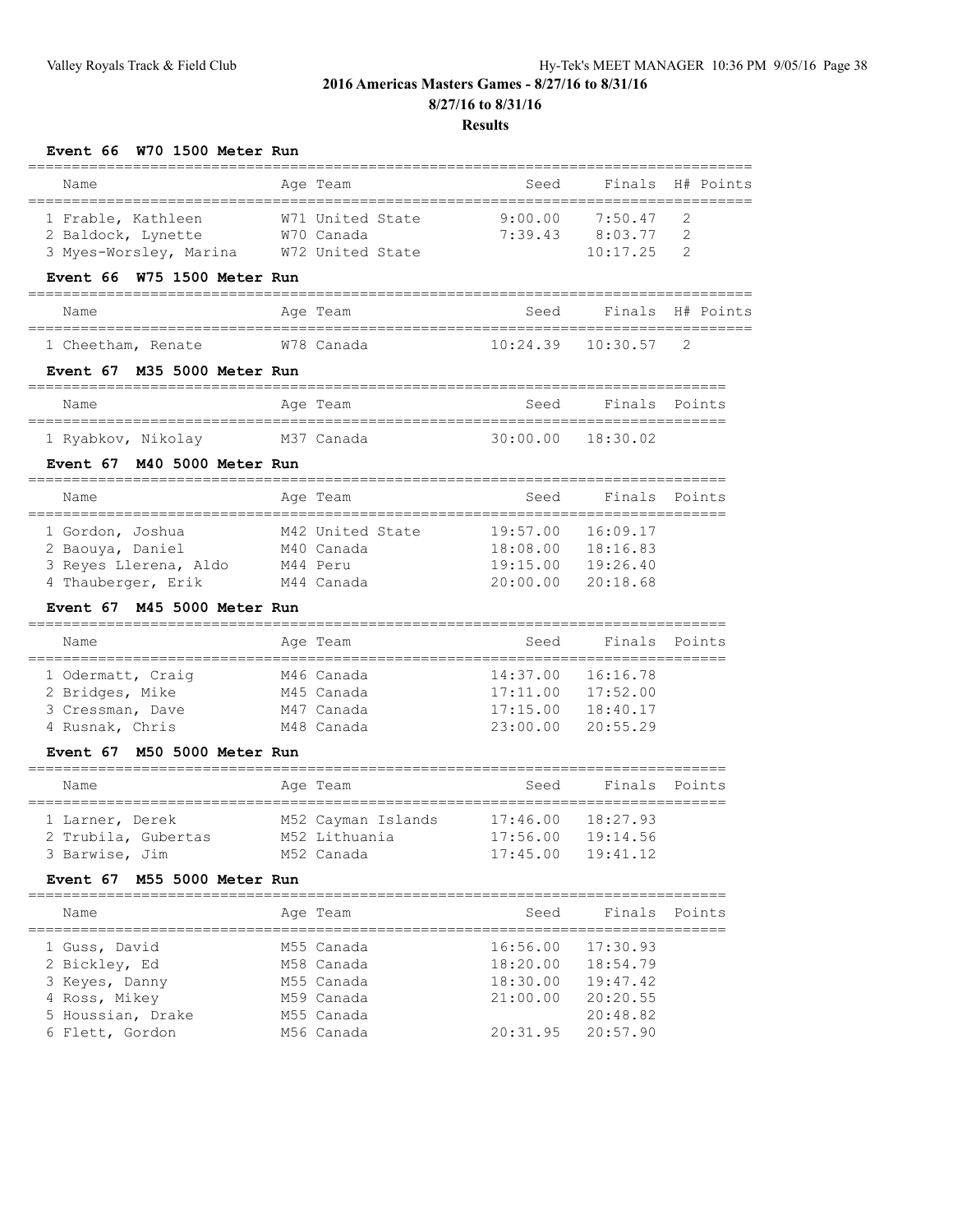**8/27/16 to 8/31/16**

## **Results**

## **Event 68 M35 Discus Throw**

| Name                                       | Age Team                 | Seed                | Finals               | Points |
|--------------------------------------------|--------------------------|---------------------|----------------------|--------|
| 1 Cornejo-Rojas, Fernando M37 Peru         |                          |                     | 37.29m               |        |
| 2 Singh, Gagandeep                         | M38 India                | 28.60m              | 25.62m               |        |
| Event 68 M40 Discus Throw                  |                          |                     |                      |        |
| Name                                       | Age Team                 | Seed                | Finals               | Points |
| 1 Vannini, Phillip                         | M42 Canada               | 37.24m              | 38.22m               |        |
| Event 68 M45 Discus Throw                  |                          |                     |                      |        |
| Name                                       | Age Team                 | Seed                | Finals               | Points |
| 1 McWhinney, Bruce                         | M49 Canada               | 35.00m              | 32.38m               |        |
| 2 Morfitt, Graham                          | M49 Canada               | 33.68m              | 30.16m               |        |
| 3 Jack, Byron                              | M49 Canada               | 27.50m              | 26.48m               |        |
| M60 5000 Meter Run<br>Event 69             |                          |                     |                      |        |
| Name                                       | Age Team                 | Seed                | Finals               | Points |
| 1 Meszaros, Keith                          | M60 Unattached           | 19:30.00            | 20:10.73             |        |
| 2 Crowe, Wayne                             | M60 Canada               | 18:00.00            | 20:14.77             |        |
| 3 Olsen, Dave                              | M61 Canada               | 21:00.00            | 21:21.56             |        |
| 4 Abramson, Ronald                         | M61 Canada               | 23:00.00            | 23:06.94             |        |
| 5 Sharp, Kelly                             | M62 Canada<br>M62 Canada | 2:49.00<br>23:45.00 | 23:43.96<br>23:50.13 |        |
| 6 Spelsberg, Grant<br>7 Biedermann, Carlos | M63 Brazil               | 25:00.00            | 25:36.99             |        |
| 8 Littleton, Jack                          | M63 Canada               | 24:00.00            | 25:53.55             |        |
| M65 5000 Meter Run<br>Event 69             |                          |                     |                      |        |
| Name                                       | Age Team                 | Seed                | Finals               | Points |
|                                            |                          |                     |                      |        |
| 1 haines, robert                           | M66 Canada               |                     | 23:04.38             |        |
| 2 Goldstein, William                       | M65 Canada               | 23:00.00            | 23:19.72             |        |
| 3 Wakelin, Neil                            | M69 Canada               | 22:30.00            | 24:21.70             |        |
| M70 5000 Meter Run<br><b>Event 69</b>      |                          |                     |                      |        |
| Name                                       | Age Team                 | Seed                | Finals               | Points |
| 1 Stewart, Mark                            | M72 Canada               | 21:30.00            | 21:30.19             |        |
| 2 Towler, Frank                            | M71 Canada               |                     | 22:00.00 22:36.15    |        |
| 3 Renwick, Doug                            | M74 Canada               | 23:00.00            | 24:53.34             |        |
| Event 69 M75 5000 Meter Run                |                          |                     |                      |        |
| Name                                       | Age Team                 | Seed                | Finals               | Points |

================================================================================

 1 Mackie, Chris M75 Canada 23:30.00 23:01.83 2 Ulloa, Abdon M78 Unattached 24:30.00 29:45.70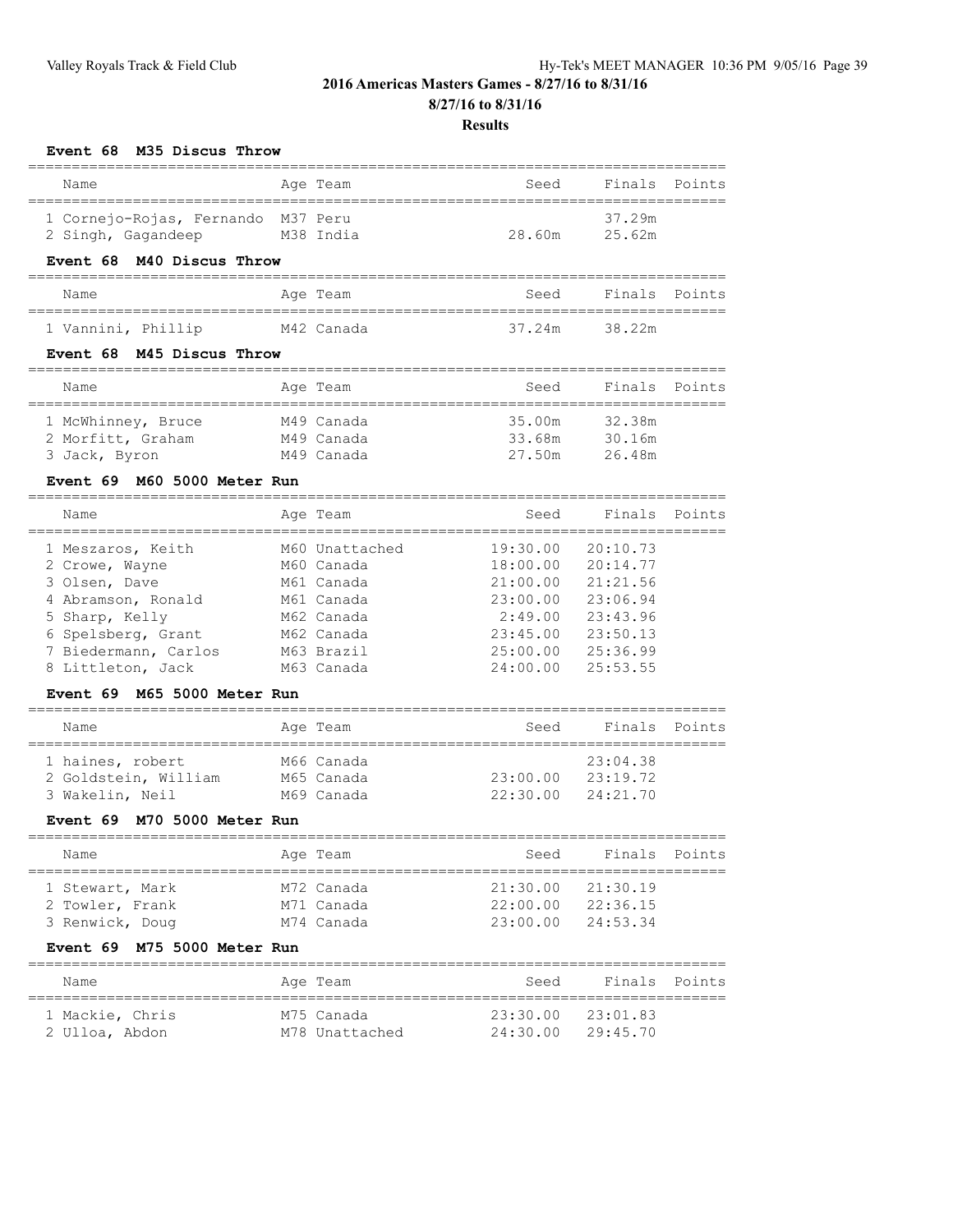## **Results**

| Event 70 M35 Pole Vault                                                              |                                                 |                                             |                         |                    |
|--------------------------------------------------------------------------------------|-------------------------------------------------|---------------------------------------------|-------------------------|--------------------|
| ======<br>==================================<br>Name                                 | Age Team                                        | Seed                                        | Finals                  | Points             |
| ====================================<br>1 Halik, Kevin<br>Event 70 M40 Pole Vault    | M35 United State                                | __________________________________<br>4.57m | 4.60m                   |                    |
| ------------------------------------<br>Name                                         | Age Team                                        | ---------------------------<br>Seed         |                         | Finals Points      |
| 1 Bouzane, Alexander<br>Event 70 M45 Pole Vault                                      | M44 Canada                                      | 4.90m                                       | 3.80m                   |                    |
| Name                                                                                 | Age Team                                        | Seed                                        | Finals Points           |                    |
| 1 Smith, Kevin<br>-- White, Paul<br>Event 70 M50 Pole Vault                          | M47 Canada<br>M49 Canada                        | 3.20m<br>3.60m                              | 3.00m<br>ΝH             |                    |
| Name                                                                                 | Age Team                                        | Seed                                        |                         | Finals Points      |
| 1 Golibart, Paul<br>2 van Ryswyk, Len<br>Event 70 M55 Pole Vault                     | M53 United State<br>M52 Canada                  | 3.66m<br>3.46m                              | 3.50m<br>3.30m          |                    |
| Name                                                                                 | Age Team                                        | Seed                                        |                         | Finals Points      |
| 1 McFarling, Brad<br>2 Schaber, Mark                                                 | M57 United State<br>M58 Canada                  | 1.67m<br>0.32m                              | 3.40m<br>3.10m          |                    |
| Event 71 W40 Triple Jump                                                             | ----------------------------------              |                                             |                         |                    |
| Name                                                                                 | Age Team                                        | Seed                                        | Finals                  | Wind Points        |
| 1 Bonilla Martinez, Lucell W41 Mexico<br>Event 71 W45 Triple Jump                    |                                                 | 8.95m                                       | 7.98m                   | 1.9                |
| Name                                                                                 | ___________________________________<br>Age Team | Seed                                        | Finals                  | Wind Points        |
| 1 Canedo Reyes, Bertha Ali W47 Mexico<br>2 Evans, Sharon<br>Event 71 W55 Triple Jump | W45 Canada                                      | 10.60m<br>7.40m                             | 9.85m<br>8.00m          | 1.7<br>1.0         |
| Name                                                                                 | Age Team                                        | Seed                                        |                         | Finals Wind Points |
| 1 Upshaw, Joy<br>2 Gieni, Muriel<br>3 Szybunka, Patty                                | W55 United State<br>W58 Canada<br>W58 Canada    | 9.09m<br>9.32m<br>8.25m                     | 9.37m<br>8.94m<br>8.60m | 2.0<br>1.1<br>2.1  |

4 Lauridsen, Susanne W58 Canada 7.60m 7.49m 2.1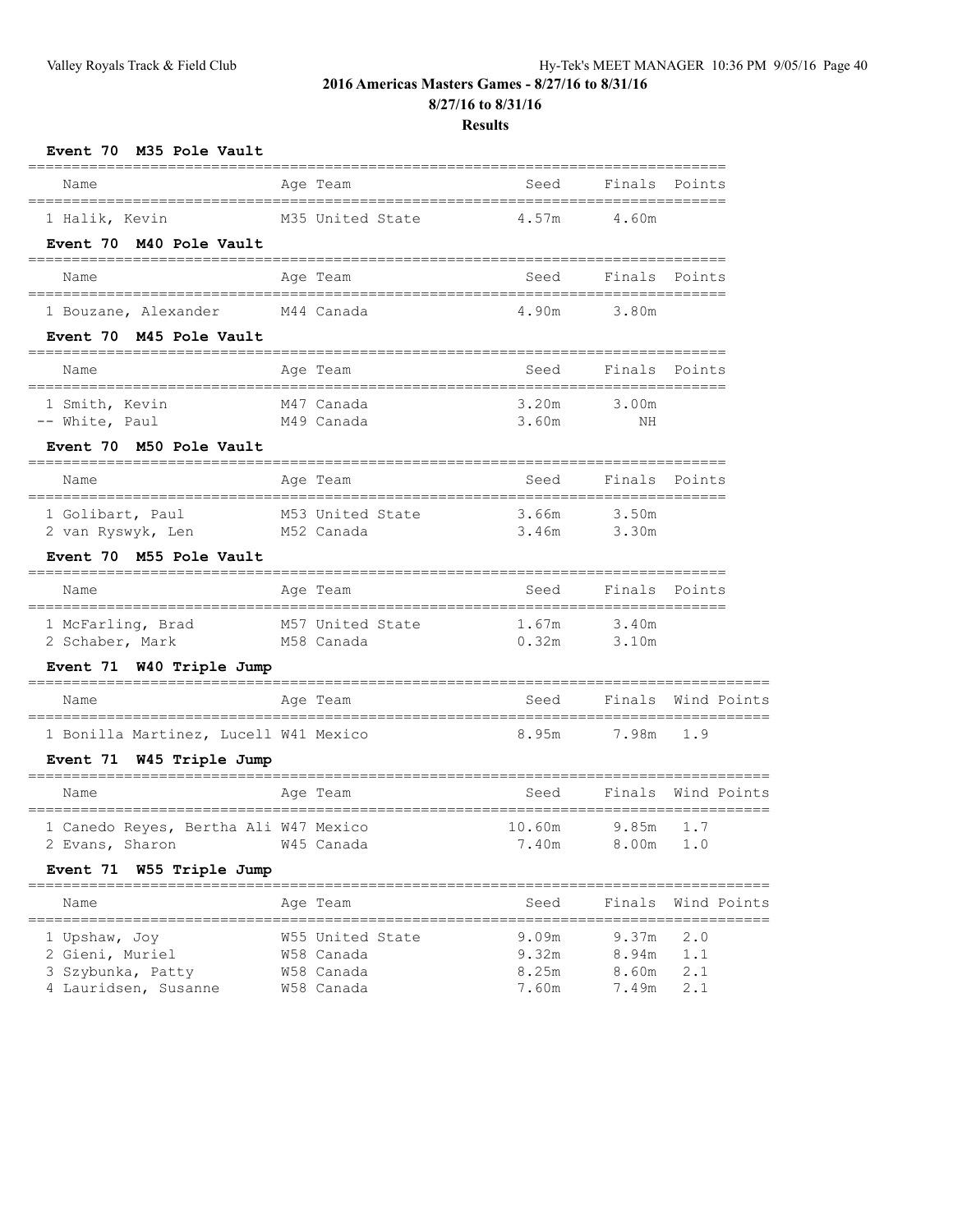**8/27/16 to 8/31/16**

| Event 72 W35 5000 Meter Run                      |                          |                      |                      |        |
|--------------------------------------------------|--------------------------|----------------------|----------------------|--------|
| Name                                             | Age Team                 | Seed                 | Finals               | Points |
| 1 Vallejos Andrade, Maria W39 Peru               |                          | 20:04.00             | 20:17.61             |        |
| Event 72 W40 5000 Meter Run                      |                          |                      |                      |        |
| Name                                             | Age Team                 | Seed                 | Finals Points        |        |
| 1 Iliescu-Holm, Sarolta W40 Switzerland 25:40.00 |                          |                      | 27:58.14             |        |
| Event 72 W45 5000 Meter Run                      |                          |                      |                      |        |
| Name                                             | Age Team                 | Seed                 | Finals               | Points |
| 1 Claque, Ellen                                  | W47 United Kingdom       |                      | 22:40.36             |        |
| 2 Bandeira Santos Jord, Pa W47 Brazil            |                          | 45:00.00 29:43.39    |                      |        |
| Event 72 W50 5000 Meter Run                      |                          |                      |                      |        |
| Name                                             | Age Team                 | Seed                 | Finals Points        |        |
| 1 Fiddick, Victoria                              | W50 Bermuda              | 18:13.00             | 20:47.09             |        |
| W52 Canada<br>2 Delane, Jill                     |                          | 20:51.92             | 21:43.16             |        |
| Event 72 W55 5000 Meter Run                      |                          |                      |                      |        |
| Name                                             | Age Team                 | Seed                 | Finals Points        |        |
| 1 Gordon, Susan                                  | W56 Unattached           | 19:57.00             | 20:55.12             |        |
| W56 Canada<br>2 Smith, Jan                       |                          | 40:00.00             | 22:55.45             |        |
| Event 72 W60 5000 Meter Run                      |                          |                      |                      |        |
| Name                                             | Age Team                 | Seed                 | Finals               | Points |
| 1 Bernett, Tracey                                | W60 United State         | 22:59.00             | 22:56.52             |        |
| 1 Mann, Linda Carol W60 Canada                   |                          | 40:00.00             | 36:30.76             |        |
| 2 Race, Chris<br>3 Westacott, Judy               | W62 Canada<br>W61 Canada | 22:36.00<br>26:03.00 | 23:09.14<br>26:14.02 |        |
| 4 Haberman, Amy                                  | w62 United State         | 23:17.00             | 36:30.76             |        |
| 5 Sterner, Lois                                  | W62 Canada               | 40:00.00             | 38:13.02             |        |
| Event 72 W65 5000 Meter Run                      |                          |                      |                      |        |
| Name                                             | Age Team                 | Seed                 | Finals               | Points |
| 1 Caine, Louise                                  | W66 Canada               | 35:00.00             | 30:34.33             |        |
| Event 72 W70 5000 Meter Run                      |                          |                      |                      |        |
| Name                                             | Age Team                 | Seed                 | Finals               | Points |
| 1 Baldock, Lynette                               | W70 Canada               | 28:52.00             | 29:36.53             |        |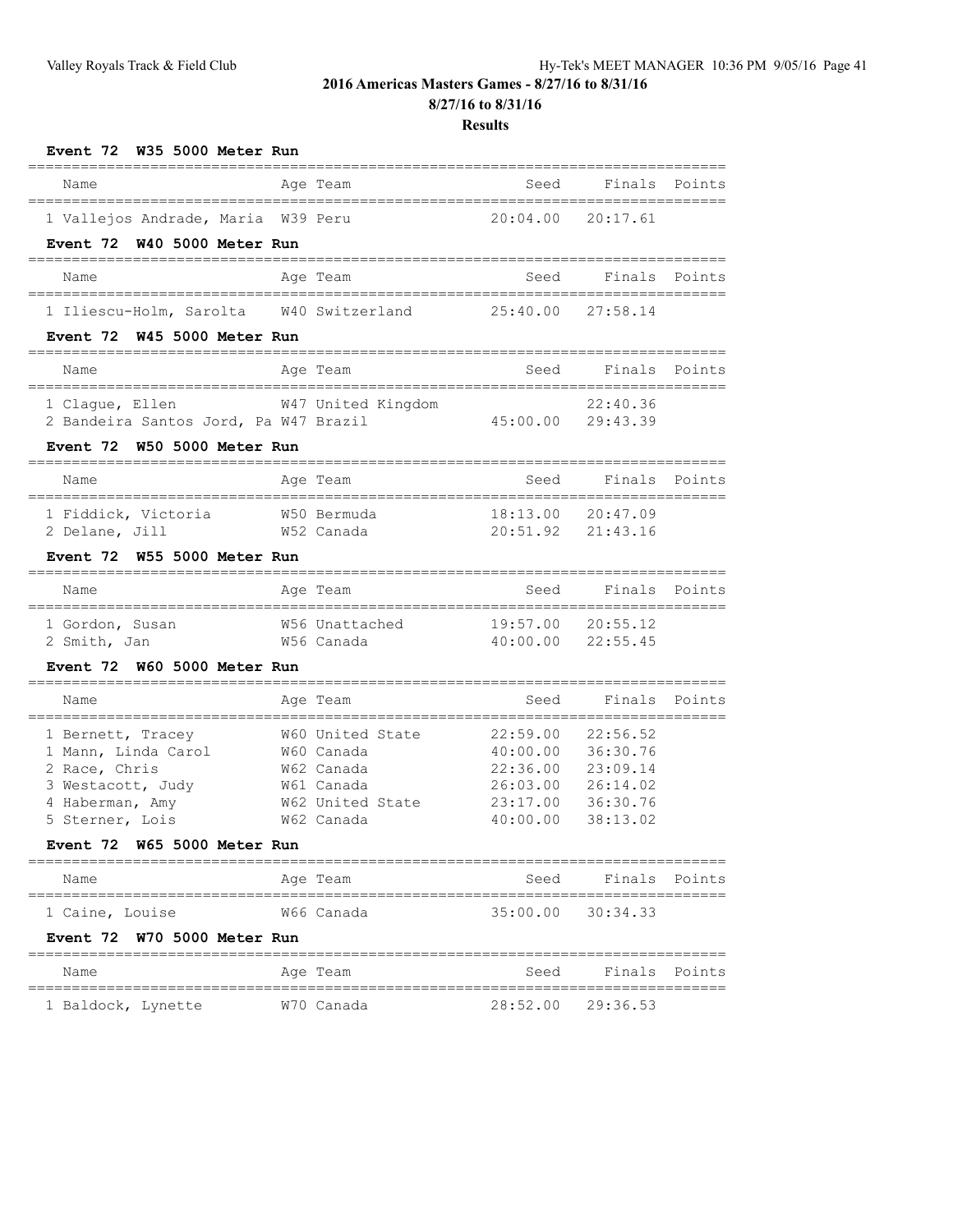## **Results**

================================================================================

#### **Event 72 W75 5000 Meter Run**

| Name               |  |  | Aqe Team   | Seed              | Finals Points |  |  |  |  |
|--------------------|--|--|------------|-------------------|---------------|--|--|--|--|
|                    |  |  |            |                   |               |  |  |  |  |
| 1 Cheetham, Renate |  |  | W78 Canada | 36:00.00 38:57.25 |               |  |  |  |  |

#### **Event 73 M50 Discus Throw**

| Name                    | Age Team   | Seed   | Finals Points |  |
|-------------------------|------------|--------|---------------|--|
| 1 Larsen, Hedley        | M51 Canada | 38.50m | 37.19m        |  |
| 2 Dailey, Mike          | M53 Canada | 37.50m | 36.39m        |  |
| 3 Czekajlo, Rafal       | M50 Canada | 36.38m | 36.10m        |  |
| 4 Ribeiro Jordao, Paulo | M50 Brazil | 38.08m | 35.56m        |  |
| 5 Arthur, Andrew        | M54 Canada | 11.00m | 31.22m        |  |
| 6 Frenkel, Brad         | M52 Canada | 31.19m | 30.95m        |  |

#### **Event 73 M55 Discus Throw**

| Name              | Age Team         | Seed   | Finals Points |  |
|-------------------|------------------|--------|---------------|--|
| 1 Biagioni, R.V.  | M57 United State | 37.00m | 34.97m        |  |
| 2 Kosierb, Marcel | M59 Canada       | 37 15m | 30.49m        |  |

## **Event 74 M70 Discus Throw**

| Name                 | Age Team         | Seed   | Finals Points |
|----------------------|------------------|--------|---------------|
| 1 Merkowitz, David   | M74 United State |        | 36.46m        |
| 2 Toor, Harnek       | M70 Canada       |        | 31.02m        |
| 3 Gee, Arthur        | M72 Canada       | 30.60m | 26.01m        |
| 4 Martin, Louis Jean | M73 United State |        | 18.66m        |

#### **Event 74 M75 Discus Throw**

| Name                 | Age Team   | Seed   | Finals Points |
|----------------------|------------|--------|---------------|
| 1 Glowacki, Marek    | M75 Canada | 36.20m | 32.46m        |
| 2 East, Les          | M77 Canada | 28.00m | 28.37m        |
| 3 Avila, Carlos      | M76 Mexico | 0.32m  | 27.40m        |
| 4 Armstrong, Merv    | M77 Canada |        | 26.33m        |
| 5 Dhillon, Bakhshish | M78 Canada | 28.25m | 25.80m        |
| 6 Miyoshi, Mike      | M75 Canada | 37.00m | 23.18m        |

## **Event 74 M80 Discus Throw**

## ================================================================================

| Name            |  | Age Team   | Seed  | Finals Points |  |
|-----------------|--|------------|-------|---------------|--|
|                 |  |            |       |               |  |
| 1 Dumas, Gerard |  | M81 Canada | 0.18m | 14.35m        |  |

#### **Event 74 M85 Discus Throw**

| Name               | Age Team   | Seed         | Finals Points |  |
|--------------------|------------|--------------|---------------|--|
| 1 huckerby, ronald | M87 Canada | 5.50m 12.12m |               |  |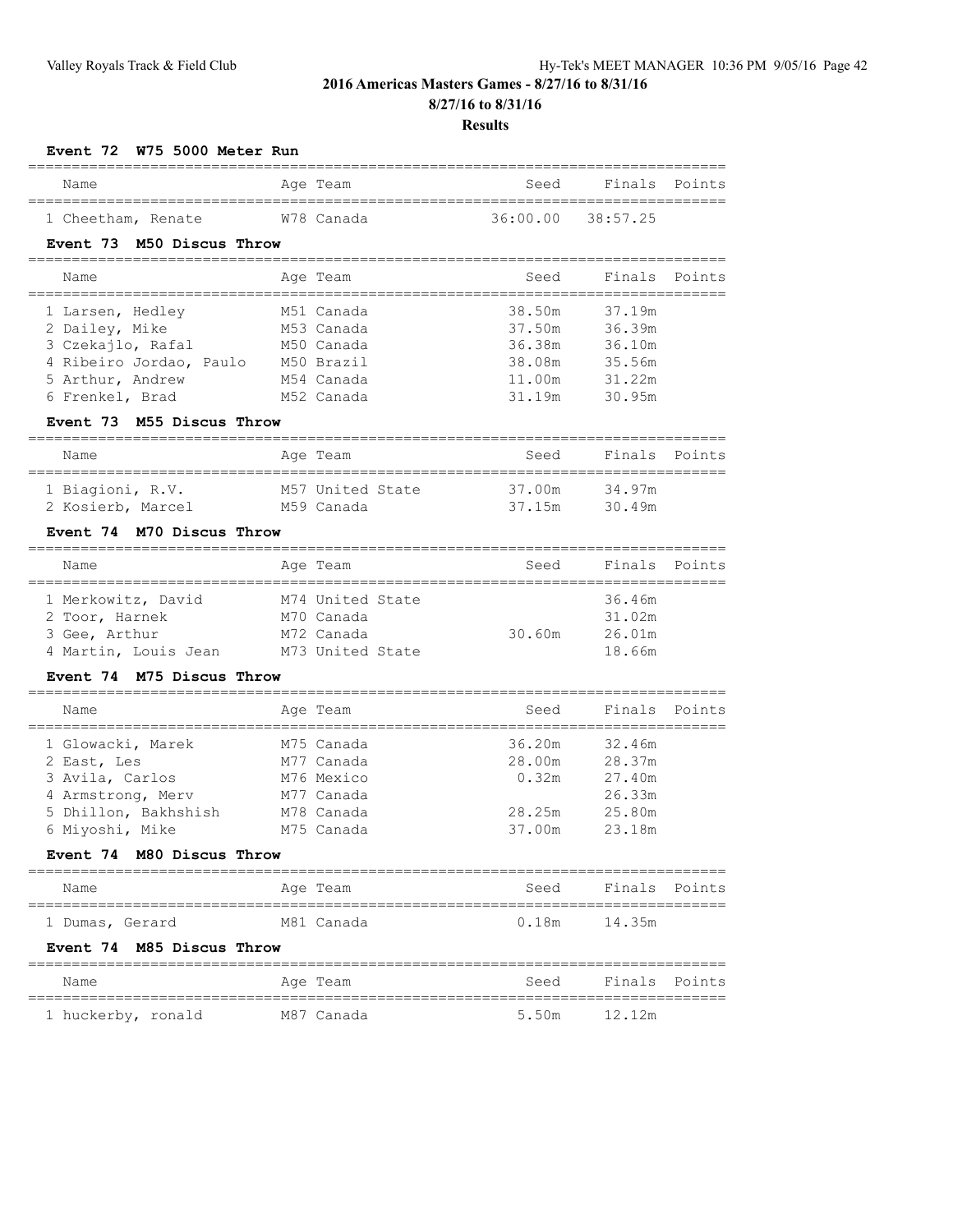## **8/27/16 to 8/31/16**

| Event 75 W35 Discus Throw                                                                                       |                                                                    |                                                     |                                            |                                  |
|-----------------------------------------------------------------------------------------------------------------|--------------------------------------------------------------------|-----------------------------------------------------|--------------------------------------------|----------------------------------|
| Name                                                                                                            | Age Team                                                           | Seed                                                | Finals                                     | Points                           |
| ===================================<br>1 Kaur, Hardeep<br>Event 75 W40 Discus Throw                             | W39 Canada                                                         | 25.50m                                              | 31.77m                                     |                                  |
| Name                                                                                                            | Age Team                                                           | _____________________________<br>Seed               | Finals Points                              |                                  |
| 1 Carlos, Nicole<br>Event 75 W45 Discus Throw                                                                   | W42 Canada                                                         |                                                     | 31.03m                                     |                                  |
| Name                                                                                                            | Age Team                                                           | Seed                                                | Finals Points                              |                                  |
| 1 Reed, Georgette<br>2 Lindner, Kimberly W45 United State<br>Event 76 M40 Triple Jump                           | W49 Canada                                                         | 0.35m<br>35.43m                                     | 35.73m<br>34.82m                           |                                  |
| Name                                                                                                            | Age Team                                                           | Seed                                                |                                            | Finals Wind Points               |
| 1 Younker, Jonathan<br>2 Ramsay, Vaughan<br>3 Phan, Derick<br>4 Chen, Gerald<br>Event 76 M45 Triple Jump        | M41 Canada<br>M43 United Kingdom<br>M43 United State<br>M42 Canada | 13.00m<br>11.65m                                    | 12.80m<br>11.45m<br>9.91m<br>$9.63m + 0.0$ | 0.2<br>1.0<br>0.1                |
| Name                                                                                                            | Age Team<br>===========                                            | Seed                                                | Finals                                     | Wind Points<br>================= |
| 1 Tshinyama, Paul<br>2 Jack, Byron<br>Event 76 M50 Triple Jump                                                  | M46 Canada<br>M49 Canada                                           | 11.00m<br>9.00m                                     | 10.45m<br>8.51m                            | 0.3<br>1.3                       |
| Name                                                                                                            | Age Team<br>==============                                         | Seed<br>-----------------------------------         |                                            | Finals Wind Points               |
| 1 Gittens, Julien<br>2 Hawke, Karl<br>3 Young, Mike<br>Event 77 M50 4x800 Meter Relay                           | M54 United Kingdom<br>M50 United State<br>M54 United State         | 12.64m<br>12.70m<br>9.50m                           | 11.75m<br>11.37m<br>8.57m                  | 1.0<br>1.4<br>1.4                |
| Team                                                                                                            |                                                                    | ___________________________________<br>Seed         | Finals                                     | Points                           |
| 1 Mixed Countries<br>"D"<br>1) Delgado, Alfredo 50<br>3) Trubila, Gubertas 52<br>Event 77 M55 4x800 Meter Relay |                                                                    | 2) Valevicius, Virginijus 54<br>4) Larner, Derek 52 | 9:48.72                                    |                                  |
| Team                                                                                                            | ---------------                                                    | Seed                                                | Finals                                     | Points                           |
| "A"<br>1 Canada<br>1) Wakelin, Keith 57                                                                         |                                                                    | 2) Smith, Lyndon 55                                 | 9:54.27                                    |                                  |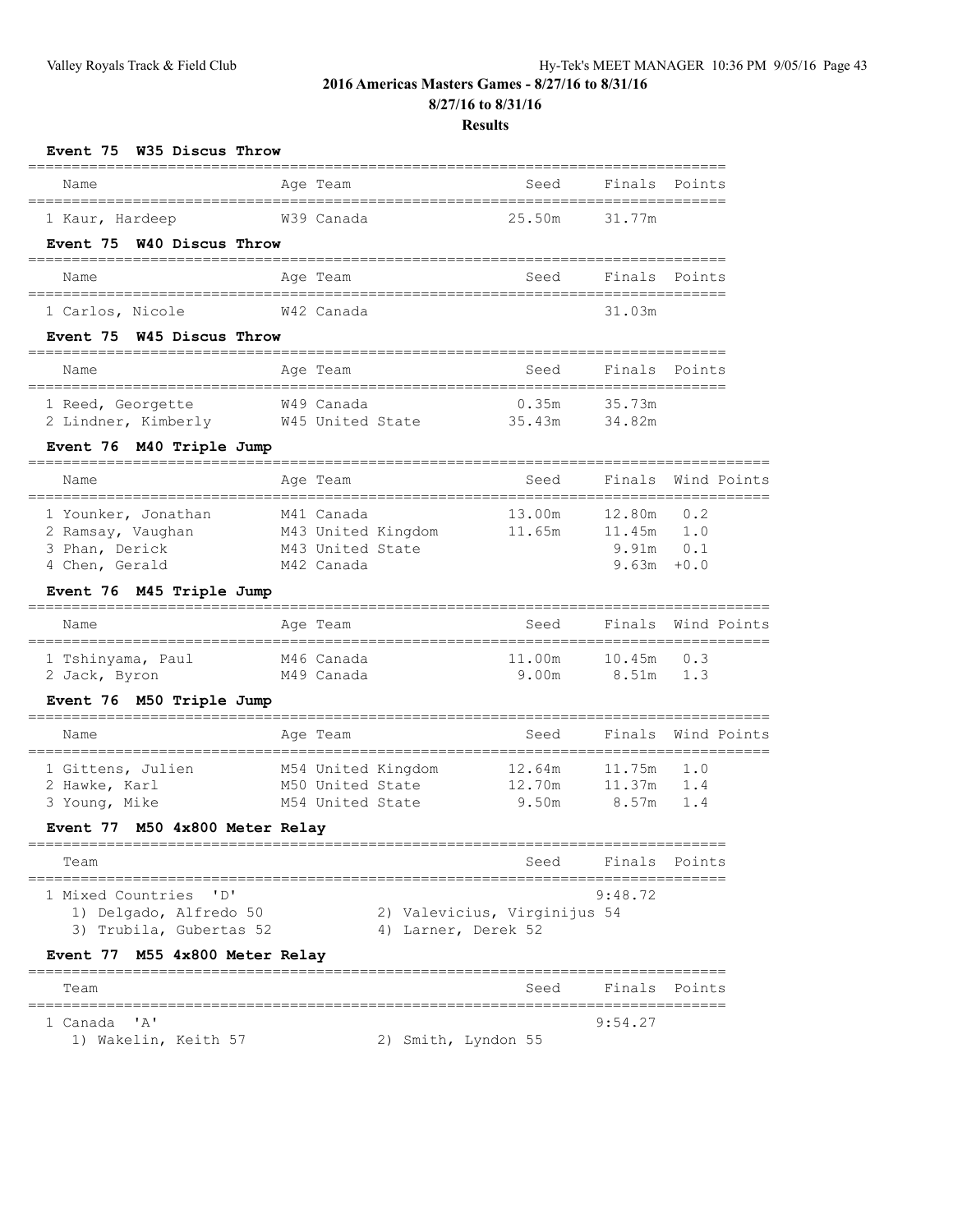**8/27/16 to 8/31/16**

#### **Results**

**....Event 77 M55 4x800 Meter Relay**

3) Guss, David 55 4) Pinckard, Mark 56

## **Event 77 M70 4x800 Meter Relay**

| Team                  |  |                     | Seed | Finals Points |  |
|-----------------------|--|---------------------|------|---------------|--|
|                       |  |                     |      |               |  |
| 1 Mixed Countries 'C' |  |                     |      | 12:12.86      |  |
| 1) Renwick, Doug 74   |  | 2) Flett, Gordon 56 |      |               |  |
| 3) haines, robert 66  |  | 4) Cheng, Bob 57    |      |               |  |

## **Event 78 W55 Discus Throw**

| Name            | Age Team         | Seed | Finals Points |  |
|-----------------|------------------|------|---------------|--|
|                 |                  |      |               |  |
| 1 Grover, Gale  | W56 United State |      | 35.12m        |  |
| 2 Dion, Brenda  | W59 Canada       |      | 18.87m        |  |
| 3 Murfitt, Anne | W57 Canada       |      | 16.91m        |  |
| 4 Graham, Lori  | W58 Canada       |      | 13.01m        |  |

## **Event 78 W60 Discus Throw**

| Name            | Age Team   | Seed   | Finals Points |  |
|-----------------|------------|--------|---------------|--|
|                 |            |        |               |  |
| 1 Kaur, Manjit  | W64 India  | 18.59m | 19.69m        |  |
| 2 Hendrie, Nola | W61 Canada | 17.16m | 15.25m        |  |
| 3 Warren, Jane  | W61 Canada |        | 14.67m        |  |

## **Event 79 M70 Triple Jump**

| Name                                               | Age Team                                           | Seed           |                                             | Finals Wind Points |
|----------------------------------------------------|----------------------------------------------------|----------------|---------------------------------------------|--------------------|
| 1 Tilton, Frank<br>2 Toor, Harnek<br>3 Etter, Carl | M70 United State<br>M70 Canada<br>M72 United State | 8.41m<br>8.33m | 8.50m 0.8<br>$8.38m + 0.0$<br>$8.33m$ $0.8$ |                    |
| 4 Brewer, Jess H.                                  | M70 Canada                                         |                | $7.85m + 0.0$                               |                    |

=====================================================================================

## **Event 79 M75 Triple Jump**

| Name                             | Age Team                 | Seed  |                                | Finals Wind Points |
|----------------------------------|--------------------------|-------|--------------------------------|--------------------|
| 1 East, Les<br>2 Armstrong, Merv | M77 Canada<br>M77 Canada | 7.20m | $7.07m + 0.0$<br>$6.69m + 0.0$ |                    |

## **Event 79 M80 Triple Jump**

| Name                                      | Age Team                          | Seed           |                          | Finals Wind Points |
|-------------------------------------------|-----------------------------------|----------------|--------------------------|--------------------|
| 1 Hewitt, Robert<br>2 berardi, jose maria | M83 United State<br>M81 Argentina | 7.50m<br>4.00m | 7.72m 0.4<br>$3.93m$ 1.1 |                    |

## **Event 80 M35 200 Meter Dash**

| Name                  | Age Team   | Seed  |               | Finals Wind Points |
|-----------------------|------------|-------|---------------|--------------------|
| 1 Gbaquidi, Alexandre | M35 Canada | 22.50 | $23.71 - 1.4$ |                    |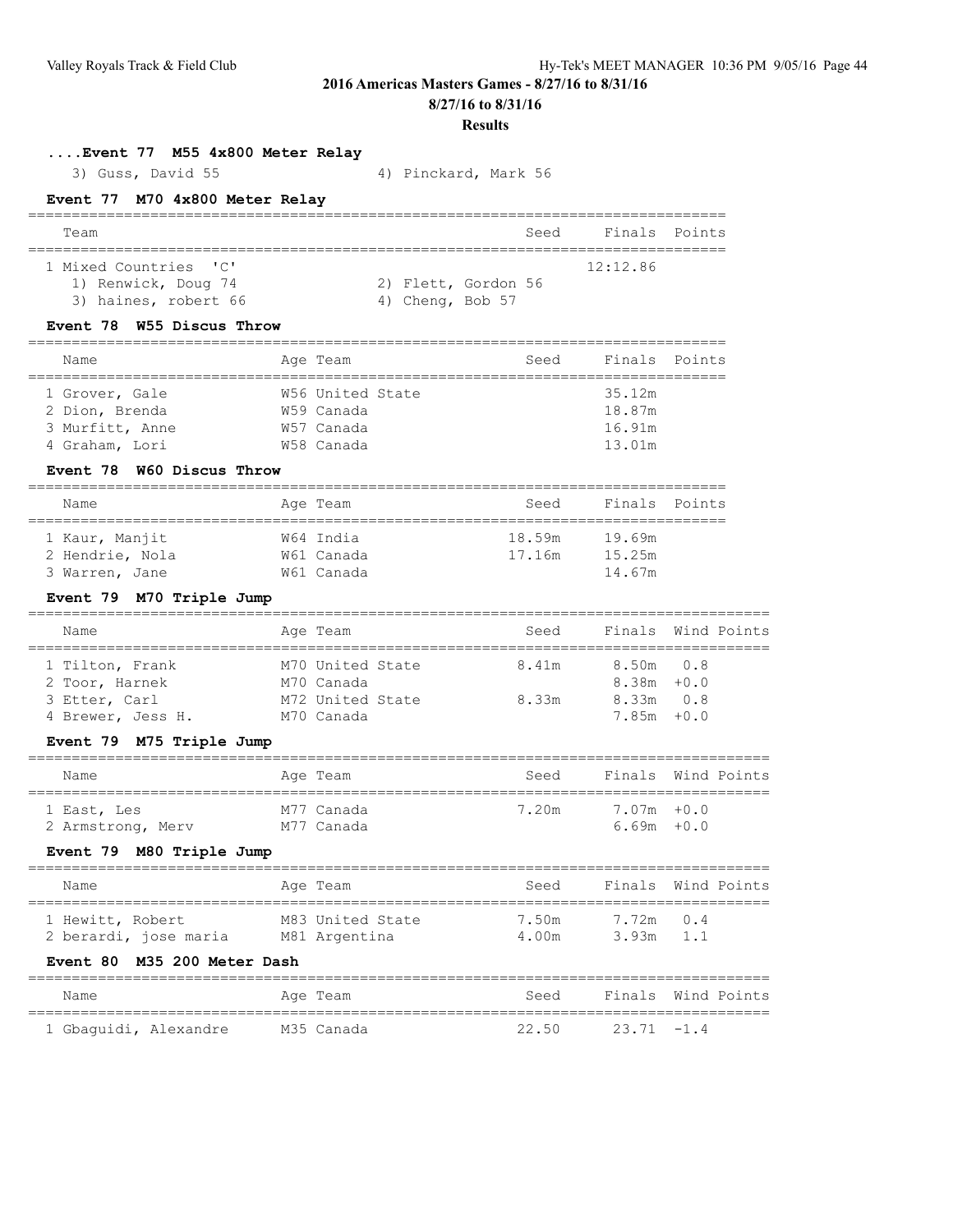**8/27/16 to 8/31/16**

#### **Results**

## **....Event 80 M35 200 Meter Dash**

| 2 Gonzalez Franco, Luis Ed M38 Mexico |  | $23.86$ $24.53$ $-1.4$ |  |
|---------------------------------------|--|------------------------|--|
| 3 Moreno Molestina, Jorge M38 Italy   |  | $24.00$ $25.73$ $-1.4$ |  |

## **Event 81 M40 200 Meter Dash**

| Name                 | Age Team           | Seed  |               | Finals Wind Points |
|----------------------|--------------------|-------|---------------|--------------------|
| 1 Mack, Jeffery      | M44 United State   | 22.02 | $23.13 - 1.3$ |                    |
| 2 Johnson, Marvin    | M42 Canada         | 23.58 | $23.85 -1.3$  |                    |
| 3 Wang, Luke Xinxiao | M44 Canada         | 23.69 | $24.15 - 1.3$ |                    |
| 4 Ibarreta, Xavier   | M40 Canada         | 24.31 | $24.40 -1.3$  |                    |
| 5 Guzman, Jay        | M42 Canada         | 26.00 | $26.60 - 1.3$ |                    |
| 6 Ramsay, Vaughan    | M43 United Kingdom | 25.40 | $28.09 - 1.3$ |                    |

=====================================================================================

## **Event 82 M45 200 Meter Dash**

| Name              | Age Team         | Seed  |               | Finals Wind Points |
|-------------------|------------------|-------|---------------|--------------------|
| 1 Peete, Tecumseh | M46 United State | 23.45 | $25.23 -2.2$  |                    |
| 2 Walker, Samuel  | M45 Canada       | 24.48 | $25.52 -2.2$  |                    |
| 3 Warren, Mark    | M49 United State |       | $26.75 -2.2$  |                    |
| 4 Farr, Kevin     | M46 Canada       | 25.05 | $27.25 -2.2$  |                    |
| 5 smith, robert   | M48 Canada       | 27.78 | $29.81 - 2.2$ |                    |

## **Event 83 M50 200 Meter Dash**

|                                                  | Finals Wind Points |
|--------------------------------------------------|--------------------|
| Seed<br>Age Team<br>Name                         |                    |
| 1 Aurelien, clinton<br>M50 United State<br>23.81 | $24.45 - 1.7$      |
| 23.96<br>M51 Canada<br>2 Grey, Newton            | $24.62 - 1.7$      |
| 3 Faucher, Serge<br>25.00<br>M52 Canada          | $25.23 -1.7$       |
| 23.90<br>M53 United State<br>4 Shute, Marcus     | $25.55 - 1.7$      |
| 5 Zurkovic, Branislav<br>26.03<br>M50 Canada     | $26.58 - 1.7$      |
| 27.20<br>6 Young, Mike<br>M54 United State       | $28.45 - 1.7$      |
| 7 Phillips, Mark<br>28.01<br>M51 Canada          | $29.58 - 1.7$      |

#### **Event 84 M55 200 Meter Dash**

| Name                | Age Team         | Seed  | Prelims          | Wind H# |                |
|---------------------|------------------|-------|------------------|---------|----------------|
| Preliminaries       |                  |       |                  |         |                |
| 1 McIntosh, Maynard | M55 Jamaica      | 25.00 | $26.730 - 1.0$ 1 |         |                |
| 2 Chinn, James      | M57 United State | 24.73 | $26.920 - 0.5$ 2 |         |                |
| 3 Black, Murray     | M56 Canada       |       | $27.500 - 0.5$   |         | - 2            |
| 4 huarcaya, luis    | M57 Peru         | 26.70 | $28.030 - 1.0$   |         | $\overline{1}$ |
| 5 McConnell, Chris  | M59 United State | 27.00 | $28.950 - 0.5$ 2 |         |                |
| 6 St.Cyr, Rene      | M57 United State | 30.97 | $29.310 - 1.0$   |         | $\overline{1}$ |
| 7 Won, William      | M55 United State | 29.00 | $29.24q - 0.5$ 2 |         |                |
| 8 Cheng, Bob        | M57 Canada       | 29.47 | $30.00q -1.0$    |         | $\overline{1}$ |
| 9 Bartel, Karl      | M57 Canada       | 35.08 | $38.11 - 0.5$ 2  |         |                |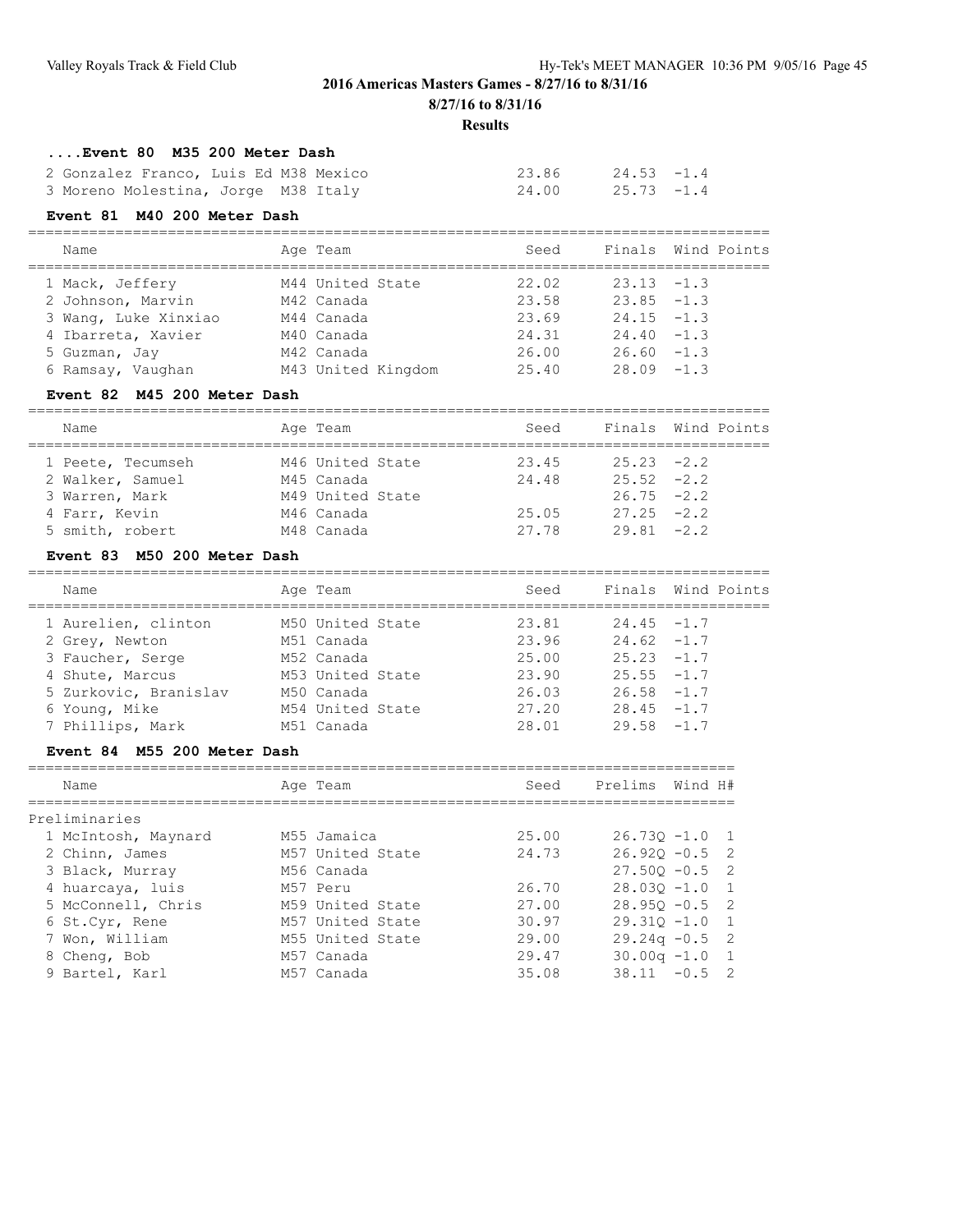**Results**

## **Event 84 M55 200 Meter Dash**

| Name                | Age Team         | Prelims |               | Finals Wind Points |
|---------------------|------------------|---------|---------------|--------------------|
| Finals              |                  |         |               |                    |
| 1 Chinn, James      | M57 United State | 26.92   | $25.68 - 3.5$ |                    |
| 2 huarcaya, luis    | M57 Peru         | 28.03   | $26.54 - 3.5$ |                    |
| 3 McIntosh, Maynard | M55 Jamaica      | 26.73   | $26.88 - 3.5$ |                    |
| 4 Black, Murray     | M56 Canada       | 27.50   | $27.57 - 3.5$ |                    |
| 5 McConnell, Chris  | M59 United State | 28.95   | $28.63 - 3.5$ |                    |
| 6 Won, William      | M55 United State | 29.24   | $29.11 - 3.5$ |                    |
| 7 Cheng, Bob        | M57 Canada       | 30.00   | $29.70 - 3.5$ |                    |
|                     |                  |         |               |                    |

## **Event 85 M60 200 Meter Dash**

| Name             | Age Team         | Seed  |               | Finals Wind Points |
|------------------|------------------|-------|---------------|--------------------|
|                  |                  |       |               |                    |
| 1 D'Eon, Marcel  | M63 Canada       | 27.75 | $28.18 - 2.8$ |                    |
| 2 Crowl, Chip    | M61 United State | 26.86 | $28.19 - 2.8$ |                    |
| 3 Wall, David    | M60 Canada       | 28.99 | $29.13 -2.8$  |                    |
| 4 Percival, Al   | M64 Canada       | 26.80 | $29.19 - 2.8$ |                    |
| 5 McBeth, Rod    | M60 Unattached   | 32.21 | $30.61 - 2.8$ |                    |
| 6 Moore, Matthew | M61 Canada       | 35.00 | $34.80 -2.8$  |                    |

## **Event 86 M65 200 Meter Dash**

| Name               | Age Team         | Seed  |               | Finals Wind Points |
|--------------------|------------------|-------|---------------|--------------------|
| 1 Michon, Peter    | M65 United State | 28.50 | $29.97 - 1.9$ |                    |
| 2 Catton, Geoffrey | M67 Australia    | 30.00 | $30.09 - 1.9$ |                    |
| 3 Mintz, Bruce     | M69 Canada       | 31.90 | $31.66 - 1.9$ |                    |
| 4 Cheema, Jaqtar   | M65 Canada       | 30.00 | $31.71 - 1.9$ |                    |
| 5 Riggins, Terry   | M69 Canada       | 31.36 | $32.79 - 1.9$ |                    |
| 6 Lang, Robert     | M67 Unattached   |       | $32.88 - 1.9$ |                    |
|                    |                  |       |               |                    |

## **Event 87 M70 200 Meter Dash**

| Name                  | Age Team         | Seed  |               | Finals Wind Points |
|-----------------------|------------------|-------|---------------|--------------------|
| 1 Brown, Kenton       | M71 United State | 27.40 | $28.36 - 1.4$ |                    |
| 2 Ukonmaanaho, Tuomas | M71 Canada       | 29.80 | $30.14 - 1.4$ |                    |
| 3 Stewart, Mark       | M72 Canada       | 32.00 | $31.58 - 1.4$ |                    |
| 4 Birring, Sewa       | M70 Canada       | 30.75 | $32.28 - 1.4$ |                    |
| 5 shook, vern         | M74 Canada       | 32.00 | $38.66 - 1.4$ |                    |

## **Event 88 M75 200 Meter Dash**

| Name             | Age Team         | Seed  |               | Finals Wind Points |
|------------------|------------------|-------|---------------|--------------------|
| 1 Strouse, Frank | M75 United State | 30.00 | $33.70 -2.0$  |                    |
| 2 McNamara, Bill | M75 Canada       | 34.00 | $37.98 - 2.0$ |                    |

## **Event 89 M80 200 Meter Dash**

| Name         |  | Age Team   | Seed  |              | Finals Wind Points |
|--------------|--|------------|-------|--------------|--------------------|
| 1 Dunn, Dave |  | M80 Canada | 33.28 | $33.25 -1.2$ |                    |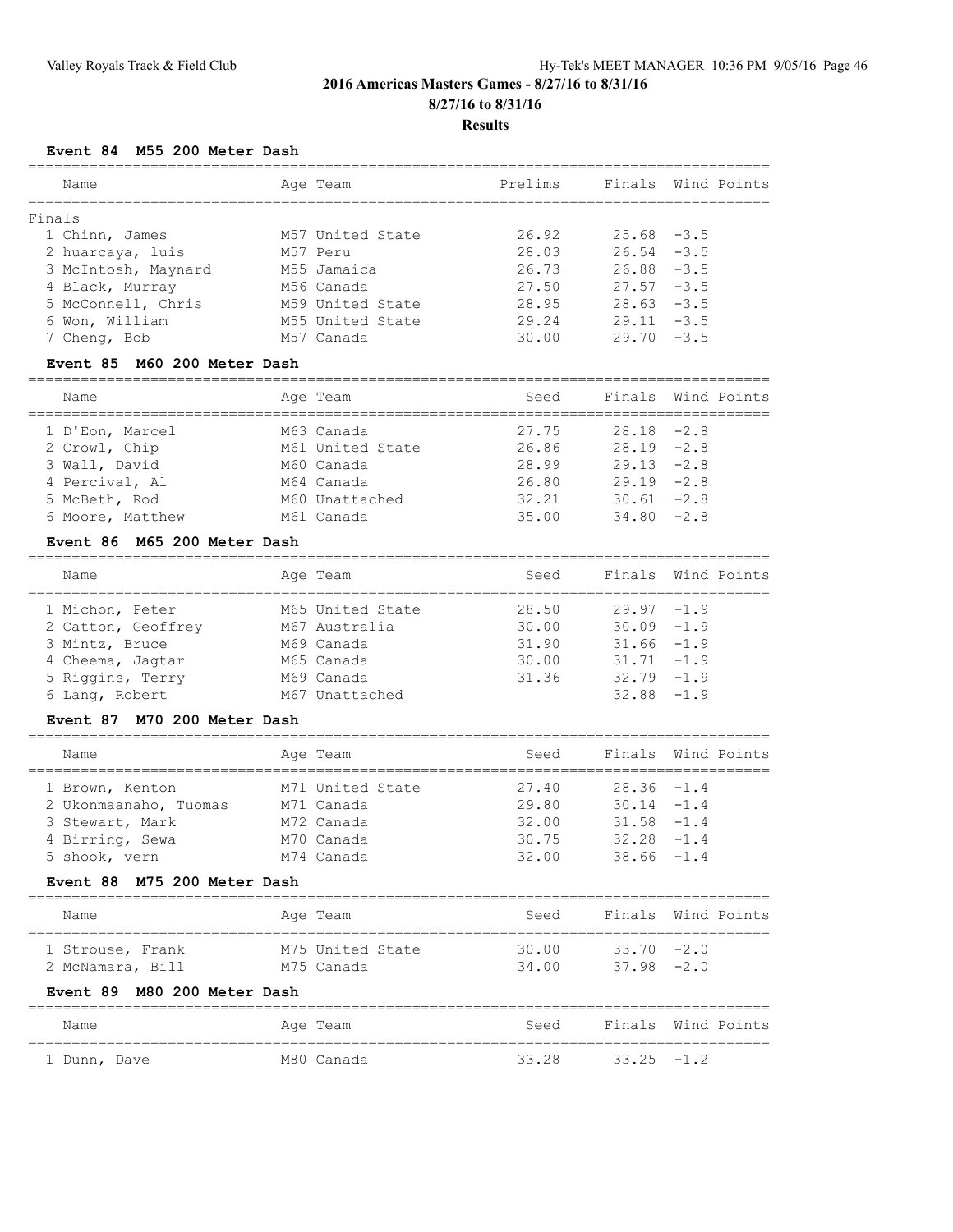| л<br>ı<br>п<br>۰,<br>I<br>۰. |
|------------------------------|
|------------------------------|

| Event 89 M80 200 Meter Dash                            |                          |                    |               |                           |
|--------------------------------------------------------|--------------------------|--------------------|---------------|---------------------------|
| 2 Hewitt, Robert                                       | M83 United State         | 35.00              | $35.12 - 1.2$ |                           |
| 3 aadmi, andy                                          | M81 Canada               | 34.00              | $37.72 - 1.2$ |                           |
| Event 93 W35 200 Meter Dash                            |                          |                    |               |                           |
|                                                        |                          |                    |               |                           |
| Name                                                   | Age Team                 | Seed               |               | Finals Wind Points        |
| 1 Bacchus, Natasha                                     | W38 Canada               | 27.66              | 28.98         | $-2.2$                    |
| 2 Silva, Patricia                                      | W38 Peru                 | 33.00              | $30.68 - 2.2$ |                           |
| 3 Bunbury, Shauna                                      | W39 Canada               | 30.10              | $31.47 -2.2$  |                           |
| Event 94 W40 200 Meter Dash                            |                          |                    |               |                           |
|                                                        |                          |                    |               |                           |
| Name<br>======================                         | Age Team                 | Seed               |               | Finals Wind Points        |
| 1 Dendy, LaTrica                                       | W43 United State         | 25.51              | $27.57 - 2.3$ |                           |
| 2 Stalwick, Amanda                                     | W44 Canada               | 28.29              | $28.52 - 2.3$ |                           |
| 3 Kozan, Andrea                                        | W44 Canada               | 29.84              | $29.85 - 2.3$ |                           |
| Event 95 W45 200 Meter Dash                            |                          |                    |               |                           |
| Name                                                   | Age Team                 | Seed               | Finals        | Wind Points               |
| 1 Barney, Colleen                                      | W49 United State         | 27.22              | 27.92         | $-1.1$                    |
|                                                        |                          | 28.70              | $29.19 - 1.1$ |                           |
| 2 Del Rio Trejo, Rebeca W48 Mexico<br>3 Konrad, Evelyn | W49 United State         | 28.17              | $29.23 -1.1$  |                           |
|                                                        | W47 Canada               | 30:00.00           | $31.08 - 1.1$ |                           |
| 4 Babalola, Omena                                      |                          |                    |               |                           |
| 5 West, Nedenia                                        | W48 United State         | 28.60              | 31.82         | $-1.1$                    |
| 6 Evans, Sharon                                        | W45 Canada               | 31.37              | 32.74         | $-1.1$                    |
| Event 96 W50 200 Meter Dash                            |                          |                    |               |                           |
| Name                                                   | Age Team                 | Seed               |               | Finals Wind Points        |
| 1 Gutierrez, Sigrid                                    | W53 Costa Rica           | :========<br>27.60 | 28.63         | $-1.0$                    |
| 2 Clark, Beth                                          | W50 United State         | 27.80              | $28.65 - 1.0$ |                           |
| 3 Silcox, Kelly                                        | W50 Canada               | 29.36              | $29.61 - 1.0$ |                           |
| 4 Turner, Lynda                                        | W52 Canada               | 31.55              | 33.10         | $-1.0$                    |
| Event 97 W55 200 Meter Dash                            |                          |                    |               |                           |
|                                                        |                          |                    |               |                           |
| Name                                                   | Age Team                 | Seed               | Finals        | Wind Points               |
| 1 Upshaw, Joy                                          | W55 United State         | 27.60              | $28.72 - 1.3$ |                           |
| 2 Szybunka, Patty                                      | W58 Canada               | 31.27              | $30.72 - 1.3$ |                           |
| 3 O'Brien Hugh, Cindy                                  | W58 Canada               | 30.63              | 31.87         | $-1.3$                    |
| 4 Lauridsen, Susanne                                   | W58 Canada               | 36.24              | $36.78 - 1.3$ |                           |
| 5 Morales, Susana Beatriz W55 Argentina                |                          | 42.00              | 44.90         | $-1.3$                    |
| Event 98 W60 200 Meter Dash                            |                          |                    |               |                           |
| Name                                                   | ========<br>Age Team     | Seed               |               | Finals Wind Points        |
|                                                        |                          | 29.50              | 29.84         | :======================== |
| 1 Alexis, Wendy<br>2 whidden, elaine                   | W61 Canada<br>W61 Canada | 32.10              | $30.94 -2.1$  | $-2.1$                    |
|                                                        |                          |                    |               |                           |
|                                                        |                          |                    |               |                           |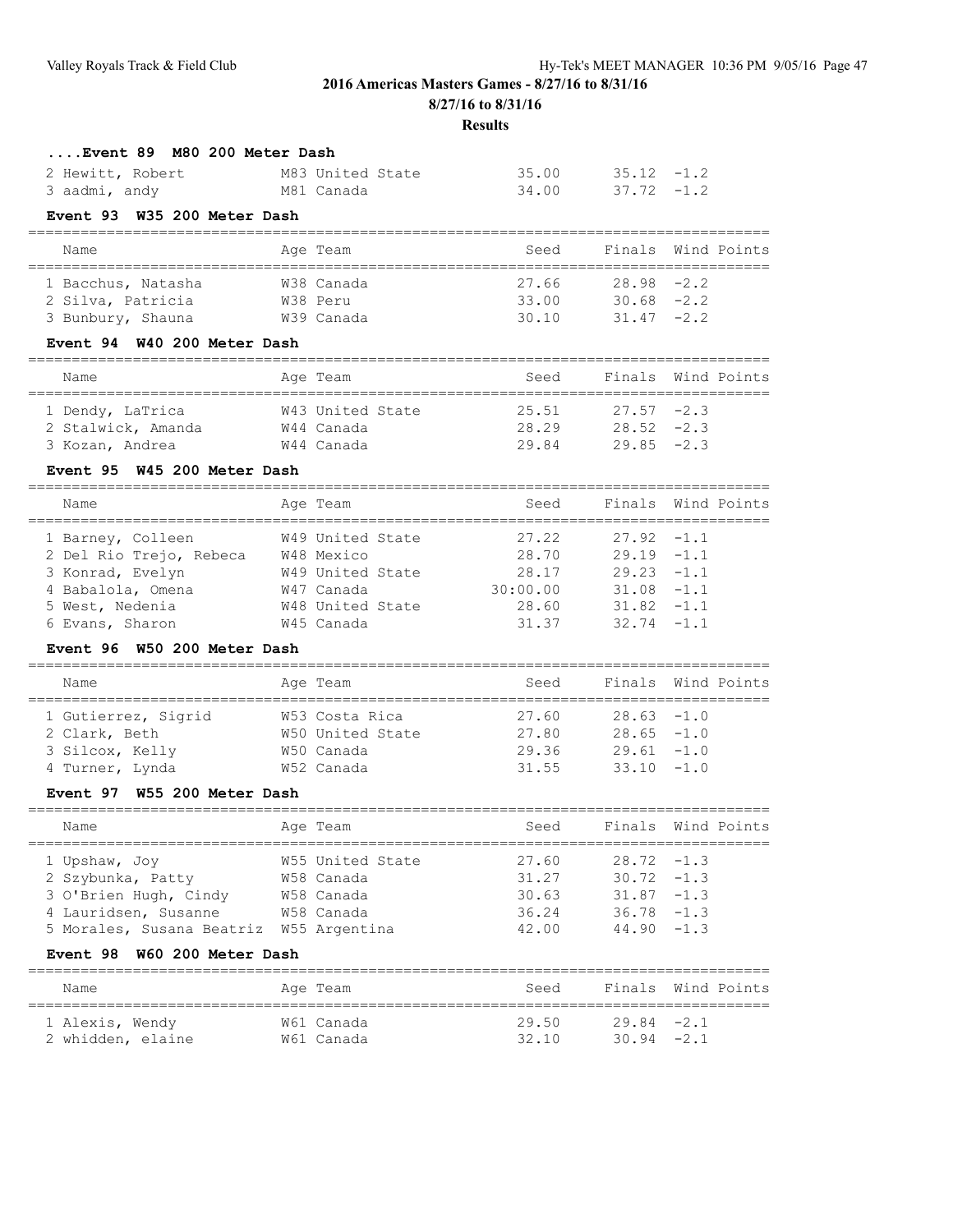## **Results**

=====================================================================================

# **....Event 98 W60 200 Meter Dash**<br>3 Tauvette, Linda M60 Canada

| 3 Tauvette, Linda | W60 Canada | 32.40 | 33.96 -2.1    |  |
|-------------------|------------|-------|---------------|--|
| 4 Hameister, Lois | W63 Canada |       | $34.84 - 2.1$ |  |
| 5 Scott, Valerie  | W61 Canada | 34.71 | $35.31 -2.1$  |  |
| 6 Johnson, Marie  | W63 Canada | 34.74 | $36.43 -2.1$  |  |

#### **Event 99 W65 200 Meter Dash**

| Name                | Age Team         | Seed  |               | Finals Wind Points |
|---------------------|------------------|-------|---------------|--------------------|
| 1 Hayley, Urith     | W65 Canada       | 33.00 | $33.27 -2.1$  |                    |
| 2 Matthews, Brenda  | W67 United State | 32.42 | $33.75 -2.1$  |                    |
| 3 Bissessur, Sandie | W66 Canada       | 33.90 | $33.88 - 2.1$ |                    |
| 4 shook, karen      | W66 Unattached   | 34.00 | $36.62 -2.1$  |                    |
| 5 kelly, pat        | W66 United State | 35.86 | $36.97 -2.1$  |                    |

## **Event 100 W70 200 Meter Dash**

| Name                    | Age Team         | Seed    |             | Finals Wind Points |
|-------------------------|------------------|---------|-------------|--------------------|
| 1 LaFayette-Boyd, Carol | W74 Canada       | 32.71   | $31.57$ 0.3 |                    |
| 2 Baldock, Lynette      | W70 Canada       |         | 45.20       | 0.3                |
| 3 Frable, Kathleen      | W71 United State | 1:05.00 | 46.53       | 0.3                |
| 4 Kerr, Donna           | W72 Unattached   |         | 50 69       | 0 <sup>3</sup>     |

## **Event 101 W75 200 Meter Dash**

| Name               | Age Team         | Seed  |       | Finals Wind Points |
|--------------------|------------------|-------|-------|--------------------|
| 1 Bergen, Kathy    | W76 United State | 38.24 | 35.30 | NWI                |
| 2 Cheetham, Renate | W78 Canada       | 56.29 | 57 09 | NW T               |

#### **Event 102 W80 200 Meter Dash**

| Name          | Age Team   | Seed  | Finals Wind Points |     |  |
|---------------|------------|-------|--------------------|-----|--|
| 1 Cole, Alice | W83 Canada | 40.88 | 44 17              | NWI |  |

#### **Event 107 W35 Pole Vault**

| Name               | Aqe Team   | Seed  | Finals Points |  |  |  |  |  |  |
|--------------------|------------|-------|---------------|--|--|--|--|--|--|
|                    |            |       |               |  |  |  |  |  |  |
| 1 Hunter, Jennifer | W38 Canada | 3.35m | 3.20m         |  |  |  |  |  |  |

## **Event 107 W45 Pole Vault**

| Name               | Age Team | Seed  | Finals Points |
|--------------------|----------|-------|---------------|
|                    |          |       |               |
| 1 Bringas, Liliana | W45 Peru | 2.60m | 2.30m         |

#### **Event 107 W50 Pole Vault**

| Name           |  | Age Team   | Seed  | Finals Points |  |
|----------------|--|------------|-------|---------------|--|
| 1 Craig, Nancy |  | W50 Canada | 2.90m | 2.70m         |  |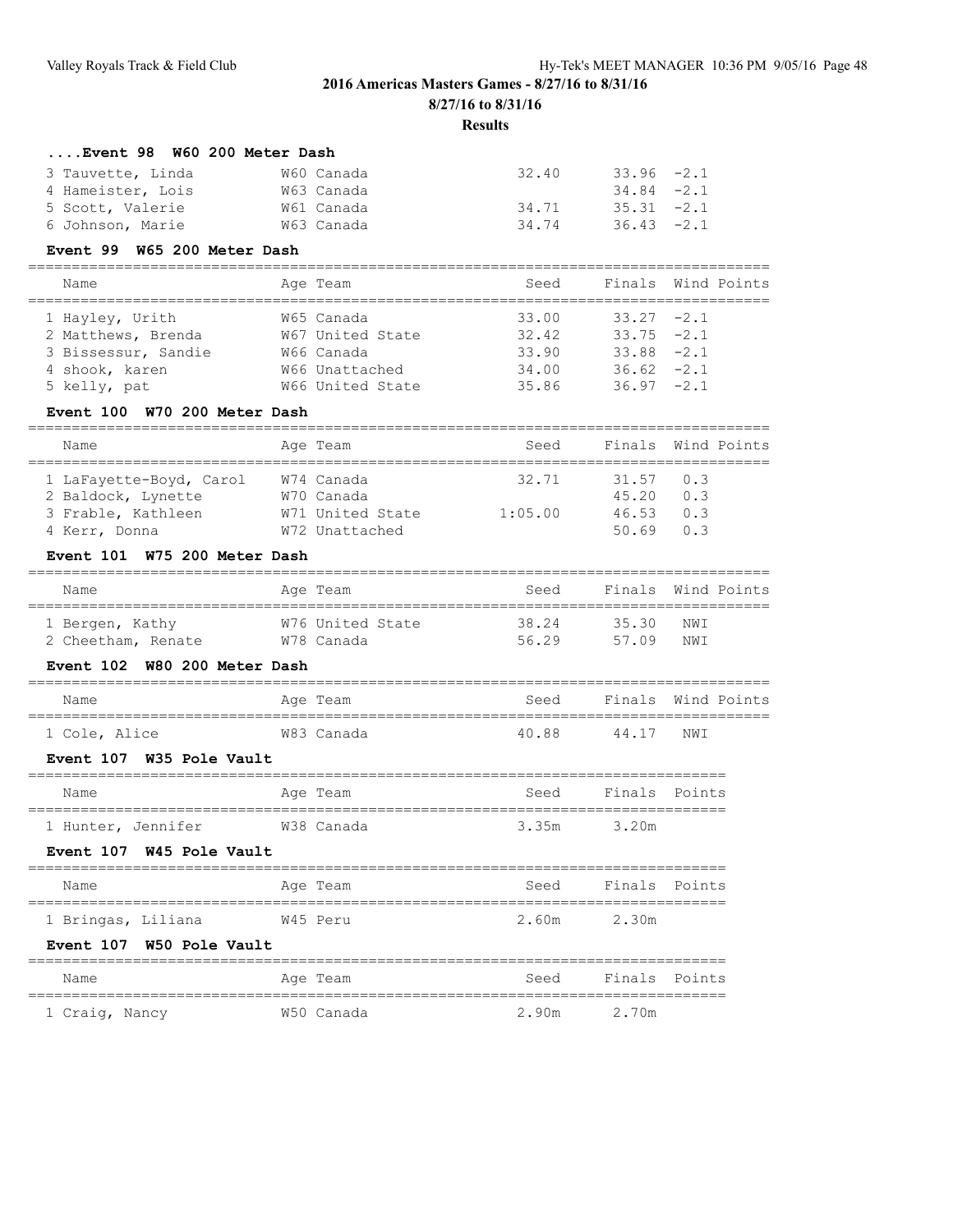**8/27/16 to 8/31/16**

## **Results**

| Event 107 W60 Pole Vault                                                  |                      |                                         |               |                |
|---------------------------------------------------------------------------|----------------------|-----------------------------------------|---------------|----------------|
| Name                                                                      | Age Team             | Seed                                    | Finals        | Points         |
| 1 Hendrie, Nola                                                           | W61 Canada           | 1.70m                                   | 1.60m         |                |
| Event 107 W75 Pole Vault                                                  |                      | -----------------------------           |               |                |
| Name                                                                      | Age Team             | Seed                                    |               | Finals Points  |
| 1 Hoover, Virginia                                                        | W75 Canada           | 0.95m                                   | 1.10m         |                |
| Event 108 M40 5000 Meter Race Walk                                        |                      |                                         |               |                |
| Name                                                                      | Age Team             | Seed                                    |               | Finals Points  |
| 1 Babenko, Dmitry                                                         | M43 Canada           | 22:48.00 23:23.62                       |               |                |
| Event 108 M45 5000 Meter Race Walk                                        |                      |                                         |               |                |
| Name                                                                      | Age Team             | Seed                                    |               | Finals Points  |
| 1 Singh, Surinder                                                         | M46 Unattached       | 27:42.75                                | 30:08.49      |                |
| -- Da Costa, Jerry Edson M47 Brazil<br>Event 108 M50 5000 Meter Race Walk |                      | 26:17.78                                | DO.           |                |
|                                                                           | -------------------- |                                         |               | -------------- |
| Name                                                                      | Age Team             | Seed                                    |               | Finals Points  |
| 1 Swarts, David                                                           | M51 United State     | 23:13.13                                | 23:49.21      |                |
| 2 Singh, Balvinder M51 India<br>Event 108 M55 5000 Meter Race Walk        |                      | 30:56.00                                | 32:52.22      |                |
|                                                                           |                      |                                         |               |                |
| Name                                                                      | Age Team             | Seed                                    |               | Finals Points  |
| 1 Storms, John                                                            | M57 Canada           | 26:00.00 29:35.39                       |               |                |
| 2 Gardam, John<br>Event 108 M65 5000 Meter Race Walk                      | M59 Canada           | 31:00.00                                | 30:56.76      |                |
|                                                                           |                      |                                         |               |                |
| Name<br>=====================================                             | Age Team             | Seed<br>=============================== |               | Finals Points  |
| 1 Charrois, Henry                                                         | M65 Canada           | 29:41.00                                | 28:07.19      |                |
| -- Musial, Wally                                                          | M67 Canada           | 30:00.00                                | DQ.           |                |
| Event 108 M70 5000 Meter Race Walk                                        |                      |                                         |               |                |
| Name<br>-----------------------------------                               | Age Team             | Seed                                    | Finals Points |                |
| 1 Frable, Norman                                                          | M71 United State     | 30:00.00                                | 29:49.05      |                |

2 Gee, Arthur M72 Canada 34:40.80 38:07.70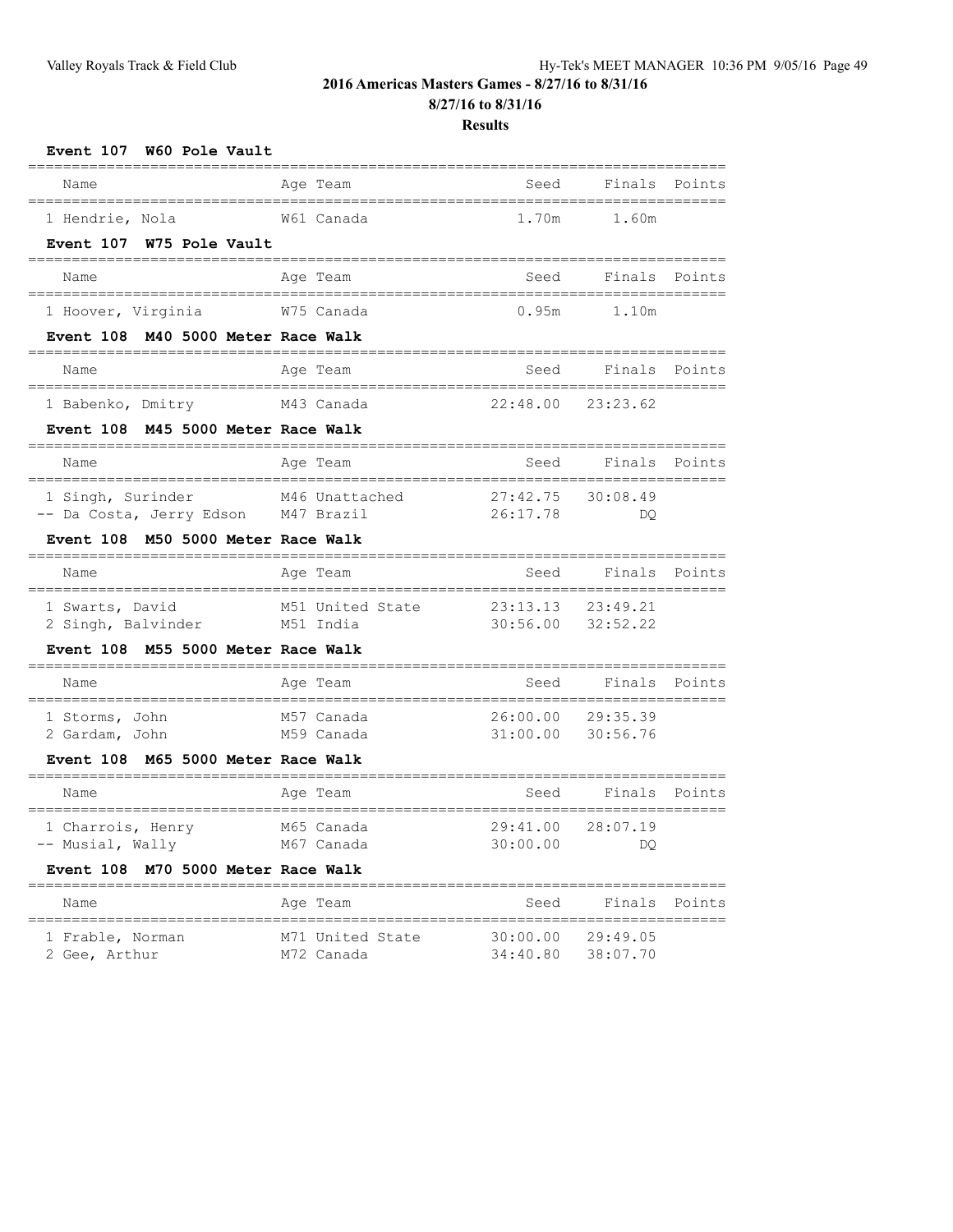**8/27/16 to 8/31/16**

| M75 5000 Meter Race Walk<br>Event 108                   |                                |                                    |                                         |               |                 |
|---------------------------------------------------------|--------------------------------|------------------------------------|-----------------------------------------|---------------|-----------------|
| Name                                                    | Age Team                       | Seed                               | Finals Points                           |               |                 |
| ================================<br>1 Copeland, Terry   | M78 United State               | 45:00.00                           | =========<br>48:07.53                   |               |                 |
| Event 109 W65 Discus Throw                              |                                |                                    |                                         |               |                 |
| Name                                                    | Age Team                       | ________________________<br>Seed   |                                         | Finals Points |                 |
| ==================================<br>1 Closkey, Cheryl | W68 Canada                     | ================================== | 21.79m                                  |               |                 |
| 2 Moro, Gabriella                                       | W69 Canada                     | 25.00m                             | 21.15m                                  |               |                 |
| 3 Steekelenburg, Annelies W68 United State              |                                | 7.00m                              | 20.08m                                  |               |                 |
| 4 Benz, Marilyn                                         | W66 Canada                     | 16.17m                             | 18.40m                                  |               |                 |
| 5 mcblain, liz                                          | W68 Canada                     | 12.97m                             | 12.06m                                  |               |                 |
| Event 109 W70 Discus Throw                              | ==============                 |                                    |                                         |               |                 |
| Name<br>------------------------                        | Age Team<br>------------------ | Seed                               | Finals<br>============================= | Points        |                 |
| 1 Martin, Cherie Ann                                    | W71 Canada                     |                                    | 16.73m                                  |               | threw with pent |
| 2 radcliffe, marg                                       | W74 Canada                     |                                    | 14.99m                                  |               |                 |
| Event 109 W75 Discus Throw                              |                                |                                    |                                         |               |                 |
| Name                                                    | Age Team                       | Seed                               |                                         | Finals Points |                 |
| 1 Padia, Elsbeth                                        | W78 United State               |                                    | 20.98m                                  |               |                 |
| 2 Bergen, Kathy                                         | W76 United State               | 21.21m                             | 20.00m                                  |               |                 |
| 3 Hoover, Virginia                                      | W75 Canada                     |                                    | 14.59m                                  |               |                 |
| Event 110 W40 5000 Meter Race Walk                      |                                |                                    |                                         |               |                 |
| Name                                                    | Age Team                       | Seed                               | Finals                                  | Points        |                 |
| 1 Rosenberger, Coreen                                   | W42 Canada                     | 31:50.00                           | 32:11.30                                |               |                 |
| 2 Lecharrois, Elyse Mireil W43 Canada                   |                                | 35:00.00                           | 34:52.10                                |               |                 |
| Event 110 W50 5000 Meter Race Walk                      |                                |                                    |                                         |               |                 |
| Name                                                    | Age Team                       | Seed                               | Finals                                  | Points        |                 |
| 1 Denault, Debra                                        | W51 Canada                     | 38:00.00                           | 35:29.10                                |               |                 |
| Event 110 W55 5000 Meter Race Walk                      |                                |                                    |                                         |               |                 |
| Name                                                    | Age Team                       | Seed                               | Finals                                  | Points        |                 |
| ==============<br>1 Love, Bonnie                        | W57 Canada                     | 35:00.00                           | 37:16.81                                |               |                 |
| 2 Cheechoo, Rachael                                     | W58 Canada                     | 36:15.00                           | 39:51.97                                |               |                 |
| 3 Maybee, Mary-Ellen                                    | W55 Canada                     | 34:52.00                           | 40:32.47                                |               |                 |
| 4 Graham, Lori                                          | W58 Canada                     | 45:00.00                           | 42:37.20                                |               |                 |
|                                                         |                                |                                    |                                         |               |                 |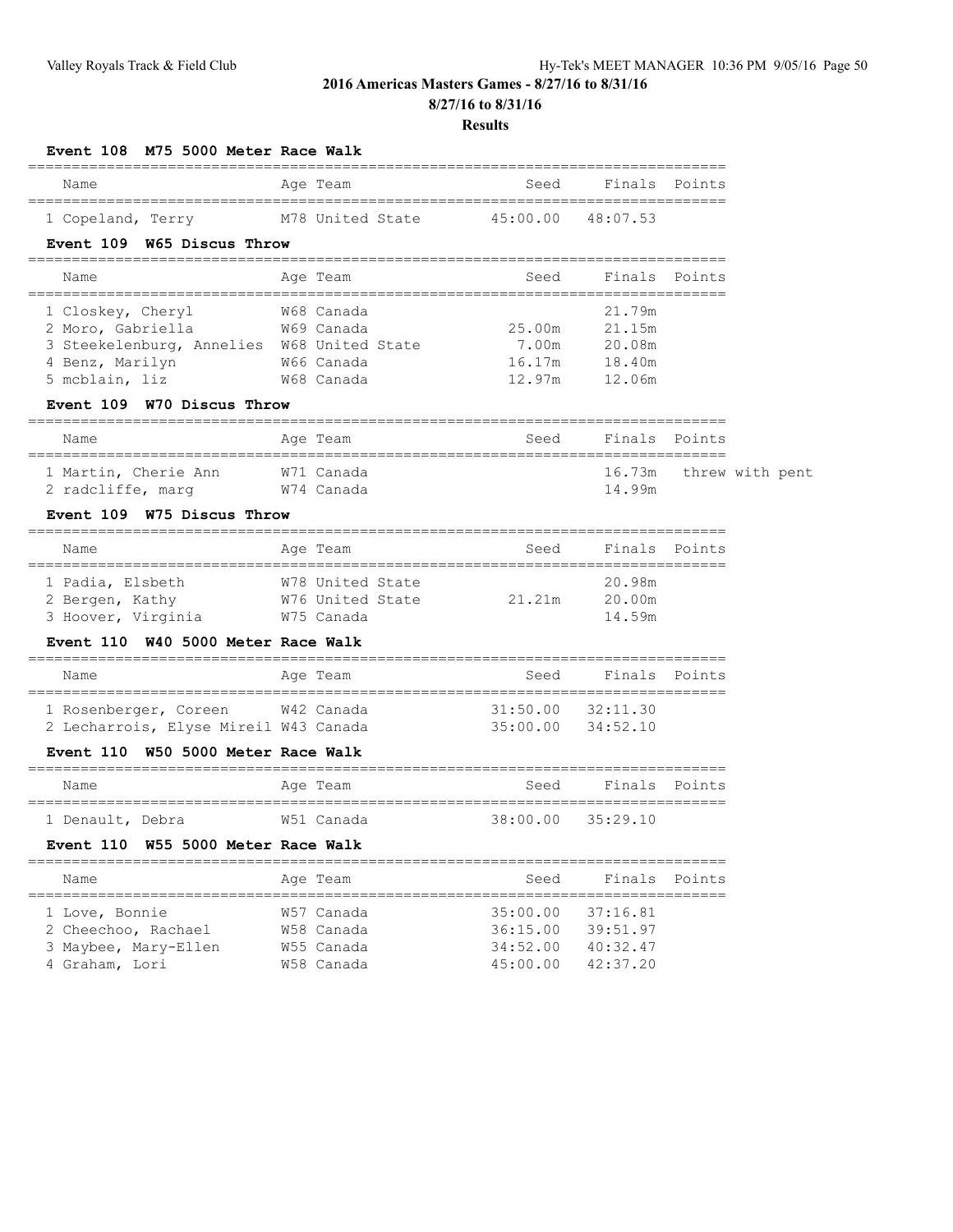#### **Results**

| Event 110 W60 5000 Meter Race Walk                                             |                                                                                                   |                      |                                           |        |
|--------------------------------------------------------------------------------|---------------------------------------------------------------------------------------------------|----------------------|-------------------------------------------|--------|
| Name                                                                           | Age Team                                                                                          | Seed                 | Finals                                    | Points |
| 1 Ens, Catherine<br>2 Kane, Kathleen<br>3 Sharp, Suzanne                       | W60 Canada<br>W62 Canada<br>W62 Canada                                                            | 32:00.00<br>35:23.80 | 32:57.97<br>31:54.55 34:16.98<br>34:17.53 |        |
| Event 110 W65 5000 Meter Race Walk                                             |                                                                                                   |                      |                                           |        |
| Name                                                                           | Age Team                                                                                          | Seed                 | Finals                                    | Points |
| 1 Eichel, Yoko<br>2 Tella, Lalitha<br>Event 110 W70 5000 Meter Race Walk       | W69 United State<br>W67 Canada                                                                    | 32:10.39             | 32:57.41<br>34:55.00 35:50.24             |        |
|                                                                                |                                                                                                   |                      |                                           |        |
| Name                                                                           | Age Team                                                                                          | Seed                 | Finals                                    | Points |
| 1 Frable, Kathleen<br>Event 110 W75 5000 Meter Race Walk                       | W71 United State                                                                                  | 38:00.00             | 33:43.11                                  |        |
| Name                                                                           | Age Team                                                                                          | Seed                 | Finals                                    | Points |
| 1 Cheetham, Renate                                                             | W78 Canada                                                                                        |                      | 40:00.00 44:13.49                         |        |
|                                                                                |                                                                                                   |                      |                                           |        |
| M40 3000 Meter Steeplechase 36"<br><b>Event 111</b>                            |                                                                                                   |                      |                                           |        |
| Name                                                                           | Age Team                                                                                          | Seed                 | Finals                                    | Points |
| 1 Santoro, Clint                                                               | M41 United State                                                                                  | 10:53.50             | 10:39.20                                  |        |
| Event 111                                                                      | M45 3000 Meter Steeplechase 36"                                                                   |                      |                                           |        |
| Name                                                                           | Age Team                                                                                          | Seed                 | Finals                                    | Points |
| 1 Faucher, Claude<br>2 Cressman, Dave<br>3 titato, denis                       | M49 Canada<br>M47 Canada<br>M45 Brazil                                                            | 11:00.00<br>52:38.00 | 11:28.28<br>12:06.87<br>12:16.73          |        |
| Event 111 M50 3000 Meter Steeplechase 36"<br>Name                              |                                                                                                   | Seed                 | Finals                                    | Points |
| 1 Larner, Derek<br>2 Lohmann, Paavo<br>3 Trubila, Gubertas<br><b>Event 111</b> | Age Team<br>M52 Cayman Islands<br>M50 Germany<br>M52 Lithuania<br>M55 3000 Meter Steeplechase 36" | 11:15.00<br>11:52.60 | 11:49.44<br>11:52.17<br>12:14.27          |        |
| Name                                                                           | Age Team                                                                                          | Seed                 | Finals                                    | Points |

 1 Guss, David M55 Canada 11:06.00 11:43.83 2 Wakelin, Keith M57 Canada 11:20.00 13:19.15 3 Flett, Gordon M56 Canada 13:06.60 14:00.84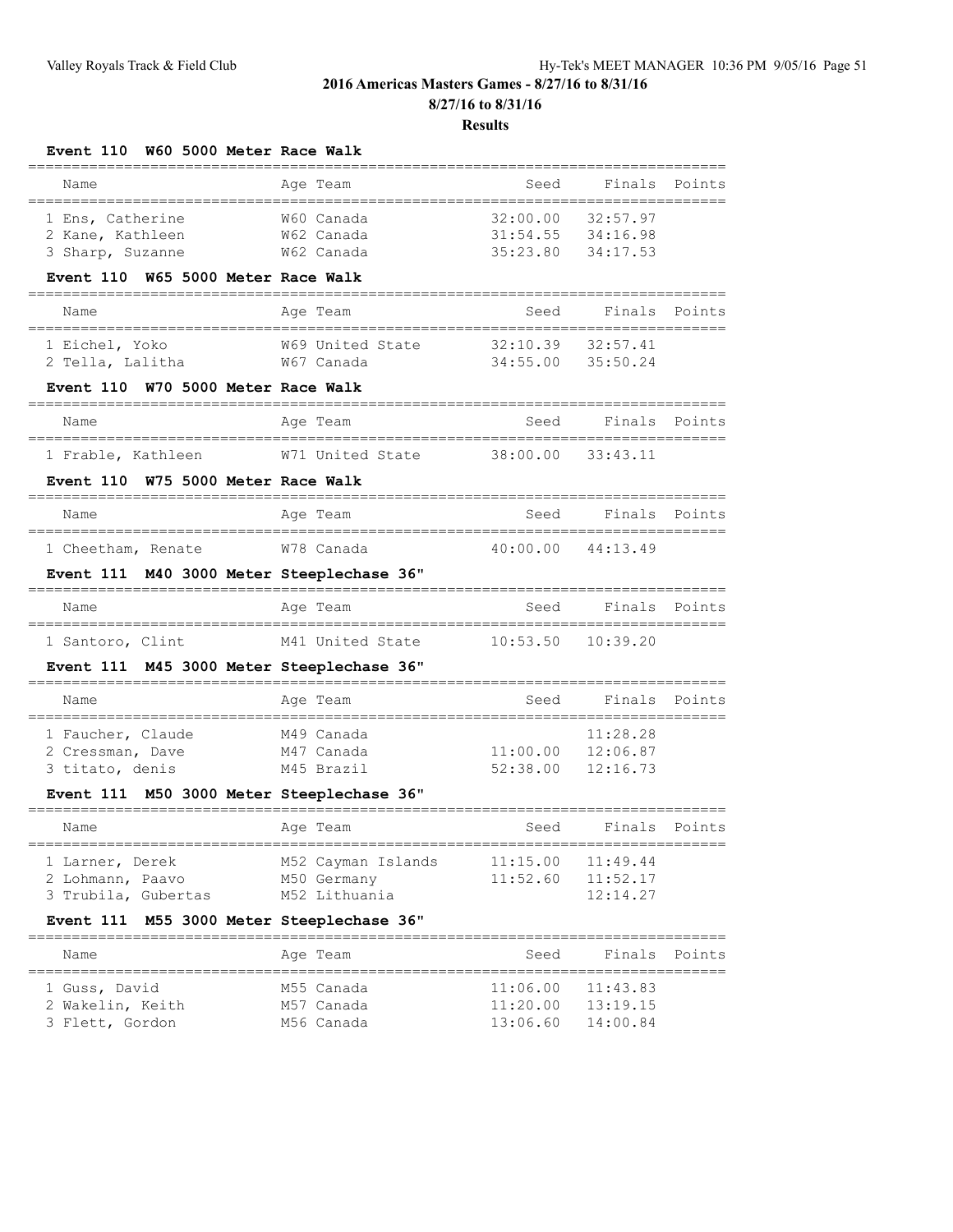## **Event 112 M40 High Jump**

| Name               | Age Team           | Seed  | Finals Points |  |
|--------------------|--------------------|-------|---------------|--|
|                    |                    |       |               |  |
| 1 McLaren, Douglas | M40 Canada         | 1.67m | 1.65m         |  |
| 2 Bell, Roderick   | M43 United State   | 1.60m | 1.55m         |  |
| 3 Ramsay, Vaughan  | M43 United Kingdom | 1.58m | 1.50m         |  |
| 4 Bienefeld, Andy  | M41 Canada         |       | 1.35m         |  |

## **Event 112 M45 High Jump**

| Name                    | Age Team   | Seed  | Finals Points |  |
|-------------------------|------------|-------|---------------|--|
|                         |            |       |               |  |
| 1 skeete, marcus        | M48 Canada | 1.55m | 1.55m         |  |
| 2 White, Paul           | M49 Canada | 1.44m | 1.50m         |  |
| 3 Da Costa, Jerry Edson | M47 Brazil | 1.40m | 1.20m         |  |

#### **Event 113 M60 2000 Meter Steeplechase 30"**

| Name                 | Age Team         | Seed    | Finals Points |  |
|----------------------|------------------|---------|---------------|--|
|                      |                  |         |               |  |
| 1 Zapf-Gilje, Reidar | M64 Canada       | 7:55.00 | 8:02.81       |  |
| 2 Olsen, Dave        | M61 Canada       | 9:20.00 | 9:38.40       |  |
| 3 Williams, Frank    | M63 United State | 8:30.20 | 10:02.09      |  |
|                      |                  |         |               |  |

## **Event 113 M65 2000 Meter Steeplechase 30"**

| Name            | Age Team   | Seed | Finals Points |  |
|-----------------|------------|------|---------------|--|
| 1 Wakelin, Neil | M69 Canada |      | 9:43.58       |  |

## **Event 113 M70 2000 Meter Steeplechase 30"**

| Name             | Age Team   | Seed                  | Finals Points |  |
|------------------|------------|-----------------------|---------------|--|
|                  |            |                       |               |  |
| 1 Araujo, Lutero | M71 Brazil | 10:15.00              | 9:51.39       |  |
| 2 Renwick, Doug  | M74 Canada | 10:00.00              | 10:40.90      |  |
| 3 Gee, Arthur    | M72 Canada | $11:55.00$ $12:05.71$ |               |  |

## **Event 113 M75 2000 Meter Steeplechase 30"**

| Name                                  |  | Age Team   | Seed    | Finals Points |  |
|---------------------------------------|--|------------|---------|---------------|--|
|                                       |  |            |         |               |  |
| 1 Christensen, Vern                   |  | M75 Canada | 9:40.00 | 9:49.17       |  |
| 2 van der Wal, Hylke(Hike) M78 Canada |  |            |         | 17:11.82      |  |

## **Event 114 W40 2000 Meter Steeplechase 30"**

| Name           | Age Team   | Seed            | Finals Points |  |
|----------------|------------|-----------------|---------------|--|
| 1 Boyle, Shari | W43 Canada | 7:20.20 7:36.78 |               |  |

## **Event 114 W45 2000 Meter Steeplechase 30"**

| Name                   | Age Team   | Seed                | Finals Points |  |
|------------------------|------------|---------------------|---------------|--|
| 1 Cochrane-Brink, Kate | W48 Canada | $8:30.00$ $8:55.04$ |               |  |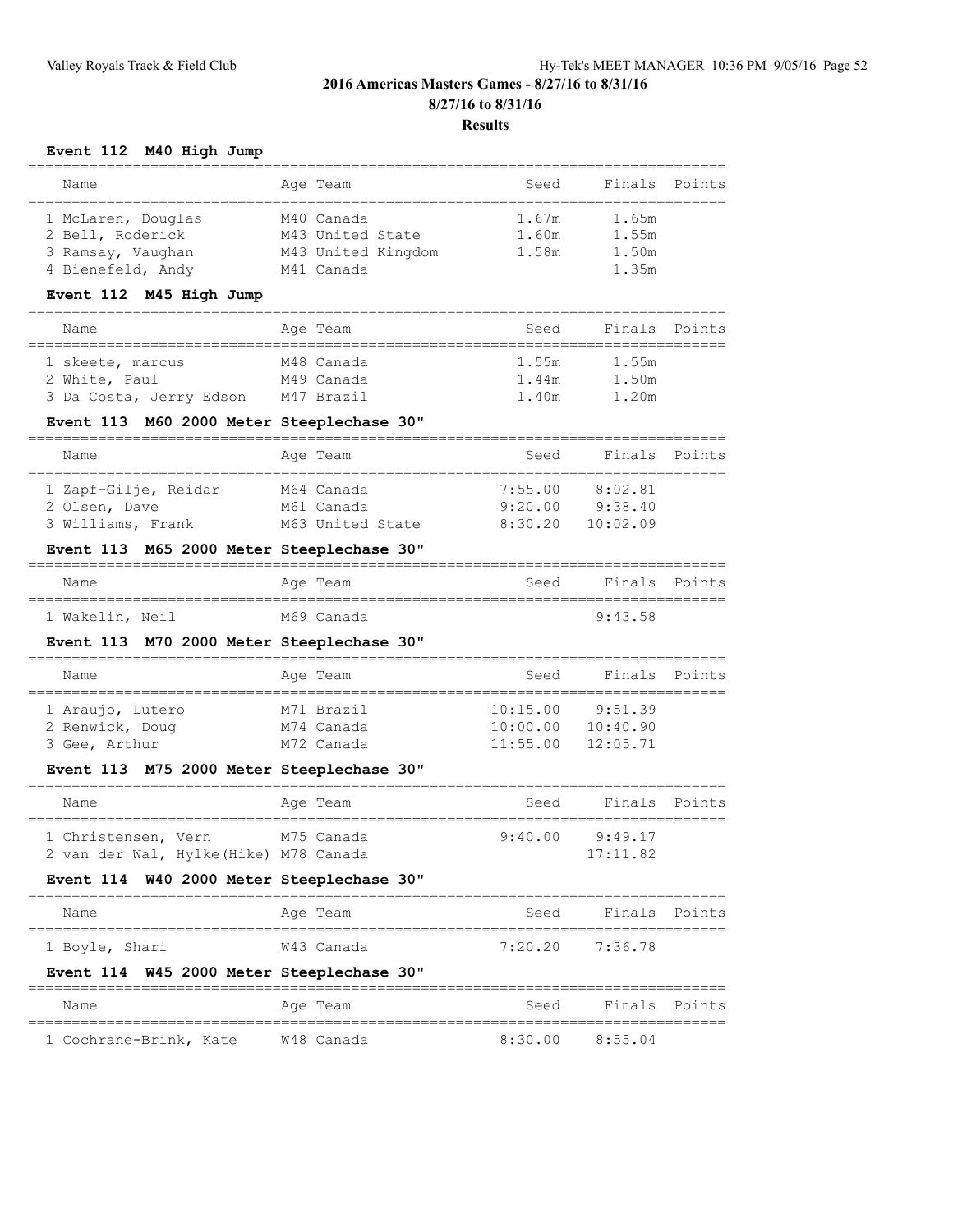**8/27/16 to 8/31/16**

#### **Results**

|              |  |  | Event 114 W50 2000 Meter Steeplechase 30" |                                                                       |  |
|--------------|--|--|-------------------------------------------|-----------------------------------------------------------------------|--|
|              |  |  |                                           |                                                                       |  |
| $\mathbf{A}$ |  |  | $\sim$ $\sim$ $\sim$ $\sim$ $\sim$ $\sim$ | $\alpha$ , and $\alpha$ is the set of $\alpha$ is the set of $\alpha$ |  |

| Name              | Age Team   | Seed            | Finals Points |  |
|-------------------|------------|-----------------|---------------|--|
|                   |            |                 |               |  |
| 1 Stevens, Leslie | W50 Canada | 9:00.00 8:41.67 |               |  |

## **Event 114 W55 2000 Meter Steeplechase 30"**

| Name                                    | Age Team   | Seed                  | Finals Points |  |
|-----------------------------------------|------------|-----------------------|---------------|--|
| 1 Smith, Jan                            | W56 Canada | 33:00.00              | 8.5930        |  |
| 2 Morales, Susana Beatriz W55 Argentina |            | $20:00.00$ $10:56.80$ |               |  |

## **Event 114 W65 2000 Meter Steeplechase 30"**

| Name                |  | Age Team      | Seed                  | Finals Points |  |
|---------------------|--|---------------|-----------------------|---------------|--|
|                     |  |               |                       |               |  |
| 1 Pussetto, Rogelia |  | W66 Argentina | $11:58.00$ $12:38.65$ |               |  |

## **Event 115 M60 High Jump**

| Name                 | Age Team         | Seed  | Finals Points |  |
|----------------------|------------------|-------|---------------|--|
| 1 Bednarski, Dariusz | M62 Poland       |       | 1.63m         |  |
| 2 Deitrich, Woody    | M63 United State | 1.34m | 1.35m         |  |
| 3 Leung, Gary        | M60 Canada       | 1.30m | J1.35m        |  |
| 4 McLawhorn, David   | M61 United State | 1.39m | 1.30m         |  |
| 5 Dickey, David      | M62 Canada       | 1.35m | 1.25m         |  |

## **Event 115 M65 High Jump**

| Name              |  | Age Team         | Seed  | Finals Points |  |
|-------------------|--|------------------|-------|---------------|--|
| 1 Rader, Charles  |  | M68 United State | 1.57m | 1.50m         |  |
| 2 Hawkins, John   |  | M67 Canada       | 1.49m | 1.40m         |  |
| 3 Donaldson, Sven |  | M67 Canada       | 1.34m | 1.30m         |  |
| 4 Ulis, David     |  | M68 Canada       |       | 1.20m         |  |
| 5 Hendrie, Tim    |  | M65 Canada       | 1.04m | 1.00m         |  |
| -- Cheema, Jaqtar |  | M65 Canada       | 1.24m | NΗ            |  |

## **Event 115 M70 High Jump**

| Name             | Age Team         | Seed  | Finals Points |                         |
|------------------|------------------|-------|---------------|-------------------------|
|                  |                  |       |               |                         |
| 1 Frable, Norman | M71 United State | 1.34m | 1.35m         |                         |
| 2 Tilton, Frank  | M70 United State | 1.32m |               | 1.30m jumped with 35-49 |

## **Event 115 M75 High Jump**

| Name                          | Age Team                       | Seed           | Finals Points   |  |  |  |
|-------------------------------|--------------------------------|----------------|-----------------|--|--|--|
| 1 Bergen, Bert<br>2 East, Les | M78 United State<br>M77 Canada | 1.29m<br>1.20m | 1.20m<br>J1.20m |  |  |  |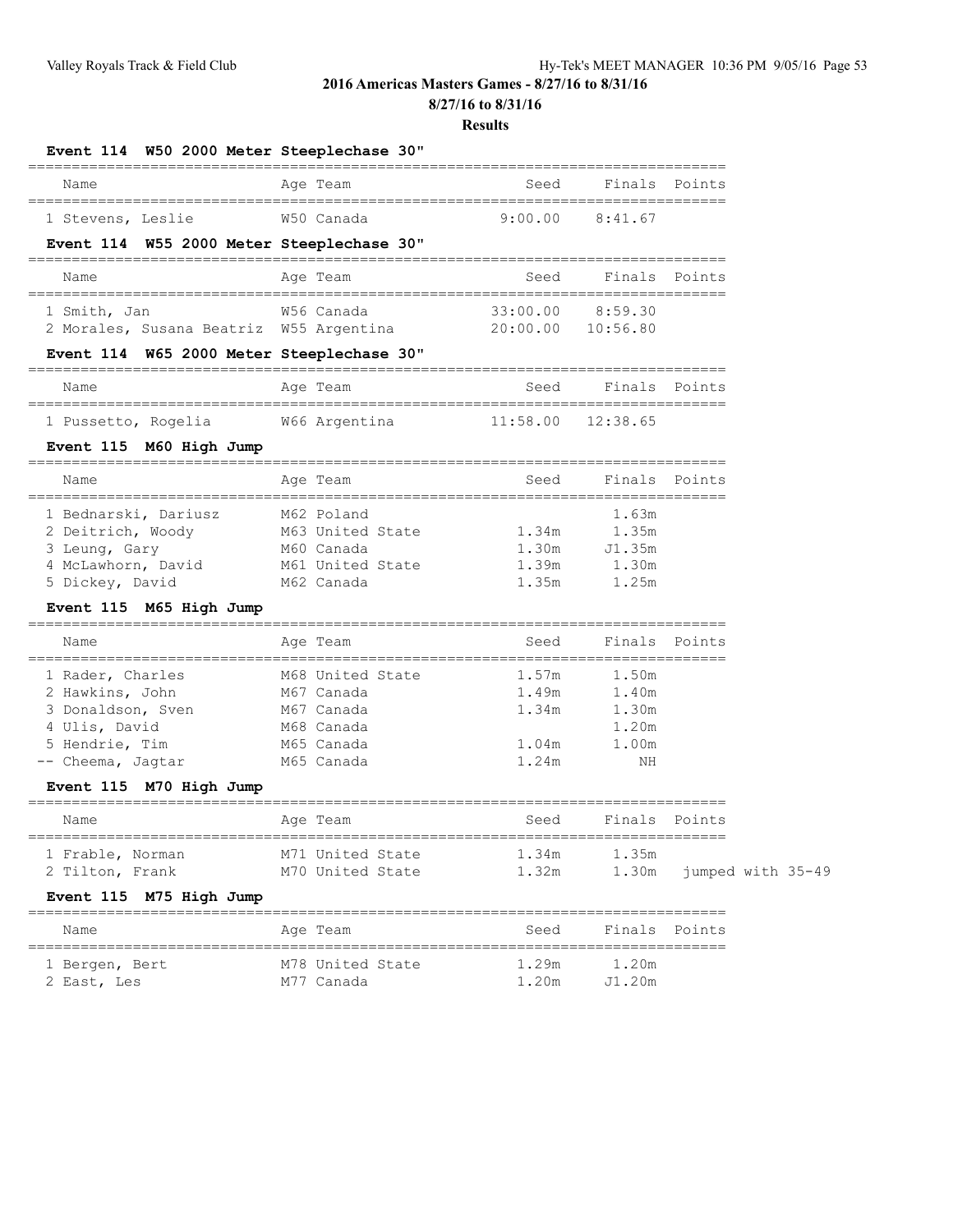**8/27/16 to 8/31/16**

| Event 115 M80 High Jump                                                        | ======                               |                                              |                |                    |  |
|--------------------------------------------------------------------------------|--------------------------------------|----------------------------------------------|----------------|--------------------|--|
| Name                                                                           | Age Team                             | Seed                                         | Finals         | Points             |  |
| 1 berardi, jose maria                                                          | M81 Argentina                        | 1.88m                                        | 0.95m          |                    |  |
| Event 115 M85 High Jump                                                        |                                      |                                              |                |                    |  |
| Name                                                                           | Age Team                             | Seed                                         | Finals         | Points             |  |
| 1 Shimizu, Tomihiko                                                            | M88 Brazil                           | 0.90m                                        | 0.95m          |                    |  |
| Event 116 M80 200 Long Hurdles 27"                                             |                                      |                                              |                |                    |  |
| Name                                                                           | Age Team                             | Seed                                         |                | Finals Wind Points |  |
| 1 aadmi, andy                                                                  | M81 Canada                           |                                              | $57.96 -1.6$   |                    |  |
| 2 berardi, jose maria                                                          | M81 Argentina                        | 0.55                                         | 1:19.22        | -1.6               |  |
| Event 118 W60 300 Long Hurdles 27"                                             |                                      |                                              |                |                    |  |
| Name                                                                           | Age Team                             | Seed                                         | Finals         | Points             |  |
| 1 Cochrane, Nancy                                                              | W64 Canada                           |                                              | 1:39.78        |                    |  |
| Event 119 M60 300 Long Hurdles 30"                                             |                                      |                                              |                |                    |  |
| Name                                                                           | Aqe Team                             | Seed                                         | Finals         | Points             |  |
| 1 Jacquet-Acea, Russell                                                        | M63 United State                     | 48.48                                        | 49.71          |                    |  |
| 2 Crowl, Chip                                                                  | M61 United State                     | 49.10                                        | 50.68          |                    |  |
| 3 Siu, Max<br>4 McLawhorn, David                                               | M63 United State<br>M61 United State | 51.00<br>54.20                               | 51.25<br>53.06 |                    |  |
| 5 Cheadle, William                                                             | M63 United State                     |                                              | 59.76          |                    |  |
| 6 Byrne, John                                                                  | M60 United State                     | 51.00                                        | 1:05.90        |                    |  |
| Event 120 W55 300 Long Hurdles 30"                                             |                                      |                                              |                |                    |  |
| Name                                                                           | Age Team                             | Seed<br>____________________________________ | Finals         | Points             |  |
| 1 Upshaw, Joy                                                                  | W55 United State                     | 48.00                                        | 50.69          |                    |  |
| 2 Lauridsen, Susanne                                                           | W58 Canada                           | 1:05.12                                      | 1:10.77        |                    |  |
| -- Morales, Susana Beatriz W55 Argentina<br>Event 121 M50 400 Long Hurdles 33" |                                      | 1:20.00                                      | DO.            | RULE 168-17        |  |
|                                                                                |                                      |                                              |                |                    |  |
| Name                                                                           | Age Team                             | Seed                                         | Finals         | Points             |  |
| 1 Bradecamp, Michael                                                           | M52 United State                     |                                              | 1:18.61        |                    |  |
| 2 Chattu, Palwinder                                                            | M51 Canada                           |                                              | 1:22.28        |                    |  |
| Event 121 M55 400 Long Hurdles 33"                                             |                                      |                                              |                |                    |  |
| Name                                                                           | Age Team                             | Seed                                         | Finals         | Points             |  |
| 1 Velazquez Sandoval, Juan M59 Mexico                                          |                                      | 1:10.00                                      | 1:14.27        |                    |  |
|                                                                                |                                      |                                              |                |                    |  |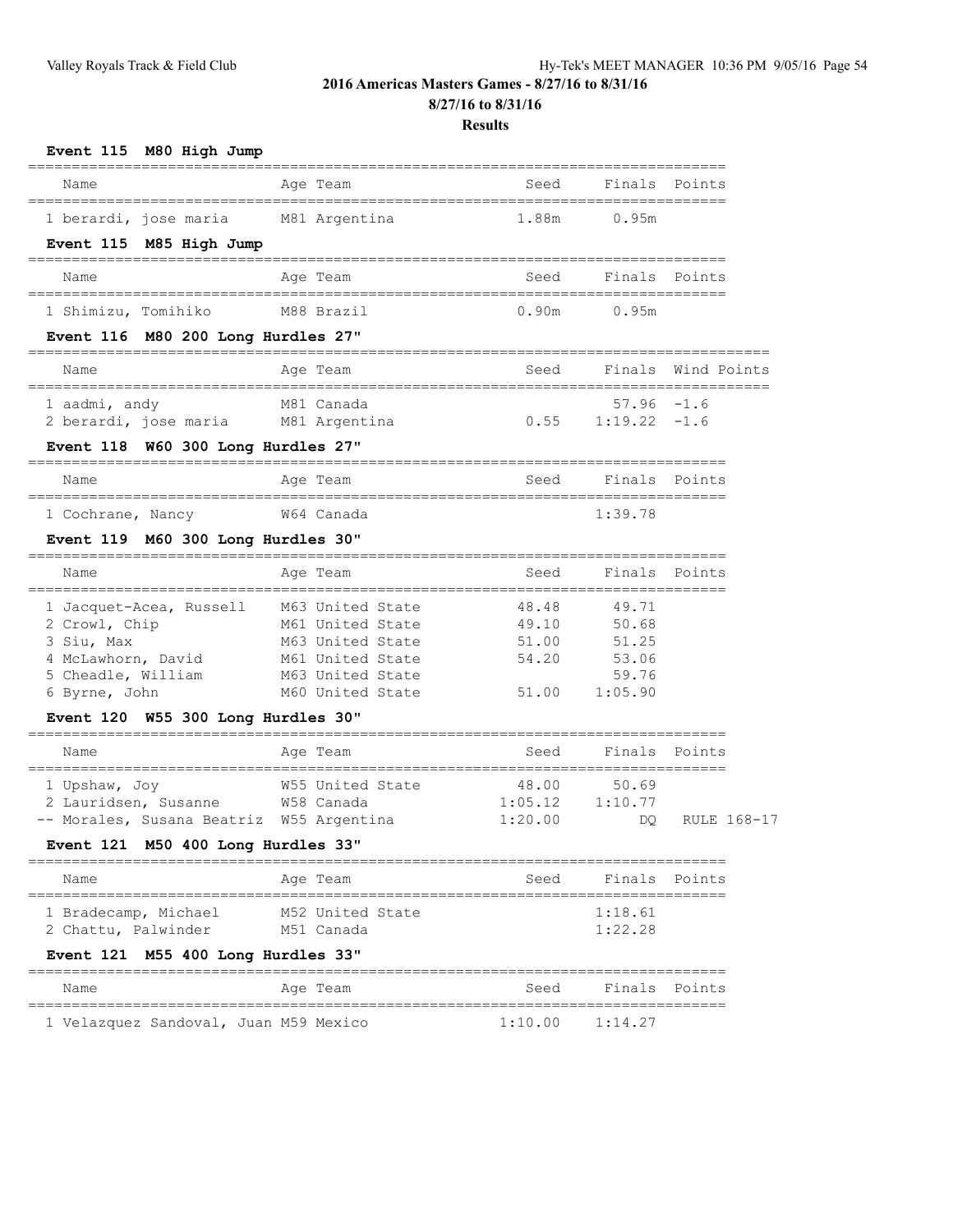**8/27/16 to 8/31/16**

| Finals<br>Name<br>Age Team<br>Seed<br>Points<br>1 Bonilla Martinez, Lucell W41 Mexico<br>1:40.83<br>Event 122 W45 400 Long Hurdles 30"<br>Finals<br>Name<br>Age Team<br>Seed<br>Points<br>1:20.00<br>W45 Peru<br>1:23.51<br>Event 123 M35 400 Long Hurdles 36"<br>========================<br>Finals Points<br>Name<br>Age Team<br>Seed<br>1 Moreno Molestina, Jorge M38 Italy<br>58.00<br>1:00.82<br>1:11.15<br>1:03.53<br>2 Singh, Gagandeep<br>M38 India<br>Event 123 M40 400 Long Hurdles 36"<br>Age Team<br>Finals Points<br>Name<br>Seed<br>M44 Peru<br>1:10.81<br>1:12.50<br>2 Bienefeld, Andy<br>1:18.85<br>M41 Canada<br>Event 123 M45 400 Long Hurdles 36"<br>Age Team<br>Seed<br>Finals Points<br>Name<br>59.75<br>M49 United State<br>1:01.08<br>1:05.10<br>M48 Canada<br>1:03.58<br>M48 United State<br>1:16.17<br>Event 124 M35 4x100 Meter Relay<br>Finals<br>Seed<br>Team<br>2<br>44.05<br>1) Carnate, Brian 39<br>2) Wang, Luke Xinxiao 44<br>3) Johnson, Marvin 42<br>4) Gbaguidi, Alexandre 35<br>54.60<br>2<br>2) Gonzalez Franco, Luis Eduardo 3<br>1) Velazquez Sandoval, Juan 59<br>3) Pasapera, Alejandro 48<br>4) Rodriguez Padilla, Alejandro Ul<br>Event 124 M40 4x100 Meter Relay<br>Finals H# Points<br>Team<br>Seed<br>DO.<br>2<br>1) Walker, Samuel 45<br>2) Guzman, Jay 42 | Event 122 W40 400 Long Hurdles 30"   |                     |              |
|------------------------------------------------------------------------------------------------------------------------------------------------------------------------------------------------------------------------------------------------------------------------------------------------------------------------------------------------------------------------------------------------------------------------------------------------------------------------------------------------------------------------------------------------------------------------------------------------------------------------------------------------------------------------------------------------------------------------------------------------------------------------------------------------------------------------------------------------------------------------------------------------------------------------------------------------------------------------------------------------------------------------------------------------------------------------------------------------------------------------------------------------------------------------------------------------------------------------------------------------------------------------------------------------------------|--------------------------------------|---------------------|--------------|
|                                                                                                                                                                                                                                                                                                                                                                                                                                                                                                                                                                                                                                                                                                                                                                                                                                                                                                                                                                                                                                                                                                                                                                                                                                                                                                            |                                      |                     |              |
|                                                                                                                                                                                                                                                                                                                                                                                                                                                                                                                                                                                                                                                                                                                                                                                                                                                                                                                                                                                                                                                                                                                                                                                                                                                                                                            |                                      |                     |              |
|                                                                                                                                                                                                                                                                                                                                                                                                                                                                                                                                                                                                                                                                                                                                                                                                                                                                                                                                                                                                                                                                                                                                                                                                                                                                                                            |                                      |                     |              |
|                                                                                                                                                                                                                                                                                                                                                                                                                                                                                                                                                                                                                                                                                                                                                                                                                                                                                                                                                                                                                                                                                                                                                                                                                                                                                                            |                                      |                     |              |
|                                                                                                                                                                                                                                                                                                                                                                                                                                                                                                                                                                                                                                                                                                                                                                                                                                                                                                                                                                                                                                                                                                                                                                                                                                                                                                            | 1 Bringas, Liliana                   |                     |              |
|                                                                                                                                                                                                                                                                                                                                                                                                                                                                                                                                                                                                                                                                                                                                                                                                                                                                                                                                                                                                                                                                                                                                                                                                                                                                                                            |                                      |                     |              |
|                                                                                                                                                                                                                                                                                                                                                                                                                                                                                                                                                                                                                                                                                                                                                                                                                                                                                                                                                                                                                                                                                                                                                                                                                                                                                                            |                                      |                     |              |
|                                                                                                                                                                                                                                                                                                                                                                                                                                                                                                                                                                                                                                                                                                                                                                                                                                                                                                                                                                                                                                                                                                                                                                                                                                                                                                            |                                      |                     |              |
|                                                                                                                                                                                                                                                                                                                                                                                                                                                                                                                                                                                                                                                                                                                                                                                                                                                                                                                                                                                                                                                                                                                                                                                                                                                                                                            |                                      |                     |              |
|                                                                                                                                                                                                                                                                                                                                                                                                                                                                                                                                                                                                                                                                                                                                                                                                                                                                                                                                                                                                                                                                                                                                                                                                                                                                                                            |                                      |                     |              |
|                                                                                                                                                                                                                                                                                                                                                                                                                                                                                                                                                                                                                                                                                                                                                                                                                                                                                                                                                                                                                                                                                                                                                                                                                                                                                                            |                                      |                     |              |
|                                                                                                                                                                                                                                                                                                                                                                                                                                                                                                                                                                                                                                                                                                                                                                                                                                                                                                                                                                                                                                                                                                                                                                                                                                                                                                            | 1 Chirinos, Javier                   |                     |              |
|                                                                                                                                                                                                                                                                                                                                                                                                                                                                                                                                                                                                                                                                                                                                                                                                                                                                                                                                                                                                                                                                                                                                                                                                                                                                                                            |                                      |                     |              |
|                                                                                                                                                                                                                                                                                                                                                                                                                                                                                                                                                                                                                                                                                                                                                                                                                                                                                                                                                                                                                                                                                                                                                                                                                                                                                                            |                                      |                     |              |
|                                                                                                                                                                                                                                                                                                                                                                                                                                                                                                                                                                                                                                                                                                                                                                                                                                                                                                                                                                                                                                                                                                                                                                                                                                                                                                            | 1 Birade, Laurent                    |                     |              |
|                                                                                                                                                                                                                                                                                                                                                                                                                                                                                                                                                                                                                                                                                                                                                                                                                                                                                                                                                                                                                                                                                                                                                                                                                                                                                                            | 2 skeete, marcus<br>3 Guirand, Derek |                     |              |
|                                                                                                                                                                                                                                                                                                                                                                                                                                                                                                                                                                                                                                                                                                                                                                                                                                                                                                                                                                                                                                                                                                                                                                                                                                                                                                            |                                      |                     |              |
|                                                                                                                                                                                                                                                                                                                                                                                                                                                                                                                                                                                                                                                                                                                                                                                                                                                                                                                                                                                                                                                                                                                                                                                                                                                                                                            |                                      |                     | H# Points    |
|                                                                                                                                                                                                                                                                                                                                                                                                                                                                                                                                                                                                                                                                                                                                                                                                                                                                                                                                                                                                                                                                                                                                                                                                                                                                                                            | 1 Canada 'A'                         |                     |              |
|                                                                                                                                                                                                                                                                                                                                                                                                                                                                                                                                                                                                                                                                                                                                                                                                                                                                                                                                                                                                                                                                                                                                                                                                                                                                                                            |                                      |                     |              |
|                                                                                                                                                                                                                                                                                                                                                                                                                                                                                                                                                                                                                                                                                                                                                                                                                                                                                                                                                                                                                                                                                                                                                                                                                                                                                                            | 2 Mexico 'A'                         |                     |              |
|                                                                                                                                                                                                                                                                                                                                                                                                                                                                                                                                                                                                                                                                                                                                                                                                                                                                                                                                                                                                                                                                                                                                                                                                                                                                                                            |                                      |                     |              |
|                                                                                                                                                                                                                                                                                                                                                                                                                                                                                                                                                                                                                                                                                                                                                                                                                                                                                                                                                                                                                                                                                                                                                                                                                                                                                                            |                                      |                     |              |
|                                                                                                                                                                                                                                                                                                                                                                                                                                                                                                                                                                                                                                                                                                                                                                                                                                                                                                                                                                                                                                                                                                                                                                                                                                                                                                            |                                      |                     |              |
|                                                                                                                                                                                                                                                                                                                                                                                                                                                                                                                                                                                                                                                                                                                                                                                                                                                                                                                                                                                                                                                                                                                                                                                                                                                                                                            | -- Canada 'A'                        |                     | rule # 170-7 |
|                                                                                                                                                                                                                                                                                                                                                                                                                                                                                                                                                                                                                                                                                                                                                                                                                                                                                                                                                                                                                                                                                                                                                                                                                                                                                                            | 3) Farr, Kevin 46                    | 4) smith, robert 48 |              |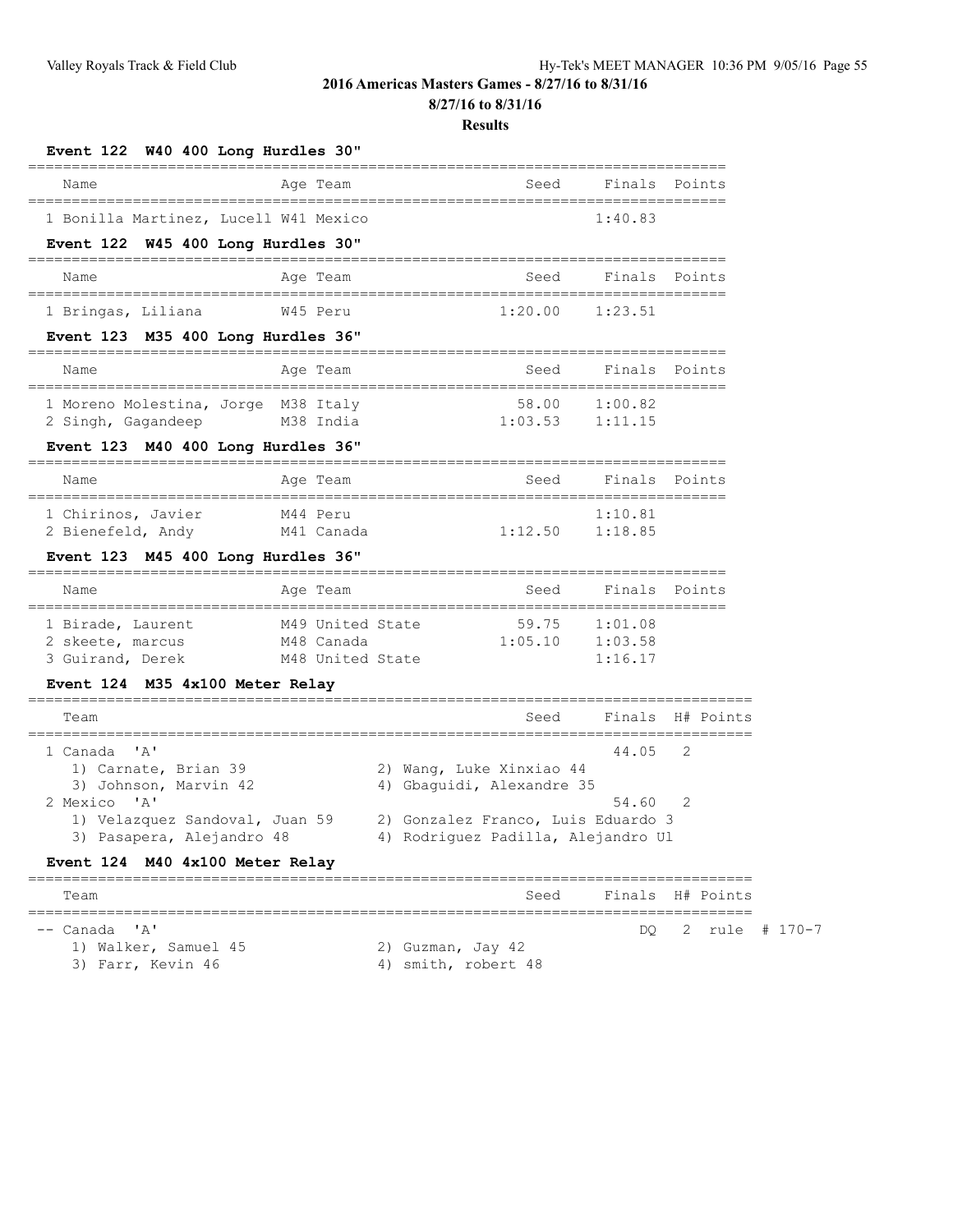**8/27/16 to 8/31/16**

#### **Results**

## **Event 124 M45 4x100 Meter Relay**

| Event 124 M45 4x100 Meter Relay                                                                                  |                                                  |                          |                                   |
|------------------------------------------------------------------------------------------------------------------|--------------------------------------------------|--------------------------|-----------------------------------|
| Team                                                                                                             | Seed                                             |                          | Finals H# Points                  |
| 1 United States of America<br>$\mathsf{A}$<br>1) Fields, Don 51<br>3) Shute, Marcus 53                           | 2) Aurelien, clinton 50<br>4) Peete, Tecumseh 46 | 45.54                    | ============================<br>2 |
| Event 124 M50 4x100 Meter Relay                                                                                  |                                                  |                          |                                   |
| Team                                                                                                             | Seed                                             |                          | Finals H# Points                  |
| 1 Mixed Countries 'A'<br>1) Zurkovic, Branislav 50<br>3) McConnell, Chris 59<br>Event 124 M55 4x100 Meter Relay  | 2) Young, Mike 54<br>4) Won, William 55          | $51.13$ 2                |                                   |
| Team                                                                                                             | Seed                                             |                          | Finals Points                     |
| 1 Canada<br>$^{\prime}$ A $^{\prime}$<br>1) Cheng, Bob 57<br>3) Liu, Edwin 59<br>Event 124 M60 4x100 Meter Relay | 2) Pinckard, Mark 56<br>4) Niwinski, Chris 59    | 54.20                    |                                   |
| Team                                                                                                             | Seed                                             |                          | Finals H# Points                  |
| 1 Mixed Countries 'A'<br>1) Faucher, Serge 52<br>3) Bradecamp, Michael 52                                        | 2) Colbert, Steve 51<br>4) Grey, Newton 51       | ---------------<br>48.44 | 2                                 |

| s, pradcedmp, hrchact se<br>3 United States of America 'A'<br>1) Jacquet-Acea, Russell 63 | $\frac{1}{2}$ $\frac{1}{2}$ $\frac{1}{2}$ $\frac{1}{2}$ $\frac{1}{2}$ $\frac{1}{2}$ $\frac{1}{2}$ $\frac{1}{2}$ $\frac{1}{2}$<br>2) Mintz, Bruce 69<br>4) D'Eon, Marcel 63<br>2) Deitrich, Woody 63<br>4) McLawhorn, David 61<br>2) Singh, Gurdev 77<br>3) De la Piedra Barreto, Rolando B 4) Wakelin, Neil 69 | 53.58 1<br>$55.26$ 1<br>$1:06.33$ 2 |
|-------------------------------------------------------------------------------------------|----------------------------------------------------------------------------------------------------------------------------------------------------------------------------------------------------------------------------------------------------------------------------------------------------------------|-------------------------------------|

## **Event 124 M70 4x100 Meter Relay**

| Team                                                              |                                            | Seed | Finals Points |  |
|-------------------------------------------------------------------|--------------------------------------------|------|---------------|--|
| 1 Canada 'A'<br>1) Ukonmaanaho, Tuomas 71<br>3) Shah, Surinder 73 | 2) Stewart, Mark 72<br>4) Birring, Sewa 70 |      | 1:04.01       |  |

## **Event 125 W35 4x100 Meter Relay**

| Team                         | Finals Points<br>Seed      |
|------------------------------|----------------------------|
| 1 Peru 'A'                   | 55.14                      |
| 1) Bringas, Liliana 45       | 2) Perez navarro, Acela 37 |
| 3) Alvarez Vela, patricia 43 | 4) Silva, Patricia 38      |
| 2 Canada 'A'                 | 57 79                      |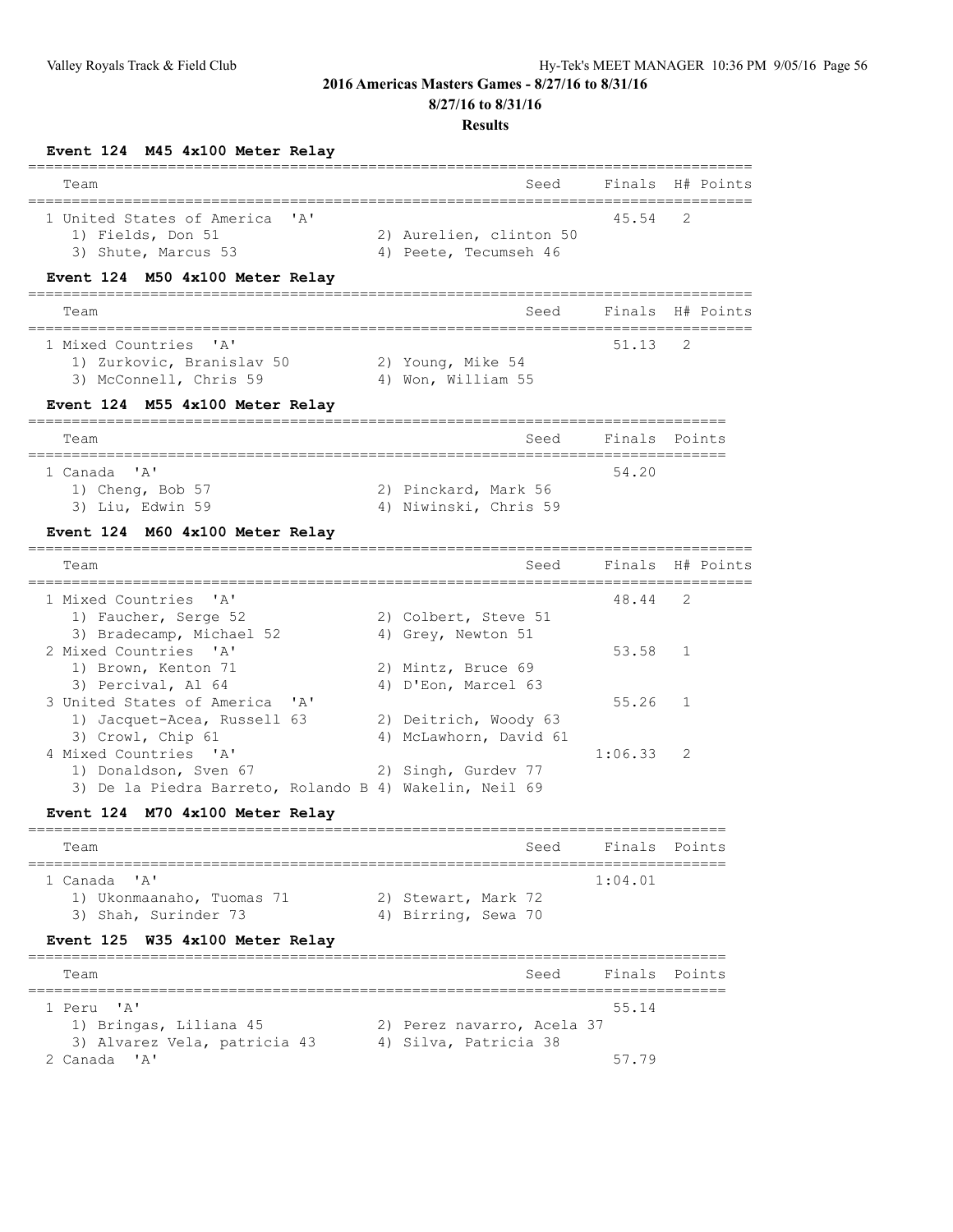**8/27/16 to 8/31/16**

| 1) Turner, Lynda 52<br>3) Bacchus, Natasha 38                                                                                     | 2) Bunbury, Shauna 39<br>4) Evans, Sharon 45                                                |                                         |                                |
|-----------------------------------------------------------------------------------------------------------------------------------|---------------------------------------------------------------------------------------------|-----------------------------------------|--------------------------------|
| W40 4x100 Meter Relay<br><b>Event 125</b>                                                                                         |                                                                                             |                                         |                                |
| Team                                                                                                                              | Seed                                                                                        | Finals                                  | Points                         |
| 1 United States of America<br>$\mathbf{A}$<br>1) Konrad, Evelyn 49<br>3) Dendy, LaTrica 43                                        | 2) Clark, Beth 50<br>4) West, Nedenia 48                                                    | 53.48                                   |                                |
| Event 125 W45 4x100 Meter Relay                                                                                                   |                                                                                             |                                         |                                |
| Team                                                                                                                              | Seed                                                                                        | Finals                                  | Points                         |
| 1 Mixed Countries<br>$\mathsf{L} \cup \mathsf{L}$<br>2 Canada 'A'<br>1) Kozan, Andrea 44                                          | 2) Silcox, Kelly 50                                                                         | 53.67<br>56.59                          |                                |
| 3) Stalwick, Amanda 44                                                                                                            | 4) LaFayette-Boyd, Carol 74                                                                 |                                         |                                |
| W50 4x100 Meter Relay<br><b>Event 125</b>                                                                                         |                                                                                             |                                         |                                |
| Team                                                                                                                              | Seed                                                                                        |                                         | Finals H# Points               |
| 1 Mixed Countries<br>$^{\prime}$ A $^{\prime}$<br>1) Ojimba, Jacqueline 52<br>3) radcliffe, marg 74                               | 2) Amerongen, Loretta 62<br>4) Jordan, Merle 54                                             | 1:11.66                                 | 2                              |
| Event 125 W55 4x100 Meter Relay                                                                                                   |                                                                                             |                                         |                                |
| Team                                                                                                                              | Seed                                                                                        |                                         | Finals H# Points               |
| ======================<br>1 Canada<br>"C"<br>$^{\prime}$ A $^{\prime}$<br>2 Canada<br>1) Dion, Brenda 59<br>3) Szybunka, Patty 58 | ==================================<br>2) O'Brien Hugh, Cindy 58<br>4) Lauridsen, Susanne 58 | ===========<br>1:00.99<br>1:02.37       | =======<br>2<br>$\overline{2}$ |
| Event 125 W65 4x100 Meter Relay                                                                                                   |                                                                                             |                                         |                                |
| ====================<br>Team                                                                                                      | Seed                                                                                        | ----------------------------<br>Finals  | H# Points                      |
| "B"<br>1 Canada<br>2 United States of America<br>"B"<br>Event 126 M35 4x400 Meter Relay                                           |                                                                                             | =================<br>1:06.56<br>1:07.43 | 2<br>2                         |
| Team                                                                                                                              | Seed                                                                                        |                                         | Finals Points                  |
| ' A'<br>1 Mexico<br>1) Velazquez Sandoval, Juan 59<br>3) Pasapera, Alejandro 48                                                   | 2) Gonzalez Franco, Luis Eduardo 3<br>4) Rodriguez Padilla, Alejandro Ul                    | 4:31.11                                 |                                |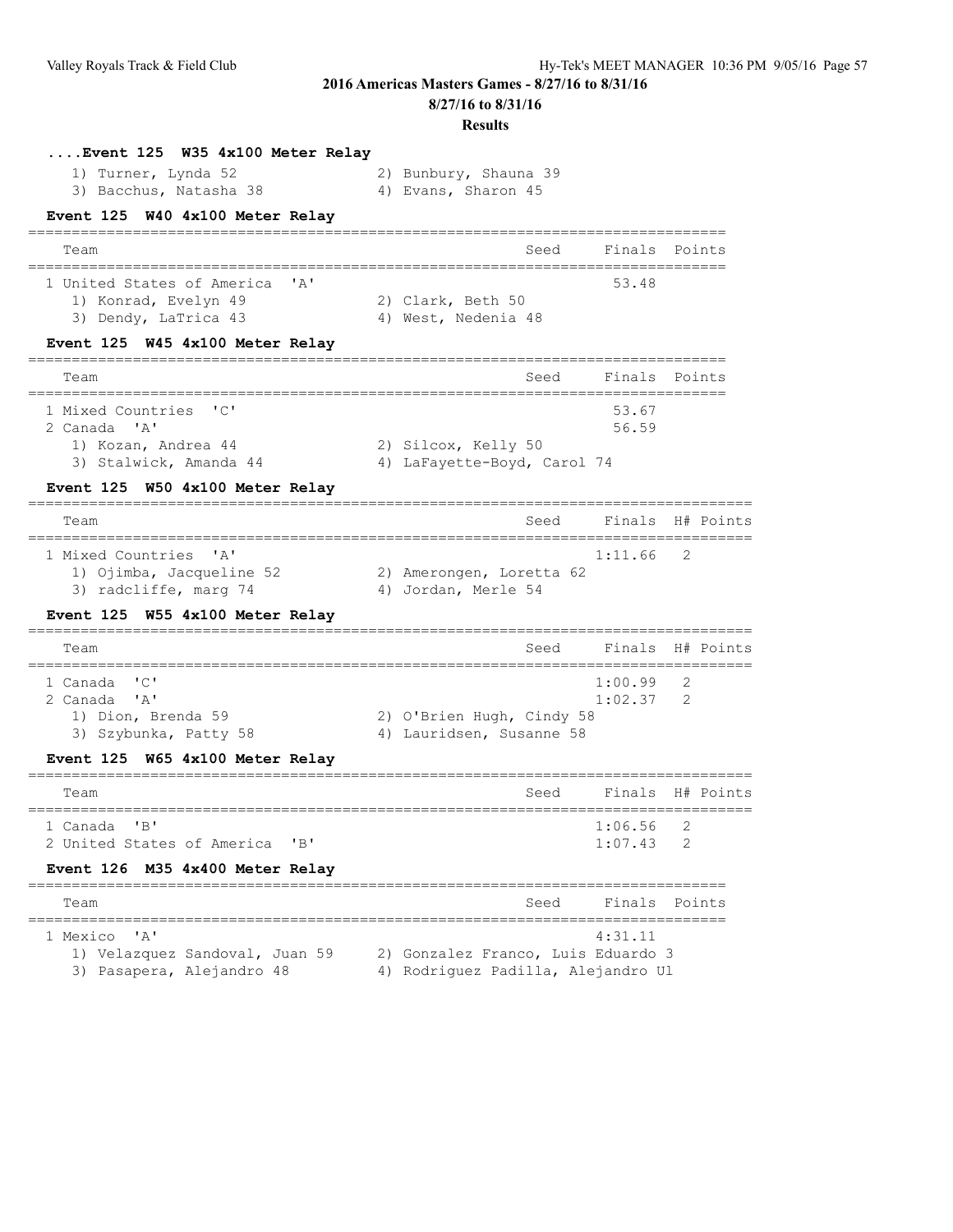**8/27/16 to 8/31/16**

#### **Results**

**Event 126 M40 4x400 Meter Relay**

| ==============<br>Team                                                                                                                                                                   |    | ----------------------<br>Seed                                                                          | Finals                         | H# Points |
|------------------------------------------------------------------------------------------------------------------------------------------------------------------------------------------|----|---------------------------------------------------------------------------------------------------------|--------------------------------|-----------|
| ' A'<br>1 Canada<br>1) Champagne, Mathieu 40<br>3) Ibarreta, Xavier 40                                                                                                                   |    | 2) Perrault, Mathieu 40<br>4) Johnson, Marvin 42                                                        | 3:46.72                        | 2         |
| M50 4x400 Meter Relay<br><b>Event 126</b>                                                                                                                                                |    |                                                                                                         |                                |           |
| Team                                                                                                                                                                                     |    | Seed                                                                                                    | Finals                         | H# Points |
| 1 Mixed Countries<br>$^{\prime}$ A $^{\prime}$<br>1) Michon, Peter 65<br>3) D'Eon, Marcel 63                                                                                             |    | 2) Ram, Sardhu 64<br>4) Black, Murray 56                                                                | ================<br>4:26.69    | 2         |
| M55 4x400 Meter Relay<br><b>Event 126</b>                                                                                                                                                |    |                                                                                                         |                                |           |
| Team                                                                                                                                                                                     |    | Seed                                                                                                    | Finals                         | Points    |
| ==========<br>$^{\prime}$ A $^{\prime}$<br>1 Canada<br>1) Flett, Gordon 56<br>3) Pinckard, Mark 56                                                                                       |    | 2) Won, William 55<br>4) Cheng, Bob 57                                                                  | ___________________<br>4:36.65 |           |
| M60 4x400 Meter Relay<br><b>Event 126</b>                                                                                                                                                |    |                                                                                                         |                                |           |
| Team<br>====================                                                                                                                                                             |    | Seed<br>==========================                                                                      | Finals                         | Points    |
| 1 Mixed Countries<br>$^{\prime}$ A $^{\prime}$<br>1) McLawhorn, David 61<br>3) Phillips, Mark 51<br>1 United States of America<br>A'<br>1) Jacquet-Acea, Russell 63<br>3) Byrne, John 60 |    | 2) Bradecamp, Michael 52<br>4) Khatkar, Davinder 51<br>2) Cheadle, William 63<br>4) McLawhorn, David 61 | 4:53.15                        |           |
| M65 4x400 Meter Relay<br><b>Event 126</b>                                                                                                                                                |    |                                                                                                         |                                |           |
| Team                                                                                                                                                                                     |    | Seed                                                                                                    | Finals                         | Points    |
| ----------------------------<br>1 Mixed Countries<br>' A'<br>1) Renwick, Doug 74<br>3) Singh, Gagandeep 38                                                                               |    | 2) De la Piedra Barreto, Rolando B<br>4) Wang, Luke Xinxiao 44                                          | 5:46.08                        |           |
| Event 126 M70 4x400 Meter Relay                                                                                                                                                          |    |                                                                                                         |                                |           |
| Team<br>======                                                                                                                                                                           |    | Seed                                                                                                    | Finals                         | Points    |
| 1 Canada 'A'<br>1) Bradecamp, Michael 52                                                                                                                                                 |    | 2) Phillips, Mark 51                                                                                    | 4:53.44                        |           |
| W45 4x400 Meter Relay<br><b>Event 127</b>                                                                                                                                                |    |                                                                                                         |                                |           |
| Team                                                                                                                                                                                     |    | Seed                                                                                                    | Finals                         | Points    |
| 1 Mixed Countries 'A'<br>1) West, Nedenia 48<br>3) Gutierrez, Sigrid 53                                                                                                                  | 2) | 4) Clark, Beth 50                                                                                       | 6:24.85                        |           |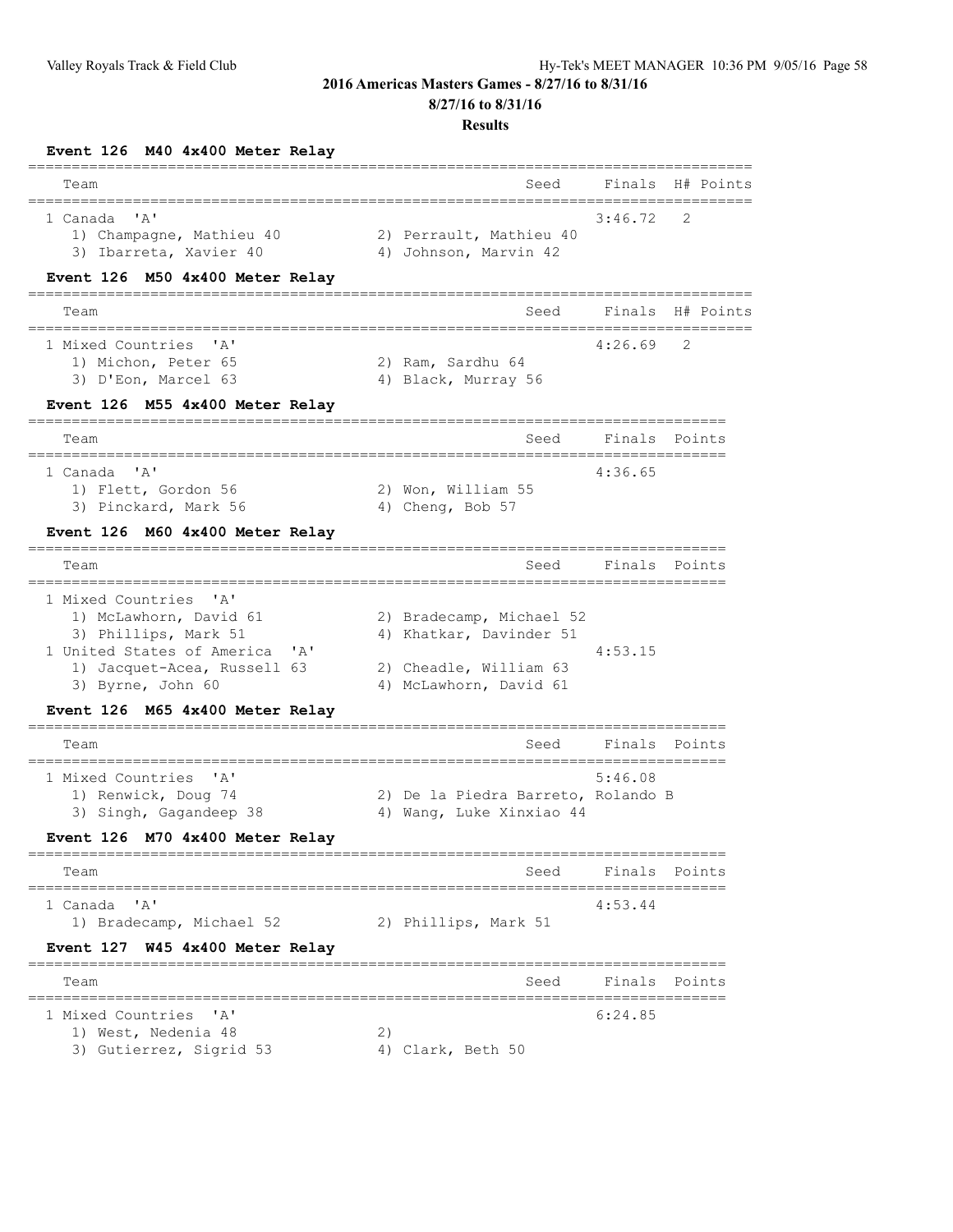## **8/27/16 to 8/31/16**

| Event 127 W50 4x400 Meter Relay                                                              |                           |                                                |                                       |                       |
|----------------------------------------------------------------------------------------------|---------------------------|------------------------------------------------|---------------------------------------|-----------------------|
| Team                                                                                         |                           | Seed                                           | Finals                                | Points                |
| 1 Canada<br>'A'<br>1)<br>3)<br>Event 127 W60 4x400 Meter Relay                               |                           | 2) Ordowski, Linda 56<br>4) Burris, Kristin 51 | 5:00.79                               |                       |
| Team                                                                                         |                           | Seed                                           | Finals                                | Points                |
| ' A'<br>1 Canada<br>1) Johnson, Marie 63<br>3) Ross, Coleen 64                               |                           | 2) Scott, Valerie 61<br>4) whidden, elaine 61  | 5:19.48                               |                       |
| Event 127 W105+ 4x400 Meter Relay                                                            |                           |                                                |                                       |                       |
| Team<br>===================                                                                  |                           | Seed                                           | Finals<br>=========================== | Points                |
| 1 United States of America<br>Event 169 W85 200 Meter Dash                                   | $^{\prime}$ A $^{\prime}$ |                                                | 4:33.12                               |                       |
| Name                                                                                         | Age Team                  | Seed                                           | Finals                                | Wind Points           |
| =====================<br>1 Hotsumi Shimizu, Mitsu<br>W100 200 Meter Dash<br><b>Event 169</b> | W85 Brazil                | 58.00                                          | 49.60                                 | NWI                   |
| Name                                                                                         | Age Team                  | Seed                                           | Finals                                | Wind Points           |
| 1 Kaur, Man<br><b>Event 201</b><br>W45 Throws Pentathlon                                     | W100 India                | 24.00                                          | 3:30.56                               | NWI                   |
| Name                                                                                         | Age Team                  | Seed                                           | Finals                                | Points                |
| 1 Lindner, Kimberly<br><b>Event 201</b><br>W55 Throws Pentathlon                             | W45 United State          |                                                | 3065                                  | ==========<br>10      |
| Name                                                                                         | :==========<br>Age Team   | Seed                                           | Finals                                | Points                |
| 1 Murfitt, Anne<br>2 Graham, Lori                                                            | W57 Canada<br>W58 Canada  |                                                | ----------------<br>1994<br>1529      | 10<br>8               |
| W60 Throws Pentathlon<br><b>Event 201</b><br>Name                                            | Age Team                  | Seed                                           | Finals                                | Points                |
| ================<br>1 Warren, Jane<br>2 Cochrane, Nancy                                      | W61 Canada<br>W64 Canada  | ====================                           | 1746<br>1229                          | ==========<br>10<br>8 |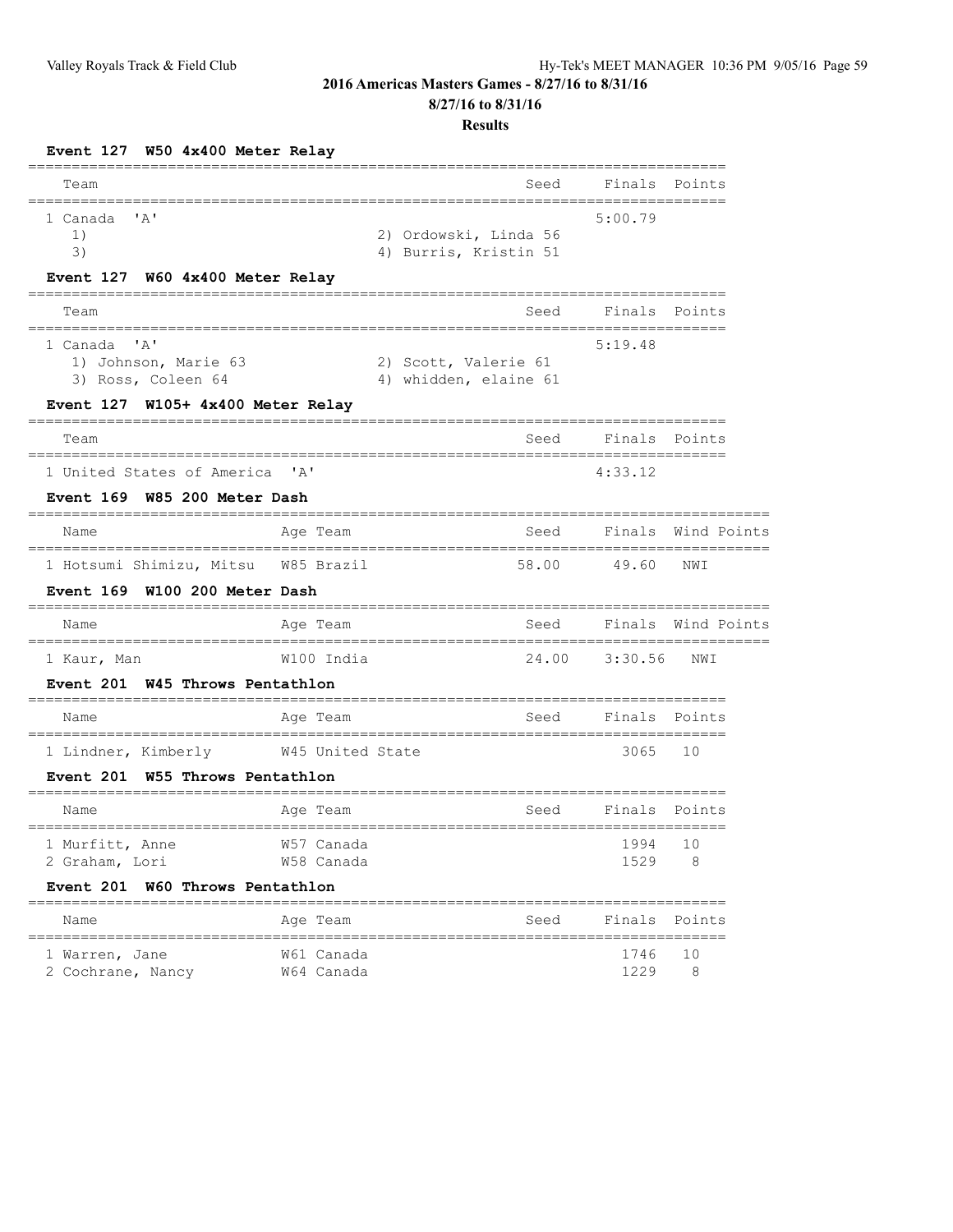## **8/27/16 to 8/31/16**

| Event 201 W65 Throws Pentathlon                                                      |                                                                                                                                                                                                                     |        |                                                                                                                                                                                                              |
|--------------------------------------------------------------------------------------|---------------------------------------------------------------------------------------------------------------------------------------------------------------------------------------------------------------------|--------|--------------------------------------------------------------------------------------------------------------------------------------------------------------------------------------------------------------|
| Age Team                                                                             | Seed                                                                                                                                                                                                                | Finals | Points                                                                                                                                                                                                       |
| W68 Canada                                                                           |                                                                                                                                                                                                                     | 3277   | 10                                                                                                                                                                                                           |
| W69 Canada                                                                           |                                                                                                                                                                                                                     | 3115   | 8                                                                                                                                                                                                            |
|                                                                                      |                                                                                                                                                                                                                     |        | 6                                                                                                                                                                                                            |
|                                                                                      |                                                                                                                                                                                                                     |        |                                                                                                                                                                                                              |
| Age Team                                                                             | Seed                                                                                                                                                                                                                | Finals | Points                                                                                                                                                                                                       |
| W78 United State                                                                     |                                                                                                                                                                                                                     | 2735   | 10                                                                                                                                                                                                           |
|                                                                                      |                                                                                                                                                                                                                     |        | 8                                                                                                                                                                                                            |
| -------------------------------------                                                |                                                                                                                                                                                                                     |        |                                                                                                                                                                                                              |
| Age Team                                                                             |                                                                                                                                                                                                                     |        |                                                                                                                                                                                                              |
| W45 United State                                                                     | 27.67m                                                                                                                                                                                                              | 606    |                                                                                                                                                                                                              |
| W55 Hammer Throw Throws Pentathlon                                                   |                                                                                                                                                                                                                     |        |                                                                                                                                                                                                              |
| Age Team                                                                             |                                                                                                                                                                                                                     |        |                                                                                                                                                                                                              |
| W57 Canada                                                                           | 21.34m                                                                                                                                                                                                              | 490    |                                                                                                                                                                                                              |
|                                                                                      |                                                                                                                                                                                                                     | 383    |                                                                                                                                                                                                              |
|                                                                                      |                                                                                                                                                                                                                     |        |                                                                                                                                                                                                              |
| Age Team                                                                             |                                                                                                                                                                                                                     |        |                                                                                                                                                                                                              |
| W64 Canada                                                                           | 12.77m                                                                                                                                                                                                              | 271    |                                                                                                                                                                                                              |
| W61 Canada                                                                           | 11.68m                                                                                                                                                                                                              | 236    |                                                                                                                                                                                                              |
| Event 201 W65 Hammer Throw Throws Pentathlon<br>____________________________________ |                                                                                                                                                                                                                     |        |                                                                                                                                                                                                              |
| Age Team                                                                             |                                                                                                                                                                                                                     |        |                                                                                                                                                                                                              |
| W68 Canada                                                                           | 23.82m                                                                                                                                                                                                              | 724    |                                                                                                                                                                                                              |
| W69 Canada                                                                           | 22.51m                                                                                                                                                                                                              | 675    |                                                                                                                                                                                                              |
|                                                                                      |                                                                                                                                                                                                                     |        |                                                                                                                                                                                                              |
|                                                                                      |                                                                                                                                                                                                                     |        |                                                                                                                                                                                                              |
| Age Team                                                                             | Finals                                                                                                                                                                                                              | Points |                                                                                                                                                                                                              |
| W78 United State                                                                     | 18.68m                                                                                                                                                                                                              | 609    |                                                                                                                                                                                                              |
| W75 Canada                                                                           | 18.48m                                                                                                                                                                                                              | 601    |                                                                                                                                                                                                              |
| W45 Shot Put Throws Pentathlon                                                       |                                                                                                                                                                                                                     |        |                                                                                                                                                                                                              |
| Age Team                                                                             | Finals                                                                                                                                                                                                              | Points |                                                                                                                                                                                                              |
|                                                                                      |                                                                                                                                                                                                                     |        |                                                                                                                                                                                                              |
|                                                                                      | W68 Canada<br>W75 Throws Pentathlon<br>W75 Canada<br>Event 201 W45 Hammer Throw Throws Pentathlon<br>W58 Canada<br>Event 201 W60 Hammer Throw Throws Pentathlon<br>W68 Canada<br>W75 Hammer Throw Throws Pentathlon | 15.66m | Results<br>1926<br>2353<br>Finals Points<br>Finals Points<br>17.78m<br>______________________________<br>Finals Points<br>______________________________<br>Finals Points<br>========================<br>422 |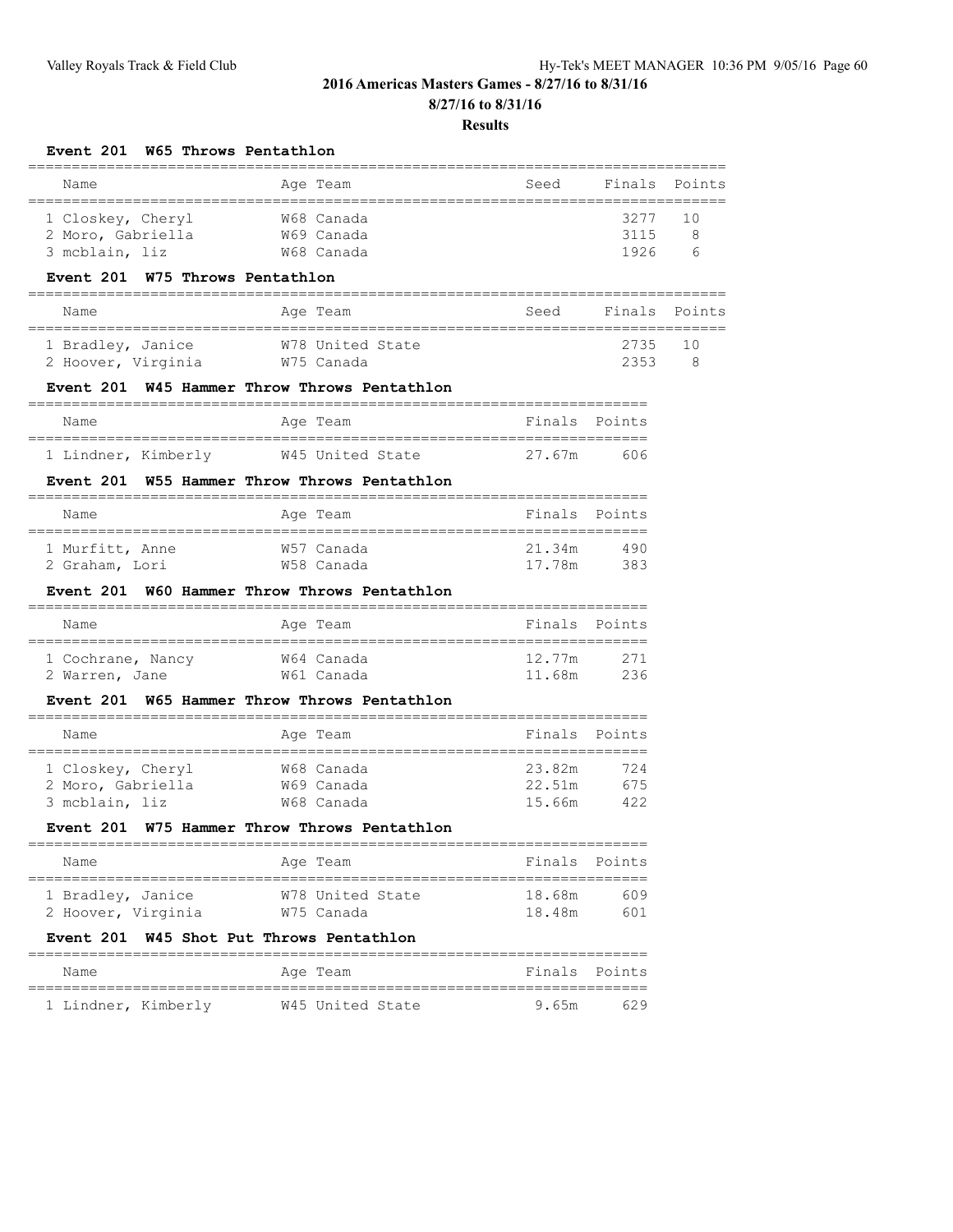**8/27/16 to 8/31/16**

#### **Results**

#### **Event 201 W55 Shot Put Throws Pentathlon**

| Name            |  | Age Team   | Finals Points |     |  |  |  |  |
|-----------------|--|------------|---------------|-----|--|--|--|--|
|                 |  |            |               |     |  |  |  |  |
| 1 Murfitt, Anne |  | W57 Canada | 690m          | 494 |  |  |  |  |
| 2 Graham, Lori  |  | W58 Canada | 5 01m         | 326 |  |  |  |  |

## **Event 201 W60 Shot Put Throws Pentathlon**

| Name              |  | Age Team   | Finals Points |     |  |  |  |  |
|-------------------|--|------------|---------------|-----|--|--|--|--|
|                   |  |            |               |     |  |  |  |  |
| 1 Warren, Jane    |  | W61 Canada | 6.25m         | 489 |  |  |  |  |
| 2 Cochrane, Nancy |  | W64 Canada | 4.47m         | 316 |  |  |  |  |

## **Event 201 W65 Shot Put Throws Pentathlon**

| Name                                                     |  | Age Team                               | Finals Points           |                   |
|----------------------------------------------------------|--|----------------------------------------|-------------------------|-------------------|
| 1 Moro, Gabriella<br>2 Closkey, Cheryl<br>3 mcblain, liz |  | W69 Canada<br>W68 Canada<br>W68 Canada | 7.35m<br>6.91m<br>6.05m | 674<br>626<br>532 |

## **Event 201 W75 Shot Put Throws Pentathlon**

| Name               | Age Team         | Finals Points |     |
|--------------------|------------------|---------------|-----|
| 1 Bradley, Janice  | W78 United State | 6.77m         | 688 |
| 2 Hoover, Virginia | W75 Canada       | 5.59m         | 545 |

#### **Event 201 W45 Discus Throw Throws Pentathlon**

| Name                | Age Team         | Finals Points |     |
|---------------------|------------------|---------------|-----|
| 1 Lindner, Kimberly | W45 United State | 32.10m        | 629 |

#### **Event 201 W55 Discus Throw Throws Pentathlon** =======================================================================

| Name            | Age Team   | Finals Points |     |
|-----------------|------------|---------------|-----|
| 1 Murfitt, Anne | W57 Canada | 17.40m        | 370 |
| 2 Graham, Lori  | W58 Canada | 12.50m        | 242 |

## **Event 201 W60 Discus Throw Throws Pentathlon**

| Name              | Age Team   | Finals Points |     |
|-------------------|------------|---------------|-----|
| 1 Warren, Jane    | W61 Canada | 13.77m        | 313 |
| 2 Cochrane, Nancy | W64 Canada | 7 77m         | 145 |

#### **Event 201 W65 Discus Throw Throws Pentathlon**

| Name              | Age Team   | Finals Points |     |
|-------------------|------------|---------------|-----|
|                   |            |               |     |
| 1 Moro, Gabriella | W69 Canada | 21.80m        | 636 |
| 2 Closkey, Cheryl | W68 Canada | 21.67m        | 632 |
| 3 mcblain, liz    | W68 Canada | 11.75m        | 297 |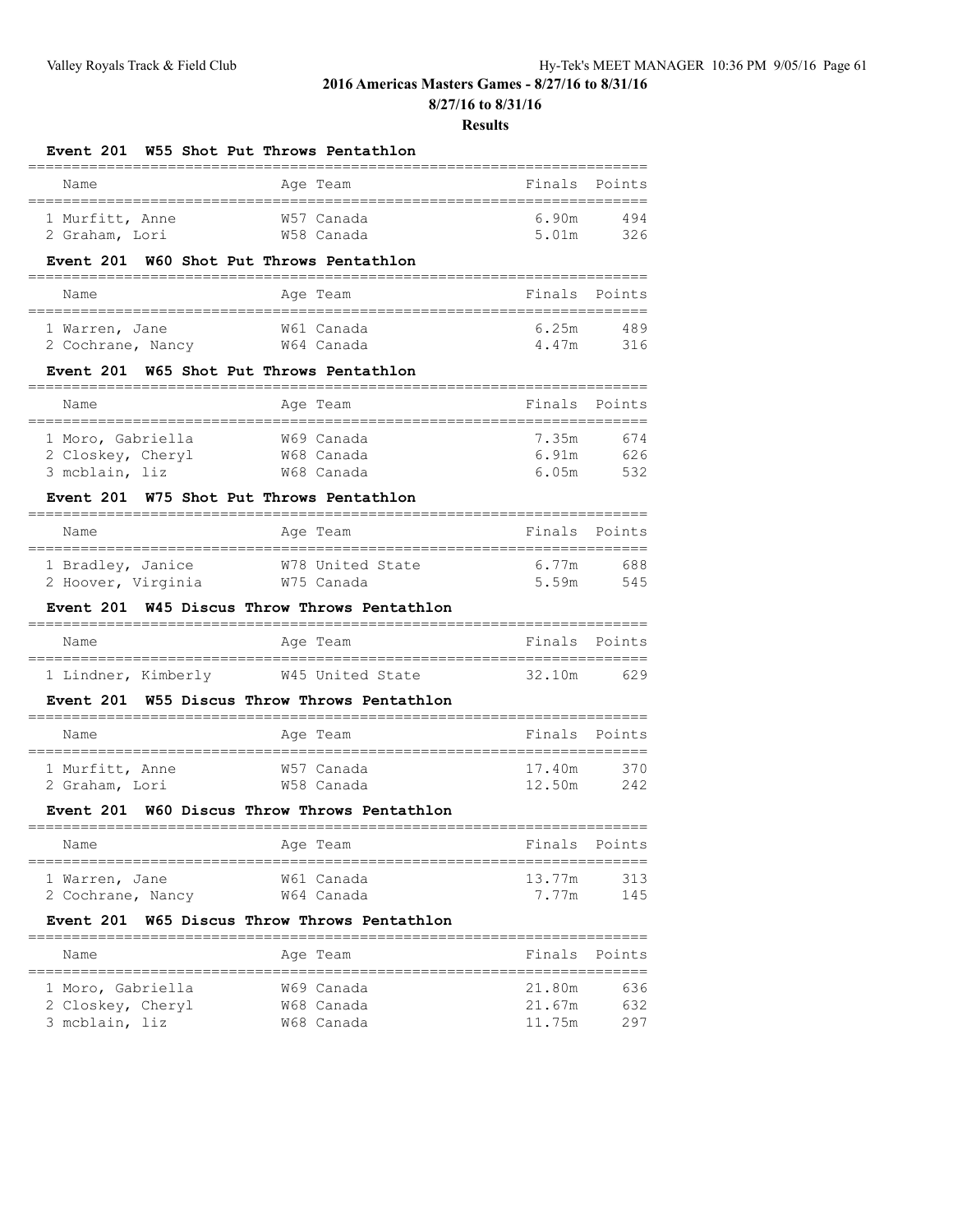**8/27/16 to 8/31/16**

#### **Results**

#### **Event 201 W75 Discus Throw Throws Pentathlon**

| Name               |  | Age Team         | Finals Points |      |  |  |  |
|--------------------|--|------------------|---------------|------|--|--|--|
|                    |  |                  |               |      |  |  |  |
| 1 Hoover, Virginia |  | W75 Canada       | 14.46m        | 484  |  |  |  |
| 2 Bradley, Janice  |  | W78 United State | 11.59m        | 368. |  |  |  |

#### **Event 201 W45 Javelin Throw Throws Pentathlon**

| Name                |  | Age Team         |        | Finals Points |
|---------------------|--|------------------|--------|---------------|
|                     |  |                  |        |               |
| 1 Lindner, Kimberly |  | W45 United State | 19.73m | 375           |

## **Event 201 W55 Javelin Throw Throws Pentathlon**

| Name            | Age Team   | Finals Points |     |
|-----------------|------------|---------------|-----|
|                 |            |               |     |
| 1 Graham, Lori  | W58 Canada | 13.22m        | 273 |
| 2 Murfitt, Anne | W57 Canada | 11.21m        | 219 |

## **Event 201 W60 Javelin Throw Throws Pentathlon**

| Name              | Age Team   | Finals Points |     |
|-------------------|------------|---------------|-----|
|                   |            |               |     |
| 1 Warren, Jane    | W61 Canada | 13.00m        | 307 |
| 2 Cochrane, Nancy | W64 Canada | 10.53m        | ク33 |

#### **Event 201 W65 Javelin Throw Throws Pentathlon**

| Name                                                     | Age Team |                                        | Finals Points             |                   |
|----------------------------------------------------------|----------|----------------------------------------|---------------------------|-------------------|
| 1 Closkey, Cheryl<br>2 Moro, Gabriella<br>3 mcblain, liz |          | W68 Canada<br>W69 Canada<br>W68 Canada | 19.25m<br>17.84m<br>8 59m | 571<br>522<br>208 |

#### **Event 201 W75 Javelin Throw Throws Pentathlon**

| Name               | Age Team         | Finals Points |     |
|--------------------|------------------|---------------|-----|
| 1 Bradley, Janice  | W78 United State | 13.34m        | 484 |
| 2 Hoover, Virginia | W75 Canada       | 6.36m         | 187 |

=======================================================================

## **Event 201 W45 Weight Throw Throws Pentathlon**

| Name                | Age Team         | Finals Points |     |
|---------------------|------------------|---------------|-----|
| 1 Lindner, Kimberly | W45 United State | 11.89m        | 826 |

## **Event 201 W55 Weight Throw Throws Pentathlon**

| Name            | Age Team   | Finals Points |     |
|-----------------|------------|---------------|-----|
| 1 Murfitt, Anne | W57 Canada | 6.83m         | 421 |
| 2 Graham, Lori  | W58 Canada | 5 34m         | 305 |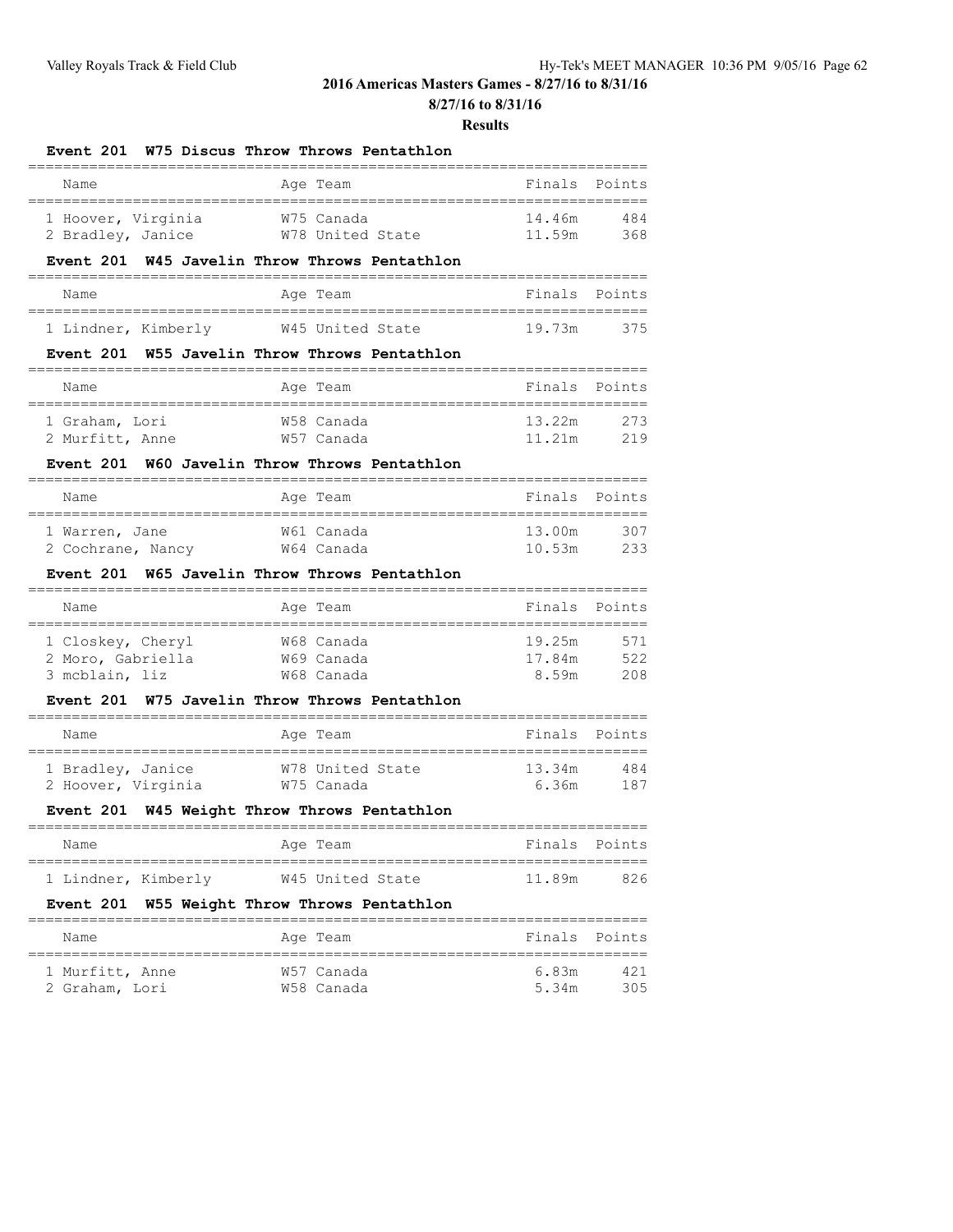**8/27/16 to 8/31/16**

#### **Results**

## **Event 201 W60 Weight Throw Throws Pentathlon** ======================================================================= Name **Age Team** Age Team **Finals** Points ======================================================================= 1 Warren, Jane W61 Canada 7.02m 401 2 Cochrane, Nancy W64 Canada 5.12m 264 **Event 201 W65 Weight Throw Throws Pentathlon** ======================================================================= Name Age Team Age Team Finals Points ======================================================================= 1 Closkey, Cheryl W68 Canada 10.38m 724 2 Moro, Gabriella W69 Canada 8.96m 608 3 mcblain, liz W68 Canada 7.22m 467 **Event 201 W75 Weight Throw Throws Pentathlon** ======================================================================= Name **Age Team** Age Team Finals Points ======================================================================= 1 Bradley, Janice W78 United State 8.26m 586 2 Hoover, Virginia W75 Canada 7.68m 536 **Event 202 M45 Throws Pentathlon** ================================================================================ Name **Age Team** Age Team Seed Finals Points ================================================================================ 1 Morfitt, Graham M49 Canada 3048 10 2 McWhinney, Bruce M49 Canada 2675 8 3 Jack, Byron 1753 M49 Canada 1753 6 **Event 202 M50 Throws Pentathlon** ================================================================================ Name **Age Team** Age Team Seed Finals Points ================================================================================ 1 Ribeiro Jordao, Paulo M50 Brazil 2724 10 2 Arthur, Andrew M54 Canada 2720 8 3 Dailey, Mike M53 Canada 2538 6 **Event 202 M60 Throws Pentathlon** ================================================================================ Name **Age Team** Age Team Seed Finals Points ================================================================================ 1 Zapf-Gilje, Reidar M64 Canada 3328 10 2 Peters, Johannes M62 Australia 3290 8 3 Watson, Richard M63 United State 3181 6 4 Natale, Andrew 1736 5 1736 5 **Event 202 M65 Throws Pentathlon** ================================================================================ Name Mage Team Age Team Seed Finals Points ================================================================================ 1 Ulis, David M68 Canada 2919 10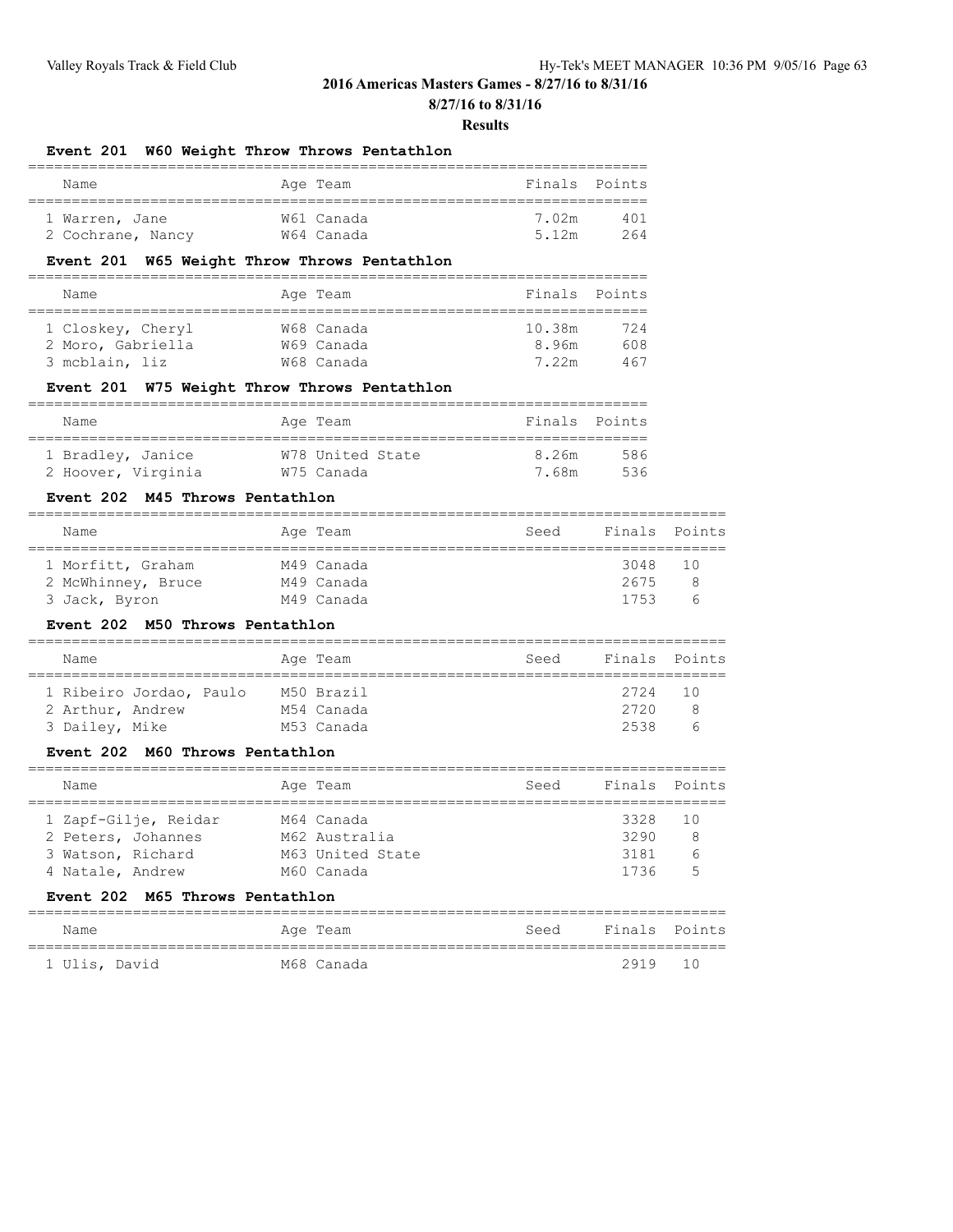**8/27/16 to 8/31/16**

## **Results**

| Event 202 M70 Throws Pentathlon |                                              |                                         |               |        |
|---------------------------------|----------------------------------------------|-----------------------------------------|---------------|--------|
| Name<br>_______________________ | Age Team<br>=====================            | Seed<br>=============================== | Finals        | Points |
| 1 Toor, Harnek                  | M70 Canada                                   |                                         | 3273          | 10     |
| 2 Thorpe, George                | M72 Canada                                   |                                         | 1510          | 8      |
| Event 202 M75 Throws Pentathlon |                                              |                                         |               |        |
| Name                            | Age Team                                     | Seed                                    | Finals        | Points |
| 1 Glowacki, Marek               | M75 Canada                                   |                                         | 3958          | 10     |
| 2 East, Les                     | M77 Canada                                   |                                         | 2944          | 8      |
| 3 Dhillon, Bakhshish M78 Canada |                                              |                                         | 2920          | 6      |
| Event 202 M80 Throws Pentathlon |                                              |                                         |               |        |
| Name                            | Age Team                                     | Seed                                    | Finals        | Points |
| 1 aadmi, andy                   | M81 Canada                                   |                                         | 2848          | 10     |
|                                 | Event 202 M45 Hammer Throw Throws Pentathlon |                                         |               |        |
| Name                            | Age Team                                     |                                         | Finals Points |        |
| 1 McWhinney, Bruce              | M49 Canada                                   | 31.19m                                  | 490           |        |
| 2 Morfitt, Graham               | M49 Canada                                   | 29.50m                                  | 456           |        |
| 3 Jack, Byron                   | M49 Canada                                   | 15.09m                                  | 172           |        |
|                                 | Event 202 M50 Hammer Throw Throws Pentathlon |                                         |               |        |
| Name                            | Age Team                                     | Finals                                  | Points        |        |
| 1 Arthur, Andrew                | M54 Canada                                   | 31.67m                                  | 473           |        |
| 2 Ribeiro Jordao, Paulo         | M50 Brazil                                   | 27.20m                                  | 387           |        |
| 3 Dailey, Mike                  | M53 Canada                                   | 24.34m                                  | 332           |        |
|                                 | Event 202 M60 Hammer Throw Throws Pentathlon |                                         |               |        |
| Name                            | Age Team                                     | Finals                                  | Points        |        |
| 1 Watson, Richard               | M63 United State                             | 38.27m                                  | 677           |        |
| 2 Peters, Johannes              | M62 Australia                                | 37.18m                                  | 654           |        |
| 3 Zapf-Gilje, Reidar            | M64 Canada                                   | 33.70m                                  | 579           |        |
| 4 Natale, Andrew                | M60 Canada                                   | 22.35m                                  | 338           |        |
|                                 | Event 202 M65 Hammer Throw Throws Pentathlon |                                         |               |        |
| Name                            | Age Team                                     |                                         | Finals Points |        |
| 1 Ulis, David                   | M68 Canada                                   | 26.00m                                  | 481           |        |
|                                 | Event 202 M70 Hammer Throw Throws Pentathlon |                                         |               |        |
| Name                            | Age Team                                     |                                         | Finals Points |        |
|                                 |                                              |                                         |               |        |

1 Toor, Harnek M70 Canada 34.99m 690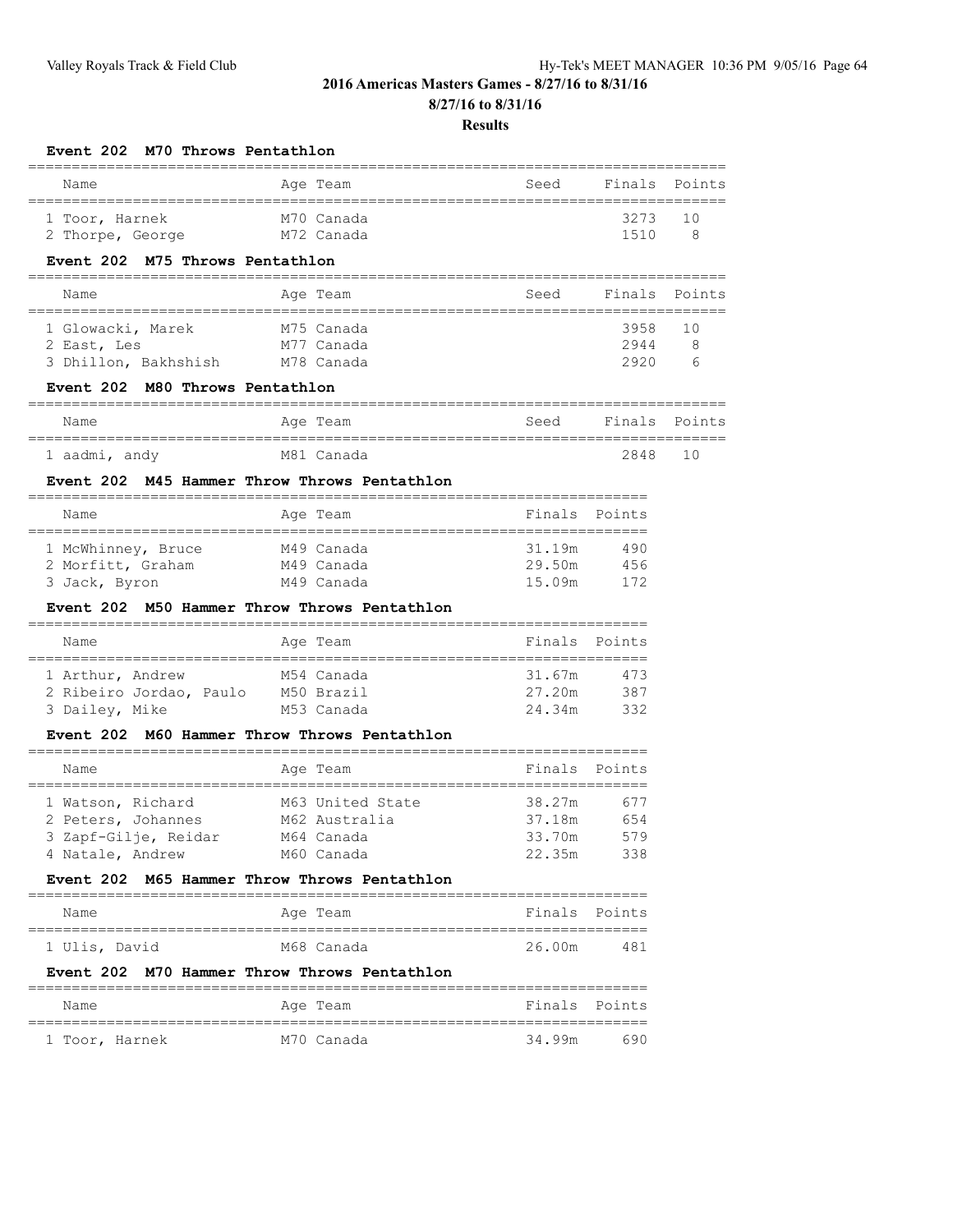**8/27/16 to 8/31/16**

#### **Results**

15.52m 232

## **....Event 202 M70 Hammer Throw Throws Pentathlon**

| 2 Thorpe, George |  | M72 Canada |  |
|------------------|--|------------|--|
|------------------|--|------------|--|

### **Event 202 M75 Hammer Throw Throws Pentathlon**

| Name                                                     |  | Age Team                               | Finals Points              |                   |  |  |  |  |
|----------------------------------------------------------|--|----------------------------------------|----------------------------|-------------------|--|--|--|--|
| 1 Glowacki, Marek<br>2 Dhillon, Bakhshish<br>3 East, Les |  | M75 Canada<br>M78 Canada<br>M77 Canada | 33.53m<br>31.55m<br>30.06m | 764<br>710<br>669 |  |  |  |  |

#### **Event 202 M80 Hammer Throw Throws Pentathlon**

| Name          |  | Age Team   | Finals Points |     |
|---------------|--|------------|---------------|-----|
| 1 aadmi, andy |  | M81 Canada | 20.61m        | 487 |

#### **Event 202 M45 Shot Put Throws Pentathlon**

| Name                                    |  | Age Team                 | Finals Points    |            |  |  |  |  |  |
|-----------------------------------------|--|--------------------------|------------------|------------|--|--|--|--|--|
| 1 McWhinney, Bruce<br>2 Morfitt, Graham |  | M49 Canada<br>M49 Canada | 11.01m<br>10.59m | 681<br>651 |  |  |  |  |  |
| 3 Jack, Byron                           |  | M49 Canada               | 7.87m            | 453        |  |  |  |  |  |

### **Event 202 M50 Shot Put Throws Pentathlon**

| Name                    |  | Age Team   | Finals Points |     |
|-------------------------|--|------------|---------------|-----|
| 1 Dailey, Mike          |  | M53 Canada | 11.47m        | 694 |
| 2 Ribeiro Jordao, Paulo |  | M50 Brazil | 11.30m        | 682 |
| 3 Arthur, Andrew        |  | M54 Canada | 10.04m        | 592 |

#### **Event 202 M60 Shot Put Throws Pentathlon**

| Name              |                      |  | Age Team         |        | Finals Points |  |  |  |
|-------------------|----------------------|--|------------------|--------|---------------|--|--|--|
|                   |                      |  |                  |        |               |  |  |  |
|                   | 1 Zapf-Gilje, Reidar |  | M64 Canada       | 12.21m | 804           |  |  |  |
|                   | 2 Peters, Johannes   |  | M62 Australia    | 11.79m | 772           |  |  |  |
| 3 Watson, Richard |                      |  | M63 United State | 10.68m | 687           |  |  |  |
| 4 Natale, Andrew  |                      |  | M60 Canada       | 9.06m  | 564           |  |  |  |

#### **Event 202 M65 Shot Put Throws Pentathlon**

| Name          | Age Team   | Finals Points |     |
|---------------|------------|---------------|-----|
| 1 Ulis, David | M68 Canada | 9.65m         | 675 |

#### **Event 202 M70 Shot Put Throws Pentathlon**

| Name             | Age Team   | Finals Points |
|------------------|------------|---------------|
| 1 Toor, Harnek   | M70 Canada | 10.40m<br>686 |
| 2 Thorpe, George | M72 Canada | 6.90m<br>416  |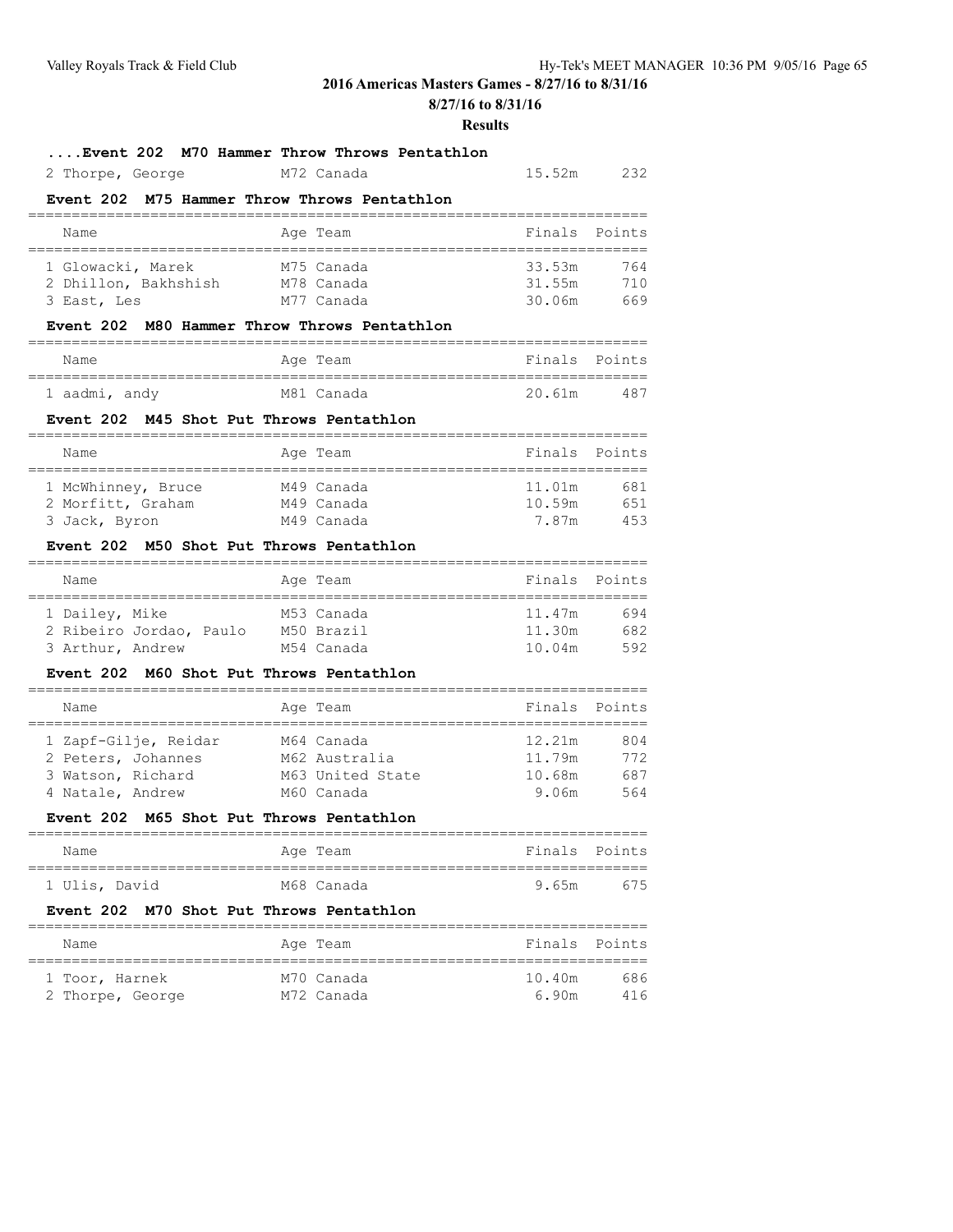**8/27/16 to 8/31/16**

#### **Results**

## **Event 202 M75 Shot Put Throws Pentathlon**

| Name                 |  | Age Team   | Finals Points |     |  |  |  |  |
|----------------------|--|------------|---------------|-----|--|--|--|--|
|                      |  |            |               |     |  |  |  |  |
| 1 Glowacki, Marek    |  | M75 Canada | 12.14m        | 912 |  |  |  |  |
| 2 Dhillon, Bakhshish |  | M78 Canada | 8.99m         | 641 |  |  |  |  |
| 3 East, Les          |  | M77 Canada | 8 24m         | 578 |  |  |  |  |

#### **Event 202 M80 Shot Put Throws Pentathlon**

| Name          |  | Age Team   | Finals Points |     |
|---------------|--|------------|---------------|-----|
|               |  |            |               |     |
| 1 aadmi, andy |  | M81 Canada | 9.23m         | 722 |

## **Event 202 M45 Discus Throw Throws Pentathlon**

| Name                                    |  | Age Team                 | Finals Points    |            |  |  |  |  |  |
|-----------------------------------------|--|--------------------------|------------------|------------|--|--|--|--|--|
| 1 Morfitt, Graham<br>2 McWhinney, Bruce |  | M49 Canada<br>M49 Canada | 28.26m<br>27.88m | 545<br>536 |  |  |  |  |  |
| 3 Jack, Byron                           |  | M49 Canada               | 24.29m           | 450        |  |  |  |  |  |

## **Event 202 M50 Discus Throw Throws Pentathlon**

| Name                                      |  |  |  | Age Team                 |                  | Finals Points |  |  |  |
|-------------------------------------------|--|--|--|--------------------------|------------------|---------------|--|--|--|
| 1 Ribeiro Jordao, Paulo<br>2 Dailey, Mike |  |  |  | M50 Brazil<br>M53 Canada | 35.69m<br>34.72m | 593<br>573    |  |  |  |
| 3 Arthur, Andrew                          |  |  |  | M54 Canada               | 31.82m           | 514           |  |  |  |

## **Event 202 M60 Discus Throw Throws Pentathlon**

| Name                                                                                |  | Age Team                                                      | Finals Points                        |                          |  |  |  |  |
|-------------------------------------------------------------------------------------|--|---------------------------------------------------------------|--------------------------------------|--------------------------|--|--|--|--|
| 1 Peters, Johannes<br>2 Zapf-Gilje, Reidar<br>3 Watson, Richard<br>4 Natale, Andrew |  | M62 Australia<br>M64 Canada<br>M63 United State<br>M60 Canada | 39.59m<br>37.69m<br>32.23m<br>28.44m | 707<br>666<br>549<br>469 |  |  |  |  |

## **Event 202 M65 Discus Throw Throws Pentathlon**

| Name          |  | Age Team   | Finals Points |     |
|---------------|--|------------|---------------|-----|
| 1 Ulis, David |  | M68 Canada | 31.78m        | 603 |

#### **Event 202 M70 Discus Throw Throws Pentathlon**

| Name             | Age Team   | Finals Points |     |
|------------------|------------|---------------|-----|
| 1 Toor, Harnek   | M70 Canada | 26.99m        | 553 |
| 2 Thorpe, George | M72 Canada | 17.31m        | 312 |

## **Event 202 M75 Discus Throw Throws Pentathlon**

| Name              | Age Team   | Finals Points |     |
|-------------------|------------|---------------|-----|
|                   |            |               |     |
| 1 Glowacki, Marek | M75 Canada | 32.46m        | 798 |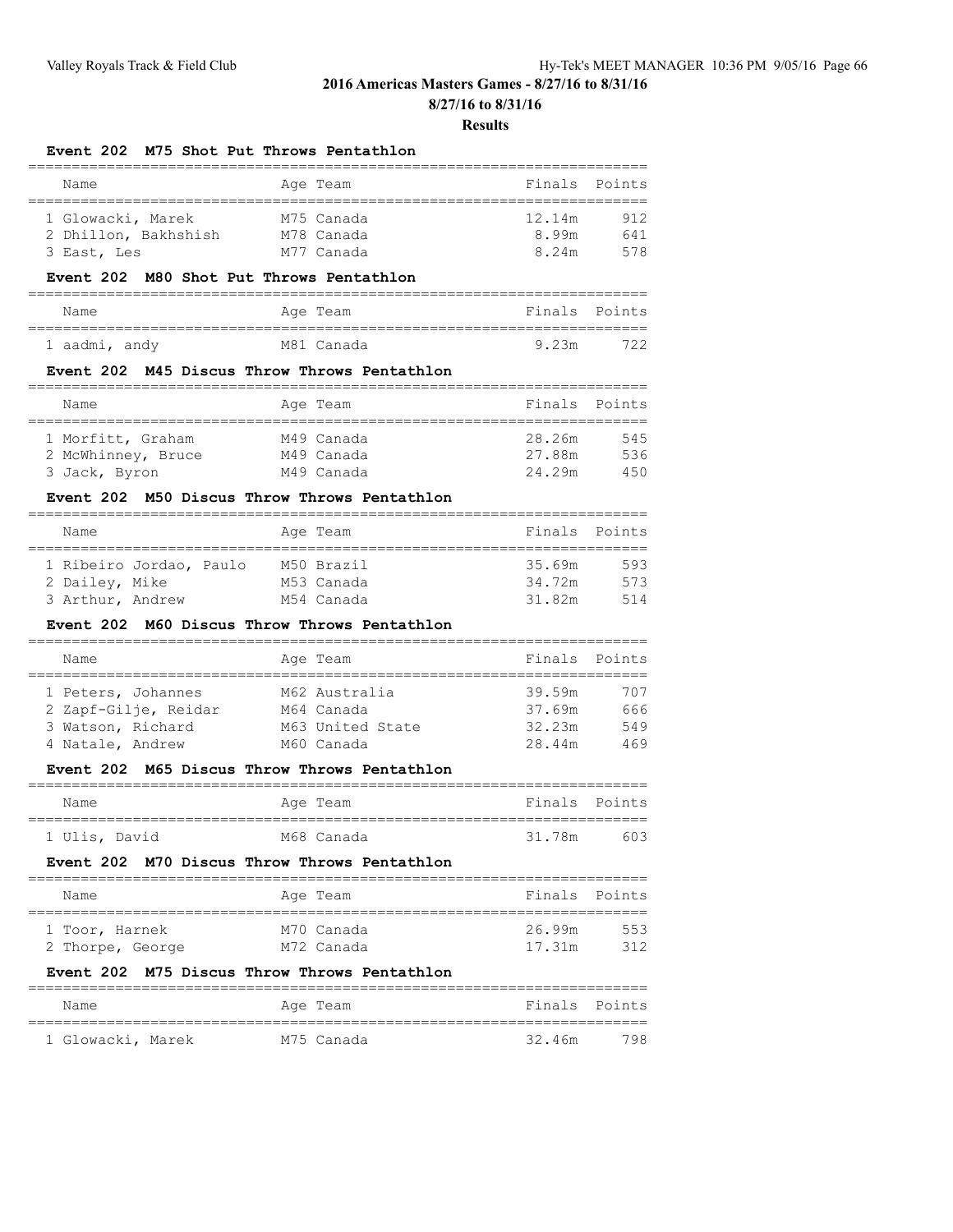**8/27/16 to 8/31/16**

## **Results**

| Event 202 M75 Discus Throw Throws Pentathlon           |                                                                   |                                    |        |
|--------------------------------------------------------|-------------------------------------------------------------------|------------------------------------|--------|
| 2 Dhillon, Bakhshish                                   | M78 Canada                                                        | 25.79m                             | 603    |
| 3 East, Les                                            | M77 Canada                                                        | 25.31m                             | 589    |
| Event 202 M80 Discus Throw Throws Pentathlon           |                                                                   |                                    |        |
| Name                                                   | Age Team                                                          | Finals                             | Points |
| 1 aadmi, andy                                          | M81 Canada                                                        | 17.92m                             | 454    |
| Event 202 M45 Javelin Throw Throws Pentathlon          |                                                                   |                                    |        |
| Name<br>-------------------------------------          | Age Team                                                          | Finals<br>:=====================   | Points |
| 1 Morfitt, Graham                                      | M49 Canada                                                        | 56.04m                             | 823    |
| 2 McWhinney, Bruce M49 Canada                          |                                                                   | 34.39m                             | 446    |
| 3 Jack, Byron                                          | M49 Canada                                                        | 30.96m                             | 388    |
| Event 202 M50 Javelin Throw Throws Pentathlon          |                                                                   |                                    |        |
| Name                                                   | Age Team                                                          | Finals<br>======================== | Points |
| 1 Arthur, Andrew                                       | M54 Canada                                                        | 34.72m                             | 480    |
| 2 Dailey, Mike                                         | M53 Canada                                                        | 34.66m                             | 479    |
| 3 Ribeiro Jordao, Paulo M50 Brazil                     |                                                                   | 32.65m                             | 443    |
| <b>Event 202</b>                                       | M60 Javelin Throw Throws Pentathlon<br>========================== |                                    |        |
| Name                                                   | Age Team                                                          | Finals                             | Points |
| ---------------------------------<br>1 Watson, Richard | -------------<br>M63 United State                                 | 37.08m                             | 625    |
| 2 Zapf-Gilje, Reidar                                   | M64 Canada                                                        | 36.97m                             | 622    |
| 3 Peters, Johannes                                     | M62 Australia                                                     | 28.95m                             | 456    |
| 4 Natale, Andrew                                       | M60 Canada                                                        | 24.50m                             | 365    |
| <b>Event 202</b>                                       | M65 Javelin Throw Throws Pentathlon                               |                                    |        |
| Name                                                   | Age Team                                                          | Finals                             | Points |
| 1 Ulis, David                                          | M68 Canada                                                        | 32.12m                             | 591    |
| Event 202                                              | M70 Javelin Throw Throws Pentathlon                               |                                    |        |
| Name                                                   | Age Team                                                          | Finals                             | Points |

| Name                               | Age Team                 | Finals Points    |            |
|------------------------------------|--------------------------|------------------|------------|
| 1 Toor, Harnek<br>2 Thorpe, George | M70 Canada<br>M72 Canada | 28.93m<br>12.13m | 568<br>166 |

## **Event 202 M75 Javelin Throw Throws Pentathlon**

| Name                                | Age Team                 | Finals Points    |            |
|-------------------------------------|--------------------------|------------------|------------|
| 1 Glowacki, Marek                   | M75 Canada               | 28.70m           | 653        |
| 2 East, Les<br>3 Dhillon, Bakhshish | M77 Canada<br>M78 Canada | 22.56m<br>15.52m | 482<br>290 |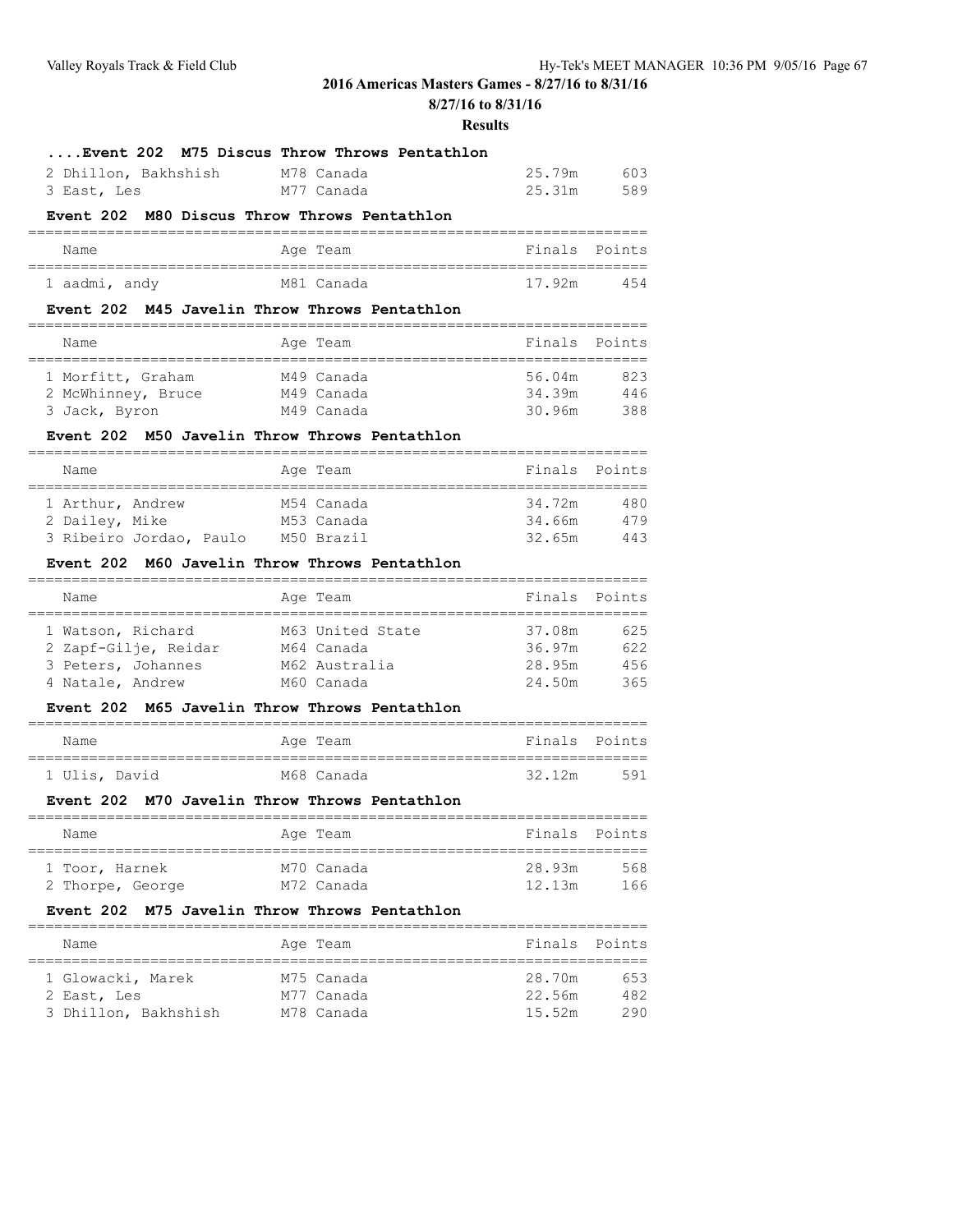**8/27/16 to 8/31/16**

#### **Results**

#### **Event 202 M80 Javelin Throw Throws Pentathlon**

| Name          |  | Age Team   | Finals Points |     |
|---------------|--|------------|---------------|-----|
| 1 aadmi, andy |  | M81 Canada | 19.50m        | 454 |

## **Event 202 M45 Weight Throw Throws Pentathlon**

| Name                                    | Age Team                 | Finals Points                 |  |  |  |  |  |  |  |
|-----------------------------------------|--------------------------|-------------------------------|--|--|--|--|--|--|--|
| 1 Morfitt, Graham<br>2 McWhinney, Bruce | M49 Canada<br>M49 Canada | 10.40m<br>573<br>522<br>9.62m |  |  |  |  |  |  |  |
| 3 Jack, Byron                           | M49 Canada               | 290<br>6.06m                  |  |  |  |  |  |  |  |

## **Event 202 M50 Weight Throw Throws Pentathlon**

| Name                    |  | Age Team   | Finals Points |     |
|-------------------------|--|------------|---------------|-----|
| 1 Arthur, Andrew        |  | M54 Canada | 13.07m        | 661 |
| 2 Ribeiro Jordao, Paulo |  | M50 Brazil | 12.36m        | 619 |
| 3 Dailey, Mike          |  | M53 Canada | 9.68m         | 460 |

## **Event 202 M60 Weight Throw Throws Pentathlon**

| Name                 | Age Team         | Finals Points |     |
|----------------------|------------------|---------------|-----|
|                      |                  |               |     |
| 1 Peters, Johannes   | M62 Australia    | 13.83m        | 701 |
| 2 Zapf-Gilje, Reidar | M64 Canada       | 13.08m        | 657 |
| 3 Watson, Richard    | M63 United State | 12.84m        | 643 |
| -- Natale, Andrew    | M60 Canada       | FOUL.         |     |

## **Event 202 M65 Weight Throw Throws Pentathlon**

| Name          |  | Age Team   | Finals Points |     |
|---------------|--|------------|---------------|-----|
|               |  |            |               |     |
| 1 Ulis, David |  | M68 Canada | 10.84m        | 569 |

#### **Event 202 M70 Weight Throw Throws Pentathlon**

| Name             | Age Team   | Finals Points |
|------------------|------------|---------------|
| 1 Toor, Harnek   | M70 Canada | 13.78m<br>776 |
| 2 Thorpe, George | M72 Canada | 384<br>7 70m  |

#### **Event 202 M75 Weight Throw Throws Pentathlon**

| Name |                                                          |  |                                                    |                         |  |  |  |  |  |
|------|----------------------------------------------------------|--|----------------------------------------------------|-------------------------|--|--|--|--|--|
|      |                                                          |  |                                                    |                         |  |  |  |  |  |
|      |                                                          |  |                                                    | 831                     |  |  |  |  |  |
|      |                                                          |  | 11.37m                                             | 676                     |  |  |  |  |  |
|      |                                                          |  | 10.65m                                             | 626                     |  |  |  |  |  |
|      | 1 Glowacki, Marek<br>2 Dhillon, Bakhshish<br>3 East, Les |  | Age Team<br>M75 Canada<br>M78 Canada<br>M77 Canada | Finals Points<br>13.58m |  |  |  |  |  |

#### **Event 202 M80 Weight Throw Throws Pentathlon**

| Name          |  | Age Team   | Finals Points |  |
|---------------|--|------------|---------------|--|
| 1 aadmi, andy |  | M81 Canada | 11.45m 731    |  |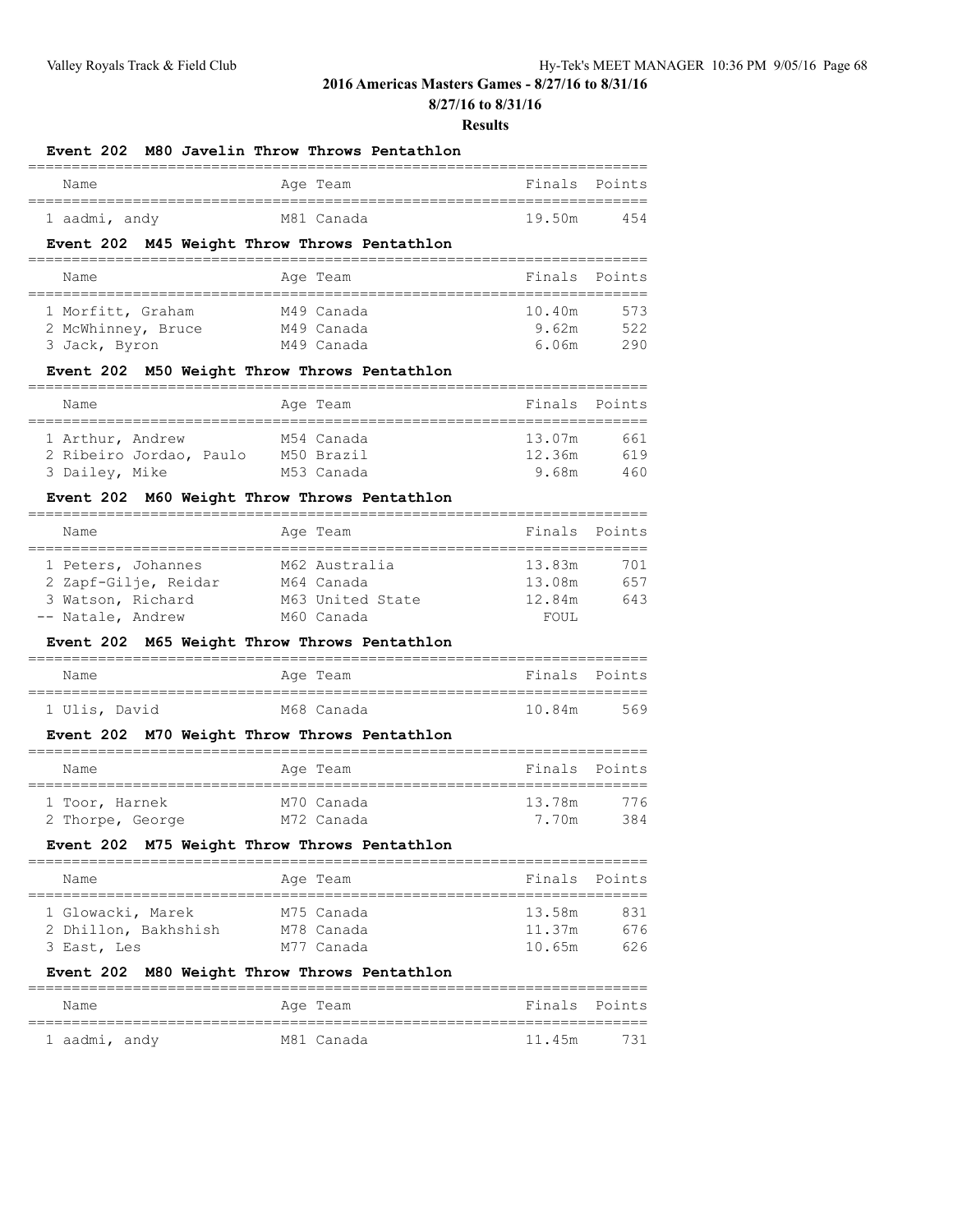## **Results**

**Event 209 W40 Long Jump A**

| Name                                  | Age Team         | Seed          |               | Finals Wind Points   |
|---------------------------------------|------------------|---------------|---------------|----------------------|
| 1 Asalde, Cecilia                     | W40 Peru         |               | 4.12m         | 0.8                  |
| 2 Bonilla Martinez, Lucell W41 Mexico |                  | 4.54m         | 3.83m         | 1.4                  |
| Event 209 W45 Long Jump A             |                  |               |               |                      |
| Name                                  | Age Team         | Seed          |               | Finals Wind Points   |
| 1 Canedo Reyes, Bertha Ali W47 Mexico |                  | 4.95m         | 4.49m         | 4.2                  |
| 2 Evans, Sharon                       | W45 Canada       | 3.90m         | 3.95m 1.0     |                      |
| 3 Kuo, Kuei fen                       | W47 Canada       | 3.15m         | 3.80m 3.3     |                      |
| Event 210 M70 300 Long Hurdles 30"    |                  |               |               |                      |
| Name                                  | Age Team         | Seed          | Finals Points |                      |
| 1 Brewer, Jess H.                     | M70 Canada       |               | 56.98         |                      |
| 2 Renwick, Doug                       | M74 Canada       | 59.00 1:01.88 |               |                      |
| 3 Gee, Arthur                         | M72 Canada       | 1:36.00       | 1:17.45       |                      |
| 4 Shah, Surinder                      | M73 Canada       | 1:08.00       | 1:17.56       |                      |
| Event 210 M75 300 Long Hurdles 30"    |                  |               |               |                      |
| Name                                  | Age Team         | Seed          | Finals Points |                      |
| 1 van der Wal, Hylke(Hike) M78 Canada |                  |               | 1:30.54       |                      |
| Event 212 W70 Javelin Throw           |                  |               |               |                      |
| Name                                  | Age Team         | Seed          | Finals Points |                      |
| 1 radcliffe, marg                     | W74 Canada       |               | 23.48m        |                      |
| 2 Kerr, Donna                         | W72 Unattached   |               | 14.20m        |                      |
| Event 212 W75 Javelin Throw           |                  |               |               |                      |
| Name                                  | Age Team         | Seed          | Finals        | Points               |
| 1 Crosthwaite, Gerda                  | W77 Canada       | 20.10m        | 19.18m        |                      |
| 2 Padia, Elsbeth                      | W78 United State |               | 18.70m        |                      |
| 3 Bergen, Kathy                       | W76 United State | 19.34m        | 17.86m        | completed wit40=55 e |
| 4 Bradley, Janice M78 United State    |                  |               | 12.75m        |                      |
| Event 212 W100 Javelin Throw          |                  |               |               |                      |
| Name                                  | Age Team         | Seed          | Finals Points |                      |
| 1 Kaur, Man                           | W100 India       | 5.36m         | 4.67m         |                      |
| Event 213 M55 Long Jump               |                  |               |               |                      |
| Name                                  | Age Team         | Seed          |               | Finals Wind Points   |
| 1 Rodriguez Padilla, Aleja M55 Mexico |                  | 4.80m         | $4.62m - 0.2$ |                      |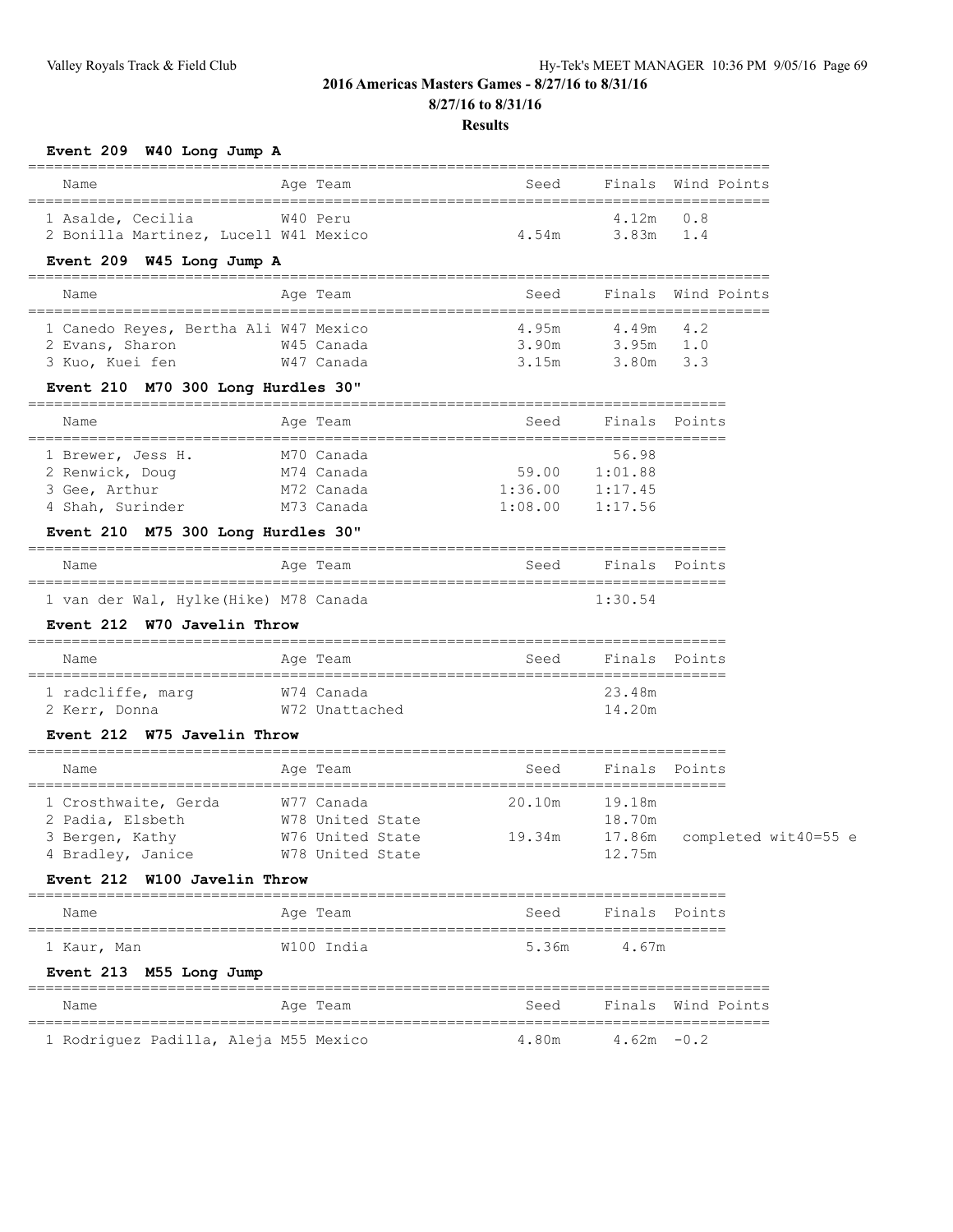**8/27/16 to 8/31/16**

#### **Results**

| $\ldots$ . Event 213 $M55$ Long Jump |                  |       |               |
|--------------------------------------|------------------|-------|---------------|
| 2 Won, William                       | M55 United State | 4.32m | $4.49m - 1.2$ |
| 3 Liu, Edwin                         | M59 Canada       |       | $4.14m - 1.2$ |
| 4 Bartel, Karl                       | M57 Canada       |       | $3.05m - 1.6$ |

#### **Event 215 M35 Javelin Throw**

| Name | Age<br>Team | Seed | Fina.<br>$\mathbf{C}$<br>------ | $P \cap i$<br>-----<br>- - |
|------|-------------|------|---------------------------------|----------------------------|

| Singh<br>- | Gagandeer<br>------- | M38 | 4<br>$\prec$ $\sim$<br>4 J.II<br>. . |
|------------|----------------------|-----|--------------------------------------|

## **Event 215 M40 Javelin Throw**

| Name           |                  | Age Team         |  | Seed   |        | Finals Points |
|----------------|------------------|------------------|--|--------|--------|---------------|
|                | 1 Bell, Roderick | M43 United State |  | 35 66m | 38.91m |               |
| 2 Phan, Derick |                  | M43 United State |  | 31.57m | 32.73m |               |

## **Event 215 M45 Javelin Throw**

| Name              | Age Team         | Seed   | Finals Points |  |
|-------------------|------------------|--------|---------------|--|
| 1 Morfitt, Graham | M49 Canada       | 57.42m | 53.61m        |  |
| 2 Dalke, Thomas   | M49 United State | 58.51m | 53.23m        |  |
| 3 Jack, Byron     | M49 Canada       | 33.30m | 32.48m        |  |
| 4 Uliana, Lloyd   | M49 Canada       |        | 32.46m        |  |
| 5 Guirand, Derek  | M48 United State | 25.00m | 31.75m        |  |

## **Event 216 M70 Shot Put A**

| Name                                   | Age Team                       | Seed   | Finals Points   |  |  |  |  |  |
|----------------------------------------|--------------------------------|--------|-----------------|--|--|--|--|--|
| 1 Toor, Harnek<br>2 Martin, Louis Jean | M70 Canada<br>M73 United State | 10.80m | 10.58m<br>7 85m |  |  |  |  |  |

## **Event 216 M75 Shot Put A**

| Name                 |  | Age Team   | Seed   | Finals Points |  |  |  |  |
|----------------------|--|------------|--------|---------------|--|--|--|--|
|                      |  |            |        |               |  |  |  |  |
| 1 Glowacki, Marek    |  | M75 Canada | 12.10m | 11.82m        |  |  |  |  |
| 2 Avila, Carlos      |  | M76 Mexico | 0.10m  | 9.50m         |  |  |  |  |
| 3 Dhillon, Bakhshish |  | M78 Canada | 9.20m  | 8.42m         |  |  |  |  |

## **Event 216 M80 Shot Put A**

| Name          | Age Team   | Finals Points<br>Seed |
|---------------|------------|-----------------------|
| 1 aadmi, andy | M81 Canada | 9.57m                 |

## **Event 216 M85 Shot Put A**

| Name               | Age Team   | Seed  | Finals Points |  |
|--------------------|------------|-------|---------------|--|
| 1 huckerby, ronald | M87 Canada | 7.10m | 5.81m         |  |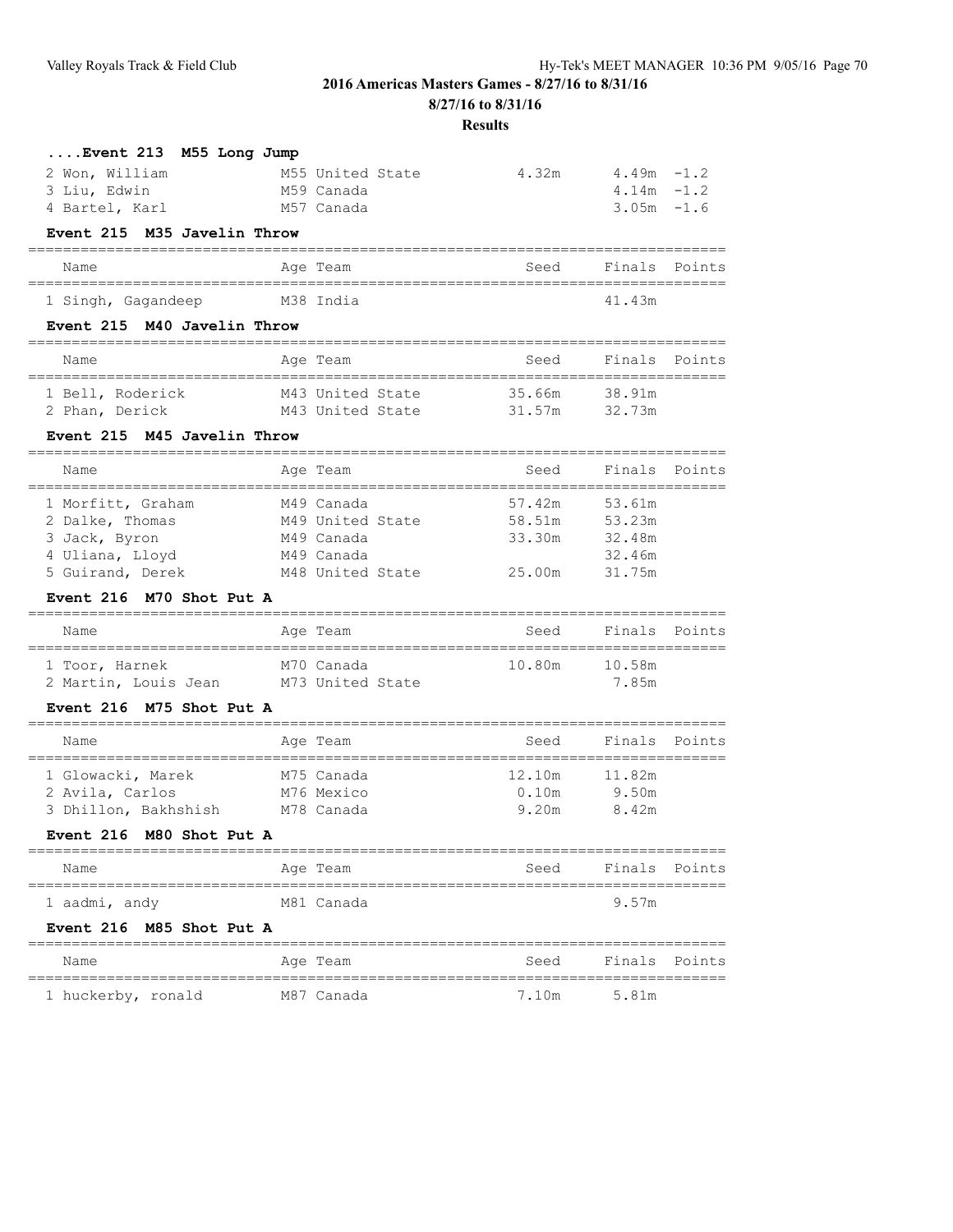## **Results**

## **Event 217 M60 Javelin Throw**

| Name               | Age Team         | Seed   | Finals | Points |
|--------------------|------------------|--------|--------|--------|
| 1 Gudzowsky, Terry | M62 Canada       |        | 37.83m |        |
| 2 hodgson, john    | M61 Canada       |        | 37.81m |        |
| 3 Watson, Richard  | M63 United State | 38.32m | 36.31m |        |
| 4 Leung, Gary      | M60 Canada       | 32.15m | 31.23m |        |
| 5 Natale, Andrew   | M60 Canada       |        | 23.72m |        |
| 6 Dhillon, Jaqdish | M64 Canada       | 30.00m | 16.29m |        |

## **Event 217 M65 Javelin Throw**

| Name                             | Age Team                       | Seed             | Finals Points    |                      |
|----------------------------------|--------------------------------|------------------|------------------|----------------------|
| 1 Hearn, Edward<br>2 Ulis, David | M67 United State<br>M68 Canada | 48.23m<br>37.02m | 45.32m<br>34.62m |                      |
| 3 La Bine, Chris                 | M65 Canada                     | 27.00m           | 24.39m           | completed at a dif t |
| 4 Konrad, Alfred                 | M66 Canada                     |                  | 21.63m           |                      |

## **Event 219 M45 Long Jump A**

| Name            | Age Team         | Seed  |               | Finals Wind Points |  |  |  |
|-----------------|------------------|-------|---------------|--------------------|--|--|--|
|                 |                  |       |               |                    |  |  |  |
| 1 Pye, Derek    | M48 United State | 6.26m | $5.90m + 0.0$ |                    |  |  |  |
| 2 Warren, Mark  | M49 United State | 5.20m | $5.16m$ $1.0$ |                    |  |  |  |
| 3 Drummond, Don | M47 United State | 6.10m | 5.05m         | 0.4                |  |  |  |
| 4 Jack, Byron   | M49 Canada       |       | 3.22m         | n 9                |  |  |  |

## **Event 219 M50 Long Jump A**

| Name              | Age Team           | Seed  |           | Finals Wind Points |
|-------------------|--------------------|-------|-----------|--------------------|
| 1 Gittens, Julien | M54 United Kingdom | 5.69m | 5.36m 0.1 |                    |
| 2 Young, Mike     | M54 United State   | 5.08m | 4.58m 0.8 |                    |

## **Event 220 M60 Discus Throw**

| Name              |                    |  | Age Team         | Seed   | Finals Points |  |  |  |
|-------------------|--------------------|--|------------------|--------|---------------|--|--|--|
|                   |                    |  |                  |        |               |  |  |  |
|                   | 1 Peters, Johannes |  | M62 Australia    | 40.09m | 42.03m        |  |  |  |
| 2 Watson, Richard |                    |  | M63 United State | 40.35m | 36.06m        |  |  |  |
| 3 Natale, Andrew  |                    |  | M60 Canada       |        | 28.18m        |  |  |  |
| 4 hodgson, john   |                    |  | M61 Canada       |        | 25.48m        |  |  |  |

## **Event 220 M65 Discus Throw**

| Name             | Age Team         | Seed   | Finals Points |  |
|------------------|------------------|--------|---------------|--|
| 1 Hearn, Edward  | M67 United State | 38.53m | 34.61m        |  |
| 2 Konrad, Alfred | M66 Canada       |        | 32.90m        |  |
| 3 Ulis, David    | M68 Canada       |        | 32.05m        |  |
| 4 Bains, Mohan   | M66 Canada       |        | 29.93m        |  |
| 5 La Bine, Chris | M65 Canada       |        | 25.34m        |  |
|                  |                  |        |               |  |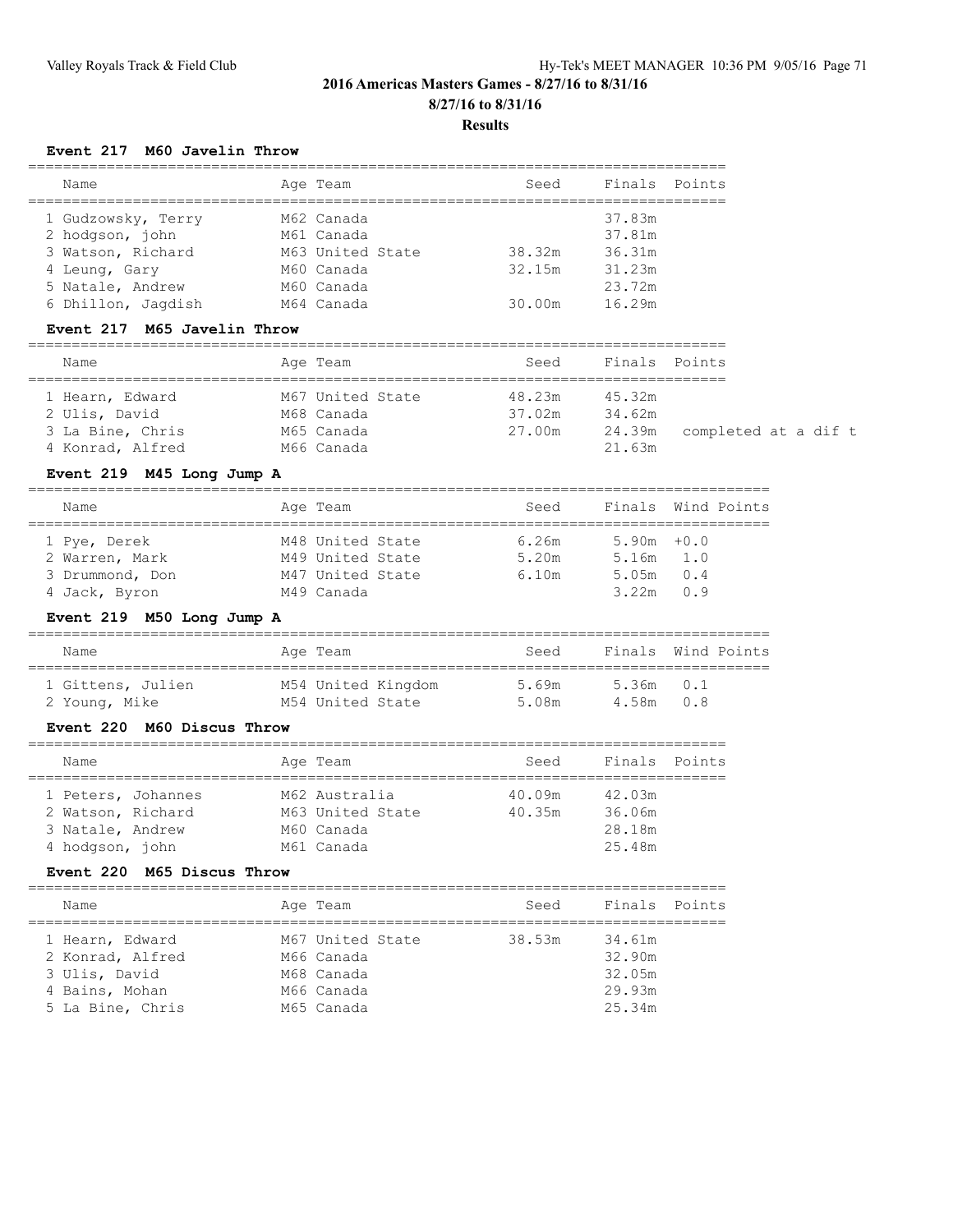## **Results**

## **Event 221 M60 Pole Vault**

| ============================                                                                                    |                                                    |                                                     |                         |                                                       |
|-----------------------------------------------------------------------------------------------------------------|----------------------------------------------------|-----------------------------------------------------|-------------------------|-------------------------------------------------------|
| Name<br>======================================                                                                  | Age Team                                           | Seed                                                | Finals                  | Points                                                |
| 1 Curry, Donald<br>2 St. Cyr, Kenneth<br>3 Dickey, David                                                        | M60 United State<br>M64 United State<br>M62 Canada | ------------------------<br>3.97m<br>2.60m<br>1.95m | 3.65m<br>2.60m<br>1.70m |                                                       |
| Event 221 M65 Pole Vault<br>__________________________________                                                  |                                                    |                                                     |                         |                                                       |
| Name<br>______________________________________                                                                  | Age Team                                           | Seed                                                | Finals                  | Points                                                |
| 1 Donaldson, Sven<br>2 Sandhu, Hardev<br>-- Hawkins, John<br>Event 221 M70 Pole Vault                           | M67 Canada<br>M67 Canada<br>M67 Canada             | 2.55m<br>2.00m                                      | 2.60m<br>1.50m<br>NH    |                                                       |
| Name                                                                                                            | Age Team                                           | Seed                                                | Finals Points           |                                                       |
| 1 Ukonmaanaho, Tuomas<br>2 Renwick, Doug M74 Canada<br>Event 221 M80 Pole Vault                                 | M71 Canada                                         | 2.50m<br>2.00m                                      | 2.40m<br>1.80m          |                                                       |
| Name                                                                                                            | Age Team                                           | Seed                                                | Finals                  | Points                                                |
|                                                                                                                 |                                                    |                                                     |                         |                                                       |
| 1 Dumas, Gerard<br>2 Giegerich, Joe                                                                             | M81 Canada<br>M84 Canada                           | 2.20m<br>1.70m                                      | 1.90m<br>1.30m          |                                                       |
| Event 222 W60 Triple Jump                                                                                       | =================                                  |                                                     |                         |                                                       |
| Name                                                                                                            | Age Team                                           | Seed                                                |                         | Finals Wind Points                                    |
| 1 Amerongen, Loretta<br>2 Cochrane, Nancy                                                                       | W62 Canada<br>W64 Canada                           |                                                     | 7.53m<br>5.37m          | 1.3<br>0.1                                            |
| Event 222 W65 Triple Jump                                                                                       |                                                    |                                                     |                         |                                                       |
| Name<br>================                                                                                        | Age Team<br>===============                        | Seed                                                |                         | Finals Wind Points<br>=============================== |
| 1 Lee, Deborah<br>2 Matthews, Brenda<br>3 Steekelenburg, Annelies W68 United State<br>Event 222 W70 Triple Jump | W66 Canada<br>W67 United State                     | 7.73m<br>7.02m                                      | 7.67m<br>7.29m<br>6.66m | 0.9<br>1.9<br>2.5                                     |
| Name                                                                                                            | Age Team                                           | Seed                                                | Finals                  | Wind Points                                           |
| 1 LaFayette-Boyd, Carol<br>2 Baldock, Lynette                                                                   | W74 Canada<br>W70 Canada                           | 8.33m<br>5.52m                                      | 8.05m<br>5.52m          | 1.4<br>2.7                                            |
| Event 222 W75 Triple Jump                                                                                       |                                                    |                                                     |                         |                                                       |
| $NT \cap r$                                                                                                     |                                                    |                                                     |                         | Mind Dointe                                           |

Name Age Team Seed Finals Wind Points ===================================================================================== 1 Hoover, Virginia W75 Canada 4.11m 4.19m 0.7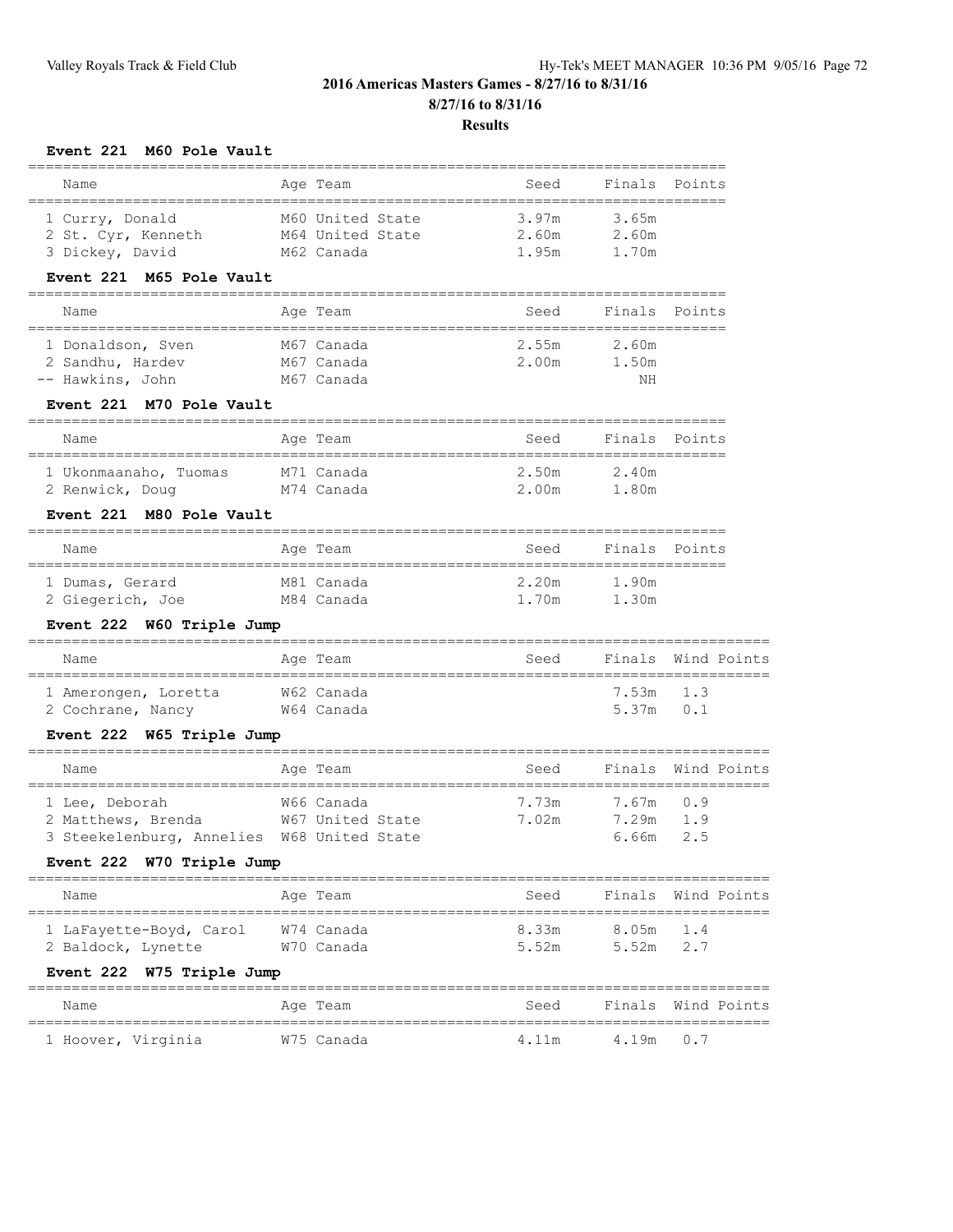# **2016 Americas Masters Games - 8/27/16 to 8/31/16 8/27/16 to 8/31/16 Results**

================================================================================

## **Event 223 M55 Triple Jump**

| Name                                  | Age Team         | Seed   |             | Finals Wind Points |
|---------------------------------------|------------------|--------|-------------|--------------------|
| 1 hankerson, brian                    | M56 United State | 11.75m | 11.89m 1.6  |                    |
| 2 Rodriquez Padilla, Aleja M55 Mexico |                  | 10.30m | $9.67m$ 0.5 |                    |
| 3 Won, William                        | M55 United State |        | $9.04m$ 0.4 |                    |
| 4 Liu, Edwin                          | M59 Canada       |        | $8.73m$ 1.6 |                    |
| 5 Velazquez Sandoval, Juan M59 Mexico |                  | 9.10m  | 8.48m 2.2   |                    |
|                                       |                  |        |             |                    |

## **Event 224 M60 Triple Jump**

| Name               | Age Team         | Seed   |                | Finals Wind Points |
|--------------------|------------------|--------|----------------|--------------------|
| 1 Smith, Joe       | M60 United State | 11.68m | $11.13m$ $1.0$ |                    |
| 2 Siu, Max         | M63 United State | 10.70m | 10.20m         | 1.7                |
| 3 Leung, Gary      | M60 Canada       | 9.90m  | $9.37m$ 1.2    |                    |
| 4 Price, Larry     | M62 United State | 8.44m  | $7.77m$ 0.6    |                    |
| 5 McLawhorn, David | M61 United State | 9.10m  | $7.71m + 0.0$  |                    |
|                    |                  |        |                |                    |

## **Event 225 M50 High Jump**

| Name                            | Age Team                             | Seed           | Finals Points  |  |
|---------------------------------|--------------------------------------|----------------|----------------|--|
| 1 Parks, Terry<br>2 Hawke, Karl | M52 United State<br>M50 United State | 1.78m<br>1.82m | 1.75m<br>1.60m |  |
| 3 Versluys, Edwin               | M52 Canada                           |                | 1.55m          |  |

## **Event 225 M55 High Jump**

| Name                | Age Team         |  | Seed  | Finals Points |  |
|---------------------|------------------|--|-------|---------------|--|
| 1 McBarnette, Bruce | M58 United State |  |       | 1.70m         |  |
| 2 Foley, Thomas     | M57 United State |  | 1.67m | 1.65m         |  |
| 3 Zarders, Mitchell | M57 United State |  | 1.70m | 1.60m         |  |
| 3 Hlavin, Peter     | M58 United State |  | 1.72m | 1.60m         |  |
| 5 Niwinski, Chris   | M59 Canada       |  | 1.55m | 1.50m         |  |
| 6 Black, Murray     | M56 Canada       |  |       | 1.45m         |  |

## **Event 226 W35 Heptathlon**

| Name                                       | Age Team |       | Seed Finals Points |  |
|--------------------------------------------|----------|-------|--------------------|--|
| 1 Perez navarro, Acela W37 Peru            |          |       | 4064 10            |  |
| Event 226 W35 100 Short Hurdles Heptathlon |          |       |                    |  |
| Name                                       | Age Team |       | Finals Wind Points |  |
| 1 Perez navarro, Acela W37 Peru            |          |       | 17.80 2.6 537      |  |
| Event 226 W35 High Jump Heptathlon         |          |       |                    |  |
| Name                                       | Age Team |       | Finals Points      |  |
| 1 Perez navarro, Acela                     | W37 Peru | 1.49m | 689                |  |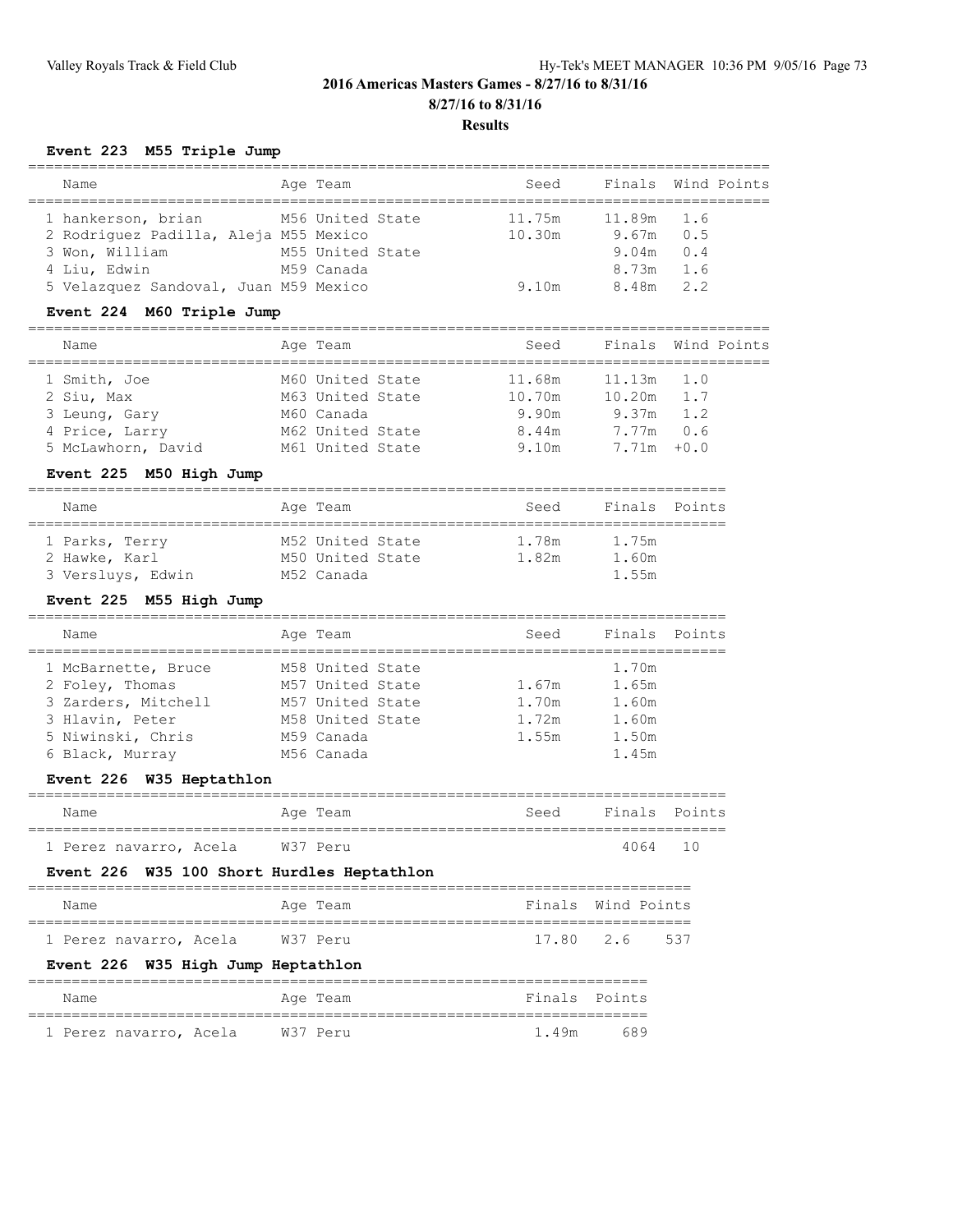# **2016 Americas Masters Games - 8/27/16 to 8/31/16**

**8/27/16 to 8/31/16**

#### **Results**

| Event 226 W35 Shot Put Heptathlon               | ==============                   |                                               |                  |                 |  |
|-------------------------------------------------|----------------------------------|-----------------------------------------------|------------------|-----------------|--|
| Name<br>====================                    | Age Team<br>===========          | Finals<br>----------------------------------- | Points           |                 |  |
| 1 Perez navarro, Acela                          | W37 Peru                         | 9.56m                                         | 524              |                 |  |
| Event 226 W35 200 Meter Dash Heptathlon         |                                  |                                               |                  |                 |  |
| Name                                            | ============<br>Age Team         | =================<br>Finals                   | Wind Points      |                 |  |
| 1 Perez navarro, Acela                          | W37 Peru                         | 28.18                                         | 0.1              | 683             |  |
| Event 226 W35 Long Jump Heptathlon              | =======================          |                                               |                  |                 |  |
| Name                                            | Age Team                         | Finals                                        | Wind Points      |                 |  |
| =====================<br>1 Perez navarro, Acela | W37 Peru                         | 4.99m                                         | 1.9              | 623             |  |
| Event 226 W35 Javelin Throw Heptathlon          | ==========                       |                                               |                  |                 |  |
| Name                                            | Age Team                         | Finals                                        | Points           |                 |  |
| 1 Perez navarro, Acela                          | W37 Peru                         | 31.60m                                        | 544              |                 |  |
| Event 226 W35 800 Meter Run Heptathlon          |                                  |                                               |                  |                 |  |
| Name                                            | Age Team                         |                                               | Finals Points    |                 |  |
| 1 Perez navarro, Acela                          | W37 Peru                         | 2:50.83                                       | 464              |                 |  |
| Event 227 M40 400 Meter Run                     |                                  |                                               |                  |                 |  |
| Name<br>,,,,,,,,,,,,,,,,,,,,,,,,                | Age Team                         | Seed<br>_______________________________       | Finals           | Points          |  |
| 1 Johnson, Marvin                               | M42 Canada                       | 53.00                                         | 54.81            |                 |  |
| 2 Ibarreta, Xavier                              | M40 Canada                       | 54.38                                         | 55.30            |                 |  |
| 3 Perrault, Mathieu                             | M40 Unattached                   | 57.04<br>1:01.14                              | 58.90<br>1:01.94 |                 |  |
| 4 Champagne, Mathieu<br>5 Ramsay, Vaughan       | M40 Canada<br>M43 United Kingdom | 58.70                                         | 1:01.95          | heat by himself |  |
| 6 Bienefeld, Andy                               | M41 Canada                       | 1:12.50                                       | 1:04.06          |                 |  |
| M50 400 Meter Run<br>Event 228                  |                                  |                                               |                  |                 |  |
| Name                                            | Age Team                         | Seed                                          | Finals           | Points          |  |
| 1 Faucher, Serge                                | M52 Canada                       | 54.51                                         | 54.58            |                 |  |
| 2 Shute, Marcus                                 | M53 United State                 | 52.85                                         | 55.21            |                 |  |
| 3 Aurelien, clinton                             | M50 United State                 | 53.90                                         | 55.75            |                 |  |
| 4 Parks, Terry                                  | M52 United State                 | 53.20                                         | 57.05            |                 |  |
| 5 Galo, Alexander                               | M50 Canada                       | 1:00.00                                       | 1:00.22          |                 |  |
| 6 Khatkar, Davinder                             | M51 Canada                       | 1:00.00                                       | 1:02.20          |                 |  |
| 7 Cooke, Nick                                   | M51 Canada                       | 59.00                                         | 1:03.66          |                 |  |
| 8 Phillips, Mark                                | M51 Canada                       | 1:02.07                                       | 1:05.70          |                 |  |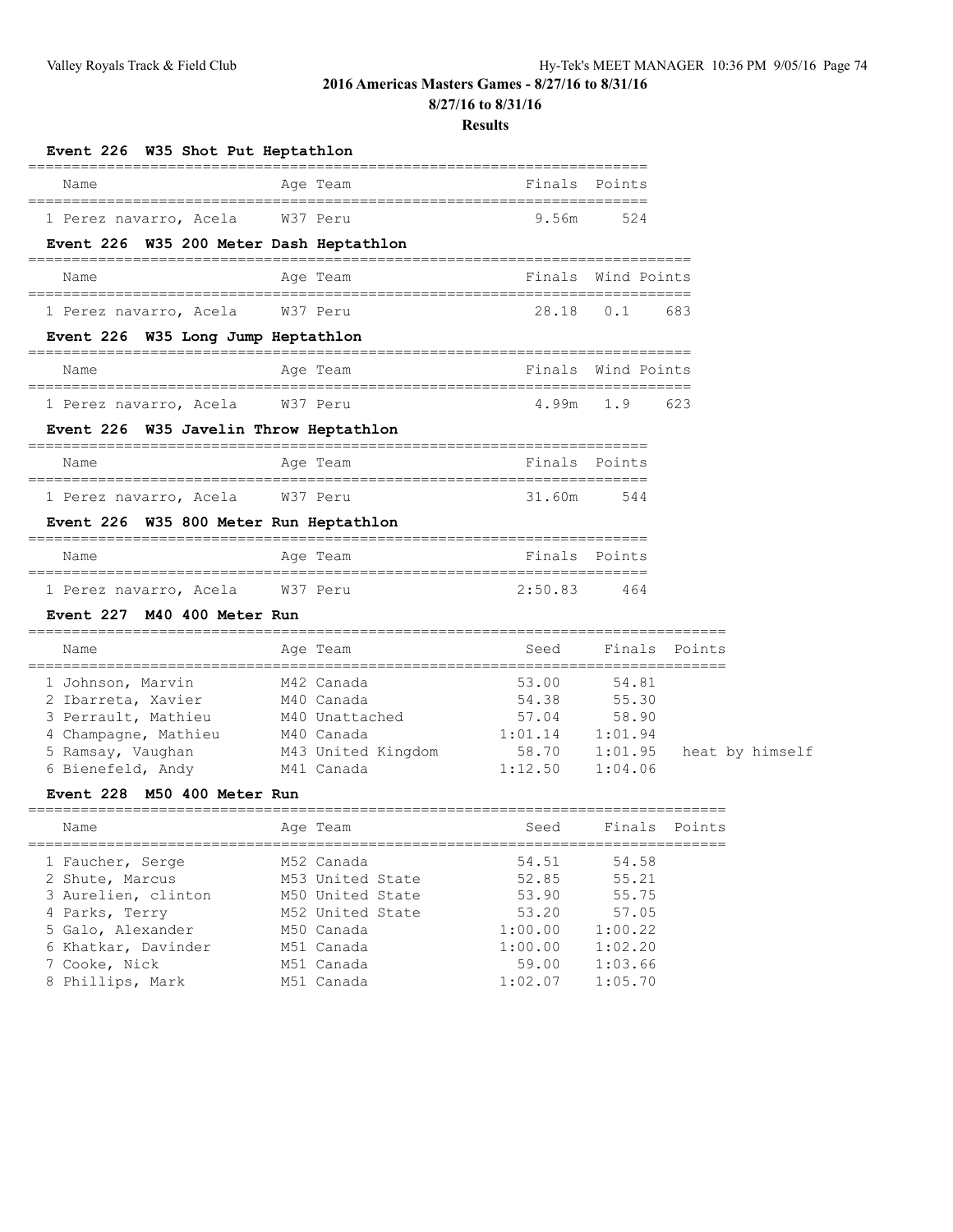# **2016 Americas Masters Games - 8/27/16 to 8/31/16 8/27/16 to 8/31/16 Results**

## **Event 229 M55 400 Meter Run**

| Name             | Age Team         | Seed    |         | Finals Points |
|------------------|------------------|---------|---------|---------------|
| 1 Moody, Corey   | M55 United State | 54.50   | 56.51   |               |
| 2 Lindsay, Jeff  | M57 United State | 56.89   | 57.28   |               |
| 3 Pinckard, Mark | M56 Canada       | 59.70   | 1:01.08 |               |
| 4 Wakelin, Keith | M57 Canada       | 1:04.00 | 1:05.32 |               |
| 5 Won, William   | M55 United State | 1:05.86 | 1:07.74 |               |
| 6 Cheng, Bob     | M57 Canada       | 1:08.23 | 1:09.54 |               |
| 7 Flett, Gordon  | M56 Canada       | 1:13.64 | 1:17.78 |               |
| -- Chinn, James  | M57 United State | 56.76   | DO      | rule 163-3    |
|                  |                  |         |         |               |

## **Event 230 M60 400 Meter Run**

| Name               |  | Age Team       | Seed    | Prelims      | H# |  |  |  |  |
|--------------------|--|----------------|---------|--------------|----|--|--|--|--|
| Preliminaries      |  |                |         |              |    |  |  |  |  |
| 1 Wall, David      |  | M60 Canada     |         | $1:04.630$ 1 |    |  |  |  |  |
| 2 D'Eon, Marcel    |  | M63 Canada     | 1:03.50 | $1:04.870$ 2 |    |  |  |  |  |
| 3 Meszaros, Keith  |  | M60 Unattached | 59.00   | 1:05.040     | -2 |  |  |  |  |
| 4 barrand, michael |  | M64 Australia  |         | 1:07.350     |    |  |  |  |  |
| 5 Lewis, Steven    |  | M61 Canada     |         | 1:10.740     | -2 |  |  |  |  |
| 6 Crowe, Wayne     |  | M60 Canada     | 1:04.00 | 1:11.270     |    |  |  |  |  |
| 7 McBeth, Rod      |  | M60 Unattached |         | 1:11.34q     | -2 |  |  |  |  |
| 8 Dickey, David    |  | M62 Canada     | 1:08.00 | 1:12.38q     |    |  |  |  |  |
| 9 Sharp, Kelly     |  | M62 Canada     | 15.10   | 1:15.22      |    |  |  |  |  |
| 10 Moore, Matthew  |  | M61 Canada     | 1:20.00 | 1:27.97      | 2  |  |  |  |  |

#### **Event 230 M60 400 Meter Run**

| Name               | Age Team       | Prelims | Finals Points |  |
|--------------------|----------------|---------|---------------|--|
| Finals             |                |         |               |  |
| 1 barrand, michael | M64 Australia  | 1:07.35 | 1:02.43       |  |
| 2 Meszaros, Keith  | M60 Unattached | 1:05.04 | 1:03.21       |  |
| 3 D'Eon, Marcel    | M63 Canada     | 1:04.87 | 1:04.26       |  |
| 4 Wall, David      | M60 Canada     | 1:04.63 | 1:05.83       |  |
| 5 Lewis, Steven    | M61 Canada     | 1:10.74 | 1:09.57       |  |
| 6 Crowe, Wayne     | M60 Canada     | 1:11.27 | 1:10.03       |  |
| 7 Dickey, David    | M62 Canada     | 1:12.38 | 1:13.61       |  |
|                    |                |         |               |  |

================================================================================

## **Event 231 M65 400 Meter Run**

| Name            | Age Team   | Seed    | Finals Points |  |  |  |  |  |
|-----------------|------------|---------|---------------|--|--|--|--|--|
|                 |            |         |               |  |  |  |  |  |
| 1 Mintz, Bruce  | M69 Canada | 1:09.67 | 1:11.72       |  |  |  |  |  |
| 2 Wakelin, Neil | M69 Canada | 1:18.00 | 1:13.92       |  |  |  |  |  |
| 3 Mall, Asoka   | M67 Canada | 1:10.00 | 1:25.81       |  |  |  |  |  |
| 4 Hendrie, Tim  | M65 Canada | 1:31.00 | 1:32.00       |  |  |  |  |  |

# **Event 233 M45 400 Meter Run**

| Name             | Age Team   | Seed  | Finals Points |
|------------------|------------|-------|---------------|
| 1 Walker, Samuel | M45 Canada | 54.92 | 55.25         |
| 2 skeete, marcus | M48 Canada | 52.80 | 56.06         |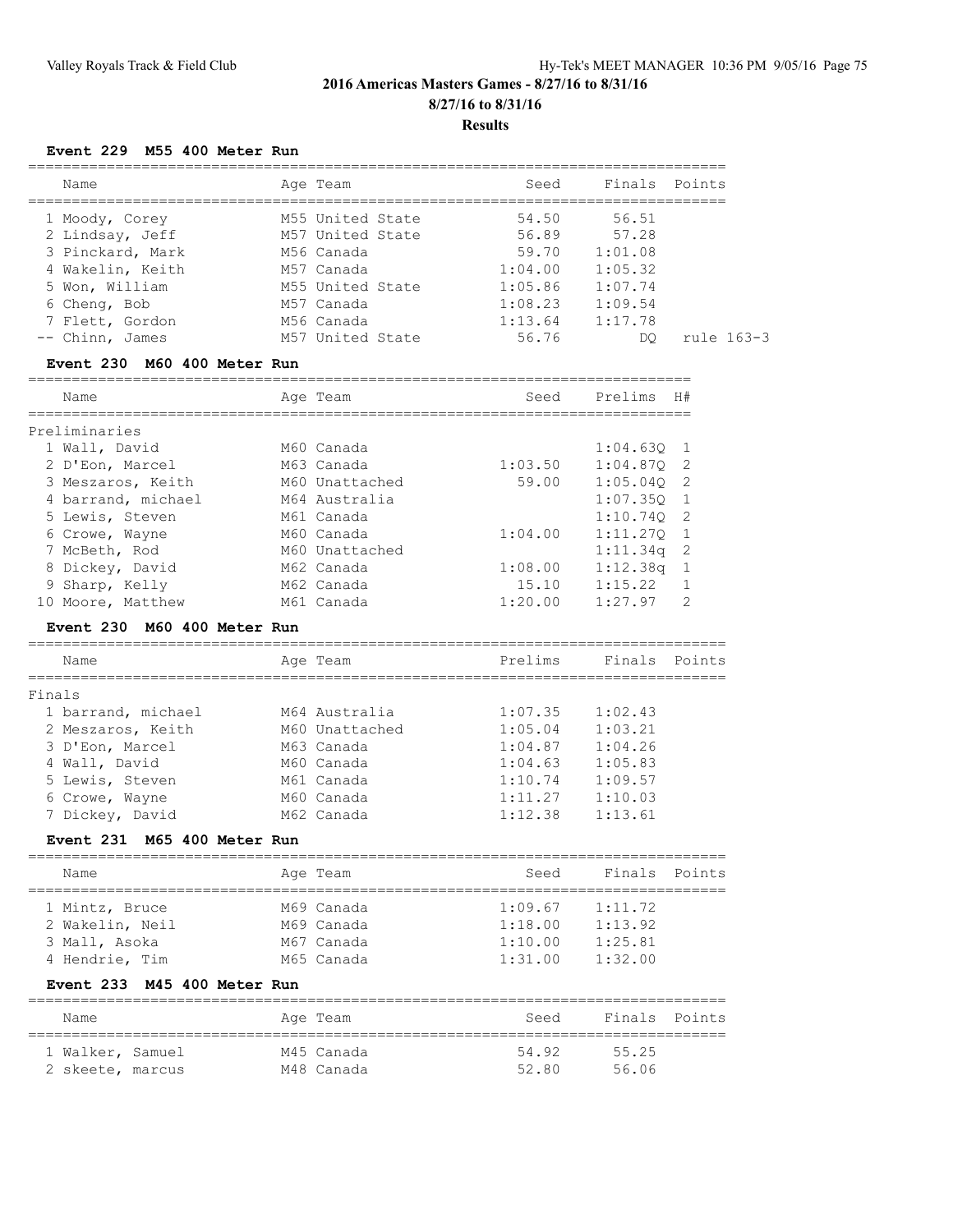# **2016 Americas Masters Games - 8/27/16 to 8/31/16**

**8/27/16 to 8/31/16**

#### **Results**

## **....Event 233 M45 400 Meter Run**

| 3 Farr, Kevin         | M46 Canada | 55.60   | 58.31   |
|-----------------------|------------|---------|---------|
| 4 Pomeroy, Bill       | M49 Canada |         | 1:02.80 |
| 5 Pasapera, Alejandro | M48 Mexico | 1:01.00 | 1:04.87 |

## **Event 234 M70 400 Meter Run**

| Name                 |  | Age Team   | Seed    | Finals Points |  |  |  |  |
|----------------------|--|------------|---------|---------------|--|--|--|--|
|                      |  |            |         |               |  |  |  |  |
| 1 Stewart, Mark      |  | M72 Canada | 1:08.31 | 1:08.43       |  |  |  |  |
| 2 Winfield, John     |  | M70 Canada |         | 1:10.13       |  |  |  |  |
| 3 Birring, Sewa      |  | M70 Canada | 1:09.80 | 1:14.70       |  |  |  |  |
| 4 Machado, Francisco |  | M70 Canada | 58.00   | 1:20.03       |  |  |  |  |

## **Event 234 M75 400 Meter Run**

| Name                                  | Age Team   | Seed    |             | Finals H# Points |
|---------------------------------------|------------|---------|-------------|------------------|
|                                       |            |         |             |                  |
| 1 Christensen, Vern                   | M75 Canada | 1:30.00 | $1:23.17$ 2 |                  |
| 2 McNamara, Bill                      | M75 Canada |         | 1:28.15     |                  |
| 3 van der Wal, Hylke(Hike) M78 Canada |            |         | 1:44.56     |                  |

## **Event 234 M80 400 Meter Run**

| Name         |  | Age Team   | Seed                | Finals H# Points |     |  |
|--------------|--|------------|---------------------|------------------|-----|--|
| 1 Dunn, Dave |  | M80 Canada | $1:20.75$ $1:19.52$ |                  | - 2 |  |

## **Event 237 W45 400 Meter Run**

| Name                                  | Age Team         |                    | Seed    | Finals Points |  |
|---------------------------------------|------------------|--------------------|---------|---------------|--|
| 1 Dendy, LaTrica                      | W43 United State |                    |         | 1:00.00       |  |
| 2 Konrad, Evelyn                      | W49 United State |                    | 1:04.82 | 1:05.05       |  |
| 3 Nopper-Venables, Elizabe W42 Canada |                  |                    |         | 1:05.36       |  |
| 4 Kozan, Andrea                       | W44 Canada       |                    |         | 1:05.37       |  |
| 5 Del Rio Trejo, Rebeca               | W48 Mexico       |                    |         | 1:06.38       |  |
| 6 Reid-Spirk, Debbonaire              | W36 Canada       |                    |         | 1:09.50       |  |
| 7 Richardson, Dawn                    |                  | W44 United Kingdom |         | 1:17.80       |  |
|                                       |                  |                    |         |               |  |

#### **Event 238 W50 400 Meter Run**

| Name                     | Age Team         | Seed    | Finals Points |  |
|--------------------------|------------------|---------|---------------|--|
| 1 Gutierrez, Sigrid      | W53 Costa Rica   | 1:03.00 | 1:06.74       |  |
| 2 Clark, Beth            | W50 United State | 1:05.00 | 1:07.77       |  |
| 3 Shearer-Hannah, Amanda | W50 United State | 1:05.00 | 1:10.43       |  |
| 4 Johnson, Gabrielle     | W53 United State | 1:10.00 | 1:12.57       |  |
| 5 Burris, Kristin        | W51 Canada       | 1:30.00 | 1:13.03       |  |
| 6 Fiddick, Victoria      | W50 Bermuda      | 1:02.00 | 1:15.11       |  |
| 7 Jordan, Merle          | W54 Barbados     | 1:10.00 | 1:35.96       |  |
|                          |                  |         |               |  |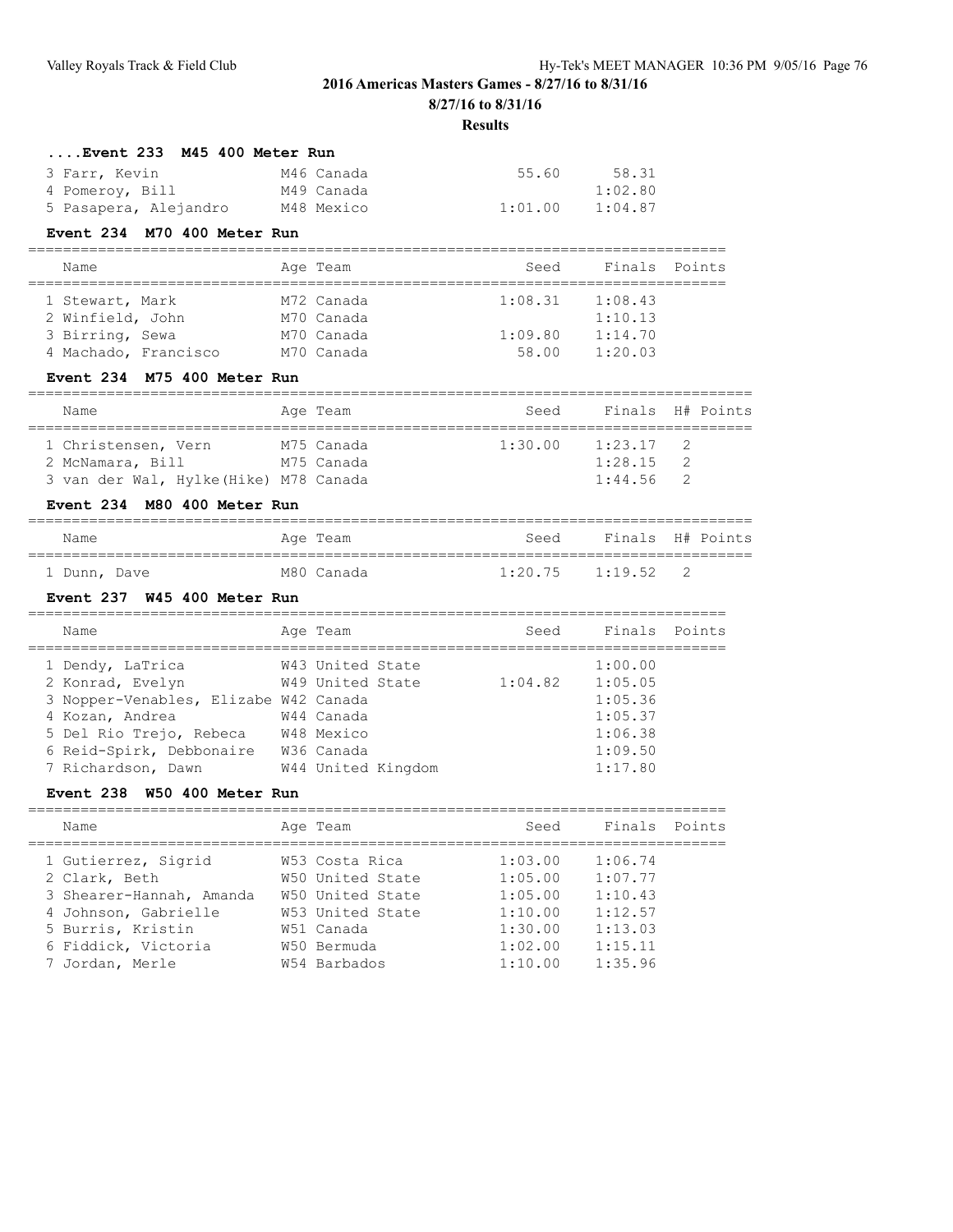# **2016 Americas Masters Games - 8/27/16 to 8/31/16 8/27/16 to 8/31/16**

**Results**

#### **Event 239 W55 400 Meter Run**

| Name               |  |  | Age Team         | Seed           | Finals Points |  |  |  |
|--------------------|--|--|------------------|----------------|---------------|--|--|--|
| 1 Hoffman, Debra   |  |  | W56 United State | 1:08.53        | 1:08.53       |  |  |  |
| 2 O'Hagan, Heather |  |  | W55 Canada       | $1 \cdot 1000$ | 1:12.02       |  |  |  |

## **Event 240 W60 400 Meter Run**

## ================================================================================

| Name              | Age Team   | Seed    |         | Finals Points |
|-------------------|------------|---------|---------|---------------|
| 1 whidden, elaine | W61 Canada | 1:15.00 | 1:14.32 |               |
| 2 Ross, Coleen    | W64 Canada |         | 1:16.56 |               |
| 3 Scott, Valerie  | W61 Canada | 1:20.00 | 1:21.62 |               |
| 4 Johnson, Marie  | W63 Canada | 1:19.23 | 1:23.01 |               |
| 5 Westacott, Judy | W61 Canada |         | 1:35.55 |               |

#### **Event 241 W65 400 Meter Run**

| Name                                |  | Age Team                       | Seed                       | Finals Points      |  |  |  |  |
|-------------------------------------|--|--------------------------------|----------------------------|--------------------|--|--|--|--|
| 1 Bissessur, Sandie<br>2 kelly, pat |  | W66 Canada<br>W66 United State | $1 \cdot 19$ 39<br>1:22.59 | 1:20.81<br>1:25.89 |  |  |  |  |

## **Event 242 W70 400 Meter Run**

| Name                   | Age Team         | Seed    | Finals Points |  |  |  |  |  |
|------------------------|------------------|---------|---------------|--|--|--|--|--|
|                        |                  |         |               |  |  |  |  |  |
| 1 Frable, Kathleen     | W71 United State | 2:10.00 | 1:45.85       |  |  |  |  |  |
| 2 Baldock, Lynette     | W70 Canada       | 1:55.00 | 1:50.99       |  |  |  |  |  |
| 3 Myes-Worsley, Marina | W72 United State | 1:30.00 | 2:00.93       |  |  |  |  |  |

## **Event 242 W75 400 Meter Run**

| Name               |  | Age Team   | Seed | Finals Points |  |
|--------------------|--|------------|------|---------------|--|
| 1 Cheetham, Renate |  | W78 Canada |      | 2:14.52       |  |

## **Event 242 W80 400 Meter Run**

| Name          |  |  | Aqe Team   | Seed | Finals Points |  |  |  |
|---------------|--|--|------------|------|---------------|--|--|--|
| 1 Cole, Alice |  |  | W83 Canada |      | 1:39.44       |  |  |  |

## **Event 244 W40 4x800 Meter Relay**

| Team                 | Seed                     | Finals Points |  |  |  |  |  |
|----------------------|--------------------------|---------------|--|--|--|--|--|
|                      |                          |               |  |  |  |  |  |
| 1 Canada 'A'         |                          | 9:16.91       |  |  |  |  |  |
| 1) Boyle, Shari 43   | 2) Babcock, Courtney 44  |               |  |  |  |  |  |
| 3) Cummins, Diane 42 | 4) MacMillan, Larissa 40 |               |  |  |  |  |  |
|                      |                          |               |  |  |  |  |  |

#### **Event 244 W55 4x800 Meter Relay**

| Team         |  | Seed Finals Points |  |
|--------------|--|--------------------|--|
|              |  |                    |  |
| 1 Canada 'B' |  | 11:15.63           |  |